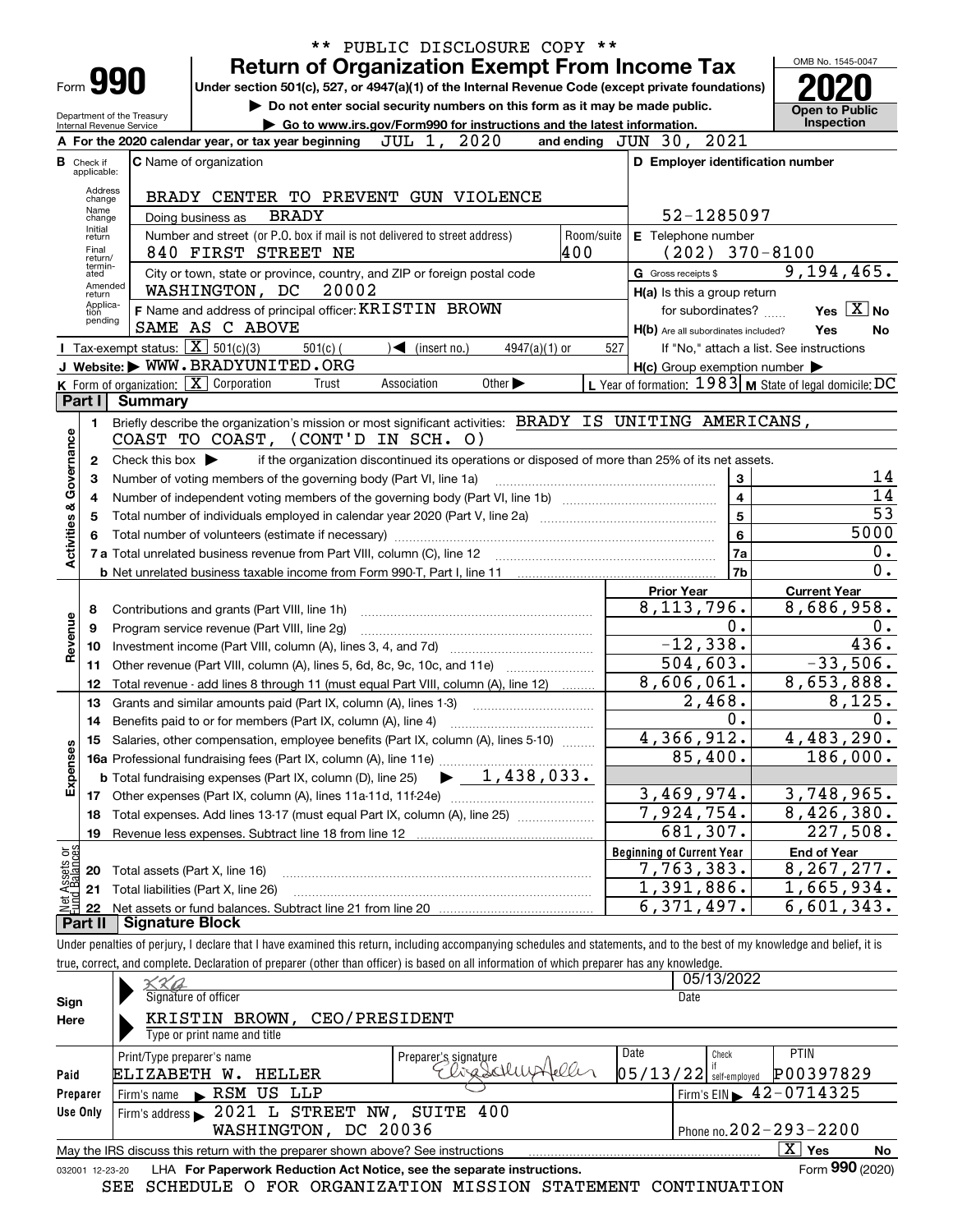# (Rev. January 2020) **Cxempt Organization Return** and the No. 1545-0047 **8868 Application for Automatic Extension of Time To File an**

Department of the Treasury Internal Revenue Service

**| File a separate application for each return.**

**| Go to www.irs.gov/Form8868 for the latest information.**

**Electronic filing (e-file).** You can electronically file Form 8868 to request a 6-month automatic extension of time to file any of the filing of this form, visit www.irs.gov/e-file-providers/e-file-for-charities-and-non-profits. forms listed below with the exception of Form 8870, Information Return for Transfers Associated With Certain Personal Benefit Contracts, for which an extension request must be sent to the IRS in paper format (see instructions). For more details on the electronic

# **Automatic 6-Month Extension of Time.** Only submit original (no copies needed).

All corporations required to file an income tax return other than Form 990-T (including 1120-C filers), partnerships, REMICs, and trusts must use Form 7004 to request an extension of time to file income tax returns.

| Type or                                                                    | Name of exempt organization or other filer, see instructions.                                                                                                                                                                                                                                                                                                                                                                                                                                                                                                                                                                                    |        |                                                                                                                                                               |                | Taxpayer identification number (TIN) |
|----------------------------------------------------------------------------|--------------------------------------------------------------------------------------------------------------------------------------------------------------------------------------------------------------------------------------------------------------------------------------------------------------------------------------------------------------------------------------------------------------------------------------------------------------------------------------------------------------------------------------------------------------------------------------------------------------------------------------------------|--------|---------------------------------------------------------------------------------------------------------------------------------------------------------------|----------------|--------------------------------------|
| print                                                                      | BRADY CENTER TO PREVENT GUN VIOLENCE                                                                                                                                                                                                                                                                                                                                                                                                                                                                                                                                                                                                             |        |                                                                                                                                                               |                | 52-1285097                           |
| File by the<br>due date for<br>filing your<br>return. See<br>instructions. | Number, street, and room or suite no. If a P.O. box, see instructions.<br>840 FIRST STREET NE, NO. 400<br>City, town or post office, state, and ZIP code. For a foreign address, see instructions.<br>WASHINGTON, DC<br>20002                                                                                                                                                                                                                                                                                                                                                                                                                    |        |                                                                                                                                                               |                |                                      |
|                                                                            | Enter the Return Code for the return that this application is for (file a separate application for each return)                                                                                                                                                                                                                                                                                                                                                                                                                                                                                                                                  |        |                                                                                                                                                               |                | $\mathbf 0$<br>1                     |
| Application                                                                |                                                                                                                                                                                                                                                                                                                                                                                                                                                                                                                                                                                                                                                  | Return | Application                                                                                                                                                   |                | Return                               |
| Is For                                                                     |                                                                                                                                                                                                                                                                                                                                                                                                                                                                                                                                                                                                                                                  | Code   | <b>Is For</b>                                                                                                                                                 |                | Code                                 |
|                                                                            | Form 990 or Form 990-EZ                                                                                                                                                                                                                                                                                                                                                                                                                                                                                                                                                                                                                          | 01     | Form 990-T (corporation)                                                                                                                                      |                | 07                                   |
| Form 990-BL                                                                |                                                                                                                                                                                                                                                                                                                                                                                                                                                                                                                                                                                                                                                  | 02     | Form 1041-A                                                                                                                                                   |                | 08                                   |
|                                                                            | Form 4720 (individual)                                                                                                                                                                                                                                                                                                                                                                                                                                                                                                                                                                                                                           | 03     | Form 4720 (other than individual)                                                                                                                             |                | 09                                   |
| Form 990-PF                                                                |                                                                                                                                                                                                                                                                                                                                                                                                                                                                                                                                                                                                                                                  | 04     | Form 5227                                                                                                                                                     |                | 10                                   |
|                                                                            | Form 990-T (sec. 401(a) or 408(a) trust)                                                                                                                                                                                                                                                                                                                                                                                                                                                                                                                                                                                                         | 05     | Form 6069                                                                                                                                                     |                | 11                                   |
|                                                                            | Form 990-T (trust other than above)                                                                                                                                                                                                                                                                                                                                                                                                                                                                                                                                                                                                              | 06     | Form 8870                                                                                                                                                     |                | 12                                   |
| $box \blacktriangleright$<br>1<br>$\mathbf{2}$                             | • If this is for a Group Return, enter the organization's four digit Group Exemption Number (GEN) _________. If this is for the whole group, check this<br>. If it is for part of the group, check this box $\blacktriangleright$<br>I request an automatic 6-month extension of time until<br>the organization named above. The extension is for the organization's return for:<br>calendar year _______ or<br>$\blacktriangleright$ $\boxed{\text{X}}$ tax year beginning $\boxed{\text{JUL}}$ 1, 2020 , and ending JUN 30, 2021<br>If the tax year entered in line 1 is for less than 12 months, check reason:<br>Change in accounting period |        | and attach a list with the names and TINs of all members the extension is for.<br>MAY 16, 2022 , to file the exempt organization return for<br>Initial return | Final return   |                                      |
| За                                                                         | If this application is for Forms 990-BL, 990-PF, 990-T, 4720, or 6069, enter the tentative tax, less<br>any nonrefundable credits. See instructions.                                                                                                                                                                                                                                                                                                                                                                                                                                                                                             |        |                                                                                                                                                               | За             | \$<br>$0$ .                          |
| b                                                                          | If this application is for Forms 990-PF, 990-T, 4720, or 6069, enter any refundable credits and                                                                                                                                                                                                                                                                                                                                                                                                                                                                                                                                                  |        |                                                                                                                                                               |                |                                      |
|                                                                            | estimated tax payments made. Include any prior year overpayment allowed as a credit.                                                                                                                                                                                                                                                                                                                                                                                                                                                                                                                                                             |        |                                                                                                                                                               | 3 <sub>b</sub> | \$<br>0.                             |
| c                                                                          | <b>Balance due.</b> Subtract line 3b from line 3a. Include your payment with this form, if required, by                                                                                                                                                                                                                                                                                                                                                                                                                                                                                                                                          |        |                                                                                                                                                               |                |                                      |
|                                                                            | using EFTPS (Electronic Federal Tax Payment System). See instructions.                                                                                                                                                                                                                                                                                                                                                                                                                                                                                                                                                                           |        |                                                                                                                                                               | 3c             | \$<br>$0$ .                          |
| instructions.                                                              | Caution: If you are going to make an electronic funds withdrawal (direct debit) with this Form 8868, see Form 8453-EO and Form 8879-EO for payment                                                                                                                                                                                                                                                                                                                                                                                                                                                                                               |        |                                                                                                                                                               |                |                                      |
| <b>LHA</b>                                                                 | For Privacy Act and Paperwork Reduction Act Notice, see instructions.                                                                                                                                                                                                                                                                                                                                                                                                                                                                                                                                                                            |        |                                                                                                                                                               |                | Form 8868 (Rev. 1-2020)              |

023841 04-01-20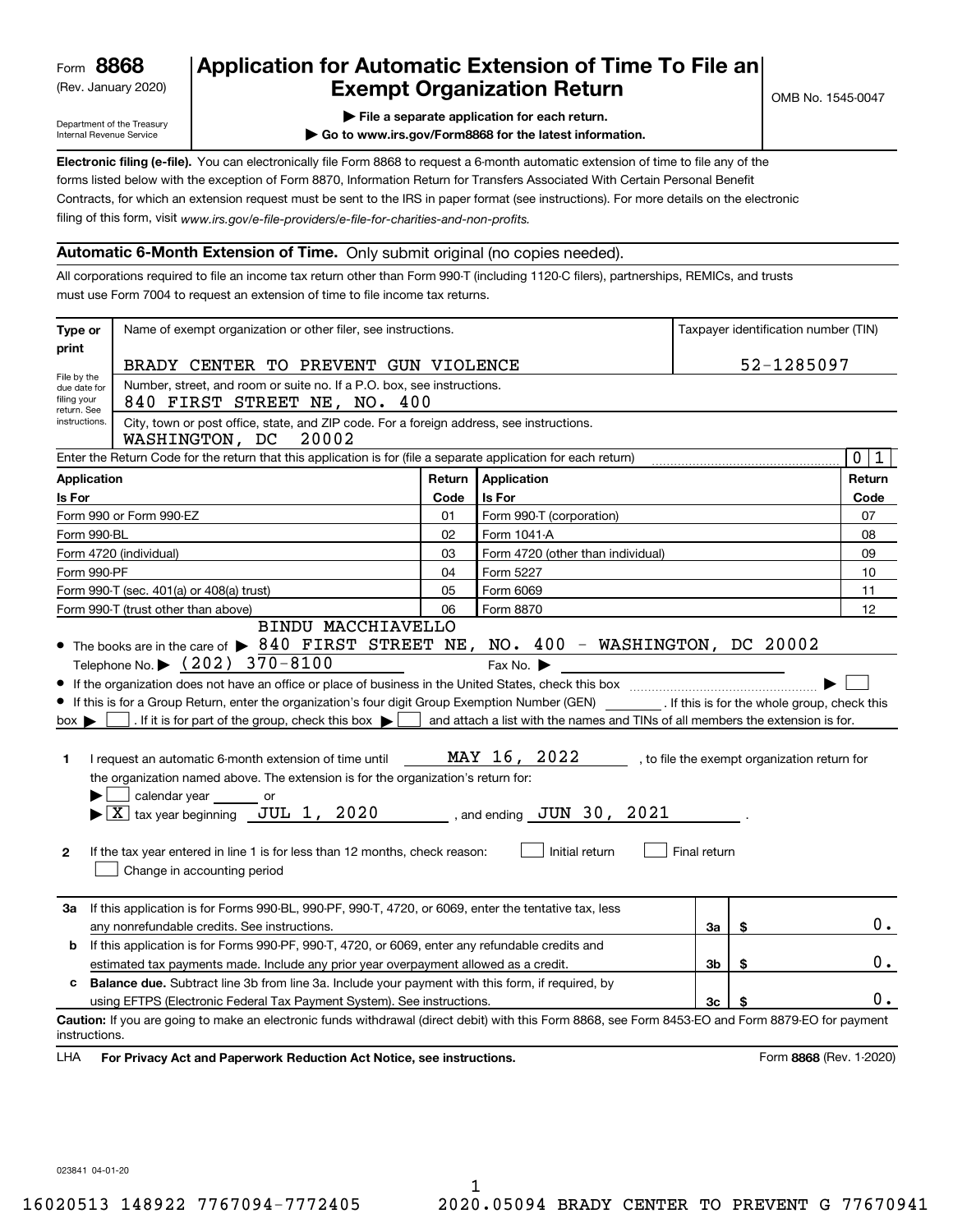|              | $\overline{\mathbf{X}}$                                                                                                                                                                                                                                  |
|--------------|----------------------------------------------------------------------------------------------------------------------------------------------------------------------------------------------------------------------------------------------------------|
| 1.           | Briefly describe the organization's mission:                                                                                                                                                                                                             |
|              | BRADY IS UNITING AMERICANS, COAST TO COAST, GUN OWNERS AND NON-GUN                                                                                                                                                                                       |
|              | OWNERS ALIKE, TO END THE GUN VIOLENCE EPIDEMIC, A PUBLIC HEALTH                                                                                                                                                                                          |
|              | CRISIS, THAT PLAGUES AMERICA. A COMPLICATED PROBLEM REQUIRES A                                                                                                                                                                                           |
|              | COMPREHENSIVE APPROACH, SO BRADY WORKS (CONT'D IN SCH. O)                                                                                                                                                                                                |
| $\mathbf{2}$ | Did the organization undertake any significant program services during the year which were not listed on the                                                                                                                                             |
|              | $\Box$ Yes $[\overline{\mathrm{X}}]$ No                                                                                                                                                                                                                  |
|              | If "Yes." describe these new services on Schedule O.                                                                                                                                                                                                     |
| 3            |                                                                                                                                                                                                                                                          |
|              | If "Yes," describe these changes on Schedule O.                                                                                                                                                                                                          |
| 4            | Describe the organization's program service accomplishments for each of its three largest program services, as measured by expenses.                                                                                                                     |
|              | Section 501(c)(3) and 501(c)(4) organizations are required to report the amount of grants and allocations to others, the total expenses, and                                                                                                             |
|              | revenue, if any, for each program service reported.                                                                                                                                                                                                      |
| 4a           | .) (Expenses \$ $\overline{\phantom{2}3}$ , $\overline{631}$ , $021$ . including grants of \$ $\overline{\phantom{2}2}$ , $\overline{755}$ .) (Revenue \$ $\overline{\phantom{2}2}$<br>(Code:                                                            |
|              | PUBLIC EDUCATION AND PUBLIC HEALTH PROMOTION PROGRAMS                                                                                                                                                                                                    |
|              | END FAMILY FIRE<br>EDUCATING AND INFORMING THE AMERICAN PUBLIC ABOUT THE DANGERS POSED BY                                                                                                                                                                |
|              |                                                                                                                                                                                                                                                          |
|              | LOADED, UNLOCKED GUNS IN THE HOME THROUGH OUR END FAMILY FIRE CAMPAIGN,                                                                                                                                                                                  |
|              | A COORDINATED MARKETING CAMPAIGN CONDUCTED IN CONJUNCTION WITH THE                                                                                                                                                                                       |
|              | NATIONAL AD COUNCIL, AND SUPPORTED BY WORLD-CLASS LEADERS IN CONTENT                                                                                                                                                                                     |
|              | DEVELOPMENT, END FAMILY FIRE MESSAGING AND DELIVERY FOCUSES ON SAFE                                                                                                                                                                                      |
|              | STORAGE OPTIONS AND SUPPORTS RESPONSIBLE AMERICAN GUN OWNERSHIP.                                                                                                                                                                                         |
|              | CAMPAIGN MESSAGING FOCUSED INITIALLY ON THE UNINTENTIONAL SHOOTING OF                                                                                                                                                                                    |
|              | EIGHT CHILDREN A DAY AND HAS SINCE SHIFTED TO INCLUDE THE 64 LIVES LOST                                                                                                                                                                                  |
|              | ON AVERAGE EVERY DAY TO GUN SUICIDE, SPECIFICALLY AMONGST THE VETERAN                                                                                                                                                                                    |
|              | END FAMILY FIRE PSAS ARE SUPPLEMENTED BY TRAININGS FOR<br>COMMUNITY.                                                                                                                                                                                     |
| 4b           | Revenue \$<br>) (Expenses \$<br>(Code:                                                                                                                                                                                                                   |
|              | LEGAL ENFORCEMENT:                                                                                                                                                                                                                                       |
|              | OUR LEGAL TEAM HAS LED THE GUN VIOLENCE PREVENTION MOVEMENT IN LANDMARK                                                                                                                                                                                  |
|              | VICTORIES ON BEHALF OF GUN VIOLENCE VICTIMS FOR MORE THAN THIRTY YEARS<br>- REPRESENTING FAMILIES OF SLAIN CHILDREN, DOMESTIC VIOLENCE VICTIMS,                                                                                                          |
|              | POLICE OFFICERS SHOT IN THE LINE OF DUTY, ENTIRE COMMUNITIES, AND MANY                                                                                                                                                                                   |
|              | OTHER PLAINTIFFS. THROUGH LITIGATION, WE CHALLENGE LAWS THAT PUT                                                                                                                                                                                         |
|              | AMERICANS AT GREATER RISK, AND WE TARGET SOURCES OF CRIME GUNS BY SUING                                                                                                                                                                                  |
|              | GUN DEALERS WHO DON'T FOLLOW THE LAW AND ESTABLISHED BEST PRACTICES                                                                                                                                                                                      |
|              | WHEN SELLING GUNS. ADDITIONALLY, BRADY'S LEGAL TEAM STEPS IN WHEN THE                                                                                                                                                                                    |
|              | AMERICAN PUBLIC'S SAFETY IS THREATENED AS A WHOLE, SUCH AS THE THREAT                                                                                                                                                                                    |
|              | OF WIDESPREAD CREATION OF 3D PRINTED GUNS, GHOST GUNS, AND OTHER                                                                                                                                                                                         |
|              | EMERGING, AND AS YET UNIDENTIFIED, DANGERS TO THE PUBLIC.                                                                                                                                                                                                |
|              | ) (Expenses \$ $\begin{array}{ c c c c c }\hline \end{array}$ , $\begin{array}{ c c c c }\hline \end{array}$ , $\begin{array}{ c c c }\hline \end{array}$ (Expenses \$ $\begin{array}{ c c c }\hline \end{array}$<br>$5,370.$ (Revenue \$<br>$4c$ (Code: |
|              | GRASSROOTS ORGANIZING:                                                                                                                                                                                                                                   |
|              | OUR GRASSROOTS NETWORK OF ACTIVISTS AND SURVIVORS ACROSS THE COUNTRY,                                                                                                                                                                                    |
|              | WHO WORK WITHIN THEIR OWN STATES ON KEY PRIORITIES AND COLLECTIVELY ON                                                                                                                                                                                   |
|              | NATIONAL ISSUES, SUPPORTED BY BRADY, ARE KEY DRIVERS OF BRADY'S MESSAGE                                                                                                                                                                                  |
|              | AND INFLUENCE, LENDING THEIR VOICE, CRITICAL CONNECTIONS, KNOW-HOW, AND                                                                                                                                                                                  |
|              | CAPABILITY TO OUR PROGRAMS AT THE LOCAL AND STATE LEVELS. THEY HAVE                                                                                                                                                                                      |
|              | BEEN PARTICULARLY SUCCESSFUL IN ENGAGING LOCAL ORGANIZATIONS OUTSIDE                                                                                                                                                                                     |
|              | THE GUN VIOLENCE PREVENTION SPACE TO ENGAGE WITH AND PROMOTE BRADY                                                                                                                                                                                       |
|              | INITIATIVES IN THEIR SPECIFIC AREAS.                                                                                                                                                                                                                     |
|              |                                                                                                                                                                                                                                                          |
|              |                                                                                                                                                                                                                                                          |
|              |                                                                                                                                                                                                                                                          |
|              | 4d Other program services (Describe on Schedule O.)                                                                                                                                                                                                      |
|              | (Expenses \$<br>(Revenue \$                                                                                                                                                                                                                              |
|              | including grants of \$<br>5,886,017.<br>Total program service expenses                                                                                                                                                                                   |
|              | Form 990 (2020)                                                                                                                                                                                                                                          |
|              |                                                                                                                                                                                                                                                          |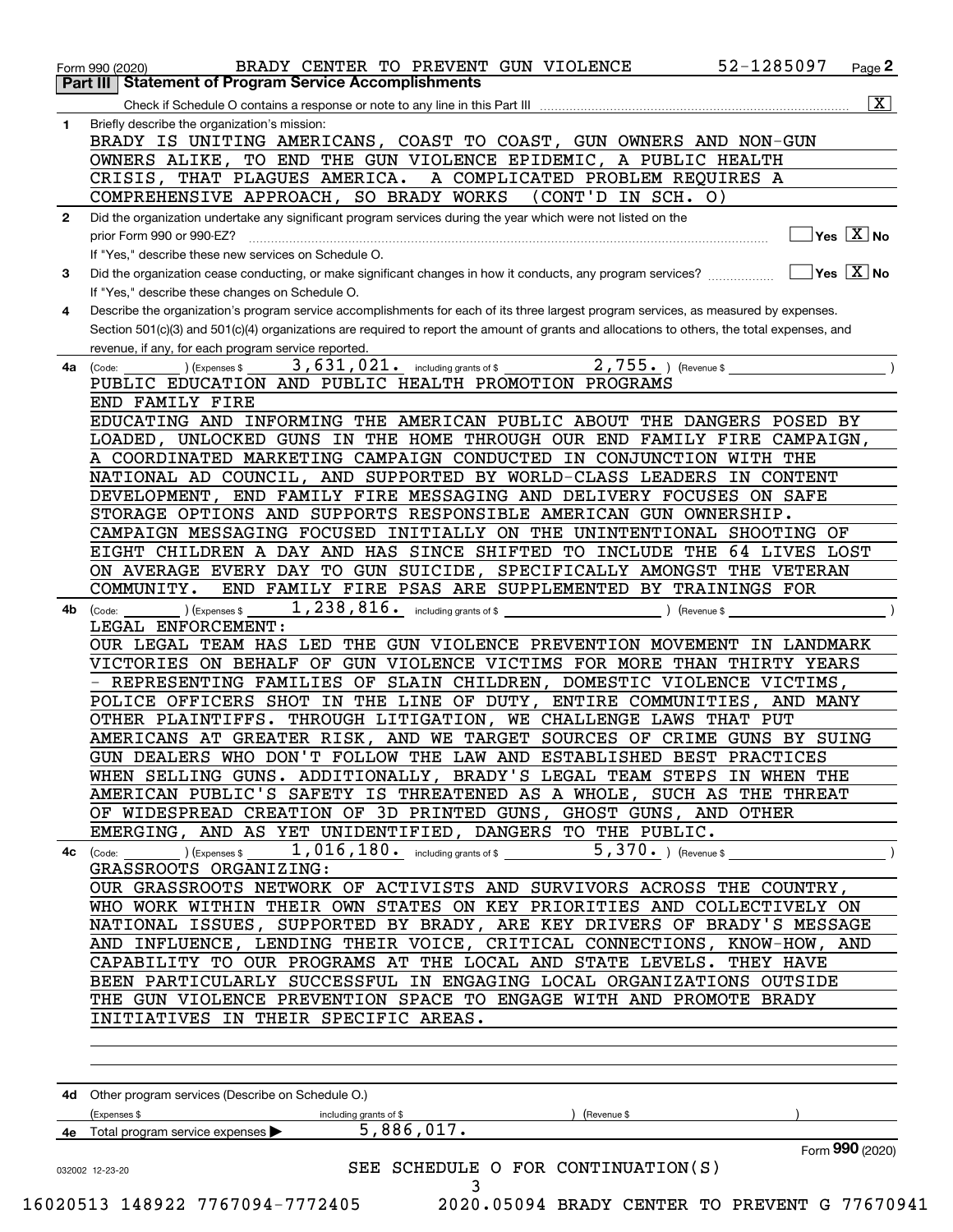|  | Form 990 (2020) |
|--|-----------------|
|  |                 |

| Is the organization described in section $501(c)(3)$ or $4947(a)(1)$ (other than a private foundation)?<br>1<br>X<br>1.<br>$\overline{\mathbf{x}}$<br>$\overline{2}$<br>2<br>Did the organization engage in direct or indirect political campaign activities on behalf of or in opposition to candidates for<br>3<br>x<br>3<br>Section 501(c)(3) organizations. Did the organization engage in lobbying activities, or have a section 501(h) election in effect<br>4<br>x<br>4<br>Is the organization a section 501(c)(4), 501(c)(5), or 501(c)(6) organization that receives membership dues, assessments, or<br>5<br>x<br>5<br>Did the organization maintain any donor advised funds or any similar funds or accounts for which donors have the right to<br>6<br>x<br>provide advice on the distribution or investment of amounts in such funds or accounts? If "Yes," complete Schedule D, Part I<br>6<br>Did the organization receive or hold a conservation easement, including easements to preserve open space,<br>7<br>x<br>$\overline{7}$<br>Did the organization maintain collections of works of art, historical treasures, or other similar assets? If "Yes," complete<br>8<br>x<br>8<br>Did the organization report an amount in Part X, line 21, for escrow or custodial account liability, serve as a custodian for<br>9<br>amounts not listed in Part X; or provide credit counseling, debt management, credit repair, or debt negotiation services?<br>x<br>9<br>Did the organization, directly or through a related organization, hold assets in donor-restricted endowments<br>10<br>X<br>10<br>If the organization's answer to any of the following questions is "Yes," then complete Schedule D, Parts VI, VII, VIII, IX, or X<br>11<br>as applicable.<br>a Did the organization report an amount for land, buildings, and equipment in Part X, line 10? If "Yes," complete Schedule D,<br>$\mathbf X$<br>11a<br>Did the organization report an amount for investments - other securities in Part X, line 12, that is 5% or more of its total<br>b<br>x<br>11 <sub>b</sub><br>Did the organization report an amount for investments - program related in Part X, line 13, that is 5% or more of its total<br>c<br>x<br>11c<br>d Did the organization report an amount for other assets in Part X, line 15, that is 5% or more of its total assets reported in<br>х<br>11d<br>$\mathbf X$<br>11e<br>Did the organization report an amount for other liabilities in Part X, line 25? If "Yes," complete Schedule D, Part X<br>Did the organization's separate or consolidated financial statements for the tax year include a footnote that addresses<br>f<br>x<br>the organization's liability for uncertain tax positions under FIN 48 (ASC 740)? If "Yes," complete Schedule D, Part X<br>11f<br>12a Did the organization obtain separate, independent audited financial statements for the tax year? If "Yes," complete<br>x<br>12a<br><b>b</b> Was the organization included in consolidated, independent audited financial statements for the tax year?<br>If "Yes," and if the organization answered "No" to line 12a, then completing Schedule D, Parts XI and XII is optional<br>12b<br>▵<br>х<br>Is the organization a school described in section $170(b)(1)(A)(ii)?$ If "Yes," complete Schedule E<br>13<br>13<br>X<br>Did the organization maintain an office, employees, or agents outside of the United States?<br>14a<br>14a<br>Did the organization have aggregate revenues or expenses of more than \$10,000 from grantmaking, fundraising, business,<br>b<br>investment, and program service activities outside the United States, or aggregate foreign investments valued at \$100,000<br>x<br>14b<br>Did the organization report on Part IX, column (A), line 3, more than \$5,000 of grants or other assistance to or for any<br>15<br>x<br>15<br>Did the organization report on Part IX, column (A), line 3, more than \$5,000 of aggregate grants or other assistance to<br>16<br>x<br>16<br>Did the organization report a total of more than \$15,000 of expenses for professional fundraising services on Part IX,<br>17<br>х<br>17<br>Did the organization report more than \$15,000 total of fundraising event gross income and contributions on Part VIII, lines<br>18<br>х<br>18<br>Did the organization report more than \$15,000 of gross income from gaming activities on Part VIII, line 9a? If "Yes."<br>19<br>x<br>19<br>$\mathbf x$<br>20a<br>20a<br>20 <sub>b</sub><br>If "Yes" to line 20a, did the organization attach a copy of its audited financial statements to this return?<br>b<br>Did the organization report more than \$5,000 of grants or other assistance to any domestic organization or<br>21<br>X.<br>21<br>032003 12-23-20 |  | Yes | No |
|-------------------------------------------------------------------------------------------------------------------------------------------------------------------------------------------------------------------------------------------------------------------------------------------------------------------------------------------------------------------------------------------------------------------------------------------------------------------------------------------------------------------------------------------------------------------------------------------------------------------------------------------------------------------------------------------------------------------------------------------------------------------------------------------------------------------------------------------------------------------------------------------------------------------------------------------------------------------------------------------------------------------------------------------------------------------------------------------------------------------------------------------------------------------------------------------------------------------------------------------------------------------------------------------------------------------------------------------------------------------------------------------------------------------------------------------------------------------------------------------------------------------------------------------------------------------------------------------------------------------------------------------------------------------------------------------------------------------------------------------------------------------------------------------------------------------------------------------------------------------------------------------------------------------------------------------------------------------------------------------------------------------------------------------------------------------------------------------------------------------------------------------------------------------------------------------------------------------------------------------------------------------------------------------------------------------------------------------------------------------------------------------------------------------------------------------------------------------------------------------------------------------------------------------------------------------------------------------------------------------------------------------------------------------------------------------------------------------------------------------------------------------------------------------------------------------------------------------------------------------------------------------------------------------------------------------------------------------------------------------------------------------------------------------------------------------------------------------------------------------------------------------------------------------------------------------------------------------------------------------------------------------------------------------------------------------------------------------------------------------------------------------------------------------------------------------------------------------------------------------------------------------------------------------------------------------------------------------------------------------------------------------------------------------------------------------------------------------------------------------------------------------------------------------------------------------------------------------------------------------------------------------------------------------------------------------------------------------------------------------------------------------------------------------------------------------------------------------------------------------------------------------------------------------------------------------------------------------------------------------------------------------------------------------------------------------------------------------------------------------------------------------------------------------------------------------------------------------------------------------------------------------------------------------------------------------------------------------------------------------------------------------------------------------------------------------------------------------------------------------------------------------------------------------------------|--|-----|----|
|                                                                                                                                                                                                                                                                                                                                                                                                                                                                                                                                                                                                                                                                                                                                                                                                                                                                                                                                                                                                                                                                                                                                                                                                                                                                                                                                                                                                                                                                                                                                                                                                                                                                                                                                                                                                                                                                                                                                                                                                                                                                                                                                                                                                                                                                                                                                                                                                                                                                                                                                                                                                                                                                                                                                                                                                                                                                                                                                                                                                                                                                                                                                                                                                                                                                                                                                                                                                                                                                                                                                                                                                                                                                                                                                                                                                                                                                                                                                                                                                                                                                                                                                                                                                                                                                                                                                                                                                                                                                                                                                                                                                                                                                                                                                                                                                       |  |     |    |
|                                                                                                                                                                                                                                                                                                                                                                                                                                                                                                                                                                                                                                                                                                                                                                                                                                                                                                                                                                                                                                                                                                                                                                                                                                                                                                                                                                                                                                                                                                                                                                                                                                                                                                                                                                                                                                                                                                                                                                                                                                                                                                                                                                                                                                                                                                                                                                                                                                                                                                                                                                                                                                                                                                                                                                                                                                                                                                                                                                                                                                                                                                                                                                                                                                                                                                                                                                                                                                                                                                                                                                                                                                                                                                                                                                                                                                                                                                                                                                                                                                                                                                                                                                                                                                                                                                                                                                                                                                                                                                                                                                                                                                                                                                                                                                                                       |  |     |    |
|                                                                                                                                                                                                                                                                                                                                                                                                                                                                                                                                                                                                                                                                                                                                                                                                                                                                                                                                                                                                                                                                                                                                                                                                                                                                                                                                                                                                                                                                                                                                                                                                                                                                                                                                                                                                                                                                                                                                                                                                                                                                                                                                                                                                                                                                                                                                                                                                                                                                                                                                                                                                                                                                                                                                                                                                                                                                                                                                                                                                                                                                                                                                                                                                                                                                                                                                                                                                                                                                                                                                                                                                                                                                                                                                                                                                                                                                                                                                                                                                                                                                                                                                                                                                                                                                                                                                                                                                                                                                                                                                                                                                                                                                                                                                                                                                       |  |     |    |
|                                                                                                                                                                                                                                                                                                                                                                                                                                                                                                                                                                                                                                                                                                                                                                                                                                                                                                                                                                                                                                                                                                                                                                                                                                                                                                                                                                                                                                                                                                                                                                                                                                                                                                                                                                                                                                                                                                                                                                                                                                                                                                                                                                                                                                                                                                                                                                                                                                                                                                                                                                                                                                                                                                                                                                                                                                                                                                                                                                                                                                                                                                                                                                                                                                                                                                                                                                                                                                                                                                                                                                                                                                                                                                                                                                                                                                                                                                                                                                                                                                                                                                                                                                                                                                                                                                                                                                                                                                                                                                                                                                                                                                                                                                                                                                                                       |  |     |    |
|                                                                                                                                                                                                                                                                                                                                                                                                                                                                                                                                                                                                                                                                                                                                                                                                                                                                                                                                                                                                                                                                                                                                                                                                                                                                                                                                                                                                                                                                                                                                                                                                                                                                                                                                                                                                                                                                                                                                                                                                                                                                                                                                                                                                                                                                                                                                                                                                                                                                                                                                                                                                                                                                                                                                                                                                                                                                                                                                                                                                                                                                                                                                                                                                                                                                                                                                                                                                                                                                                                                                                                                                                                                                                                                                                                                                                                                                                                                                                                                                                                                                                                                                                                                                                                                                                                                                                                                                                                                                                                                                                                                                                                                                                                                                                                                                       |  |     |    |
|                                                                                                                                                                                                                                                                                                                                                                                                                                                                                                                                                                                                                                                                                                                                                                                                                                                                                                                                                                                                                                                                                                                                                                                                                                                                                                                                                                                                                                                                                                                                                                                                                                                                                                                                                                                                                                                                                                                                                                                                                                                                                                                                                                                                                                                                                                                                                                                                                                                                                                                                                                                                                                                                                                                                                                                                                                                                                                                                                                                                                                                                                                                                                                                                                                                                                                                                                                                                                                                                                                                                                                                                                                                                                                                                                                                                                                                                                                                                                                                                                                                                                                                                                                                                                                                                                                                                                                                                                                                                                                                                                                                                                                                                                                                                                                                                       |  |     |    |
|                                                                                                                                                                                                                                                                                                                                                                                                                                                                                                                                                                                                                                                                                                                                                                                                                                                                                                                                                                                                                                                                                                                                                                                                                                                                                                                                                                                                                                                                                                                                                                                                                                                                                                                                                                                                                                                                                                                                                                                                                                                                                                                                                                                                                                                                                                                                                                                                                                                                                                                                                                                                                                                                                                                                                                                                                                                                                                                                                                                                                                                                                                                                                                                                                                                                                                                                                                                                                                                                                                                                                                                                                                                                                                                                                                                                                                                                                                                                                                                                                                                                                                                                                                                                                                                                                                                                                                                                                                                                                                                                                                                                                                                                                                                                                                                                       |  |     |    |
|                                                                                                                                                                                                                                                                                                                                                                                                                                                                                                                                                                                                                                                                                                                                                                                                                                                                                                                                                                                                                                                                                                                                                                                                                                                                                                                                                                                                                                                                                                                                                                                                                                                                                                                                                                                                                                                                                                                                                                                                                                                                                                                                                                                                                                                                                                                                                                                                                                                                                                                                                                                                                                                                                                                                                                                                                                                                                                                                                                                                                                                                                                                                                                                                                                                                                                                                                                                                                                                                                                                                                                                                                                                                                                                                                                                                                                                                                                                                                                                                                                                                                                                                                                                                                                                                                                                                                                                                                                                                                                                                                                                                                                                                                                                                                                                                       |  |     |    |
|                                                                                                                                                                                                                                                                                                                                                                                                                                                                                                                                                                                                                                                                                                                                                                                                                                                                                                                                                                                                                                                                                                                                                                                                                                                                                                                                                                                                                                                                                                                                                                                                                                                                                                                                                                                                                                                                                                                                                                                                                                                                                                                                                                                                                                                                                                                                                                                                                                                                                                                                                                                                                                                                                                                                                                                                                                                                                                                                                                                                                                                                                                                                                                                                                                                                                                                                                                                                                                                                                                                                                                                                                                                                                                                                                                                                                                                                                                                                                                                                                                                                                                                                                                                                                                                                                                                                                                                                                                                                                                                                                                                                                                                                                                                                                                                                       |  |     |    |
|                                                                                                                                                                                                                                                                                                                                                                                                                                                                                                                                                                                                                                                                                                                                                                                                                                                                                                                                                                                                                                                                                                                                                                                                                                                                                                                                                                                                                                                                                                                                                                                                                                                                                                                                                                                                                                                                                                                                                                                                                                                                                                                                                                                                                                                                                                                                                                                                                                                                                                                                                                                                                                                                                                                                                                                                                                                                                                                                                                                                                                                                                                                                                                                                                                                                                                                                                                                                                                                                                                                                                                                                                                                                                                                                                                                                                                                                                                                                                                                                                                                                                                                                                                                                                                                                                                                                                                                                                                                                                                                                                                                                                                                                                                                                                                                                       |  |     |    |
|                                                                                                                                                                                                                                                                                                                                                                                                                                                                                                                                                                                                                                                                                                                                                                                                                                                                                                                                                                                                                                                                                                                                                                                                                                                                                                                                                                                                                                                                                                                                                                                                                                                                                                                                                                                                                                                                                                                                                                                                                                                                                                                                                                                                                                                                                                                                                                                                                                                                                                                                                                                                                                                                                                                                                                                                                                                                                                                                                                                                                                                                                                                                                                                                                                                                                                                                                                                                                                                                                                                                                                                                                                                                                                                                                                                                                                                                                                                                                                                                                                                                                                                                                                                                                                                                                                                                                                                                                                                                                                                                                                                                                                                                                                                                                                                                       |  |     |    |
|                                                                                                                                                                                                                                                                                                                                                                                                                                                                                                                                                                                                                                                                                                                                                                                                                                                                                                                                                                                                                                                                                                                                                                                                                                                                                                                                                                                                                                                                                                                                                                                                                                                                                                                                                                                                                                                                                                                                                                                                                                                                                                                                                                                                                                                                                                                                                                                                                                                                                                                                                                                                                                                                                                                                                                                                                                                                                                                                                                                                                                                                                                                                                                                                                                                                                                                                                                                                                                                                                                                                                                                                                                                                                                                                                                                                                                                                                                                                                                                                                                                                                                                                                                                                                                                                                                                                                                                                                                                                                                                                                                                                                                                                                                                                                                                                       |  |     |    |
|                                                                                                                                                                                                                                                                                                                                                                                                                                                                                                                                                                                                                                                                                                                                                                                                                                                                                                                                                                                                                                                                                                                                                                                                                                                                                                                                                                                                                                                                                                                                                                                                                                                                                                                                                                                                                                                                                                                                                                                                                                                                                                                                                                                                                                                                                                                                                                                                                                                                                                                                                                                                                                                                                                                                                                                                                                                                                                                                                                                                                                                                                                                                                                                                                                                                                                                                                                                                                                                                                                                                                                                                                                                                                                                                                                                                                                                                                                                                                                                                                                                                                                                                                                                                                                                                                                                                                                                                                                                                                                                                                                                                                                                                                                                                                                                                       |  |     |    |
|                                                                                                                                                                                                                                                                                                                                                                                                                                                                                                                                                                                                                                                                                                                                                                                                                                                                                                                                                                                                                                                                                                                                                                                                                                                                                                                                                                                                                                                                                                                                                                                                                                                                                                                                                                                                                                                                                                                                                                                                                                                                                                                                                                                                                                                                                                                                                                                                                                                                                                                                                                                                                                                                                                                                                                                                                                                                                                                                                                                                                                                                                                                                                                                                                                                                                                                                                                                                                                                                                                                                                                                                                                                                                                                                                                                                                                                                                                                                                                                                                                                                                                                                                                                                                                                                                                                                                                                                                                                                                                                                                                                                                                                                                                                                                                                                       |  |     |    |
|                                                                                                                                                                                                                                                                                                                                                                                                                                                                                                                                                                                                                                                                                                                                                                                                                                                                                                                                                                                                                                                                                                                                                                                                                                                                                                                                                                                                                                                                                                                                                                                                                                                                                                                                                                                                                                                                                                                                                                                                                                                                                                                                                                                                                                                                                                                                                                                                                                                                                                                                                                                                                                                                                                                                                                                                                                                                                                                                                                                                                                                                                                                                                                                                                                                                                                                                                                                                                                                                                                                                                                                                                                                                                                                                                                                                                                                                                                                                                                                                                                                                                                                                                                                                                                                                                                                                                                                                                                                                                                                                                                                                                                                                                                                                                                                                       |  |     |    |
|                                                                                                                                                                                                                                                                                                                                                                                                                                                                                                                                                                                                                                                                                                                                                                                                                                                                                                                                                                                                                                                                                                                                                                                                                                                                                                                                                                                                                                                                                                                                                                                                                                                                                                                                                                                                                                                                                                                                                                                                                                                                                                                                                                                                                                                                                                                                                                                                                                                                                                                                                                                                                                                                                                                                                                                                                                                                                                                                                                                                                                                                                                                                                                                                                                                                                                                                                                                                                                                                                                                                                                                                                                                                                                                                                                                                                                                                                                                                                                                                                                                                                                                                                                                                                                                                                                                                                                                                                                                                                                                                                                                                                                                                                                                                                                                                       |  |     |    |
|                                                                                                                                                                                                                                                                                                                                                                                                                                                                                                                                                                                                                                                                                                                                                                                                                                                                                                                                                                                                                                                                                                                                                                                                                                                                                                                                                                                                                                                                                                                                                                                                                                                                                                                                                                                                                                                                                                                                                                                                                                                                                                                                                                                                                                                                                                                                                                                                                                                                                                                                                                                                                                                                                                                                                                                                                                                                                                                                                                                                                                                                                                                                                                                                                                                                                                                                                                                                                                                                                                                                                                                                                                                                                                                                                                                                                                                                                                                                                                                                                                                                                                                                                                                                                                                                                                                                                                                                                                                                                                                                                                                                                                                                                                                                                                                                       |  |     |    |
|                                                                                                                                                                                                                                                                                                                                                                                                                                                                                                                                                                                                                                                                                                                                                                                                                                                                                                                                                                                                                                                                                                                                                                                                                                                                                                                                                                                                                                                                                                                                                                                                                                                                                                                                                                                                                                                                                                                                                                                                                                                                                                                                                                                                                                                                                                                                                                                                                                                                                                                                                                                                                                                                                                                                                                                                                                                                                                                                                                                                                                                                                                                                                                                                                                                                                                                                                                                                                                                                                                                                                                                                                                                                                                                                                                                                                                                                                                                                                                                                                                                                                                                                                                                                                                                                                                                                                                                                                                                                                                                                                                                                                                                                                                                                                                                                       |  |     |    |
|                                                                                                                                                                                                                                                                                                                                                                                                                                                                                                                                                                                                                                                                                                                                                                                                                                                                                                                                                                                                                                                                                                                                                                                                                                                                                                                                                                                                                                                                                                                                                                                                                                                                                                                                                                                                                                                                                                                                                                                                                                                                                                                                                                                                                                                                                                                                                                                                                                                                                                                                                                                                                                                                                                                                                                                                                                                                                                                                                                                                                                                                                                                                                                                                                                                                                                                                                                                                                                                                                                                                                                                                                                                                                                                                                                                                                                                                                                                                                                                                                                                                                                                                                                                                                                                                                                                                                                                                                                                                                                                                                                                                                                                                                                                                                                                                       |  |     |    |
|                                                                                                                                                                                                                                                                                                                                                                                                                                                                                                                                                                                                                                                                                                                                                                                                                                                                                                                                                                                                                                                                                                                                                                                                                                                                                                                                                                                                                                                                                                                                                                                                                                                                                                                                                                                                                                                                                                                                                                                                                                                                                                                                                                                                                                                                                                                                                                                                                                                                                                                                                                                                                                                                                                                                                                                                                                                                                                                                                                                                                                                                                                                                                                                                                                                                                                                                                                                                                                                                                                                                                                                                                                                                                                                                                                                                                                                                                                                                                                                                                                                                                                                                                                                                                                                                                                                                                                                                                                                                                                                                                                                                                                                                                                                                                                                                       |  |     |    |
|                                                                                                                                                                                                                                                                                                                                                                                                                                                                                                                                                                                                                                                                                                                                                                                                                                                                                                                                                                                                                                                                                                                                                                                                                                                                                                                                                                                                                                                                                                                                                                                                                                                                                                                                                                                                                                                                                                                                                                                                                                                                                                                                                                                                                                                                                                                                                                                                                                                                                                                                                                                                                                                                                                                                                                                                                                                                                                                                                                                                                                                                                                                                                                                                                                                                                                                                                                                                                                                                                                                                                                                                                                                                                                                                                                                                                                                                                                                                                                                                                                                                                                                                                                                                                                                                                                                                                                                                                                                                                                                                                                                                                                                                                                                                                                                                       |  |     |    |
|                                                                                                                                                                                                                                                                                                                                                                                                                                                                                                                                                                                                                                                                                                                                                                                                                                                                                                                                                                                                                                                                                                                                                                                                                                                                                                                                                                                                                                                                                                                                                                                                                                                                                                                                                                                                                                                                                                                                                                                                                                                                                                                                                                                                                                                                                                                                                                                                                                                                                                                                                                                                                                                                                                                                                                                                                                                                                                                                                                                                                                                                                                                                                                                                                                                                                                                                                                                                                                                                                                                                                                                                                                                                                                                                                                                                                                                                                                                                                                                                                                                                                                                                                                                                                                                                                                                                                                                                                                                                                                                                                                                                                                                                                                                                                                                                       |  |     |    |
|                                                                                                                                                                                                                                                                                                                                                                                                                                                                                                                                                                                                                                                                                                                                                                                                                                                                                                                                                                                                                                                                                                                                                                                                                                                                                                                                                                                                                                                                                                                                                                                                                                                                                                                                                                                                                                                                                                                                                                                                                                                                                                                                                                                                                                                                                                                                                                                                                                                                                                                                                                                                                                                                                                                                                                                                                                                                                                                                                                                                                                                                                                                                                                                                                                                                                                                                                                                                                                                                                                                                                                                                                                                                                                                                                                                                                                                                                                                                                                                                                                                                                                                                                                                                                                                                                                                                                                                                                                                                                                                                                                                                                                                                                                                                                                                                       |  |     |    |
|                                                                                                                                                                                                                                                                                                                                                                                                                                                                                                                                                                                                                                                                                                                                                                                                                                                                                                                                                                                                                                                                                                                                                                                                                                                                                                                                                                                                                                                                                                                                                                                                                                                                                                                                                                                                                                                                                                                                                                                                                                                                                                                                                                                                                                                                                                                                                                                                                                                                                                                                                                                                                                                                                                                                                                                                                                                                                                                                                                                                                                                                                                                                                                                                                                                                                                                                                                                                                                                                                                                                                                                                                                                                                                                                                                                                                                                                                                                                                                                                                                                                                                                                                                                                                                                                                                                                                                                                                                                                                                                                                                                                                                                                                                                                                                                                       |  |     |    |
|                                                                                                                                                                                                                                                                                                                                                                                                                                                                                                                                                                                                                                                                                                                                                                                                                                                                                                                                                                                                                                                                                                                                                                                                                                                                                                                                                                                                                                                                                                                                                                                                                                                                                                                                                                                                                                                                                                                                                                                                                                                                                                                                                                                                                                                                                                                                                                                                                                                                                                                                                                                                                                                                                                                                                                                                                                                                                                                                                                                                                                                                                                                                                                                                                                                                                                                                                                                                                                                                                                                                                                                                                                                                                                                                                                                                                                                                                                                                                                                                                                                                                                                                                                                                                                                                                                                                                                                                                                                                                                                                                                                                                                                                                                                                                                                                       |  |     |    |
|                                                                                                                                                                                                                                                                                                                                                                                                                                                                                                                                                                                                                                                                                                                                                                                                                                                                                                                                                                                                                                                                                                                                                                                                                                                                                                                                                                                                                                                                                                                                                                                                                                                                                                                                                                                                                                                                                                                                                                                                                                                                                                                                                                                                                                                                                                                                                                                                                                                                                                                                                                                                                                                                                                                                                                                                                                                                                                                                                                                                                                                                                                                                                                                                                                                                                                                                                                                                                                                                                                                                                                                                                                                                                                                                                                                                                                                                                                                                                                                                                                                                                                                                                                                                                                                                                                                                                                                                                                                                                                                                                                                                                                                                                                                                                                                                       |  |     |    |
|                                                                                                                                                                                                                                                                                                                                                                                                                                                                                                                                                                                                                                                                                                                                                                                                                                                                                                                                                                                                                                                                                                                                                                                                                                                                                                                                                                                                                                                                                                                                                                                                                                                                                                                                                                                                                                                                                                                                                                                                                                                                                                                                                                                                                                                                                                                                                                                                                                                                                                                                                                                                                                                                                                                                                                                                                                                                                                                                                                                                                                                                                                                                                                                                                                                                                                                                                                                                                                                                                                                                                                                                                                                                                                                                                                                                                                                                                                                                                                                                                                                                                                                                                                                                                                                                                                                                                                                                                                                                                                                                                                                                                                                                                                                                                                                                       |  |     |    |
|                                                                                                                                                                                                                                                                                                                                                                                                                                                                                                                                                                                                                                                                                                                                                                                                                                                                                                                                                                                                                                                                                                                                                                                                                                                                                                                                                                                                                                                                                                                                                                                                                                                                                                                                                                                                                                                                                                                                                                                                                                                                                                                                                                                                                                                                                                                                                                                                                                                                                                                                                                                                                                                                                                                                                                                                                                                                                                                                                                                                                                                                                                                                                                                                                                                                                                                                                                                                                                                                                                                                                                                                                                                                                                                                                                                                                                                                                                                                                                                                                                                                                                                                                                                                                                                                                                                                                                                                                                                                                                                                                                                                                                                                                                                                                                                                       |  |     |    |
|                                                                                                                                                                                                                                                                                                                                                                                                                                                                                                                                                                                                                                                                                                                                                                                                                                                                                                                                                                                                                                                                                                                                                                                                                                                                                                                                                                                                                                                                                                                                                                                                                                                                                                                                                                                                                                                                                                                                                                                                                                                                                                                                                                                                                                                                                                                                                                                                                                                                                                                                                                                                                                                                                                                                                                                                                                                                                                                                                                                                                                                                                                                                                                                                                                                                                                                                                                                                                                                                                                                                                                                                                                                                                                                                                                                                                                                                                                                                                                                                                                                                                                                                                                                                                                                                                                                                                                                                                                                                                                                                                                                                                                                                                                                                                                                                       |  |     |    |
|                                                                                                                                                                                                                                                                                                                                                                                                                                                                                                                                                                                                                                                                                                                                                                                                                                                                                                                                                                                                                                                                                                                                                                                                                                                                                                                                                                                                                                                                                                                                                                                                                                                                                                                                                                                                                                                                                                                                                                                                                                                                                                                                                                                                                                                                                                                                                                                                                                                                                                                                                                                                                                                                                                                                                                                                                                                                                                                                                                                                                                                                                                                                                                                                                                                                                                                                                                                                                                                                                                                                                                                                                                                                                                                                                                                                                                                                                                                                                                                                                                                                                                                                                                                                                                                                                                                                                                                                                                                                                                                                                                                                                                                                                                                                                                                                       |  |     |    |
|                                                                                                                                                                                                                                                                                                                                                                                                                                                                                                                                                                                                                                                                                                                                                                                                                                                                                                                                                                                                                                                                                                                                                                                                                                                                                                                                                                                                                                                                                                                                                                                                                                                                                                                                                                                                                                                                                                                                                                                                                                                                                                                                                                                                                                                                                                                                                                                                                                                                                                                                                                                                                                                                                                                                                                                                                                                                                                                                                                                                                                                                                                                                                                                                                                                                                                                                                                                                                                                                                                                                                                                                                                                                                                                                                                                                                                                                                                                                                                                                                                                                                                                                                                                                                                                                                                                                                                                                                                                                                                                                                                                                                                                                                                                                                                                                       |  |     |    |
|                                                                                                                                                                                                                                                                                                                                                                                                                                                                                                                                                                                                                                                                                                                                                                                                                                                                                                                                                                                                                                                                                                                                                                                                                                                                                                                                                                                                                                                                                                                                                                                                                                                                                                                                                                                                                                                                                                                                                                                                                                                                                                                                                                                                                                                                                                                                                                                                                                                                                                                                                                                                                                                                                                                                                                                                                                                                                                                                                                                                                                                                                                                                                                                                                                                                                                                                                                                                                                                                                                                                                                                                                                                                                                                                                                                                                                                                                                                                                                                                                                                                                                                                                                                                                                                                                                                                                                                                                                                                                                                                                                                                                                                                                                                                                                                                       |  |     |    |
|                                                                                                                                                                                                                                                                                                                                                                                                                                                                                                                                                                                                                                                                                                                                                                                                                                                                                                                                                                                                                                                                                                                                                                                                                                                                                                                                                                                                                                                                                                                                                                                                                                                                                                                                                                                                                                                                                                                                                                                                                                                                                                                                                                                                                                                                                                                                                                                                                                                                                                                                                                                                                                                                                                                                                                                                                                                                                                                                                                                                                                                                                                                                                                                                                                                                                                                                                                                                                                                                                                                                                                                                                                                                                                                                                                                                                                                                                                                                                                                                                                                                                                                                                                                                                                                                                                                                                                                                                                                                                                                                                                                                                                                                                                                                                                                                       |  |     |    |
|                                                                                                                                                                                                                                                                                                                                                                                                                                                                                                                                                                                                                                                                                                                                                                                                                                                                                                                                                                                                                                                                                                                                                                                                                                                                                                                                                                                                                                                                                                                                                                                                                                                                                                                                                                                                                                                                                                                                                                                                                                                                                                                                                                                                                                                                                                                                                                                                                                                                                                                                                                                                                                                                                                                                                                                                                                                                                                                                                                                                                                                                                                                                                                                                                                                                                                                                                                                                                                                                                                                                                                                                                                                                                                                                                                                                                                                                                                                                                                                                                                                                                                                                                                                                                                                                                                                                                                                                                                                                                                                                                                                                                                                                                                                                                                                                       |  |     |    |
|                                                                                                                                                                                                                                                                                                                                                                                                                                                                                                                                                                                                                                                                                                                                                                                                                                                                                                                                                                                                                                                                                                                                                                                                                                                                                                                                                                                                                                                                                                                                                                                                                                                                                                                                                                                                                                                                                                                                                                                                                                                                                                                                                                                                                                                                                                                                                                                                                                                                                                                                                                                                                                                                                                                                                                                                                                                                                                                                                                                                                                                                                                                                                                                                                                                                                                                                                                                                                                                                                                                                                                                                                                                                                                                                                                                                                                                                                                                                                                                                                                                                                                                                                                                                                                                                                                                                                                                                                                                                                                                                                                                                                                                                                                                                                                                                       |  |     |    |
|                                                                                                                                                                                                                                                                                                                                                                                                                                                                                                                                                                                                                                                                                                                                                                                                                                                                                                                                                                                                                                                                                                                                                                                                                                                                                                                                                                                                                                                                                                                                                                                                                                                                                                                                                                                                                                                                                                                                                                                                                                                                                                                                                                                                                                                                                                                                                                                                                                                                                                                                                                                                                                                                                                                                                                                                                                                                                                                                                                                                                                                                                                                                                                                                                                                                                                                                                                                                                                                                                                                                                                                                                                                                                                                                                                                                                                                                                                                                                                                                                                                                                                                                                                                                                                                                                                                                                                                                                                                                                                                                                                                                                                                                                                                                                                                                       |  |     |    |
|                                                                                                                                                                                                                                                                                                                                                                                                                                                                                                                                                                                                                                                                                                                                                                                                                                                                                                                                                                                                                                                                                                                                                                                                                                                                                                                                                                                                                                                                                                                                                                                                                                                                                                                                                                                                                                                                                                                                                                                                                                                                                                                                                                                                                                                                                                                                                                                                                                                                                                                                                                                                                                                                                                                                                                                                                                                                                                                                                                                                                                                                                                                                                                                                                                                                                                                                                                                                                                                                                                                                                                                                                                                                                                                                                                                                                                                                                                                                                                                                                                                                                                                                                                                                                                                                                                                                                                                                                                                                                                                                                                                                                                                                                                                                                                                                       |  |     |    |
|                                                                                                                                                                                                                                                                                                                                                                                                                                                                                                                                                                                                                                                                                                                                                                                                                                                                                                                                                                                                                                                                                                                                                                                                                                                                                                                                                                                                                                                                                                                                                                                                                                                                                                                                                                                                                                                                                                                                                                                                                                                                                                                                                                                                                                                                                                                                                                                                                                                                                                                                                                                                                                                                                                                                                                                                                                                                                                                                                                                                                                                                                                                                                                                                                                                                                                                                                                                                                                                                                                                                                                                                                                                                                                                                                                                                                                                                                                                                                                                                                                                                                                                                                                                                                                                                                                                                                                                                                                                                                                                                                                                                                                                                                                                                                                                                       |  |     |    |
|                                                                                                                                                                                                                                                                                                                                                                                                                                                                                                                                                                                                                                                                                                                                                                                                                                                                                                                                                                                                                                                                                                                                                                                                                                                                                                                                                                                                                                                                                                                                                                                                                                                                                                                                                                                                                                                                                                                                                                                                                                                                                                                                                                                                                                                                                                                                                                                                                                                                                                                                                                                                                                                                                                                                                                                                                                                                                                                                                                                                                                                                                                                                                                                                                                                                                                                                                                                                                                                                                                                                                                                                                                                                                                                                                                                                                                                                                                                                                                                                                                                                                                                                                                                                                                                                                                                                                                                                                                                                                                                                                                                                                                                                                                                                                                                                       |  |     |    |
|                                                                                                                                                                                                                                                                                                                                                                                                                                                                                                                                                                                                                                                                                                                                                                                                                                                                                                                                                                                                                                                                                                                                                                                                                                                                                                                                                                                                                                                                                                                                                                                                                                                                                                                                                                                                                                                                                                                                                                                                                                                                                                                                                                                                                                                                                                                                                                                                                                                                                                                                                                                                                                                                                                                                                                                                                                                                                                                                                                                                                                                                                                                                                                                                                                                                                                                                                                                                                                                                                                                                                                                                                                                                                                                                                                                                                                                                                                                                                                                                                                                                                                                                                                                                                                                                                                                                                                                                                                                                                                                                                                                                                                                                                                                                                                                                       |  |     |    |
|                                                                                                                                                                                                                                                                                                                                                                                                                                                                                                                                                                                                                                                                                                                                                                                                                                                                                                                                                                                                                                                                                                                                                                                                                                                                                                                                                                                                                                                                                                                                                                                                                                                                                                                                                                                                                                                                                                                                                                                                                                                                                                                                                                                                                                                                                                                                                                                                                                                                                                                                                                                                                                                                                                                                                                                                                                                                                                                                                                                                                                                                                                                                                                                                                                                                                                                                                                                                                                                                                                                                                                                                                                                                                                                                                                                                                                                                                                                                                                                                                                                                                                                                                                                                                                                                                                                                                                                                                                                                                                                                                                                                                                                                                                                                                                                                       |  |     |    |
|                                                                                                                                                                                                                                                                                                                                                                                                                                                                                                                                                                                                                                                                                                                                                                                                                                                                                                                                                                                                                                                                                                                                                                                                                                                                                                                                                                                                                                                                                                                                                                                                                                                                                                                                                                                                                                                                                                                                                                                                                                                                                                                                                                                                                                                                                                                                                                                                                                                                                                                                                                                                                                                                                                                                                                                                                                                                                                                                                                                                                                                                                                                                                                                                                                                                                                                                                                                                                                                                                                                                                                                                                                                                                                                                                                                                                                                                                                                                                                                                                                                                                                                                                                                                                                                                                                                                                                                                                                                                                                                                                                                                                                                                                                                                                                                                       |  |     |    |
|                                                                                                                                                                                                                                                                                                                                                                                                                                                                                                                                                                                                                                                                                                                                                                                                                                                                                                                                                                                                                                                                                                                                                                                                                                                                                                                                                                                                                                                                                                                                                                                                                                                                                                                                                                                                                                                                                                                                                                                                                                                                                                                                                                                                                                                                                                                                                                                                                                                                                                                                                                                                                                                                                                                                                                                                                                                                                                                                                                                                                                                                                                                                                                                                                                                                                                                                                                                                                                                                                                                                                                                                                                                                                                                                                                                                                                                                                                                                                                                                                                                                                                                                                                                                                                                                                                                                                                                                                                                                                                                                                                                                                                                                                                                                                                                                       |  |     |    |
|                                                                                                                                                                                                                                                                                                                                                                                                                                                                                                                                                                                                                                                                                                                                                                                                                                                                                                                                                                                                                                                                                                                                                                                                                                                                                                                                                                                                                                                                                                                                                                                                                                                                                                                                                                                                                                                                                                                                                                                                                                                                                                                                                                                                                                                                                                                                                                                                                                                                                                                                                                                                                                                                                                                                                                                                                                                                                                                                                                                                                                                                                                                                                                                                                                                                                                                                                                                                                                                                                                                                                                                                                                                                                                                                                                                                                                                                                                                                                                                                                                                                                                                                                                                                                                                                                                                                                                                                                                                                                                                                                                                                                                                                                                                                                                                                       |  |     |    |
|                                                                                                                                                                                                                                                                                                                                                                                                                                                                                                                                                                                                                                                                                                                                                                                                                                                                                                                                                                                                                                                                                                                                                                                                                                                                                                                                                                                                                                                                                                                                                                                                                                                                                                                                                                                                                                                                                                                                                                                                                                                                                                                                                                                                                                                                                                                                                                                                                                                                                                                                                                                                                                                                                                                                                                                                                                                                                                                                                                                                                                                                                                                                                                                                                                                                                                                                                                                                                                                                                                                                                                                                                                                                                                                                                                                                                                                                                                                                                                                                                                                                                                                                                                                                                                                                                                                                                                                                                                                                                                                                                                                                                                                                                                                                                                                                       |  |     |    |
|                                                                                                                                                                                                                                                                                                                                                                                                                                                                                                                                                                                                                                                                                                                                                                                                                                                                                                                                                                                                                                                                                                                                                                                                                                                                                                                                                                                                                                                                                                                                                                                                                                                                                                                                                                                                                                                                                                                                                                                                                                                                                                                                                                                                                                                                                                                                                                                                                                                                                                                                                                                                                                                                                                                                                                                                                                                                                                                                                                                                                                                                                                                                                                                                                                                                                                                                                                                                                                                                                                                                                                                                                                                                                                                                                                                                                                                                                                                                                                                                                                                                                                                                                                                                                                                                                                                                                                                                                                                                                                                                                                                                                                                                                                                                                                                                       |  |     |    |
|                                                                                                                                                                                                                                                                                                                                                                                                                                                                                                                                                                                                                                                                                                                                                                                                                                                                                                                                                                                                                                                                                                                                                                                                                                                                                                                                                                                                                                                                                                                                                                                                                                                                                                                                                                                                                                                                                                                                                                                                                                                                                                                                                                                                                                                                                                                                                                                                                                                                                                                                                                                                                                                                                                                                                                                                                                                                                                                                                                                                                                                                                                                                                                                                                                                                                                                                                                                                                                                                                                                                                                                                                                                                                                                                                                                                                                                                                                                                                                                                                                                                                                                                                                                                                                                                                                                                                                                                                                                                                                                                                                                                                                                                                                                                                                                                       |  |     |    |
|                                                                                                                                                                                                                                                                                                                                                                                                                                                                                                                                                                                                                                                                                                                                                                                                                                                                                                                                                                                                                                                                                                                                                                                                                                                                                                                                                                                                                                                                                                                                                                                                                                                                                                                                                                                                                                                                                                                                                                                                                                                                                                                                                                                                                                                                                                                                                                                                                                                                                                                                                                                                                                                                                                                                                                                                                                                                                                                                                                                                                                                                                                                                                                                                                                                                                                                                                                                                                                                                                                                                                                                                                                                                                                                                                                                                                                                                                                                                                                                                                                                                                                                                                                                                                                                                                                                                                                                                                                                                                                                                                                                                                                                                                                                                                                                                       |  |     |    |
|                                                                                                                                                                                                                                                                                                                                                                                                                                                                                                                                                                                                                                                                                                                                                                                                                                                                                                                                                                                                                                                                                                                                                                                                                                                                                                                                                                                                                                                                                                                                                                                                                                                                                                                                                                                                                                                                                                                                                                                                                                                                                                                                                                                                                                                                                                                                                                                                                                                                                                                                                                                                                                                                                                                                                                                                                                                                                                                                                                                                                                                                                                                                                                                                                                                                                                                                                                                                                                                                                                                                                                                                                                                                                                                                                                                                                                                                                                                                                                                                                                                                                                                                                                                                                                                                                                                                                                                                                                                                                                                                                                                                                                                                                                                                                                                                       |  |     |    |
|                                                                                                                                                                                                                                                                                                                                                                                                                                                                                                                                                                                                                                                                                                                                                                                                                                                                                                                                                                                                                                                                                                                                                                                                                                                                                                                                                                                                                                                                                                                                                                                                                                                                                                                                                                                                                                                                                                                                                                                                                                                                                                                                                                                                                                                                                                                                                                                                                                                                                                                                                                                                                                                                                                                                                                                                                                                                                                                                                                                                                                                                                                                                                                                                                                                                                                                                                                                                                                                                                                                                                                                                                                                                                                                                                                                                                                                                                                                                                                                                                                                                                                                                                                                                                                                                                                                                                                                                                                                                                                                                                                                                                                                                                                                                                                                                       |  |     |    |
|                                                                                                                                                                                                                                                                                                                                                                                                                                                                                                                                                                                                                                                                                                                                                                                                                                                                                                                                                                                                                                                                                                                                                                                                                                                                                                                                                                                                                                                                                                                                                                                                                                                                                                                                                                                                                                                                                                                                                                                                                                                                                                                                                                                                                                                                                                                                                                                                                                                                                                                                                                                                                                                                                                                                                                                                                                                                                                                                                                                                                                                                                                                                                                                                                                                                                                                                                                                                                                                                                                                                                                                                                                                                                                                                                                                                                                                                                                                                                                                                                                                                                                                                                                                                                                                                                                                                                                                                                                                                                                                                                                                                                                                                                                                                                                                                       |  |     |    |
|                                                                                                                                                                                                                                                                                                                                                                                                                                                                                                                                                                                                                                                                                                                                                                                                                                                                                                                                                                                                                                                                                                                                                                                                                                                                                                                                                                                                                                                                                                                                                                                                                                                                                                                                                                                                                                                                                                                                                                                                                                                                                                                                                                                                                                                                                                                                                                                                                                                                                                                                                                                                                                                                                                                                                                                                                                                                                                                                                                                                                                                                                                                                                                                                                                                                                                                                                                                                                                                                                                                                                                                                                                                                                                                                                                                                                                                                                                                                                                                                                                                                                                                                                                                                                                                                                                                                                                                                                                                                                                                                                                                                                                                                                                                                                                                                       |  |     |    |
|                                                                                                                                                                                                                                                                                                                                                                                                                                                                                                                                                                                                                                                                                                                                                                                                                                                                                                                                                                                                                                                                                                                                                                                                                                                                                                                                                                                                                                                                                                                                                                                                                                                                                                                                                                                                                                                                                                                                                                                                                                                                                                                                                                                                                                                                                                                                                                                                                                                                                                                                                                                                                                                                                                                                                                                                                                                                                                                                                                                                                                                                                                                                                                                                                                                                                                                                                                                                                                                                                                                                                                                                                                                                                                                                                                                                                                                                                                                                                                                                                                                                                                                                                                                                                                                                                                                                                                                                                                                                                                                                                                                                                                                                                                                                                                                                       |  |     |    |
| Form 990 (2020)                                                                                                                                                                                                                                                                                                                                                                                                                                                                                                                                                                                                                                                                                                                                                                                                                                                                                                                                                                                                                                                                                                                                                                                                                                                                                                                                                                                                                                                                                                                                                                                                                                                                                                                                                                                                                                                                                                                                                                                                                                                                                                                                                                                                                                                                                                                                                                                                                                                                                                                                                                                                                                                                                                                                                                                                                                                                                                                                                                                                                                                                                                                                                                                                                                                                                                                                                                                                                                                                                                                                                                                                                                                                                                                                                                                                                                                                                                                                                                                                                                                                                                                                                                                                                                                                                                                                                                                                                                                                                                                                                                                                                                                                                                                                                                                       |  |     |    |
|                                                                                                                                                                                                                                                                                                                                                                                                                                                                                                                                                                                                                                                                                                                                                                                                                                                                                                                                                                                                                                                                                                                                                                                                                                                                                                                                                                                                                                                                                                                                                                                                                                                                                                                                                                                                                                                                                                                                                                                                                                                                                                                                                                                                                                                                                                                                                                                                                                                                                                                                                                                                                                                                                                                                                                                                                                                                                                                                                                                                                                                                                                                                                                                                                                                                                                                                                                                                                                                                                                                                                                                                                                                                                                                                                                                                                                                                                                                                                                                                                                                                                                                                                                                                                                                                                                                                                                                                                                                                                                                                                                                                                                                                                                                                                                                                       |  |     |    |

032003 12-23-20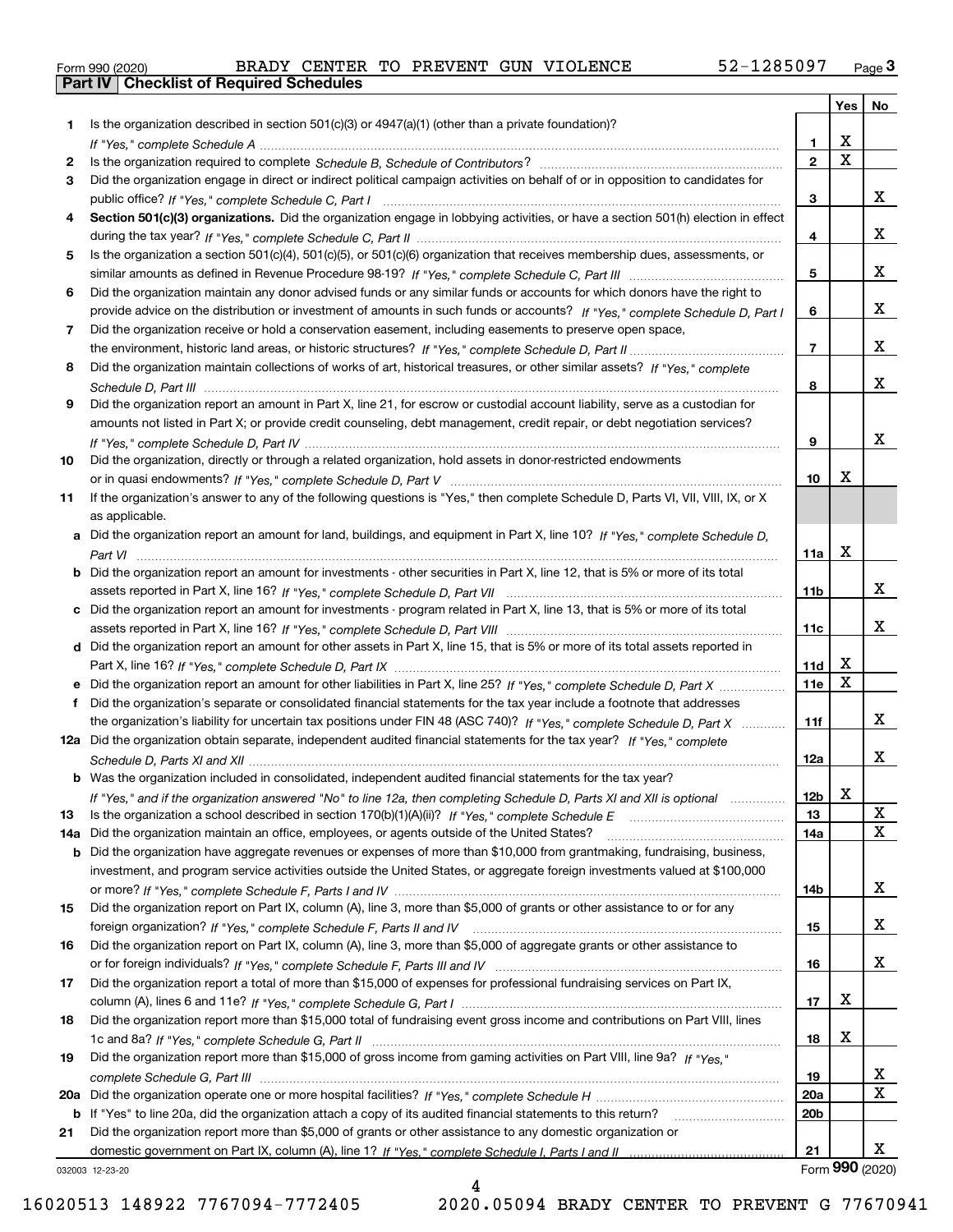|  | Form 990 (2020) |
|--|-----------------|
|  |                 |

**Part IV Checklist of Required Schedules**

*(continued)*

|               |                                                                                                                                    |            | Yes | No              |
|---------------|------------------------------------------------------------------------------------------------------------------------------------|------------|-----|-----------------|
| 22            | Did the organization report more than \$5,000 of grants or other assistance to or for domestic individuals on                      |            |     |                 |
|               | Part IX, column (A), line 2? If "Yes," complete Schedule I, Parts I and III [[11]] [11] [11] [11] [11] [11] [1                     | 22         |     | x               |
| 23            | Did the organization answer "Yes" to Part VII, Section A, line 3, 4, or 5 about compensation of the organization's current         |            |     |                 |
|               | and former officers, directors, trustees, key employees, and highest compensated employees? If "Yes," complete                     |            |     |                 |
|               |                                                                                                                                    | 23         | X   |                 |
|               | 24a Did the organization have a tax-exempt bond issue with an outstanding principal amount of more than \$100,000 as of the        |            |     |                 |
|               | last day of the year, that was issued after December 31, 2002? If "Yes," answer lines 24b through 24d and complete                 |            |     |                 |
|               |                                                                                                                                    | 24a        |     | х               |
|               | <b>b</b> Did the organization invest any proceeds of tax-exempt bonds beyond a temporary period exception?                         | 24b        |     |                 |
|               | c Did the organization maintain an escrow account other than a refunding escrow at any time during the year to defease             |            |     |                 |
|               |                                                                                                                                    | 24c        |     |                 |
|               |                                                                                                                                    | 24d        |     |                 |
|               | 25a Section 501(c)(3), 501(c)(4), and 501(c)(29) organizations. Did the organization engage in an excess benefit                   |            |     |                 |
|               |                                                                                                                                    | 25a        |     | х               |
|               | b Is the organization aware that it engaged in an excess benefit transaction with a disqualified person in a prior year, and       |            |     |                 |
|               | that the transaction has not been reported on any of the organization's prior Forms 990 or 990-EZ? If "Yes," complete              |            |     |                 |
|               | Schedule L, Part I                                                                                                                 | 25b        |     | x               |
| 26            | Did the organization report any amount on Part X, line 5 or 22, for receivables from or payables to any current                    |            |     |                 |
|               | or former officer, director, trustee, key employee, creator or founder, substantial contributor, or 35%                            |            |     |                 |
|               |                                                                                                                                    | 26         |     | x               |
| 27            | Did the organization provide a grant or other assistance to any current or former officer, director, trustee, key employee,        |            |     |                 |
|               | creator or founder, substantial contributor or employee thereof, a grant selection committee member, or to a 35% controlled        |            |     |                 |
|               | entity (including an employee thereof) or family member of any of these persons? If "Yes," complete Schedule L, Part III           | 27         |     | Х               |
| 28            | Was the organization a party to a business transaction with one of the following parties (see Schedule L, Part IV                  |            |     |                 |
|               | instructions, for applicable filing thresholds, conditions, and exceptions):                                                       |            |     |                 |
|               | a A current or former officer, director, trustee, key employee, creator or founder, or substantial contributor? If                 |            |     |                 |
|               |                                                                                                                                    | 28a        |     | х               |
|               |                                                                                                                                    | 28b        |     | $\mathbf X$     |
|               | c A 35% controlled entity of one or more individuals and/or organizations described in lines 28a or 28b? If                        |            |     |                 |
|               |                                                                                                                                    | 28c        |     | x               |
| 29            |                                                                                                                                    | 29         | х   |                 |
| 30            | Did the organization receive contributions of art, historical treasures, or other similar assets, or qualified conservation        |            |     |                 |
|               |                                                                                                                                    | 30         |     | х               |
| 31            | Did the organization liquidate, terminate, or dissolve and cease operations? If "Yes," complete Schedule N, Part I                 | 31         |     | $\mathbf X$     |
| 32            | Did the organization sell, exchange, dispose of, or transfer more than 25% of its net assets? If "Yes," complete                   |            |     |                 |
|               | Schedule N, Part II                                                                                                                | 32         |     | X               |
| 33            | Did the organization own 100% of an entity disregarded as separate from the organization under Regulations                         |            |     |                 |
|               |                                                                                                                                    | 33         |     | X               |
| 34            | Was the organization related to any tax-exempt or taxable entity? If "Yes," complete Schedule R, Part II, III, or IV, and          |            |     |                 |
|               |                                                                                                                                    | 34         | X   |                 |
|               | 35a Did the organization have a controlled entity within the meaning of section 512(b)(13)?                                        | <b>35a</b> |     | X               |
|               | <b>b</b> If "Yes" to line 35a, did the organization receive any payment from or engage in any transaction with a controlled entity |            |     |                 |
|               |                                                                                                                                    | 35b        |     |                 |
| 36            | Section 501(c)(3) organizations. Did the organization make any transfers to an exempt non-charitable related organization?         |            |     |                 |
|               |                                                                                                                                    | 36         |     | х               |
| 37            | Did the organization conduct more than 5% of its activities through an entity that is not a related organization                   |            |     |                 |
|               |                                                                                                                                    | 37         |     | x               |
| 38            | Did the organization complete Schedule O and provide explanations in Schedule O for Part VI, lines 11b and 19?                     |            |     |                 |
|               | Note: All Form 990 filers are required to complete Schedule O                                                                      | 38         | X   |                 |
| <b>Part V</b> | <b>Statements Regarding Other IRS Filings and Tax Compliance</b>                                                                   |            |     |                 |
|               | Check if Schedule O contains a response or note to any line in this Part V                                                         |            |     |                 |
|               |                                                                                                                                    |            | Yes | No              |
|               | 26<br>1a                                                                                                                           |            |     |                 |
|               | 0<br>1b                                                                                                                            |            |     |                 |
|               | c Did the organization comply with backup withholding rules for reportable payments to vendors and reportable gaming               |            |     |                 |
|               | (gambling) winnings to prize winners?                                                                                              | 1c         | X   |                 |
|               | 032004 12-23-20                                                                                                                    |            |     | Form 990 (2020) |
|               | 5                                                                                                                                  |            |     |                 |

16020513 148922 7767094-7772405 2020.05094 BRADY CENTER TO PREVENT G 77670941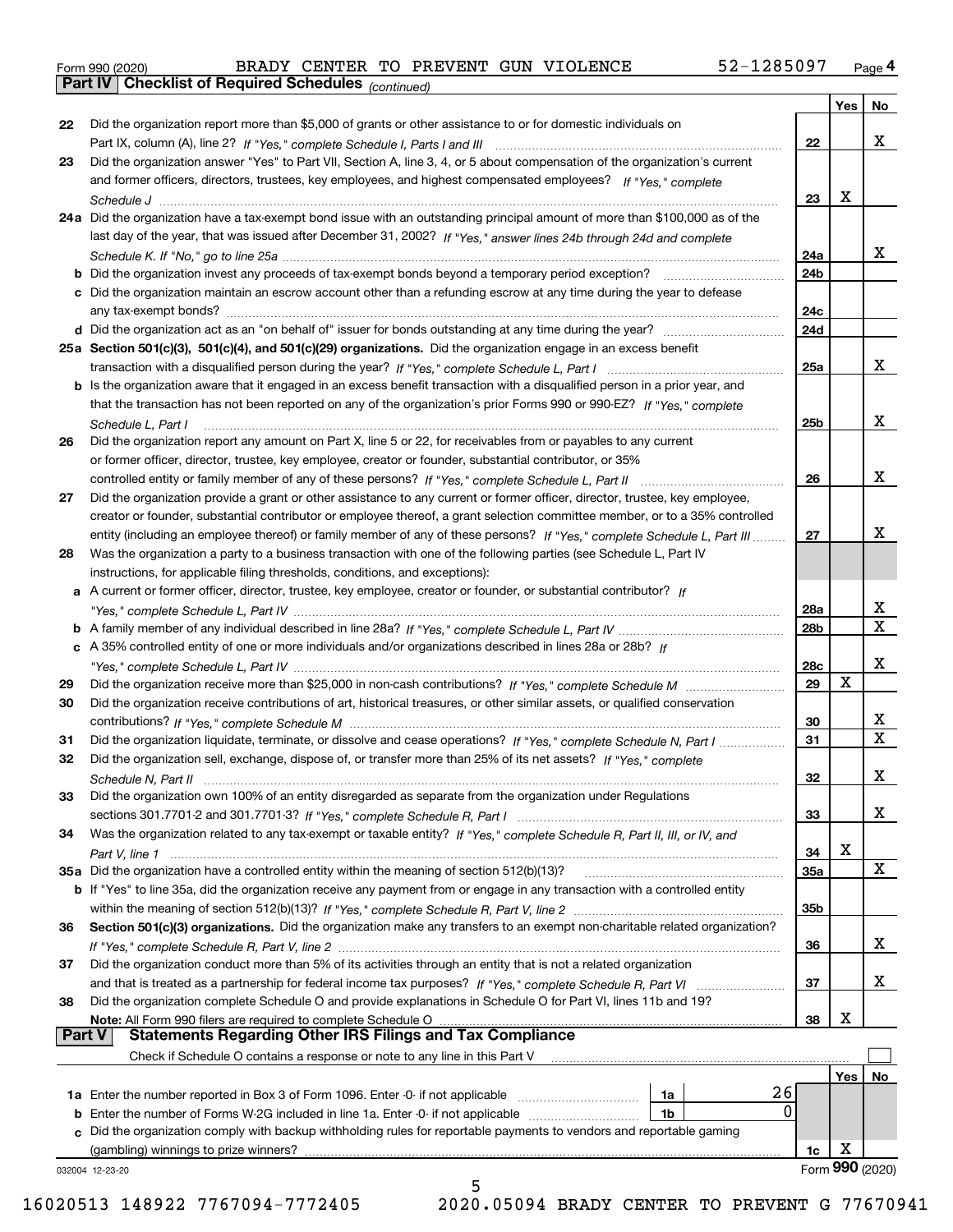|               | 52-1285097<br>BRADY CENTER TO PREVENT GUN VIOLENCE<br>Form 990 (2020)                                                                                                                       |                |     | $Page$ <sup>5</sup> |
|---------------|---------------------------------------------------------------------------------------------------------------------------------------------------------------------------------------------|----------------|-----|---------------------|
| <b>Part V</b> | Statements Regarding Other IRS Filings and Tax Compliance (continued)                                                                                                                       |                |     |                     |
|               |                                                                                                                                                                                             |                | Yes | No                  |
|               | 2a Enter the number of employees reported on Form W-3, Transmittal of Wage and Tax Statements,                                                                                              |                |     |                     |
|               | 53<br>filed for the calendar year ending with or within the year covered by this return<br>2a                                                                                               |                |     |                     |
|               |                                                                                                                                                                                             | 2 <sub>b</sub> | X   |                     |
|               |                                                                                                                                                                                             |                |     |                     |
|               | 3a Did the organization have unrelated business gross income of \$1,000 or more during the year?                                                                                            | 3a             |     | x                   |
| b             |                                                                                                                                                                                             | 3b             |     |                     |
|               | 4a At any time during the calendar year, did the organization have an interest in, or a signature or other authority over, a                                                                |                |     |                     |
|               | financial account in a foreign country (such as a bank account, securities account, or other financial account)?                                                                            | 4a             |     | х                   |
|               | <b>b</b> If "Yes," enter the name of the foreign country $\blacktriangleright$                                                                                                              |                |     |                     |
|               | See instructions for filing requirements for FinCEN Form 114, Report of Foreign Bank and Financial Accounts (FBAR).                                                                         |                |     |                     |
|               |                                                                                                                                                                                             | 5a             |     | х                   |
| b             |                                                                                                                                                                                             | 5b             |     | X                   |
| c             |                                                                                                                                                                                             | 5c             |     |                     |
|               | 6a Does the organization have annual gross receipts that are normally greater than \$100,000, and did the organization solicit                                                              |                |     |                     |
|               | any contributions that were not tax deductible as charitable contributions?                                                                                                                 | 6a             |     | х                   |
|               | <b>b</b> If "Yes," did the organization include with every solicitation an express statement that such contributions or gifts                                                               |                |     |                     |
|               | were not tax deductible?                                                                                                                                                                    | 6b             |     |                     |
| 7             | Organizations that may receive deductible contributions under section 170(c).                                                                                                               |                |     |                     |
| а             | Did the organization receive a payment in excess of \$75 made partly as a contribution and partly for goods and services provided to the payor?                                             | 7a             | х   |                     |
| b             | If "Yes," did the organization notify the donor of the value of the goods or services provided?                                                                                             | 7b             | X   |                     |
|               | c Did the organization sell, exchange, or otherwise dispose of tangible personal property for which it was required                                                                         |                |     |                     |
|               |                                                                                                                                                                                             | 7с             |     | х                   |
|               | 7d                                                                                                                                                                                          |                |     |                     |
| е             | Did the organization receive any funds, directly or indirectly, to pay premiums on a personal benefit contract?                                                                             | 7e             |     | х                   |
| f             | Did the organization, during the year, pay premiums, directly or indirectly, on a personal benefit contract?                                                                                | 7f             |     | X                   |
| g             | If the organization received a contribution of qualified intellectual property, did the organization file Form 8899 as required?                                                            | 7g             |     |                     |
| h             | If the organization received a contribution of cars, boats, airplanes, or other vehicles, did the organization file a Form 1098-C?                                                          | 7h             |     |                     |
| 8             | Sponsoring organizations maintaining donor advised funds. Did a donor advised fund maintained by the                                                                                        |                |     |                     |
|               | N/A<br>sponsoring organization have excess business holdings at any time during the year?                                                                                                   | 8              |     |                     |
| 9             | Sponsoring organizations maintaining donor advised funds.                                                                                                                                   |                |     |                     |
| а             | N/A<br>Did the sponsoring organization make any taxable distributions under section 4966?                                                                                                   | <b>9a</b>      |     |                     |
| b             | N/A<br>Did the sponsoring organization make a distribution to a donor, donor advisor, or related person?                                                                                    | 9b             |     |                     |
| 10            | Section 501(c)(7) organizations. Enter:                                                                                                                                                     |                |     |                     |
|               | 10a                                                                                                                                                                                         |                |     |                     |
|               | Gross receipts, included on Form 990, Part VIII, line 12, for public use of club facilities<br>10 <sub>b</sub>                                                                              |                |     |                     |
| 11            | Section 501(c)(12) organizations. Enter:                                                                                                                                                    |                |     |                     |
|               | N/A<br>11a                                                                                                                                                                                  |                |     |                     |
|               | b Gross income from other sources (Do not net amounts due or paid to other sources against                                                                                                  |                |     |                     |
|               | 11b<br>12a Section 4947(a)(1) non-exempt charitable trusts. Is the organization filing Form 990 in lieu of Form 1041?                                                                       |                |     |                     |
|               | <b>b</b> If "Yes," enter the amount of tax-exempt interest received or accrued during the year $\ldots \mathbf{N}/\mathbf{A}$<br>12b                                                        | 12a            |     |                     |
|               | Section 501(c)(29) qualified nonprofit health insurance issuers.                                                                                                                            |                |     |                     |
| 13            | N/A                                                                                                                                                                                         | <b>13a</b>     |     |                     |
|               | a Is the organization licensed to issue qualified health plans in more than one state?<br>Note: See the instructions for additional information the organization must report on Schedule O. |                |     |                     |
|               | <b>b</b> Enter the amount of reserves the organization is required to maintain by the states in which the                                                                                   |                |     |                     |
|               | 13b                                                                                                                                                                                         |                |     |                     |
|               | 13с                                                                                                                                                                                         |                |     |                     |
| 14a           | Did the organization receive any payments for indoor tanning services during the tax year?                                                                                                  | 14a            |     | x                   |
|               | <b>b</b> If "Yes," has it filed a Form 720 to report these payments? If "No," provide an explanation on Schedule O                                                                          | 14b            |     |                     |
| 15            | Is the organization subject to the section 4960 tax on payment(s) of more than \$1,000,000 in remuneration or                                                                               |                |     |                     |
|               |                                                                                                                                                                                             | 15             |     | X.                  |
|               | If "Yes," see instructions and file Form 4720, Schedule N.                                                                                                                                  |                |     |                     |
| 16            | Is the organization an educational institution subject to the section 4968 excise tax on net investment income?                                                                             | 16             |     | x                   |
|               | If "Yes," complete Form 4720, Schedule O.                                                                                                                                                   |                |     |                     |
|               |                                                                                                                                                                                             |                |     |                     |

| Form 990 (2020) |  |  |
|-----------------|--|--|
|-----------------|--|--|

032005 12-23-20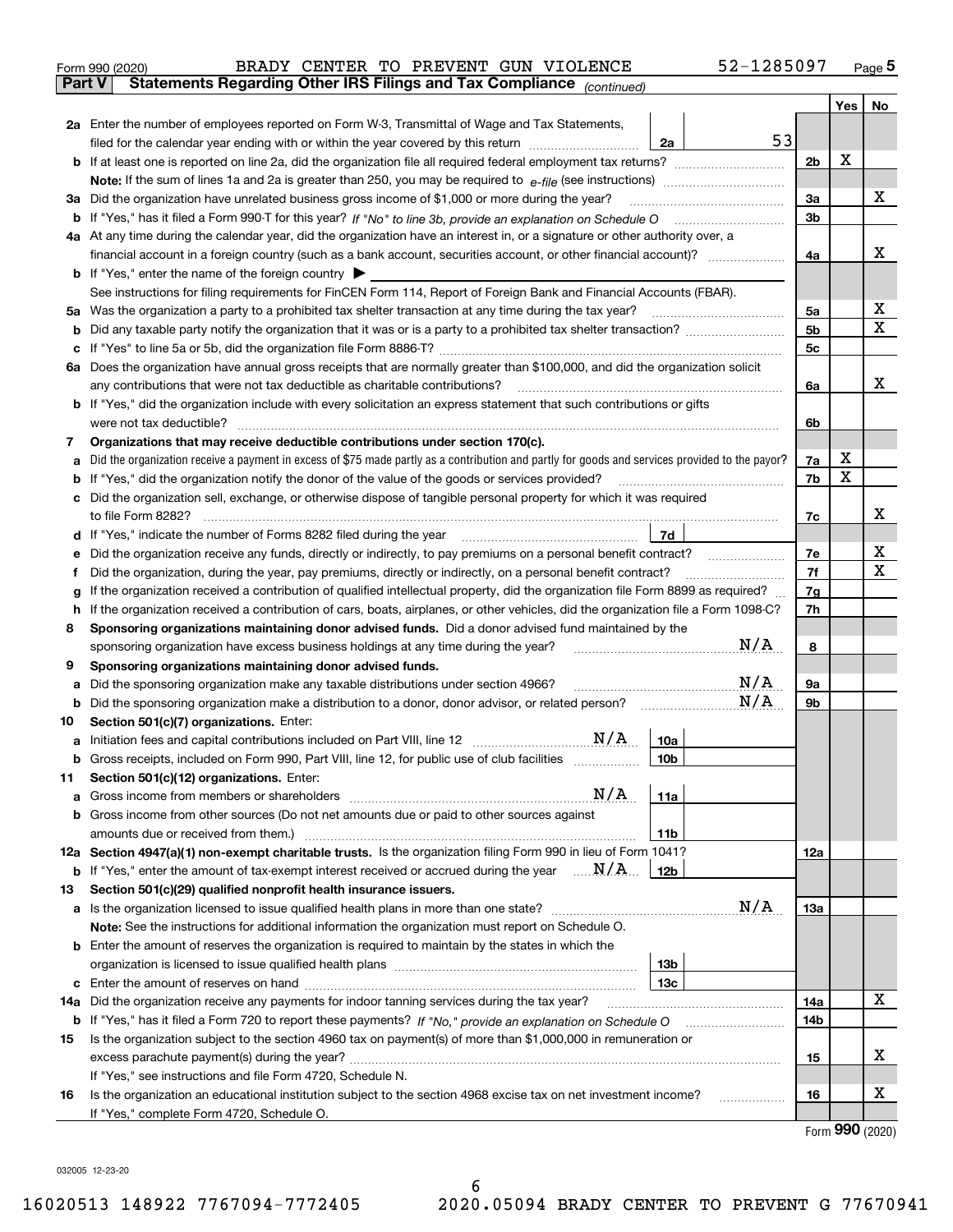|  | Form 990 (2020) |
|--|-----------------|
|  |                 |

### Form 990 (2020) BRADY CENTER TO PREVENT GUN VIOLENCE 52-I285U97 Page BRADY CENTER TO PREVENT GUN VIOLENCE 52-1285097

*For each "Yes" response to lines 2 through 7b below, and for a "No" response to line 8a, 8b, or 10b below, describe the circumstances, processes, or changes on Schedule O. See instructions.* **Part VI Governance, Management, and Disclosure** 

|        | <b>1a</b> Enter the number of voting members of the governing body at the end of the tax year <i>manumum</i>                                                                                                                   | 1a | 14 |              | Yes             | No                      |
|--------|--------------------------------------------------------------------------------------------------------------------------------------------------------------------------------------------------------------------------------|----|----|--------------|-----------------|-------------------------|
|        | If there are material differences in voting rights among members of the governing body, or if the governing                                                                                                                    |    |    |              |                 |                         |
|        | body delegated broad authority to an executive committee or similar committee, explain on Schedule O.                                                                                                                          |    |    |              |                 |                         |
| b      | Enter the number of voting members included on line 1a, above, who are independent                                                                                                                                             | 1b | 14 |              |                 |                         |
| 2      | Did any officer, director, trustee, or key employee have a family relationship or a business relationship with any other                                                                                                       |    |    |              |                 |                         |
|        | officer, director, trustee, or key employee?                                                                                                                                                                                   |    |    | $\mathbf{2}$ |                 | X                       |
| 3      | Did the organization delegate control over management duties customarily performed by or under the direct supervision                                                                                                          |    |    |              |                 |                         |
|        |                                                                                                                                                                                                                                |    |    | 3            |                 | X                       |
| 4      | Did the organization make any significant changes to its governing documents since the prior Form 990 was filed?                                                                                                               |    |    | 4            | $\mathbf X$     |                         |
| 5      |                                                                                                                                                                                                                                |    |    | 5            |                 | $\mathbf X$             |
| 6      | Did the organization have members or stockholders?                                                                                                                                                                             |    |    | 6            |                 | $\overline{\mathbf{x}}$ |
| 7a     | Did the organization have members, stockholders, or other persons who had the power to elect or appoint one or                                                                                                                 |    |    |              |                 |                         |
|        |                                                                                                                                                                                                                                |    |    | 7a           |                 | X                       |
|        | <b>b</b> Are any governance decisions of the organization reserved to (or subject to approval by) members, stockholders, or                                                                                                    |    |    |              |                 |                         |
|        | persons other than the governing body?                                                                                                                                                                                         |    |    | 7b           |                 | X                       |
| 8      | Did the organization contemporaneously document the meetings held or written actions undertaken during the year by the following:                                                                                              |    |    |              |                 |                         |
|        |                                                                                                                                                                                                                                |    |    |              | X               |                         |
| a      |                                                                                                                                                                                                                                |    |    | 8a<br>8b     | X               |                         |
| b<br>9 | Is there any officer, director, trustee, or key employee listed in Part VII, Section A, who cannot be reached at the                                                                                                           |    |    |              |                 |                         |
|        |                                                                                                                                                                                                                                |    |    | 9            |                 | х                       |
|        | Section B. Policies <sub>(This</sub> Section B requests information about policies not required by the Internal Revenue Code.)                                                                                                 |    |    |              |                 |                         |
|        |                                                                                                                                                                                                                                |    |    |              |                 |                         |
|        |                                                                                                                                                                                                                                |    |    |              | Yes             | No<br>X                 |
|        |                                                                                                                                                                                                                                |    |    | 10a          |                 |                         |
|        | <b>b</b> If "Yes," did the organization have written policies and procedures governing the activities of such chapters, affiliates,                                                                                            |    |    |              |                 |                         |
|        |                                                                                                                                                                                                                                |    |    | 10b          |                 |                         |
|        | 11a Has the organization provided a complete copy of this Form 990 to all members of its governing body before filing the form?                                                                                                |    |    | 11a          | X               |                         |
|        | <b>b</b> Describe in Schedule O the process, if any, used by the organization to review this Form 990.                                                                                                                         |    |    |              |                 |                         |
|        |                                                                                                                                                                                                                                |    |    | 12a          | X               |                         |
| b      |                                                                                                                                                                                                                                |    |    | 12b          | X               |                         |
| c      | Did the organization regularly and consistently monitor and enforce compliance with the policy? If "Yes," describe                                                                                                             |    |    |              |                 |                         |
|        | in Schedule O how this was done material and contain a series of the state of the state of the state of the state of the state of the state of the state of the state of the state of the state of the state of the state of t |    |    | 12c          | X               |                         |
| 13     |                                                                                                                                                                                                                                |    |    | 13           | X               |                         |
| 14     | Did the organization have a written document retention and destruction policy? manufactured and the organization have a written document retention and destruction policy?                                                     |    |    | 14           | X               |                         |
| 15     | Did the process for determining compensation of the following persons include a review and approval by independent                                                                                                             |    |    |              |                 |                         |
|        | persons, comparability data, and contemporaneous substantiation of the deliberation and decision?                                                                                                                              |    |    |              |                 |                         |
| a      | The organization's CEO, Executive Director, or top management official manufactured content content of the organization's CEO, Executive Director, or top management official                                                  |    |    | 15a          | X               |                         |
|        | <b>b</b> Other officers or key employees of the organization                                                                                                                                                                   |    |    | 15b          | X               |                         |
|        | If "Yes" to line 15a or 15b, describe the process in Schedule O (see instructions).                                                                                                                                            |    |    |              |                 |                         |
|        | 16a Did the organization invest in, contribute assets to, or participate in a joint venture or similar arrangement with a                                                                                                      |    |    |              |                 |                         |
|        | taxable entity during the year?                                                                                                                                                                                                |    |    | 16a          |                 | X                       |
|        | b If "Yes," did the organization follow a written policy or procedure requiring the organization to evaluate its participation                                                                                                 |    |    |              |                 |                         |
|        | in joint venture arrangements under applicable federal tax law, and take steps to safeguard the organization's                                                                                                                 |    |    |              |                 |                         |
|        | exempt status with respect to such arrangements?                                                                                                                                                                               |    |    | 16b          |                 |                         |
|        | <b>Section C. Disclosure</b>                                                                                                                                                                                                   |    |    |              |                 |                         |
| 17     | List the states with which a copy of this Form 990 is required to be filed SEE SCHEDULE O                                                                                                                                      |    |    |              |                 |                         |
| 18     | Section 6104 requires an organization to make its Forms 1023 (1024 or 1024-A, if applicable), 990, and 990-T (Section 501(c)(3)s only) available                                                                               |    |    |              |                 |                         |
|        | for public inspection. Indicate how you made these available. Check all that apply.                                                                                                                                            |    |    |              |                 |                         |
|        | $X$ Upon request<br>  X   Own website<br>$X$ Another's website<br>Other (explain on Schedule O)                                                                                                                                |    |    |              |                 |                         |
| 19     | Describe on Schedule O whether (and if so, how) the organization made its governing documents, conflict of interest policy, and financial                                                                                      |    |    |              |                 |                         |
|        | statements available to the public during the tax year.                                                                                                                                                                        |    |    |              |                 |                         |
| 20     | State the name, address, and telephone number of the person who possesses the organization's books and records<br>BINDU MACCHIAVELLO - (202) 370-8100                                                                          |    |    |              |                 |                         |
|        | 20002<br>840 FIRST STREET NE, NO. 400, WASHINGTON, DC                                                                                                                                                                          |    |    |              |                 |                         |
|        |                                                                                                                                                                                                                                |    |    |              | Form 990 (2020) |                         |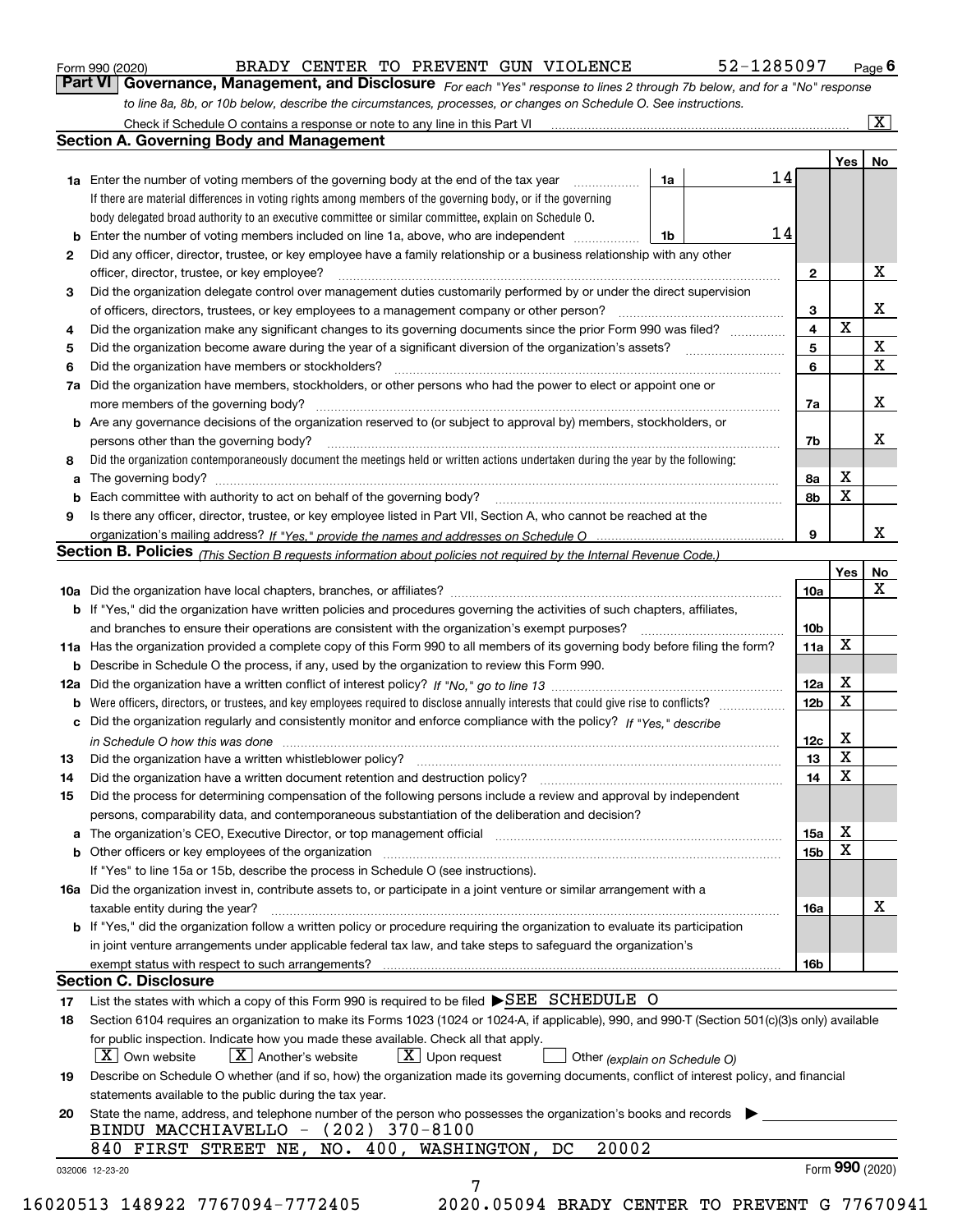$\begin{array}{c} \hline \end{array}$ 

| --------------- |                                                                                            |
|-----------------|--------------------------------------------------------------------------------------------|
|                 | Part VII Compensation of Officers, Directors, Trustees, Key Employees, Highest Compensated |
|                 | <b>Employees, and Independent Contractors</b>                                              |

Check if Schedule O contains a response or note to any line in this Part VII

**Section A. Officers, Directors, Trustees, Key Employees, and Highest Compensated Employees**

**1a**  Complete this table for all persons required to be listed. Report compensation for the calendar year ending with or within the organization's tax year. **•** List all of the organization's current officers, directors, trustees (whether individuals or organizations), regardless of amount of compensation.

Enter -0- in columns (D), (E), and (F) if no compensation was paid.

**•** List all of the organization's current key employees, if any. See instructions for definition of "key employee."

**•** List the organization's five current highest compensated employees (other than an officer, director, trustee, or key employee) who received reportable compensation (Box 5 of Form W-2 and/or Box 7 of Form 1099-MISC) of more than \$100,000 from the organization and any related organizations.

 $\bullet$  List all of the organization's former officers, key employees, and highest compensated employees who received more than \$100,000 of reportable compensation from the organization and any related organizations.

**•** List all of the organization's former directors or trustees that received, in the capacity as a former director or trustee of the organization, more than \$10,000 of reportable compensation from the organization and any related organizations.

See instructions for the order in which to list the persons above.

Check this box if neither the organization nor any related organization compensated any current officer, director, or trustee.  $\Box$ 

| (A)                         | (B)                  |                               |                                                                  | (C)         |              |                                 |        | (D)                             | (E)             | (F)                      |
|-----------------------------|----------------------|-------------------------------|------------------------------------------------------------------|-------------|--------------|---------------------------------|--------|---------------------------------|-----------------|--------------------------|
| Name and title              | Average              |                               | (do not check more than one                                      |             | Position     |                                 |        | Reportable                      | Reportable      | Estimated                |
|                             | hours per            |                               | box, unless person is both an<br>officer and a director/trustee) |             |              |                                 |        | compensation                    | compensation    | amount of                |
|                             | week                 |                               |                                                                  |             |              |                                 |        | from                            | from related    | other                    |
|                             | (list any            |                               |                                                                  |             |              |                                 |        | the                             | organizations   | compensation             |
|                             | hours for<br>related |                               |                                                                  |             |              |                                 |        | organization<br>(W-2/1099-MISC) | (W-2/1099-MISC) | from the<br>organization |
|                             | organizations        |                               |                                                                  |             |              |                                 |        |                                 |                 | and related              |
|                             | below                | ndividual trustee or director | Institutional trustee                                            |             | Key employee |                                 |        |                                 |                 | organizations            |
|                             | line)                |                               |                                                                  | Officer     |              | Highest compensated<br>employee | Former |                                 |                 |                          |
| (1)<br><b>KRISTIN BROWN</b> | $\overline{24.00}$   |                               |                                                                  |             |              |                                 |        |                                 |                 |                          |
| PRESIDENT                   | 14.00                |                               |                                                                  | X           |              |                                 |        | 305, 195.                       | 33,911.         | 32,302.                  |
| JON LOWY<br>(2)             | 37.62                |                               |                                                                  |             |              |                                 |        |                                 |                 |                          |
| VP OF LITIGATION            | 0.38                 |                               |                                                                  |             |              | $\mathbf X$                     |        | 200,659.                        | 2,027.          | 41,251.                  |
| <b>BRIAN LEMEK</b><br>(3)   | 0.38                 |                               |                                                                  |             |              |                                 |        |                                 |                 |                          |
| VP OF DEVELOPMENT           | 37.62                |                               |                                                                  |             |              | $\overline{\textbf{X}}$         |        | 1,908.                          | 188,849.        | 33,336.                  |
| BINDU MACCHIAVELLO<br>(4)   | 37.00                |                               |                                                                  |             |              |                                 |        |                                 |                 |                          |
| VP OF FINANCE               | 1.00                 |                               |                                                                  | X           |              |                                 |        | 167,451.                        | 5,179.          | 36,549.                  |
| LIZ DUNNING<br>(5)          | 35.00                |                               |                                                                  |             |              |                                 |        |                                 |                 |                          |
| VP OF DEVELOPMENT           | 3.00                 |                               |                                                                  |             |              | X                               |        | 161,033.                        | 14,003.         | 30,417.                  |
| CORDELIA GALLIGAN<br>(6)    | 37.62                |                               |                                                                  |             |              |                                 |        |                                 |                 |                          |
| VP OF COMMUNICATIONS        | 0.38                 |                               |                                                                  |             |              | $\mathbf X$                     |        | 172,284.                        | 1,740.          | 14,658.                  |
| TIMOTHY HEYNE<br>(7)        | 20.00                |                               |                                                                  |             |              |                                 |        |                                 |                 |                          |
| VP OF POLICY                | 18.00                |                               |                                                                  |             |              | $\overline{\mathbf{X}}$         |        | 73,352.                         | 67,710.         | 7,810.                   |
| KEVIN OUINN<br>(8)          | 10.00                |                               |                                                                  |             |              |                                 |        |                                 |                 |                          |
| CHAIR                       | 10.00                | $\mathbf X$                   |                                                                  | X           |              |                                 |        | $\mathbf 0$ .                   | 0.              | 0.                       |
| TONY PORTER<br>(9)          | 4.00                 |                               |                                                                  |             |              |                                 |        |                                 |                 |                          |
| <b>TREASURER</b>            | 4.00                 | $\mathbf X$                   |                                                                  | $\mathbf X$ |              |                                 |        | $\mathbf 0$ .                   | 0.              | 0.                       |
| (10) ROBERTO GONZALEZ       | 2.00                 |                               |                                                                  |             |              |                                 |        |                                 |                 |                          |
| <b>SECRETARY</b>            | 2.00                 | $\mathbf X$                   |                                                                  | X           |              |                                 |        | $0$ .                           | $0$ .           | 0.                       |
| (11) HEIDI YEWMAN           | 3.00                 |                               |                                                                  |             |              |                                 |        |                                 |                 |                          |
| SECRETARY THRU 10/01/20     | 3.00                 | $\mathbf X$                   |                                                                  | X           |              |                                 |        | $\mathbf 0$ .                   | 0.              | 0.                       |
| (12) ALAN BENNETT           | 3.00                 |                               |                                                                  |             |              |                                 |        |                                 |                 |                          |
| <b>TRUSTEE</b>              | 3.00                 | $\mathbf x$                   |                                                                  |             |              |                                 |        | 0.                              | 0.              | $0_{.}$                  |
| (13) GENE BERNSTEIN         | 4.00                 |                               |                                                                  |             |              |                                 |        |                                 |                 |                          |
| <b>TRUSTEE</b>              | 4.00                 | $\mathbf X$                   |                                                                  |             |              |                                 |        | 0.                              | 0.              | $0_{.}$                  |
| (14) PETER DETKIN           | 2.00                 |                               |                                                                  |             |              |                                 |        |                                 |                 |                          |
| TRUSTEE                     | 2.00                 | $\mathbf X$                   |                                                                  |             |              |                                 |        | $\mathbf 0$ .                   | 0.              | 0.                       |
| (15) THOMAS DIXON           | 2.00                 |                               |                                                                  |             |              |                                 |        |                                 |                 |                          |
| TRUSTEE                     | 2.00                 | $\mathbf X$                   |                                                                  |             |              |                                 |        | $\mathbf 0$ .                   | 0.              | 0.                       |
| (16) RICKI TIGERT HELFER    | 3.00                 |                               |                                                                  |             |              |                                 |        |                                 |                 |                          |
| TRUSTEE                     | 3.00                 | $\mathbf X$                   |                                                                  |             |              |                                 |        | $\mathbf 0$ .                   | 0.              | $\mathbf 0$ .            |
| (17) MARTINA LEINZ          | 2.00                 |                               |                                                                  |             |              |                                 |        |                                 |                 |                          |
| <b>TRUSTEE</b>              | 2.00                 | $\mathbf X$                   |                                                                  |             |              |                                 |        | $0$ .                           | 0.              | 0.                       |
| 032007 12-23-20             |                      |                               |                                                                  |             |              |                                 |        |                                 |                 | Form 990 (2020)          |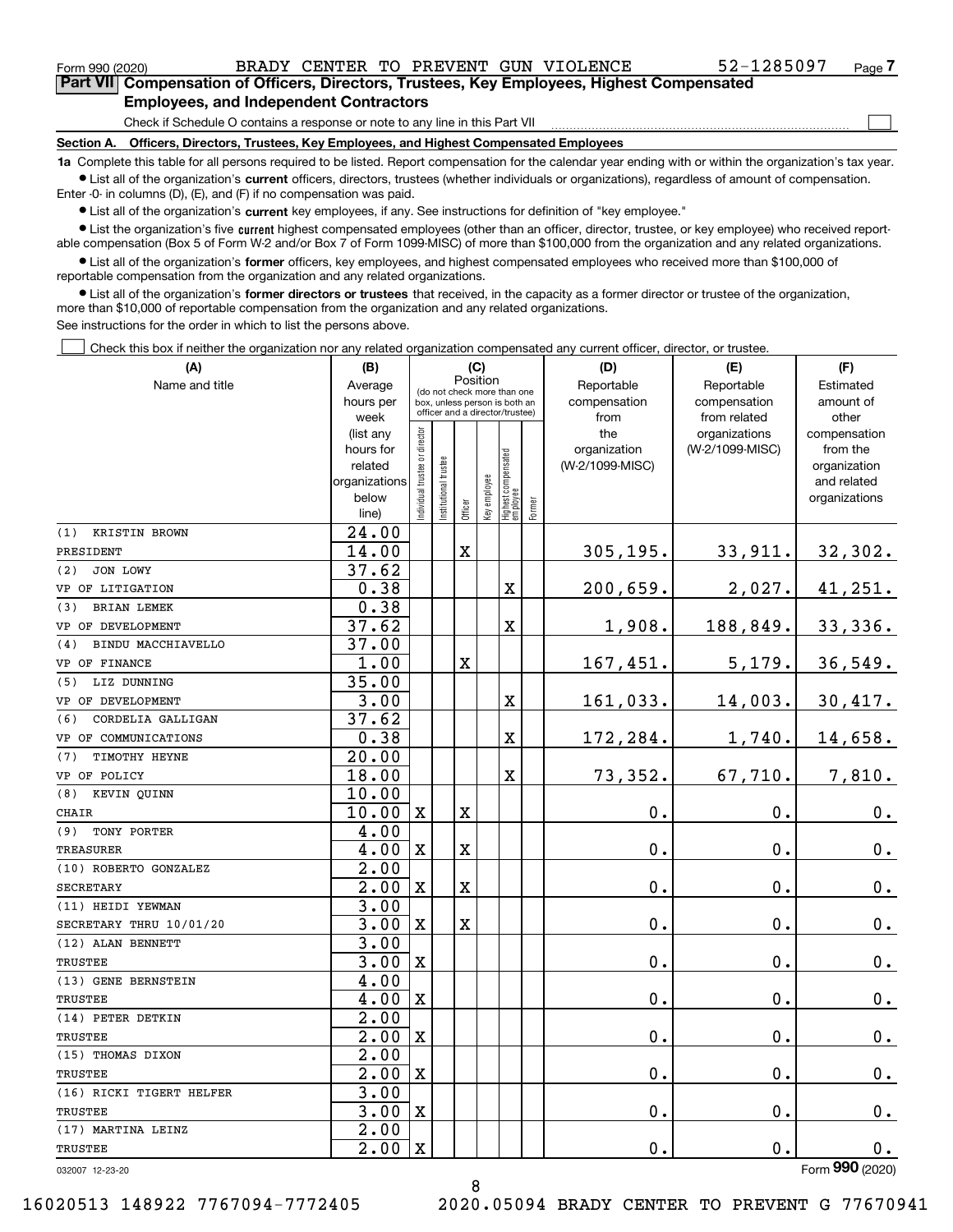| BRADY CENTER TO PREVENT GUN VIOLENCE<br>Form 990 (2020)                                                                                   |                                                                               |                                         |                       |         |              |                                 |              |                                | 52-1285097      |           |                     | Page 8                      |
|-------------------------------------------------------------------------------------------------------------------------------------------|-------------------------------------------------------------------------------|-----------------------------------------|-----------------------|---------|--------------|---------------------------------|--------------|--------------------------------|-----------------|-----------|---------------------|-----------------------------|
| <b>Part VII</b><br>Section A. Officers, Directors, Trustees, Key Employees, and Highest Compensated Employees (continued)                 |                                                                               |                                         |                       |         |              |                                 |              |                                |                 |           |                     |                             |
| (B)<br>(C)<br>(A)<br>(D)<br>(E)                                                                                                           |                                                                               |                                         |                       |         |              |                                 |              |                                |                 |           | (F)                 |                             |
| Name and title                                                                                                                            | Average                                                                       | Position<br>(do not check more than one |                       |         |              |                                 |              | Reportable                     | Reportable      |           |                     | Estimated                   |
|                                                                                                                                           | hours per<br>box, unless person is both an<br>officer and a director/trustee) |                                         |                       |         |              |                                 | compensation | compensation                   |                 |           | amount of           |                             |
|                                                                                                                                           | week                                                                          |                                         |                       |         |              |                                 |              | from                           | from related    |           |                     | other                       |
|                                                                                                                                           | (list any                                                                     |                                         |                       |         |              |                                 |              | the                            | organizations   |           |                     | compensation                |
|                                                                                                                                           | hours for<br>related                                                          |                                         |                       |         |              |                                 |              | organization                   | (W-2/1099-MISC) |           |                     | from the                    |
|                                                                                                                                           | organizations                                                                 |                                         |                       |         |              |                                 |              | (W-2/1099-MISC)                |                 |           |                     | organization<br>and related |
|                                                                                                                                           | below                                                                         |                                         |                       |         |              |                                 |              |                                |                 |           |                     | organizations               |
|                                                                                                                                           | line)                                                                         | Individual trustee or director          | Institutional trustee | Officer | Key employee | Highest compensated<br>employee | Former       |                                |                 |           |                     |                             |
| (18) PAUL PODURI                                                                                                                          | 2.00                                                                          |                                         |                       |         |              |                                 |              |                                |                 |           |                     |                             |
| TRUSTEE                                                                                                                                   | 2.00                                                                          | $\mathbf X$                             |                       |         |              |                                 |              | 0.                             |                 | 0.        |                     | 0.                          |
| (19) STEVEN ROTHSTEIN                                                                                                                     | 3.00                                                                          |                                         |                       |         |              |                                 |              |                                |                 |           |                     |                             |
| TRUSTEE                                                                                                                                   | 3.00                                                                          | X                                       |                       |         |              |                                 |              | 0.                             |                 | 0.        |                     | $\mathbf 0$ .               |
| (20) JOE TRIPPI                                                                                                                           | 1.00                                                                          |                                         |                       |         |              |                                 |              |                                |                 |           |                     |                             |
| TRUSTEE                                                                                                                                   | 1.00                                                                          | $\mathbf X$                             |                       |         |              |                                 |              | 0.                             |                 | 0.        |                     | 0.                          |
| (21) ALAN WURTZEL                                                                                                                         | 3.00                                                                          |                                         |                       |         |              |                                 |              |                                |                 |           |                     |                             |
| TRUSTEE THRU 2/21/21                                                                                                                      | 3.00                                                                          | X                                       |                       |         |              |                                 |              | 0.                             |                 | 0.        |                     | $\mathbf 0$ .               |
| (22) MICHAEL BUCKLEY                                                                                                                      | 1.00                                                                          |                                         |                       |         |              |                                 |              |                                |                 |           |                     |                             |
| TRUSTEE                                                                                                                                   | 1.00                                                                          | X                                       |                       |         |              |                                 |              | 0.                             |                 | 0.        |                     | 0.                          |
| (23) DENISE TURNER ROTH                                                                                                                   | 2.00                                                                          |                                         |                       |         |              |                                 |              |                                |                 |           |                     |                             |
| TRUSTEE                                                                                                                                   | 2.00                                                                          | X                                       |                       |         |              |                                 |              | 0.                             |                 | 0.        |                     | 0.                          |
|                                                                                                                                           |                                                                               |                                         |                       |         |              |                                 |              |                                |                 |           |                     |                             |
|                                                                                                                                           |                                                                               |                                         |                       |         |              |                                 |              |                                |                 |           |                     |                             |
|                                                                                                                                           |                                                                               |                                         |                       |         |              |                                 |              |                                |                 |           |                     |                             |
|                                                                                                                                           |                                                                               |                                         |                       |         |              |                                 |              |                                |                 |           |                     |                             |
|                                                                                                                                           |                                                                               |                                         |                       |         |              |                                 |              |                                |                 |           |                     |                             |
| 313,419.<br>1,081,882.<br>▶<br>1b Subtotal                                                                                                |                                                                               |                                         |                       |         |              |                                 |              |                                |                 | 196, 323. |                     |                             |
| c Total from continuation sheets to Part VII, Section A                                                                                   |                                                                               |                                         |                       |         |              |                                 |              | 0.                             |                 | 0.        |                     | 0.                          |
|                                                                                                                                           |                                                                               |                                         |                       |         |              |                                 | 1,081,882.   | 313,419.                       |                 |           | 196,323.            |                             |
| Total number of individuals (including but not limited to those listed above) who received more than \$100,000 of reportable<br>2         |                                                                               |                                         |                       |         |              |                                 |              |                                |                 |           |                     |                             |
| compensation from the organization $\blacktriangleright$                                                                                  |                                                                               |                                         |                       |         |              |                                 |              |                                |                 |           |                     | 14                          |
|                                                                                                                                           |                                                                               |                                         |                       |         |              |                                 |              |                                |                 |           |                     | No<br>Yes                   |
| Did the organization list any former officer, director, trustee, key employee, or highest compensated employee on<br>3                    |                                                                               |                                         |                       |         |              |                                 |              |                                |                 |           |                     |                             |
| line 1a? If "Yes," complete Schedule J for such individual manufactured contained and the Ves," complete Schedule J for such individual   |                                                                               |                                         |                       |         |              |                                 |              |                                |                 |           | 3                   | X                           |
| For any individual listed on line 1a, is the sum of reportable compensation and other compensation from the organization<br>4             |                                                                               |                                         |                       |         |              |                                 |              |                                |                 |           |                     |                             |
|                                                                                                                                           |                                                                               |                                         |                       |         |              |                                 |              |                                |                 |           | 4                   | X                           |
| Did any person listed on line 1a receive or accrue compensation from any unrelated organization or individual for services<br>5           |                                                                               |                                         |                       |         |              |                                 |              |                                |                 |           |                     |                             |
|                                                                                                                                           |                                                                               |                                         |                       |         |              |                                 |              |                                |                 |           | 5                   | X                           |
| <b>Section B. Independent Contractors</b>                                                                                                 |                                                                               |                                         |                       |         |              |                                 |              |                                |                 |           |                     |                             |
| Complete this table for your five highest compensated independent contractors that received more than \$100,000 of compensation from<br>1 |                                                                               |                                         |                       |         |              |                                 |              |                                |                 |           |                     |                             |
| the organization. Report compensation for the calendar year ending with or within the organization's tax year.                            |                                                                               |                                         |                       |         |              |                                 |              |                                |                 |           |                     |                             |
| (A)<br>Name and business address                                                                                                          |                                                                               |                                         |                       |         |              |                                 |              | (B)<br>Description of services |                 |           | (C)<br>Compensation |                             |
|                                                                                                                                           |                                                                               |                                         |                       |         |              |                                 |              |                                |                 |           |                     |                             |
| THE AD COUNCIL                                                                                                                            |                                                                               |                                         |                       |         |              |                                 |              | ADVERTISING                    |                 |           |                     |                             |
| 815 SECOND AVE, NEW YORK, NY 10017<br>VISIBLE CONSULTING                                                                                  |                                                                               |                                         |                       |         |              |                                 |              |                                |                 |           |                     | 1,012,927.                  |
| 101 W. UHLER TERRACE, ALEXANDRIA, VA 22301                                                                                                |                                                                               |                                         |                       |         |              |                                 |              | ADMINISTRATIVE                 |                 |           |                     | <u>231,698.</u>             |
| <b>L&amp;E MERIDIAN</b>                                                                                                                   |                                                                               |                                         |                       |         |              |                                 |              | DIRECT MAILING                 |                 |           |                     |                             |
| 8000 CORPORATE COURT, SPRINGFIELD, VA 22153                                                                                               |                                                                               |                                         |                       |         |              |                                 |              | PRINTING AND MAILING           |                 |           |                     | 155,424.                    |
| HELIOS HR, LLC, 1900 CAMPUS COMMONS DR STE                                                                                                |                                                                               |                                         |                       |         |              |                                 |              |                                |                 |           |                     |                             |
| 520, RESTON, VA 20191                                                                                                                     |                                                                               |                                         |                       |         |              |                                 |              | EMPLOYEE SEARCH FIRM           |                 |           |                     | 119,234.                    |
| ROI SOLUTIONS, INC.                                                                                                                       |                                                                               |                                         |                       |         |              |                                 |              | DATABASE HOSTING FOR           |                 |           |                     |                             |
| 200 RIVERS EDGE DRIVE, MEDFORD, MA 02155                                                                                                  |                                                                               |                                         |                       |         |              |                                 |              | <b>REVENUE CAPTURE</b>         |                 |           |                     | 109,596.                    |
| Total number of independent contractors (including but not limited to those listed above) who received more than<br>$\mathbf{2}$          |                                                                               |                                         |                       |         |              |                                 |              |                                |                 |           |                     |                             |
| \$100,000 of compensation from the organization                                                                                           |                                                                               |                                         |                       |         | 7            |                                 |              |                                |                 |           |                     |                             |

Form (2020) **990**

032008 12-23-20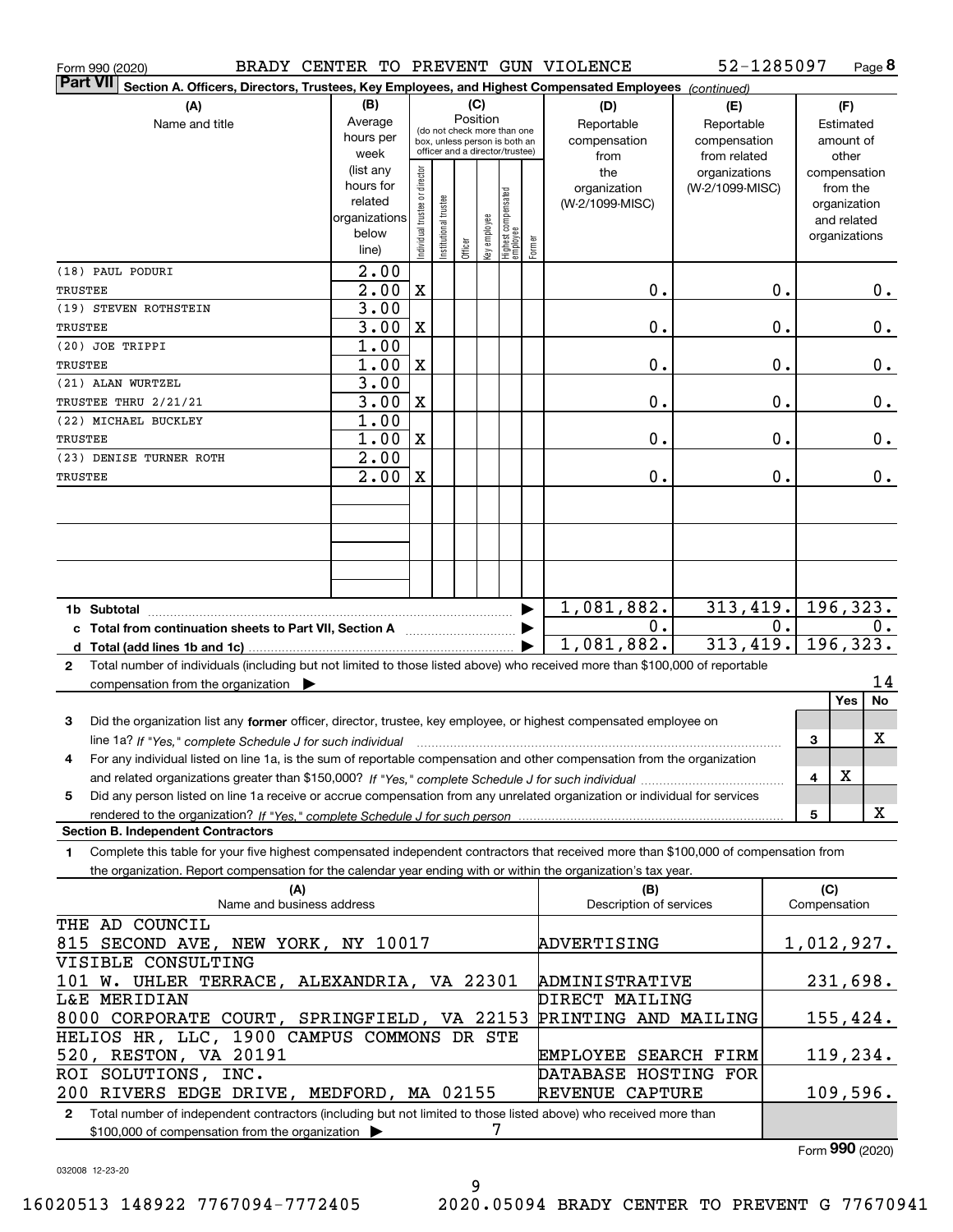|                                                           |      | BRADY CENTER TO PREVENT GUN VIOLENCE<br>Form 990 (2020)                                      |                                |               |                                                     | 52-1285097                    | Page 9                                                          |
|-----------------------------------------------------------|------|----------------------------------------------------------------------------------------------|--------------------------------|---------------|-----------------------------------------------------|-------------------------------|-----------------------------------------------------------------|
| <b>Part VIII</b>                                          |      | <b>Statement of Revenue</b>                                                                  |                                |               |                                                     |                               |                                                                 |
|                                                           |      | Check if Schedule O contains a response or note to any line in this Part VIII                |                                |               | $\overline{(\mathsf{B})}$ $\overline{(\mathsf{C})}$ |                               |                                                                 |
|                                                           |      |                                                                                              |                                | Total revenue | Related or exempt<br>function revenue               | Unrelated<br>business revenue | (D)<br>Revenue excluded<br>from tax under<br>sections 512 - 514 |
|                                                           |      | 1 a Federated campaigns<br>1a                                                                |                                |               |                                                     |                               |                                                                 |
|                                                           |      | 1 <sub>b</sub><br>Membership dues<br>b<br>$\ldots \ldots \ldots \ldots \ldots$               |                                |               |                                                     |                               |                                                                 |
|                                                           |      | 1 <sub>c</sub><br>Fundraising events<br>с                                                    | 555, 155.                      |               |                                                     |                               |                                                                 |
|                                                           |      | 1 <sub>d</sub><br>Related organizations<br>d                                                 |                                |               |                                                     |                               |                                                                 |
|                                                           |      | 1e<br>Government grants (contributions)                                                      | 695,000.                       |               |                                                     |                               |                                                                 |
|                                                           |      | All other contributions, gifts, grants, and<br>f                                             |                                |               |                                                     |                               |                                                                 |
| Contributions, Gifts, Grants<br>and Other Similar Amounts |      | similar amounts not included above<br>1f<br>$1g$ \$                                          | 7,436,803.<br>236,823.         |               |                                                     |                               |                                                                 |
|                                                           |      | Noncash contributions included in lines 1a-1f<br>h.                                          |                                | 8,686,958.    |                                                     |                               |                                                                 |
|                                                           |      |                                                                                              | <b>Business Code</b>           |               |                                                     |                               |                                                                 |
|                                                           | 2 a  | <u> 1980 - Johann Barn, fransk politik (d. 1980)</u>                                         |                                |               |                                                     |                               |                                                                 |
|                                                           |      | b<br>the contract of the contract of the contract of the contract of the contract of         |                                |               |                                                     |                               |                                                                 |
|                                                           |      | <u> 1989 - Johann Barbara, martxa alemaniar arg</u>                                          |                                |               |                                                     |                               |                                                                 |
|                                                           |      | d<br><u> 1989 - Johann Stein, mars an deus an deus Amerikaanse komme van de Fryske komme</u> |                                |               |                                                     |                               |                                                                 |
| Program Service<br>Revenue                                |      |                                                                                              |                                |               |                                                     |                               |                                                                 |
|                                                           |      | All other program service revenue<br>f                                                       |                                |               |                                                     |                               |                                                                 |
|                                                           |      |                                                                                              |                                |               |                                                     |                               |                                                                 |
|                                                           | 3    | Investment income (including dividends, interest, and                                        |                                |               |                                                     |                               |                                                                 |
|                                                           |      |                                                                                              |                                | 495.          |                                                     |                               | 495.                                                            |
|                                                           | 4    | Income from investment of tax-exempt bond proceeds                                           |                                |               |                                                     |                               |                                                                 |
|                                                           | 5    | (i) Real                                                                                     | (ii) Personal                  |               |                                                     |                               |                                                                 |
|                                                           | 6а   | Gross rents<br>6a                                                                            |                                |               |                                                     |                               |                                                                 |
|                                                           |      | .<br>6b<br>Less: rental expenses<br>b                                                        |                                |               |                                                     |                               |                                                                 |
|                                                           |      | 6c<br>Rental income or (loss)<br>с                                                           |                                |               |                                                     |                               |                                                                 |
|                                                           |      | Net rental income or (loss)<br>d                                                             |                                |               |                                                     |                               |                                                                 |
|                                                           |      | (i) Securities<br>7 a Gross amount from sales of                                             | (ii) Other                     |               |                                                     |                               |                                                                 |
|                                                           |      | 7a/430,000.<br>assets other than inventory                                                   |                                |               |                                                     |                               |                                                                 |
|                                                           |      | <b>b</b> Less: cost or other basis                                                           |                                |               |                                                     |                               |                                                                 |
|                                                           |      | <sub>7b</sub>  430,059.<br>and sales expenses                                                |                                |               |                                                     |                               |                                                                 |
| evenue                                                    |      | $-59.$<br> 7c <br>c Gain or (loss)                                                           |                                |               |                                                     |                               |                                                                 |
|                                                           |      |                                                                                              |                                | 59.           |                                                     |                               | 59.                                                             |
| Other <sub>R</sub>                                        |      | 8 a Gross income from fundraising events (not                                                |                                |               |                                                     |                               |                                                                 |
|                                                           |      | $555$ ,155. $_{\rm of}$<br>including \$                                                      |                                |               |                                                     |                               |                                                                 |
|                                                           |      | contributions reported on line 1c). See                                                      | 0.                             |               |                                                     |                               |                                                                 |
|                                                           |      | l 8a<br>b                                                                                    | $8b\sqrt{110,518}$ .           |               |                                                     |                               |                                                                 |
|                                                           |      | Net income or (loss) from fundraising events<br>с                                            | .                              | $-110,518.$   |                                                     |                               | $-110,518.$                                                     |
|                                                           |      | 9 a Gross income from gaming activities. See                                                 |                                |               |                                                     |                               |                                                                 |
|                                                           |      | 9a                                                                                           |                                |               |                                                     |                               |                                                                 |
|                                                           |      | 9 <sub>b</sub><br><b>b</b> Less: direct expenses <b>manually</b>                             |                                |               |                                                     |                               |                                                                 |
|                                                           |      | c Net income or (loss) from gaming activities                                                |                                |               |                                                     |                               |                                                                 |
|                                                           |      | 10 a Gross sales of inventory, less returns                                                  |                                |               |                                                     |                               |                                                                 |
|                                                           |      | 10a                                                                                          |                                |               |                                                     |                               |                                                                 |
|                                                           |      | 10b<br><b>b</b> Less: cost of goods sold                                                     |                                |               |                                                     |                               |                                                                 |
|                                                           |      | c Net income or (loss) from sales of inventory                                               |                                |               |                                                     |                               |                                                                 |
|                                                           |      | OTHER REVENUE                                                                                | <b>Business Code</b><br>900099 | 77,012.       |                                                     |                               | 77,012.                                                         |
|                                                           | 11 a |                                                                                              |                                |               |                                                     |                               |                                                                 |
|                                                           |      | b                                                                                            |                                |               |                                                     |                               |                                                                 |
| Miscellaneous<br>Revenue                                  |      | с                                                                                            |                                |               |                                                     |                               |                                                                 |
|                                                           |      |                                                                                              |                                | 77,012.       |                                                     |                               |                                                                 |
|                                                           | 12   |                                                                                              |                                | 8,653,888.    | 0.                                                  | 0.1                           | $-33,070.$                                                      |
|                                                           |      | 032009 12-23-20                                                                              |                                |               |                                                     |                               | Form 990 (2020)                                                 |

032009 12-23-20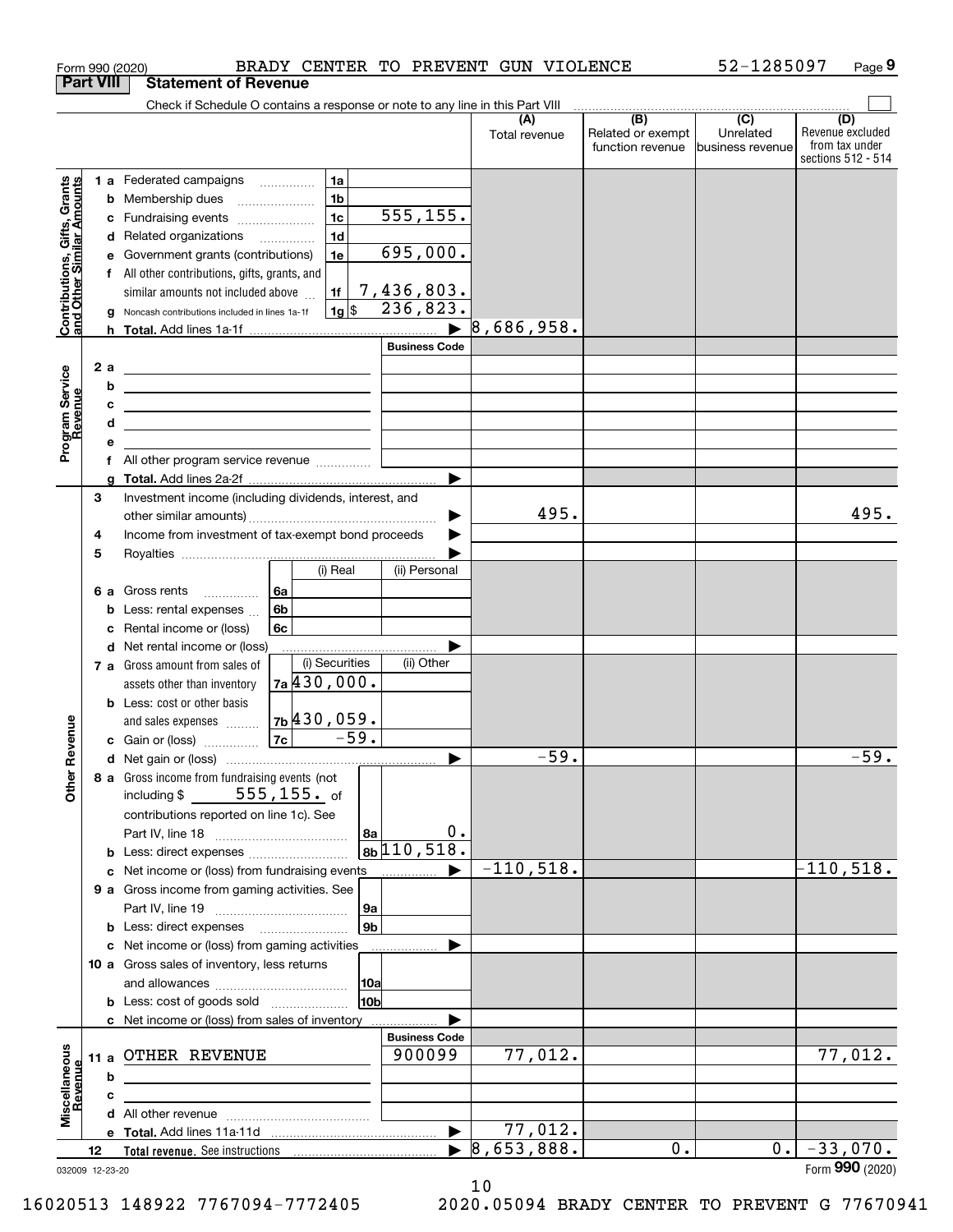**Part IX Statement of Functional Expenses**

 $_{\rm Form}$   $_{990}$  (2020)  $_{\rm Page}$  BRADY CENTER TO PREVENT GUN VIOLENCE  $_{\rm 52-1285097}$   $_{\rm Page}$ 52-1285097 Page 10

*Section 501(c)(3) and 501(c)(4) organizations must complete all columns. All other organizations must complete column (A).*

|          | Check if Schedule O contains a response or note to any line in this Part IX                                                                                |                       |                                                 |                                           |                                |  |  |  |  |  |  |
|----------|------------------------------------------------------------------------------------------------------------------------------------------------------------|-----------------------|-------------------------------------------------|-------------------------------------------|--------------------------------|--|--|--|--|--|--|
|          | Do not include amounts reported on lines 6b,<br>7b, 8b, 9b, and 10b of Part VIII.                                                                          | (A)<br>Total expenses | $\overline{(B)}$<br>Program service<br>expenses | (C)<br>Management and<br>general expenses | (D)<br>Fundraising<br>expenses |  |  |  |  |  |  |
| 1        | Grants and other assistance to domestic organizations                                                                                                      |                       |                                                 |                                           |                                |  |  |  |  |  |  |
|          | and domestic governments. See Part IV, line 21                                                                                                             | 8,125.                | 8,125.                                          |                                           |                                |  |  |  |  |  |  |
| 2        | Grants and other assistance to domestic                                                                                                                    |                       |                                                 |                                           |                                |  |  |  |  |  |  |
|          | individuals. See Part IV, line 22                                                                                                                          |                       |                                                 |                                           |                                |  |  |  |  |  |  |
| 3        | Grants and other assistance to foreign                                                                                                                     |                       |                                                 |                                           |                                |  |  |  |  |  |  |
|          | organizations, foreign governments, and foreign                                                                                                            |                       |                                                 |                                           |                                |  |  |  |  |  |  |
|          | individuals. See Part IV, lines 15 and 16                                                                                                                  |                       |                                                 |                                           |                                |  |  |  |  |  |  |
| 4        | Benefits paid to or for members                                                                                                                            |                       |                                                 |                                           |                                |  |  |  |  |  |  |
| 5        | Compensation of current officers, directors,                                                                                                               |                       |                                                 |                                           |                                |  |  |  |  |  |  |
|          |                                                                                                                                                            | 584,566.              | 465,371.                                        | 17,111.                                   | 102,084.                       |  |  |  |  |  |  |
| 6        | Compensation not included above to disqualified                                                                                                            |                       |                                                 |                                           |                                |  |  |  |  |  |  |
|          | persons (as defined under section 4958(f)(1)) and                                                                                                          |                       |                                                 |                                           |                                |  |  |  |  |  |  |
|          | persons described in section 4958(c)(3)(B)                                                                                                                 |                       |                                                 |                                           |                                |  |  |  |  |  |  |
| 7        | Other salaries and wages                                                                                                                                   | 3, 214, 429.          | 2,558,998.                                      | 94,090.                                   | 561,341.                       |  |  |  |  |  |  |
| 8        | Pension plan accruals and contributions (include                                                                                                           |                       |                                                 |                                           |                                |  |  |  |  |  |  |
|          | section 401(k) and 403(b) employer contributions)                                                                                                          | 86,477.               | 68,844.                                         | 2,531.                                    | $\frac{15,102.}{53,152.}$      |  |  |  |  |  |  |
| 9        |                                                                                                                                                            | 304, 368.             | 242, 307.                                       | 8,909.                                    |                                |  |  |  |  |  |  |
| 10       |                                                                                                                                                            | 293,450.              | 233,614.                                        | 8,590.                                    | 51,246.                        |  |  |  |  |  |  |
| 11       | Fees for services (nonemployees):                                                                                                                          |                       |                                                 |                                           |                                |  |  |  |  |  |  |
| a        |                                                                                                                                                            |                       | 5,385.                                          |                                           |                                |  |  |  |  |  |  |
| b        |                                                                                                                                                            | 5,592.<br>34, 423.    |                                                 | 207.<br>34, 423.                          |                                |  |  |  |  |  |  |
| c        |                                                                                                                                                            |                       |                                                 |                                           |                                |  |  |  |  |  |  |
| d        |                                                                                                                                                            | 186,000.              |                                                 |                                           | 186,000.                       |  |  |  |  |  |  |
| е        | Professional fundraising services. See Part IV, line 17                                                                                                    |                       |                                                 |                                           |                                |  |  |  |  |  |  |
| f        | Investment management fees                                                                                                                                 |                       |                                                 |                                           |                                |  |  |  |  |  |  |
| g        | Other. (If line 11g amount exceeds 10% of line 25,                                                                                                         | 714,017.              | 325,129.                                        | 342,816.                                  | <u>46,072.</u>                 |  |  |  |  |  |  |
|          | column (A) amount, list line 11g expenses on Sch O.)                                                                                                       | 1,104,992.            | 1, 104, 564.                                    |                                           | 428.                           |  |  |  |  |  |  |
| 12<br>13 |                                                                                                                                                            | 380,023.              | 165, 300.                                       | 98,928.                                   | 115,795.                       |  |  |  |  |  |  |
| 14       |                                                                                                                                                            | 427, 152.             | 79,940.                                         | 138,398.                                  | $\overline{208,814}$ .         |  |  |  |  |  |  |
| 15       |                                                                                                                                                            |                       |                                                 |                                           |                                |  |  |  |  |  |  |
| 16       |                                                                                                                                                            | 748, 584.             | 408, 722.                                       | 292, 132.                                 | 47,730.                        |  |  |  |  |  |  |
| 17       | Travel                                                                                                                                                     | 16, 543.              | 1,016.                                          | 11,392.                                   | 4,135.                         |  |  |  |  |  |  |
| 18       | Payments of travel or entertainment expenses                                                                                                               |                       |                                                 |                                           |                                |  |  |  |  |  |  |
|          | for any federal, state, or local public officials                                                                                                          |                       |                                                 |                                           |                                |  |  |  |  |  |  |
| 19       | Conferences, conventions, and meetings                                                                                                                     | 32,516.               | 16, 533.                                        | 15,463.                                   | $\overline{520}$ .             |  |  |  |  |  |  |
| 20       | Interest                                                                                                                                                   | 433.                  |                                                 | 433.                                      |                                |  |  |  |  |  |  |
| 21       |                                                                                                                                                            |                       |                                                 |                                           |                                |  |  |  |  |  |  |
| 22       | Depreciation, depletion, and amortization                                                                                                                  | 141,843.              | 116, 733.                                       | 16,685.                                   | 8,425.                         |  |  |  |  |  |  |
| 23       | Insurance                                                                                                                                                  | 84,757.               | 67, 268.                                        | 10, 121.                                  | 7,368.                         |  |  |  |  |  |  |
| 24       | Other expenses. Itemize expenses not covered                                                                                                               |                       |                                                 |                                           |                                |  |  |  |  |  |  |
|          | above (List miscellaneous expenses on line 24e. If<br>line 24e amount exceeds 10% of line 25, column (A)<br>amount, list line 24e expenses on Schedule O.) |                       |                                                 |                                           |                                |  |  |  |  |  |  |
| a        | SUBSCRIPTION FEES                                                                                                                                          | 29,678.               | 18,168.                                         | 10,895.                                   | 615.                           |  |  |  |  |  |  |
| b        | <b>BAD DEBT</b>                                                                                                                                            | 29,206.               |                                                 |                                           | 29,206.                        |  |  |  |  |  |  |
| C.       | PROPERTY TAX<br>(REFUND)                                                                                                                                   | $-794.$               |                                                 | $-794.$                                   |                                |  |  |  |  |  |  |
| d        |                                                                                                                                                            |                       |                                                 |                                           |                                |  |  |  |  |  |  |
|          | e All other expenses                                                                                                                                       |                       |                                                 |                                           |                                |  |  |  |  |  |  |
| 25       | Total functional expenses. Add lines 1 through 24e                                                                                                         | 8,426,380.            | 5,886,017.                                      | 1, 102, 330.                              | 1,438,033.                     |  |  |  |  |  |  |
| 26       | Joint costs. Complete this line only if the organization                                                                                                   |                       |                                                 |                                           |                                |  |  |  |  |  |  |
|          | reported in column (B) joint costs from a combined                                                                                                         |                       |                                                 |                                           |                                |  |  |  |  |  |  |
|          | educational campaign and fundraising solicitation.                                                                                                         |                       |                                                 |                                           |                                |  |  |  |  |  |  |
|          | Check here $\blacktriangleright \boxed{\textbf{X}}$ if following SOP 98-2 (ASC 958-720)                                                                    | 162,462.              | 84,722.                                         | 0.                                        | 77,740.                        |  |  |  |  |  |  |
|          | 032010 12-23-20                                                                                                                                            |                       |                                                 |                                           | Form 990 (2020)                |  |  |  |  |  |  |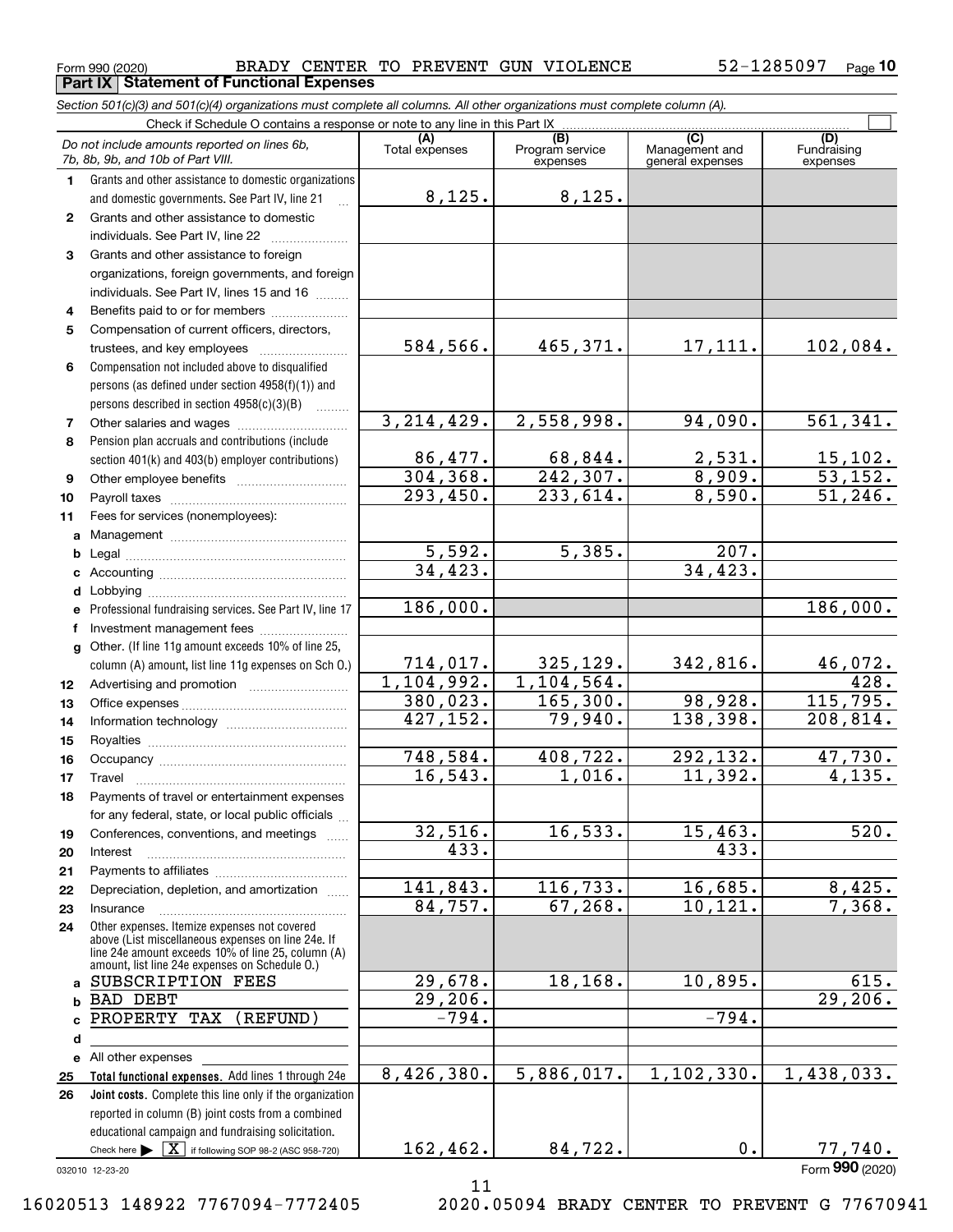12

|                             | Form 990 (2020) | BRADY CENTER TO PREVENT GUN VIOLENCE                                                                                                                                                                                           |  |                 |                                 |                         | 52-1285097<br>Page 11           |
|-----------------------------|-----------------|--------------------------------------------------------------------------------------------------------------------------------------------------------------------------------------------------------------------------------|--|-----------------|---------------------------------|-------------------------|---------------------------------|
|                             | Part X          | <b>Balance Sheet</b>                                                                                                                                                                                                           |  |                 |                                 |                         |                                 |
|                             |                 | Check if Schedule O contains a response or note to any line in this Part X [11] contains the content of the contains a response or note to any line in this Part X [11] contains the content of the content of the content of  |  |                 |                                 |                         |                                 |
|                             |                 |                                                                                                                                                                                                                                |  |                 | (A)<br>Beginning of year        |                         | (B)<br>End of year              |
|                             | 1               |                                                                                                                                                                                                                                |  | 1,699,690.      | $\mathbf{1}$                    | $\overline{2,029,094.}$ |                                 |
|                             | 2               |                                                                                                                                                                                                                                |  |                 | 2,001,797.                      | $\mathbf{2}$            | 1,811,395.                      |
|                             | з               |                                                                                                                                                                                                                                |  |                 | 1,408,135.                      | $\mathbf{3}$            | 1,498,092.                      |
|                             | 4               |                                                                                                                                                                                                                                |  |                 | 21,776.                         | 4                       | 9,171.                          |
|                             | 5               | Loans and other receivables from any current or former officer, director,                                                                                                                                                      |  |                 |                                 |                         |                                 |
|                             |                 | trustee, key employee, creator or founder, substantial contributor, or 35%                                                                                                                                                     |  |                 |                                 |                         |                                 |
|                             |                 | controlled entity or family member of any of these persons                                                                                                                                                                     |  | 5               |                                 |                         |                                 |
|                             | 6               | Loans and other receivables from other disqualified persons (as defined                                                                                                                                                        |  |                 |                                 |                         |                                 |
|                             |                 | under section $4958(f)(1)$ , and persons described in section $4958(c)(3)(B)$                                                                                                                                                  |  | 6               |                                 |                         |                                 |
|                             | $\overline{7}$  |                                                                                                                                                                                                                                |  | $\overline{7}$  |                                 |                         |                                 |
| Assets                      | 8               |                                                                                                                                                                                                                                |  |                 |                                 | 8                       |                                 |
|                             | 9               | Prepaid expenses and deferred charges                                                                                                                                                                                          |  |                 | 57,096.                         | 9                       | 28,742.                         |
|                             |                 | <b>10a</b> Land, buildings, and equipment: cost or other                                                                                                                                                                       |  |                 |                                 |                         |                                 |
|                             |                 | basis. Complete Part VI of Schedule D  10a                                                                                                                                                                                     |  | <u>706,884.</u> |                                 |                         |                                 |
|                             |                 | $\frac{10b}{10b}$<br><b>b</b> Less: accumulated depreciation                                                                                                                                                                   |  | 665,684.        | 99,462.                         | 10 <sub>c</sub>         | 41,200.                         |
|                             | 11              |                                                                                                                                                                                                                                |  |                 | 11                              |                         |                                 |
|                             | 12              |                                                                                                                                                                                                                                |  |                 | 12                              |                         |                                 |
|                             | 13              |                                                                                                                                                                                                                                |  |                 |                                 | 13                      |                                 |
|                             | 14              |                                                                                                                                                                                                                                |  |                 |                                 | 14                      |                                 |
|                             | 15              |                                                                                                                                                                                                                                |  |                 | 2,475,427.                      | 15                      | 2,849,583.                      |
|                             | 16              |                                                                                                                                                                                                                                |  |                 | 7,763,383.<br>673,752.          | 16                      | 8, 267, 277.                    |
|                             | 17              |                                                                                                                                                                                                                                |  |                 | 17                              | $\overline{909,633}$ .  |                                 |
|                             | 18              |                                                                                                                                                                                                                                |  |                 | 18                              | 50,000.                 |                                 |
|                             | 19              | Deferred revenue manual contracts and contracts are contracted and contract and contract are contracted and contract are contracted and contract are contracted and contract are contracted and contract are contracted and co |  |                 |                                 | 19                      |                                 |
|                             | 20              |                                                                                                                                                                                                                                |  |                 |                                 | 20                      |                                 |
|                             | 21<br>22        | Escrow or custodial account liability. Complete Part IV of Schedule D<br>Loans and other payables to any current or former officer, director,                                                                                  |  |                 |                                 | 21                      |                                 |
|                             |                 | trustee, key employee, creator or founder, substantial contributor, or 35%                                                                                                                                                     |  |                 |                                 |                         |                                 |
| Liabilities                 |                 | controlled entity or family member of any of these persons                                                                                                                                                                     |  |                 |                                 | 22                      |                                 |
|                             | 23              |                                                                                                                                                                                                                                |  |                 |                                 | 23                      |                                 |
|                             | 24              |                                                                                                                                                                                                                                |  |                 |                                 | 24                      |                                 |
|                             | 25              | Other liabilities (including federal income tax, payables to related third                                                                                                                                                     |  |                 |                                 |                         |                                 |
|                             |                 | parties, and other liabilities not included on lines 17-24). Complete Part X                                                                                                                                                   |  |                 |                                 |                         |                                 |
|                             |                 | of Schedule D                                                                                                                                                                                                                  |  |                 |                                 | 25                      |                                 |
|                             | 26              | Total liabilities. Add lines 17 through 25                                                                                                                                                                                     |  |                 | $\frac{718,134}{1,391,886}$     | 26                      | $\frac{706,301.}{1,665,934.}$   |
|                             |                 | Organizations that follow FASB ASC 958, check here $\blacktriangleright \boxed{X}$                                                                                                                                             |  |                 |                                 |                         |                                 |
|                             |                 | and complete lines 27, 28, 32, and 33.                                                                                                                                                                                         |  |                 |                                 |                         |                                 |
|                             | 27              | Net assets without donor restrictions                                                                                                                                                                                          |  |                 | $\frac{4,662,375.}{1,709,122.}$ | 27                      | $\frac{4,759,257.}{1,842,086.}$ |
|                             | 28              | Net assets with donor restrictions                                                                                                                                                                                             |  |                 |                                 | 28                      |                                 |
|                             |                 | Organizations that do not follow FASB ASC 958, check here $\blacktriangleright$                                                                                                                                                |  |                 |                                 |                         |                                 |
|                             |                 | and complete lines 29 through 33.                                                                                                                                                                                              |  |                 |                                 |                         |                                 |
|                             | 29              |                                                                                                                                                                                                                                |  |                 |                                 | 29                      |                                 |
| Net Assets or Fund Balances | 30              | Paid-in or capital surplus, or land, building, or equipment fund                                                                                                                                                               |  |                 |                                 | 30                      |                                 |
|                             | 31              | Retained earnings, endowment, accumulated income, or other funds                                                                                                                                                               |  |                 |                                 | 31                      |                                 |
|                             | 32              | Total net assets or fund balances                                                                                                                                                                                              |  |                 | $\overline{6,371,497}$ .        | 32                      | $\frac{6,601,343.}{8,267,277.}$ |
|                             | 33              |                                                                                                                                                                                                                                |  |                 | 7,763,383.                      | 33                      |                                 |

Form (2020) **990**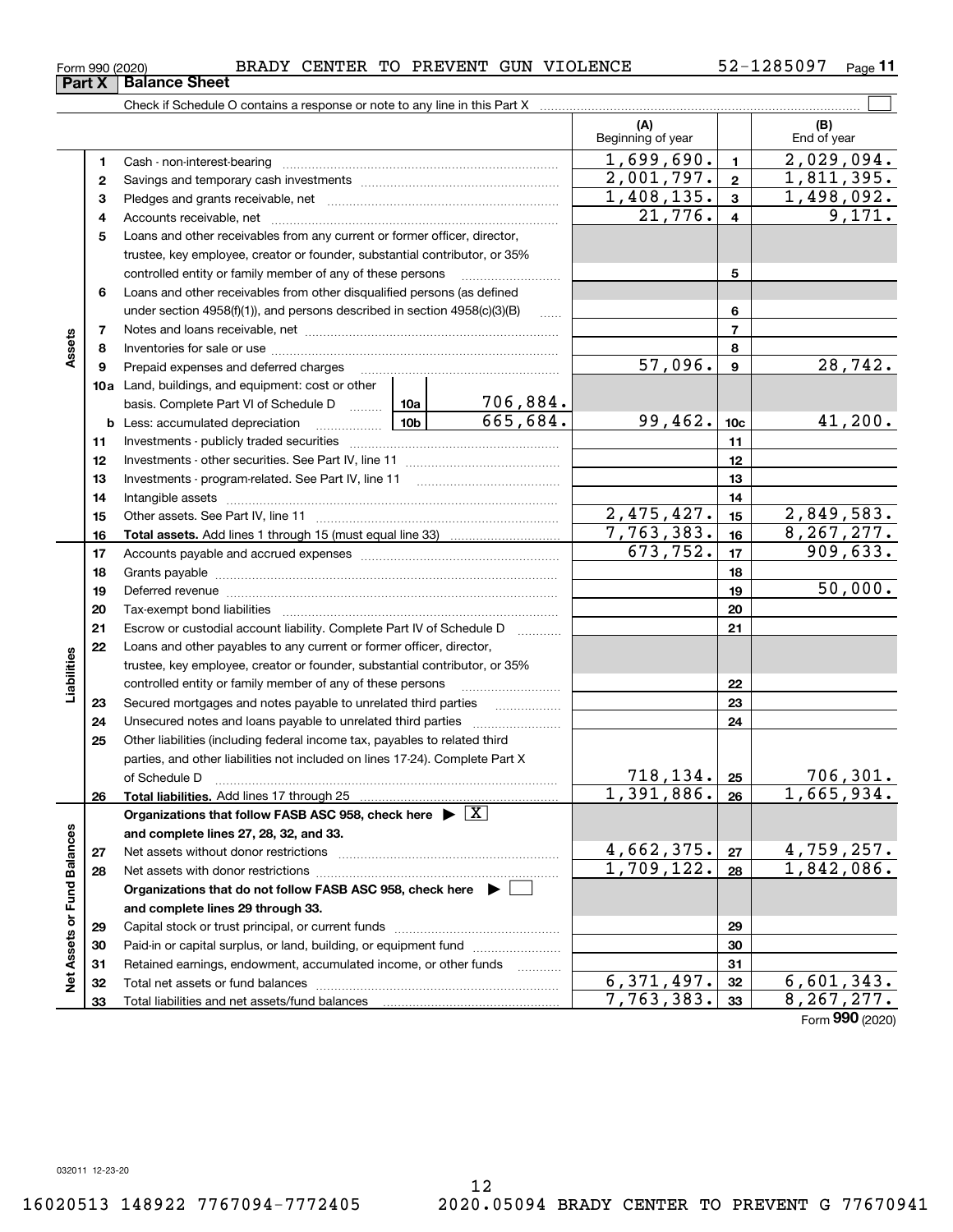|    | BRADY CENTER TO PREVENT GUN VIOLENCE<br>Form 990 (2020)                                                                         |                         | 52-1285097              |            | Page 12               |
|----|---------------------------------------------------------------------------------------------------------------------------------|-------------------------|-------------------------|------------|-----------------------|
|    | Part XI<br><b>Reconciliation of Net Assets</b>                                                                                  |                         |                         |            |                       |
|    |                                                                                                                                 |                         |                         |            |                       |
|    |                                                                                                                                 |                         |                         |            |                       |
| 1  |                                                                                                                                 | $\mathbf{1}$            | 8,653,888.              |            |                       |
| 2  |                                                                                                                                 | $\mathbf{2}$            | 8,426,380.              |            |                       |
| з  | Revenue less expenses. Subtract line 2 from line 1                                                                              | 3                       | 227,508.                |            |                       |
| 4  |                                                                                                                                 | $\overline{\mathbf{4}}$ | $\overline{6,371,497.}$ |            |                       |
| 5  |                                                                                                                                 | 5                       |                         |            | $\overline{2}$ , 338. |
| 6  |                                                                                                                                 | 6                       |                         |            |                       |
| 7  | Investment expenses www.communication.communication.com/www.communication.com/www.communication.com                             | $\overline{7}$          |                         |            |                       |
| 8  | Prior period adjustments www.communication.communication.com/news/communication.com/news/communication.com/new                  | 8                       |                         |            |                       |
| 9  | Other changes in net assets or fund balances (explain on Schedule O)                                                            | $\mathbf{9}$            |                         |            | $\overline{0}$ .      |
| 10 | Net assets or fund balances at end of year. Combine lines 3 through 9 (must equal Part X, line 32,                              |                         |                         |            |                       |
|    | column (B))                                                                                                                     | 10                      | 6,601,343.              |            |                       |
|    | Part XII Financial Statements and Reporting                                                                                     |                         |                         |            |                       |
|    |                                                                                                                                 |                         |                         |            |                       |
|    |                                                                                                                                 |                         |                         | <b>Yes</b> | <b>No</b>             |
| 1  | $\mathbf{X}$ Accrual<br>Accounting method used to prepare the Form 990: <u>I</u> Cash<br>    Other                              |                         |                         |            |                       |
|    | If the organization changed its method of accounting from a prior year or checked "Other," explain in Schedule O.               |                         |                         |            |                       |
|    | 2a Were the organization's financial statements compiled or reviewed by an independent accountant?                              |                         | 2a                      |            | х                     |
|    | If "Yes," check a box below to indicate whether the financial statements for the year were compiled or reviewed on a            |                         |                         |            |                       |
|    | separate basis, consolidated basis, or both:                                                                                    |                         |                         |            |                       |
|    | Separate basis<br>Consolidated basis<br>Both consolidated and separate basis                                                    |                         |                         |            |                       |
|    | <b>b</b> Were the organization's financial statements audited by an independent accountant?                                     |                         | 2 <sub>b</sub>          | X          |                       |
|    | If "Yes," check a box below to indicate whether the financial statements for the year were audited on a separate basis,         |                         |                         |            |                       |
|    | consolidated basis, or both:                                                                                                    |                         |                         |            |                       |
|    | $\boxed{\text{X}}$ Consolidated basis<br>Both consolidated and separate basis<br>Separate basis                                 |                         |                         |            |                       |
|    | c If "Yes" to line 2a or 2b, does the organization have a committee that assumes responsibility for oversight of the audit,     |                         |                         |            |                       |
|    |                                                                                                                                 |                         | 2c                      | X          |                       |
|    | If the organization changed either its oversight process or selection process during the tax year, explain on Schedule O.       |                         |                         |            |                       |
|    | 3a As a result of a federal award, was the organization required to undergo an audit or audits as set forth in the Single Audit |                         |                         |            |                       |
|    |                                                                                                                                 |                         | За                      |            | x                     |
|    | b If "Yes," did the organization undergo the required audit or audits? If the organization did not undergo the required audit   |                         |                         |            |                       |
|    |                                                                                                                                 |                         | 3b                      | 000        |                       |

Form (2020) **990**

032012 12-23-20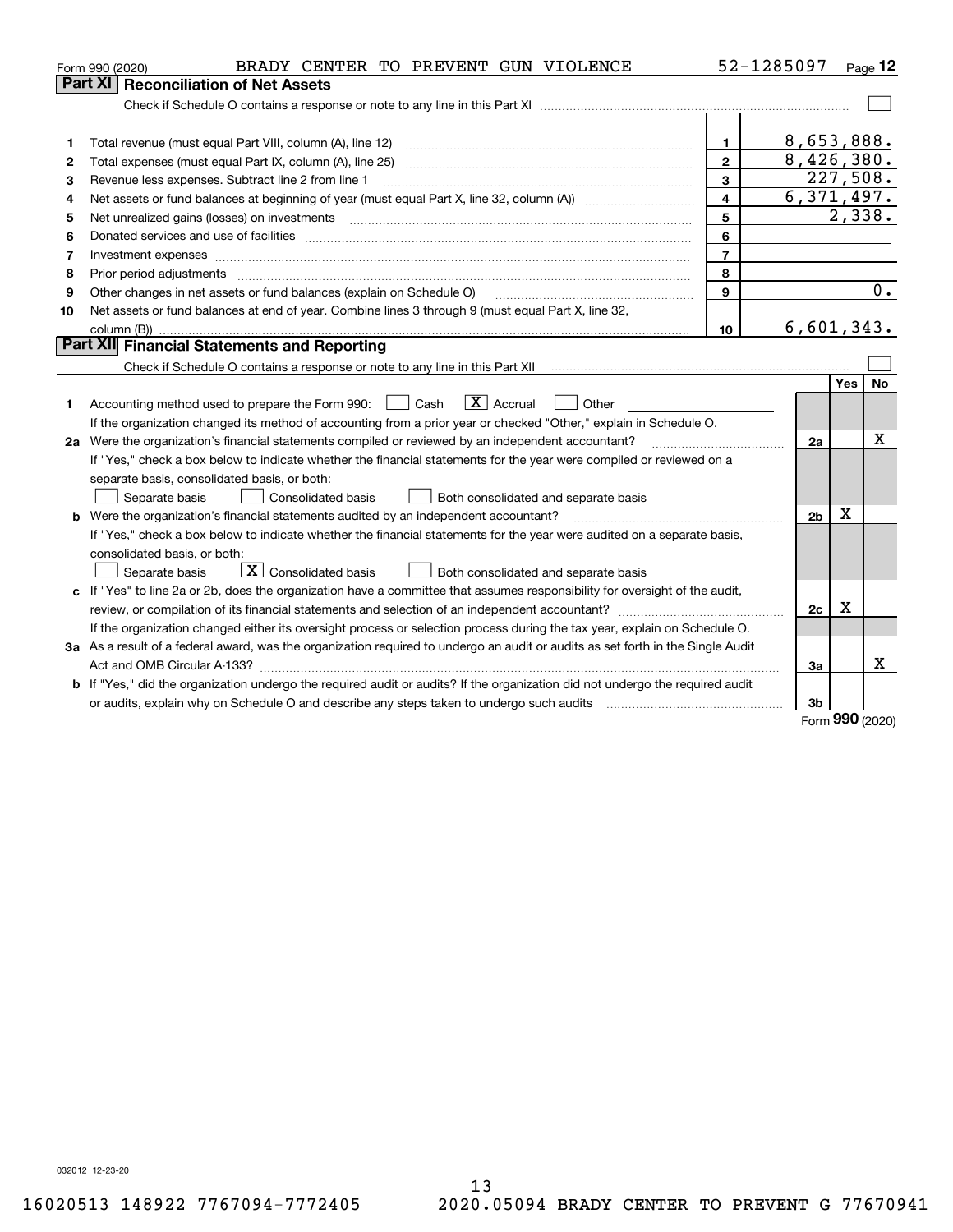| <b>SCHEDULE A</b> |  |  |  |  |  |  |
|-------------------|--|--|--|--|--|--|
|-------------------|--|--|--|--|--|--|

Department of the Treasury

# **Public Charity Status and Public Support**

**(Form 990 or 990-EZ) Complete if the organization is a section 501(c)(3) organization or a section 4947(a)(1) nonexempt charitable trust. | Attach to Form 990 or Form 990-EZ.** 

| www.irs.gov/Form990 for instructions and the latest information. |
|------------------------------------------------------------------|
|------------------------------------------------------------------|

| OMB No 1545-0047                    |
|-------------------------------------|
| 2020                                |
| <b>Open to Public</b><br>Inspection |

٦

|                |        | Internal Revenue Service |                                             |                                                                                    | Go to www.irs.gov/Form990 for instructions and the latest information.                                                                        |     |                                 |                            |  | Inspection                            |  |
|----------------|--------|--------------------------|---------------------------------------------|------------------------------------------------------------------------------------|-----------------------------------------------------------------------------------------------------------------------------------------------|-----|---------------------------------|----------------------------|--|---------------------------------------|--|
|                |        | Name of the organization |                                             |                                                                                    |                                                                                                                                               |     |                                 |                            |  | <b>Employer identification number</b> |  |
|                |        |                          |                                             |                                                                                    | BRADY CENTER TO PREVENT GUN VIOLENCE                                                                                                          |     |                                 |                            |  | 52-1285097                            |  |
|                | Part I |                          |                                             |                                                                                    | Reason for Public Charity Status. (All organizations must complete this part.) See instructions.                                              |     |                                 |                            |  |                                       |  |
|                |        |                          |                                             |                                                                                    | The organization is not a private foundation because it is: (For lines 1 through 12, check only one box.)                                     |     |                                 |                            |  |                                       |  |
| 1              |        |                          |                                             |                                                                                    | A church, convention of churches, or association of churches described in section 170(b)(1)(A)(i).                                            |     |                                 |                            |  |                                       |  |
| 2              |        |                          |                                             |                                                                                    | A school described in section 170(b)(1)(A)(ii). (Attach Schedule E (Form 990 or 990-EZ).)                                                     |     |                                 |                            |  |                                       |  |
| з              |        |                          |                                             |                                                                                    | A hospital or a cooperative hospital service organization described in section 170(b)(1)(A)(iii).                                             |     |                                 |                            |  |                                       |  |
| 4              |        |                          |                                             |                                                                                    | A medical research organization operated in conjunction with a hospital described in section 170(b)(1)(A)(iii). Enter the hospital's name,    |     |                                 |                            |  |                                       |  |
|                |        | city, and state:         |                                             |                                                                                    |                                                                                                                                               |     |                                 |                            |  |                                       |  |
| 5              |        |                          |                                             |                                                                                    | An organization operated for the benefit of a college or university owned or operated by a governmental unit described in                     |     |                                 |                            |  |                                       |  |
|                |        |                          |                                             | section 170(b)(1)(A)(iv). (Complete Part II.)                                      |                                                                                                                                               |     |                                 |                            |  |                                       |  |
| 6              |        |                          |                                             |                                                                                    | A federal, state, or local government or governmental unit described in section 170(b)(1)(A)(v).                                              |     |                                 |                            |  |                                       |  |
| $\overline{7}$ |        |                          |                                             |                                                                                    | $X$ An organization that normally receives a substantial part of its support from a governmental unit or from the general public described in |     |                                 |                            |  |                                       |  |
|                |        |                          |                                             | section 170(b)(1)(A)(vi). (Complete Part II.)                                      |                                                                                                                                               |     |                                 |                            |  |                                       |  |
| 8              |        |                          |                                             |                                                                                    | A community trust described in section 170(b)(1)(A)(vi). (Complete Part II.)                                                                  |     |                                 |                            |  |                                       |  |
| 9              |        |                          |                                             |                                                                                    | An agricultural research organization described in section 170(b)(1)(A)(ix) operated in conjunction with a land-grant college                 |     |                                 |                            |  |                                       |  |
|                |        |                          |                                             |                                                                                    | or university or a non-land-grant college of agriculture (see instructions). Enter the name, city, and state of the college or                |     |                                 |                            |  |                                       |  |
|                |        | university:              |                                             |                                                                                    |                                                                                                                                               |     |                                 |                            |  |                                       |  |
| 10             |        |                          |                                             |                                                                                    | An organization that normally receives (1) more than 33 1/3% of its support from contributions, membership fees, and gross receipts from      |     |                                 |                            |  |                                       |  |
|                |        |                          |                                             |                                                                                    | activities related to its exempt functions, subject to certain exceptions; and (2) no more than 33 1/3% of its support from gross investment  |     |                                 |                            |  |                                       |  |
|                |        |                          |                                             |                                                                                    | income and unrelated business taxable income (less section 511 tax) from businesses acquired by the organization after June 30, 1975.         |     |                                 |                            |  |                                       |  |
|                |        |                          |                                             | See section 509(a)(2). (Complete Part III.)                                        |                                                                                                                                               |     |                                 |                            |  |                                       |  |
| 11             |        |                          |                                             |                                                                                    | An organization organized and operated exclusively to test for public safety. See section 509(a)(4).                                          |     |                                 |                            |  |                                       |  |
| 12             |        |                          |                                             |                                                                                    | An organization organized and operated exclusively for the benefit of, to perform the functions of, or to carry out the purposes of one or    |     |                                 |                            |  |                                       |  |
|                |        |                          |                                             |                                                                                    | more publicly supported organizations described in section 509(a)(1) or section 509(a)(2). See section 509(a)(3). Check the box in            |     |                                 |                            |  |                                       |  |
|                |        |                          |                                             |                                                                                    |                                                                                                                                               |     |                                 |                            |  |                                       |  |
|                |        |                          |                                             |                                                                                    | lines 12a through 12d that describes the type of supporting organization and complete lines 12e, 12f, and 12g.                                |     |                                 |                            |  |                                       |  |
| а              |        |                          |                                             |                                                                                    | Type I. A supporting organization operated, supervised, or controlled by its supported organization(s), typically by giving                   |     |                                 |                            |  |                                       |  |
|                |        |                          |                                             |                                                                                    | the supported organization(s) the power to regularly appoint or elect a majority of the directors or trustees of the supporting               |     |                                 |                            |  |                                       |  |
|                |        |                          |                                             | organization. You must complete Part IV, Sections A and B.                         |                                                                                                                                               |     |                                 |                            |  |                                       |  |
| b              |        |                          |                                             |                                                                                    | Type II. A supporting organization supervised or controlled in connection with its supported organization(s), by having                       |     |                                 |                            |  |                                       |  |
|                |        |                          |                                             |                                                                                    | control or management of the supporting organization vested in the same persons that control or manage the supported                          |     |                                 |                            |  |                                       |  |
|                |        |                          |                                             | organization(s). You must complete Part IV, Sections A and C.                      |                                                                                                                                               |     |                                 |                            |  |                                       |  |
| с              |        |                          |                                             |                                                                                    | Type III functionally integrated. A supporting organization operated in connection with, and functionally integrated with,                    |     |                                 |                            |  |                                       |  |
|                |        |                          |                                             |                                                                                    | its supported organization(s) (see instructions). You must complete Part IV, Sections A, D, and E.                                            |     |                                 |                            |  |                                       |  |
| d              |        |                          |                                             |                                                                                    | Type III non-functionally integrated. A supporting organization operated in connection with its supported organization(s)                     |     |                                 |                            |  |                                       |  |
|                |        |                          |                                             |                                                                                    | that is not functionally integrated. The organization generally must satisfy a distribution requirement and an attentiveness                  |     |                                 |                            |  |                                       |  |
|                |        |                          |                                             |                                                                                    | requirement (see instructions). You must complete Part IV, Sections A and D, and Part V.                                                      |     |                                 |                            |  |                                       |  |
| е              |        |                          |                                             |                                                                                    | Check this box if the organization received a written determination from the IRS that it is a Type I, Type II, Type III                       |     |                                 |                            |  |                                       |  |
|                |        |                          |                                             |                                                                                    | functionally integrated, or Type III non-functionally integrated supporting organization.                                                     |     |                                 |                            |  |                                       |  |
| f              |        |                          | Enter the number of supported organizations |                                                                                    |                                                                                                                                               |     |                                 |                            |  |                                       |  |
|                |        | (i) Name of supported    |                                             | Provide the following information about the supported organization(s).<br>(ii) EIN | (iii) Type of organization                                                                                                                    |     | (iv) Is the organization listed | (v) Amount of monetary     |  | (vi) Amount of other                  |  |
|                |        | organization             |                                             |                                                                                    | (described on lines 1-10                                                                                                                      |     | in your governing document?     | support (see instructions) |  | support (see instructions)            |  |
|                |        |                          |                                             |                                                                                    | above (see instructions))                                                                                                                     | Yes | No                              |                            |  |                                       |  |
|                |        |                          |                                             |                                                                                    |                                                                                                                                               |     |                                 |                            |  |                                       |  |
|                |        |                          |                                             |                                                                                    |                                                                                                                                               |     |                                 |                            |  |                                       |  |
|                |        |                          |                                             |                                                                                    |                                                                                                                                               |     |                                 |                            |  |                                       |  |
|                |        |                          |                                             |                                                                                    |                                                                                                                                               |     |                                 |                            |  |                                       |  |
|                |        |                          |                                             |                                                                                    |                                                                                                                                               |     |                                 |                            |  |                                       |  |
|                |        |                          |                                             |                                                                                    |                                                                                                                                               |     |                                 |                            |  |                                       |  |
|                |        |                          |                                             |                                                                                    |                                                                                                                                               |     |                                 |                            |  |                                       |  |
|                |        |                          |                                             |                                                                                    |                                                                                                                                               |     |                                 |                            |  |                                       |  |
|                |        |                          |                                             |                                                                                    |                                                                                                                                               |     |                                 |                            |  |                                       |  |
|                |        |                          |                                             |                                                                                    |                                                                                                                                               |     |                                 |                            |  |                                       |  |
| Total          |        |                          |                                             |                                                                                    |                                                                                                                                               |     |                                 |                            |  |                                       |  |

LHA For Paperwork Reduction Act Notice, see the Instructions for Form 990 or 990-EZ. 032021 01-25-21 Schedule A (Form 990 or 990-EZ) 2020

16020513 148922 7767094-7772405 2020.05094 BRADY CENTER TO PREVENT G 77670941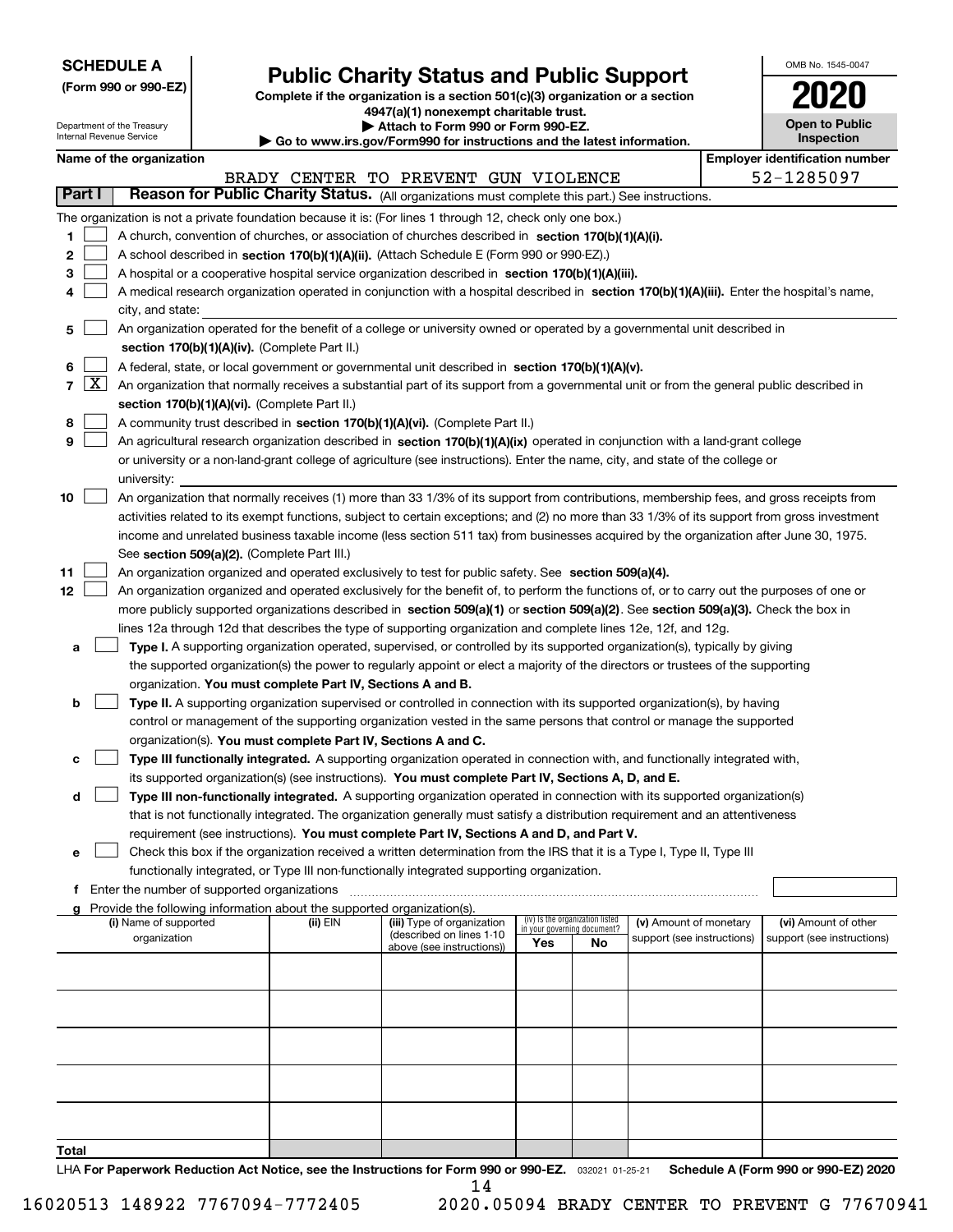### 52-1285097 Page 2 Schedule A (Form 990 or 990-EZ) 2020 BRADY CENTER TO PREVENT GUN VIOLENCE  $52-1285097$  Page **Part II** Support Schedule for Organizations Described in Sections 170(b)(1)(A)(iv) and 170(b)(1)(A)(vi)

(Complete only if you checked the box on line 5, 7, or 8 of Part I or if the organization failed to qualify under Part III. If the organization fails to qualify under the tests listed below, please complete Part III.)

|    | <b>Section A. Public Support</b>                                                                                                                                                                                               |                      |                      |                              |                        |                                      |                                          |
|----|--------------------------------------------------------------------------------------------------------------------------------------------------------------------------------------------------------------------------------|----------------------|----------------------|------------------------------|------------------------|--------------------------------------|------------------------------------------|
|    | Calendar year (or fiscal year beginning in)                                                                                                                                                                                    | (a) 2016             | (b) 2017             | $(c)$ 2018                   | $(d)$ 2019             | (e) 2020                             | (f) Total                                |
|    | 1 Gifts, grants, contributions, and                                                                                                                                                                                            |                      |                      |                              |                        |                                      |                                          |
|    | membership fees received. (Do not                                                                                                                                                                                              |                      |                      |                              |                        |                                      |                                          |
|    | include any "unusual grants.")                                                                                                                                                                                                 | 1501514.             | 9576149.             | 7471406.                     | 8104796.               |                                      | 8686958.35340823.                        |
|    | 2 Tax revenues levied for the organ-                                                                                                                                                                                           |                      |                      |                              |                        |                                      |                                          |
|    | ization's benefit and either paid to                                                                                                                                                                                           |                      |                      |                              |                        |                                      |                                          |
|    | or expended on its behalf                                                                                                                                                                                                      |                      |                      |                              |                        |                                      |                                          |
|    | 3 The value of services or facilities                                                                                                                                                                                          |                      |                      |                              |                        |                                      |                                          |
|    | furnished by a governmental unit to                                                                                                                                                                                            |                      |                      |                              |                        |                                      |                                          |
|    | the organization without charge                                                                                                                                                                                                |                      |                      |                              |                        |                                      |                                          |
|    | 4 Total. Add lines 1 through 3                                                                                                                                                                                                 | 1501514.             | 9576149.             | 7471406.                     | 8104796.               |                                      | 8686958.35340823.                        |
|    | The portion of total contributions                                                                                                                                                                                             |                      |                      |                              |                        |                                      |                                          |
|    | by each person (other than a                                                                                                                                                                                                   |                      |                      |                              |                        |                                      |                                          |
|    | governmental unit or publicly                                                                                                                                                                                                  |                      |                      |                              |                        |                                      |                                          |
|    | supported organization) included                                                                                                                                                                                               |                      |                      |                              |                        |                                      |                                          |
|    | on line 1 that exceeds 2% of the                                                                                                                                                                                               |                      |                      |                              |                        |                                      |                                          |
|    | amount shown on line 11,                                                                                                                                                                                                       |                      |                      |                              |                        |                                      |                                          |
|    | column (f)                                                                                                                                                                                                                     |                      |                      |                              |                        |                                      | 1570490.                                 |
|    |                                                                                                                                                                                                                                |                      |                      |                              |                        |                                      | 33770333.                                |
|    | 6 Public support. Subtract line 5 from line 4.<br><b>Section B. Total Support</b>                                                                                                                                              |                      |                      |                              |                        |                                      |                                          |
|    |                                                                                                                                                                                                                                |                      |                      |                              |                        |                                      |                                          |
|    | Calendar year (or fiscal year beginning in)                                                                                                                                                                                    | (a) 2016<br>1501514. | (b) 2017<br>9576149. | $(c)$ 2018<br>7471406.       | $(d)$ 2019<br>8104796. | (e) 2020                             | (f) Total<br>8686958.35340823.           |
|    | <b>7</b> Amounts from line 4                                                                                                                                                                                                   |                      |                      |                              |                        |                                      |                                          |
| 8  | Gross income from interest.                                                                                                                                                                                                    |                      |                      |                              |                        |                                      |                                          |
|    | dividends, payments received on                                                                                                                                                                                                |                      |                      |                              |                        |                                      |                                          |
|    | securities loans, rents, royalties,                                                                                                                                                                                            |                      |                      |                              |                        |                                      |                                          |
|    | and income from similar sources                                                                                                                                                                                                | 39, 356.             | 132,730.             | 28,722.                      | 3,306.                 | 495.                                 | 204,609.                                 |
| 9  | Net income from unrelated business                                                                                                                                                                                             |                      |                      |                              |                        |                                      |                                          |
|    | activities, whether or not the                                                                                                                                                                                                 |                      |                      |                              |                        |                                      |                                          |
|    | business is regularly carried on                                                                                                                                                                                               |                      |                      |                              |                        |                                      |                                          |
|    | 10 Other income. Do not include gain                                                                                                                                                                                           |                      |                      |                              |                        |                                      |                                          |
|    | or loss from the sale of capital                                                                                                                                                                                               |                      |                      |                              |                        |                                      |                                          |
|    | assets (Explain in Part VI.)                                                                                                                                                                                                   |                      |                      | 59, 168. 120, 438. 102, 895. |                        |                                      | 77,012.   359,513.                       |
|    | 11 Total support. Add lines 7 through 10                                                                                                                                                                                       |                      |                      |                              |                        |                                      | 35904945.                                |
|    | 12 Gross receipts from related activities, etc. (see instructions)                                                                                                                                                             |                      |                      |                              |                        | 12                                   |                                          |
|    | 13 First 5 years. If the Form 990 is for the organization's first, second, third, fourth, or fifth tax year as a section 501(c)(3)                                                                                             |                      |                      |                              |                        |                                      |                                          |
|    | organization, check this box and stop here manufactured and according to the state of the state of the state of the state of the state of the state of the state of the state of the state of the state of the state of the st |                      |                      |                              |                        |                                      |                                          |
|    | Section C. Computation of Public Support Percentage                                                                                                                                                                            |                      |                      |                              |                        |                                      |                                          |
|    |                                                                                                                                                                                                                                |                      |                      |                              |                        | 14                                   | 94.05<br>$\frac{9}{6}$                   |
|    | 15 Public support percentage from 2019 Schedule A, Part II, line 14                                                                                                                                                            |                      |                      |                              |                        | 15                                   | 92.57<br>$\%$                            |
|    | 16a 33 1/3% support test - 2020. If the organization did not check the box on line 13, and line 14 is 33 1/3% or more, check this box and                                                                                      |                      |                      |                              |                        |                                      |                                          |
|    | stop here. The organization qualifies as a publicly supported organization                                                                                                                                                     |                      |                      |                              |                        |                                      | $\blacktriangleright$ $\boxed{\text{X}}$ |
|    | b 33 1/3% support test - 2019. If the organization did not check a box on line 13 or 16a, and line 15 is 33 1/3% or more, check this box                                                                                       |                      |                      |                              |                        |                                      |                                          |
|    | and stop here. The organization qualifies as a publicly supported organization                                                                                                                                                 |                      |                      |                              |                        |                                      |                                          |
|    | 17a 10% -facts-and-circumstances test - 2020. If the organization did not check a box on line 13, 16a, or 16b, and line 14 is 10% or more,                                                                                     |                      |                      |                              |                        |                                      |                                          |
|    | and if the organization meets the facts-and-circumstances test, check this box and stop here. Explain in Part VI how the organization                                                                                          |                      |                      |                              |                        |                                      |                                          |
|    | meets the facts-and-circumstances test. The organization qualifies as a publicly supported organization                                                                                                                        |                      |                      |                              |                        |                                      |                                          |
|    | <b>b 10% -facts-and-circumstances test - 2019.</b> If the organization did not check a box on line 13, 16a, 16b, or 17a, and line 15 is 10% or                                                                                 |                      |                      |                              |                        |                                      |                                          |
|    | more, and if the organization meets the facts-and-circumstances test, check this box and stop here. Explain in Part VI how the                                                                                                 |                      |                      |                              |                        |                                      |                                          |
|    | organization meets the facts-and-circumstances test. The organization qualifies as a publicly supported organization                                                                                                           |                      |                      |                              |                        |                                      |                                          |
| 18 | Private foundation. If the organization did not check a box on line 13, 16a, 16b, 17a, or 17b, check this box and see instructions                                                                                             |                      |                      |                              |                        |                                      |                                          |
|    |                                                                                                                                                                                                                                |                      |                      |                              |                        | Schedule A (Form 990 or 990-F7) 2020 |                                          |

**Schedule A (Form 990 or 990-EZ) 2020**

032022 01-25-21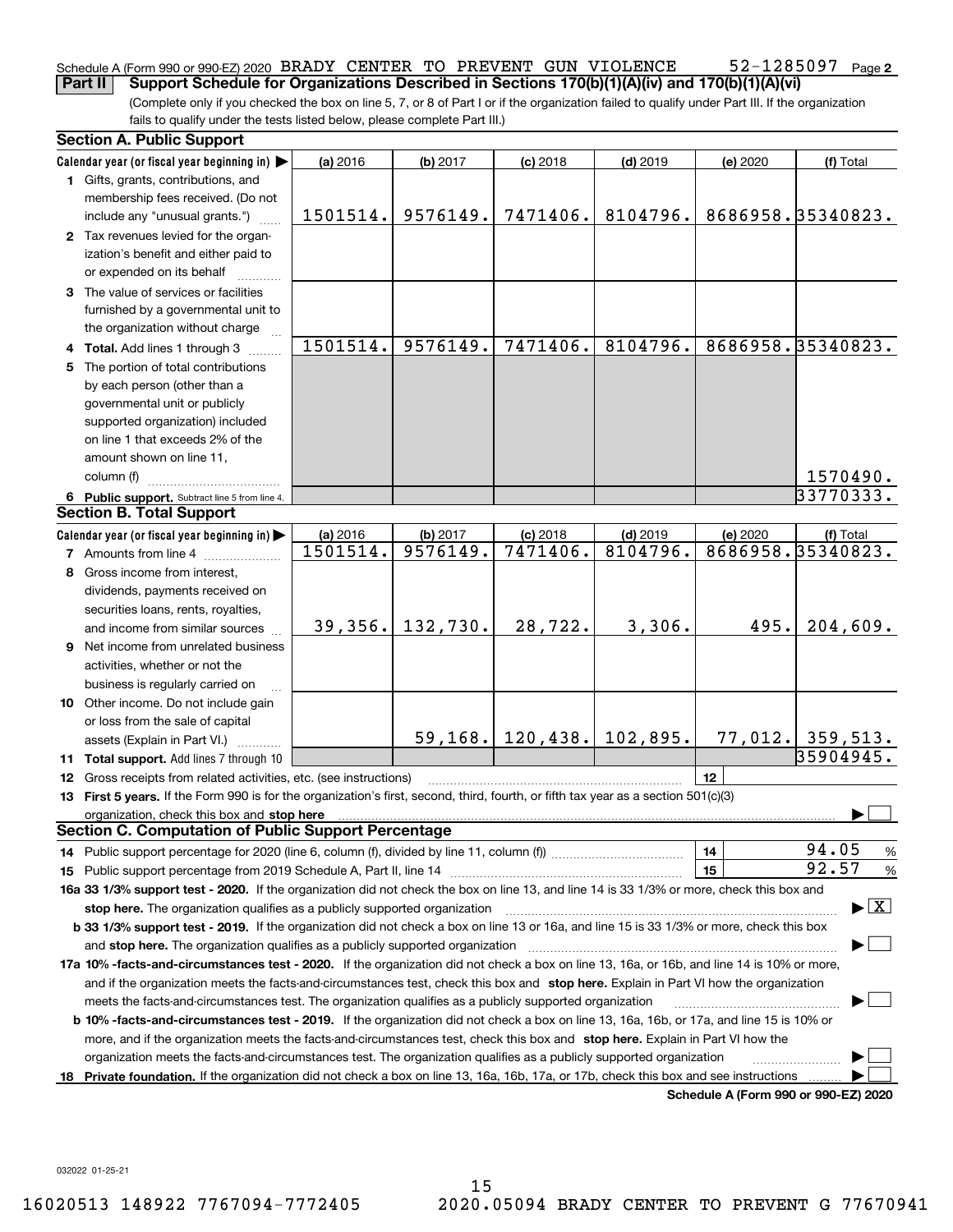# Schedule A (Form 990 or 990-EZ) 2020 BRADY CENTER TO PREVENT GUN VIOLENCE  $52-1285097$  Page **Part III | Support Schedule for Organizations Described in Section 509(a)(2)**

(Complete only if you checked the box on line 10 of Part I or if the organization failed to qualify under Part II. If the organization fails to qualify under the tests listed below, please complete Part II.)

|     | <b>Section A. Public Support</b>                                                                                                                                                                                               |          |          |            |            |          |                                      |
|-----|--------------------------------------------------------------------------------------------------------------------------------------------------------------------------------------------------------------------------------|----------|----------|------------|------------|----------|--------------------------------------|
|     | Calendar year (or fiscal year beginning in) $\blacktriangleright$                                                                                                                                                              | (a) 2016 | (b) 2017 | $(c)$ 2018 | $(d)$ 2019 | (e) 2020 | (f) Total                            |
|     | 1 Gifts, grants, contributions, and                                                                                                                                                                                            |          |          |            |            |          |                                      |
|     | membership fees received. (Do not                                                                                                                                                                                              |          |          |            |            |          |                                      |
|     | include any "unusual grants.")                                                                                                                                                                                                 |          |          |            |            |          |                                      |
|     | 2 Gross receipts from admissions,<br>merchandise sold or services per-<br>formed, or facilities furnished in<br>any activity that is related to the<br>organization's tax-exempt purpose                                       |          |          |            |            |          |                                      |
| з   | Gross receipts from activities that<br>are not an unrelated trade or bus-<br>iness under section 513                                                                                                                           |          |          |            |            |          |                                      |
|     | 4 Tax revenues levied for the organ-<br>ization's benefit and either paid to<br>or expended on its behalf                                                                                                                      |          |          |            |            |          |                                      |
|     | 5 The value of services or facilities<br>furnished by a governmental unit to<br>the organization without charge                                                                                                                |          |          |            |            |          |                                      |
|     | <b>6 Total.</b> Add lines 1 through 5 $\ldots$                                                                                                                                                                                 |          |          |            |            |          |                                      |
|     | 7a Amounts included on lines 1, 2, and<br>3 received from disqualified persons                                                                                                                                                 |          |          |            |            |          |                                      |
|     | <b>b</b> Amounts included on lines 2 and 3 received<br>from other than disqualified persons that<br>exceed the greater of \$5,000 or 1% of the<br>amount on line 13 for the year                                               |          |          |            |            |          |                                      |
|     | c Add lines 7a and 7b                                                                                                                                                                                                          |          |          |            |            |          |                                      |
|     | 8 Public support. (Subtract line 7c from line 6.)                                                                                                                                                                              |          |          |            |            |          |                                      |
|     | <b>Section B. Total Support</b>                                                                                                                                                                                                |          |          |            |            |          |                                      |
|     | Calendar year (or fiscal year beginning in) $\blacktriangleright$                                                                                                                                                              | (a) 2016 | (b) 2017 | $(c)$ 2018 | $(d)$ 2019 | (e) 2020 | (f) Total                            |
|     | 9 Amounts from line 6<br>10a Gross income from interest.<br>dividends, payments received on<br>securities loans, rents, royalties,<br>and income from similar sources                                                          |          |          |            |            |          |                                      |
|     | <b>b</b> Unrelated business taxable income                                                                                                                                                                                     |          |          |            |            |          |                                      |
|     | (less section 511 taxes) from businesses<br>acquired after June 30, 1975<br>$\overline{\phantom{a}}$                                                                                                                           |          |          |            |            |          |                                      |
|     | c Add lines 10a and 10b                                                                                                                                                                                                        |          |          |            |            |          |                                      |
|     | <b>11</b> Net income from unrelated business<br>activities not included in line 10b,<br>whether or not the business is<br>regularly carried on                                                                                 |          |          |            |            |          |                                      |
|     | <b>12</b> Other income. Do not include gain<br>or loss from the sale of capital<br>assets (Explain in Part VI.)                                                                                                                |          |          |            |            |          |                                      |
|     | <b>13</b> Total support. (Add lines 9, 10c, 11, and 12.)                                                                                                                                                                       |          |          |            |            |          |                                      |
|     | 14 First 5 years. If the Form 990 is for the organization's first, second, third, fourth, or fifth tax year as a section 501(c)(3) organization,                                                                               |          |          |            |            |          |                                      |
|     | check this box and stop here measurements and contact the contract of the contract of the contract of the contract of the contract of the contract of the contract of the contract of the contract of the contract of the cont |          |          |            |            |          |                                      |
|     | <b>Section C. Computation of Public Support Percentage</b>                                                                                                                                                                     |          |          |            |            |          |                                      |
|     |                                                                                                                                                                                                                                |          |          |            |            | 15       | %                                    |
| 16. | Public support percentage from 2019 Schedule A, Part III, line 15<br><b>Section D. Computation of Investment Income Percentage</b>                                                                                             |          |          |            |            | 16       | %                                    |
|     |                                                                                                                                                                                                                                |          |          |            |            | 17       | %                                    |
|     | 18 Investment income percentage from 2019 Schedule A, Part III, line 17                                                                                                                                                        |          |          |            |            | 18       | %                                    |
|     | 19a 33 1/3% support tests - 2020. If the organization did not check the box on line 14, and line 15 is more than 33 1/3%, and line 17 is not                                                                                   |          |          |            |            |          |                                      |
|     | more than 33 1/3%, check this box and stop here. The organization qualifies as a publicly supported organization                                                                                                               |          |          |            |            |          |                                      |
|     | b 33 1/3% support tests - 2019. If the organization did not check a box on line 14 or line 19a, and line 16 is more than 33 1/3%, and                                                                                          |          |          |            |            |          |                                      |
|     | line 18 is not more than 33 1/3%, check this box and stop here. The organization qualifies as a publicly supported organization                                                                                                |          |          |            |            |          |                                      |
| 20  | <b>Private foundation.</b> If the organization did not check a box on line 14, 19a, or 19b, check this box and see instructions                                                                                                |          |          |            |            |          |                                      |
|     | 032023 01-25-21                                                                                                                                                                                                                |          |          |            |            |          | Schedule A (Form 990 or 990-EZ) 2020 |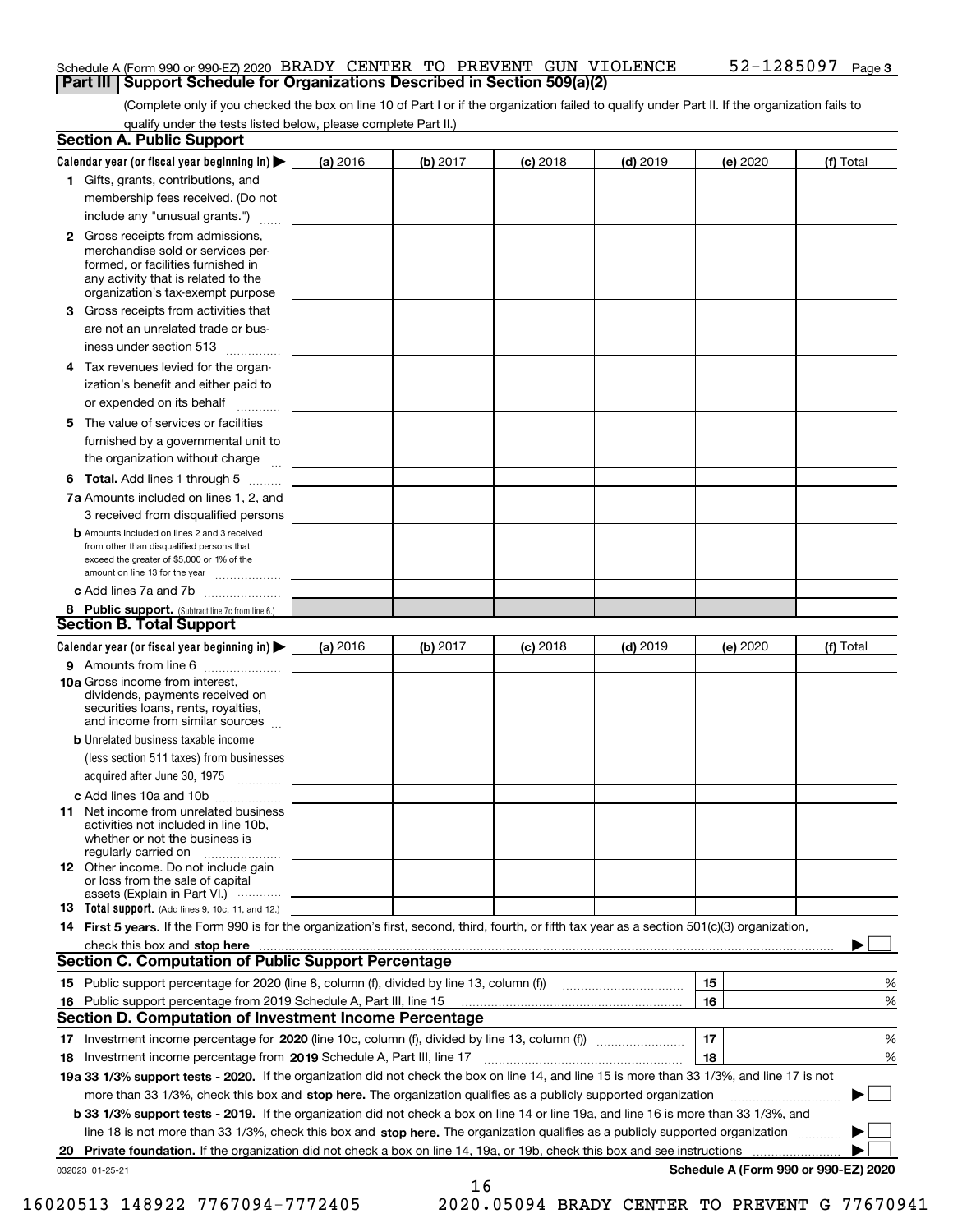**1**

**2**

**3a**

**3b**

**3c**

**4a**

**4b**

**4c**

**5a**

**5b 5c**

**6**

**7**

**8**

**9a**

**9b**

**9c**

**10a**

**10b**

**Yes No**

# **Part IV Supporting Organizations**

(Complete only if you checked a box in line 12 on Part I. If you checked box 12a, Part I, complete Sections A and B. If you checked box 12b, Part I, complete Sections A and C. If you checked box 12c, Part I, complete Sections A, D, and E. If you checked box 12d, Part I, complete Sections A and D, and complete Part V.)

# **Section A. All Supporting Organizations**

- **1** Are all of the organization's supported organizations listed by name in the organization's governing documents? If "No," describe in Part VI how the supported organizations are designated. If designated by *class or purpose, describe the designation. If historic and continuing relationship, explain.*
- **2** Did the organization have any supported organization that does not have an IRS determination of status under section 509(a)(1) or (2)? If "Yes," explain in Part VI how the organization determined that the supported *organization was described in section 509(a)(1) or (2).*
- **3a** Did the organization have a supported organization described in section 501(c)(4), (5), or (6)? If "Yes," answer *lines 3b and 3c below.*
- **b** Did the organization confirm that each supported organization qualified under section 501(c)(4), (5), or (6) and satisfied the public support tests under section 509(a)(2)? If "Yes," describe in Part VI when and how the *organization made the determination.*
- **c** Did the organization ensure that all support to such organizations was used exclusively for section 170(c)(2)(B) purposes? If "Yes," explain in Part VI what controls the organization put in place to ensure such use.
- **4 a** *If* Was any supported organization not organized in the United States ("foreign supported organization")? *"Yes," and if you checked box 12a or 12b in Part I, answer lines 4b and 4c below.*
- **b** Did the organization have ultimate control and discretion in deciding whether to make grants to the foreign supported organization? If "Yes," describe in Part VI how the organization had such control and discretion *despite being controlled or supervised by or in connection with its supported organizations.*
- **c** Did the organization support any foreign supported organization that does not have an IRS determination under sections 501(c)(3) and 509(a)(1) or (2)? If "Yes," explain in Part VI what controls the organization used *to ensure that all support to the foreign supported organization was used exclusively for section 170(c)(2)(B) purposes.*
- **5a** Did the organization add, substitute, or remove any supported organizations during the tax year? If "Yes," answer lines 5b and 5c below (if applicable). Also, provide detail in Part VI, including (i) the names and EIN *numbers of the supported organizations added, substituted, or removed; (ii) the reasons for each such action; (iii) the authority under the organization's organizing document authorizing such action; and (iv) how the action was accomplished (such as by amendment to the organizing document).*
- **b Type I or Type II only.** Was any added or substituted supported organization part of a class already designated in the organization's organizing document?
- **c Substitutions only.**  Was the substitution the result of an event beyond the organization's control?
- **6** Did the organization provide support (whether in the form of grants or the provision of services or facilities) to **Part VI.** *If "Yes," provide detail in* support or benefit one or more of the filing organization's supported organizations? anyone other than (i) its supported organizations, (ii) individuals that are part of the charitable class benefited by one or more of its supported organizations, or (iii) other supporting organizations that also
- **7** Did the organization provide a grant, loan, compensation, or other similar payment to a substantial contributor regard to a substantial contributor? If "Yes," complete Part I of Schedule L (Form 990 or 990-EZ). (as defined in section 4958(c)(3)(C)), a family member of a substantial contributor, or a 35% controlled entity with
- **8** Did the organization make a loan to a disqualified person (as defined in section 4958) not described in line 7? *If "Yes," complete Part I of Schedule L (Form 990 or 990-EZ).*
- **9 a** Was the organization controlled directly or indirectly at any time during the tax year by one or more in section 509(a)(1) or (2))? If "Yes," provide detail in Part VI. disqualified persons, as defined in section 4946 (other than foundation managers and organizations described
- **b** Did one or more disqualified persons (as defined in line 9a) hold a controlling interest in any entity in which the supporting organization had an interest? If "Yes," provide detail in Part VI.
- **c** Did a disqualified person (as defined in line 9a) have an ownership interest in, or derive any personal benefit from, assets in which the supporting organization also had an interest? If "Yes," provide detail in Part VI.
- **10 a** Was the organization subject to the excess business holdings rules of section 4943 because of section supporting organizations)? If "Yes," answer line 10b below. 4943(f) (regarding certain Type II supporting organizations, and all Type III non-functionally integrated
	- **b** Did the organization have any excess business holdings in the tax year? (Use Schedule C, Form 4720, to *determine whether the organization had excess business holdings.)*

17

032024 01-25-21

**Schedule A (Form 990 or 990-EZ) 2020**

16020513 148922 7767094-7772405 2020.05094 BRADY CENTER TO PREVENT G 77670941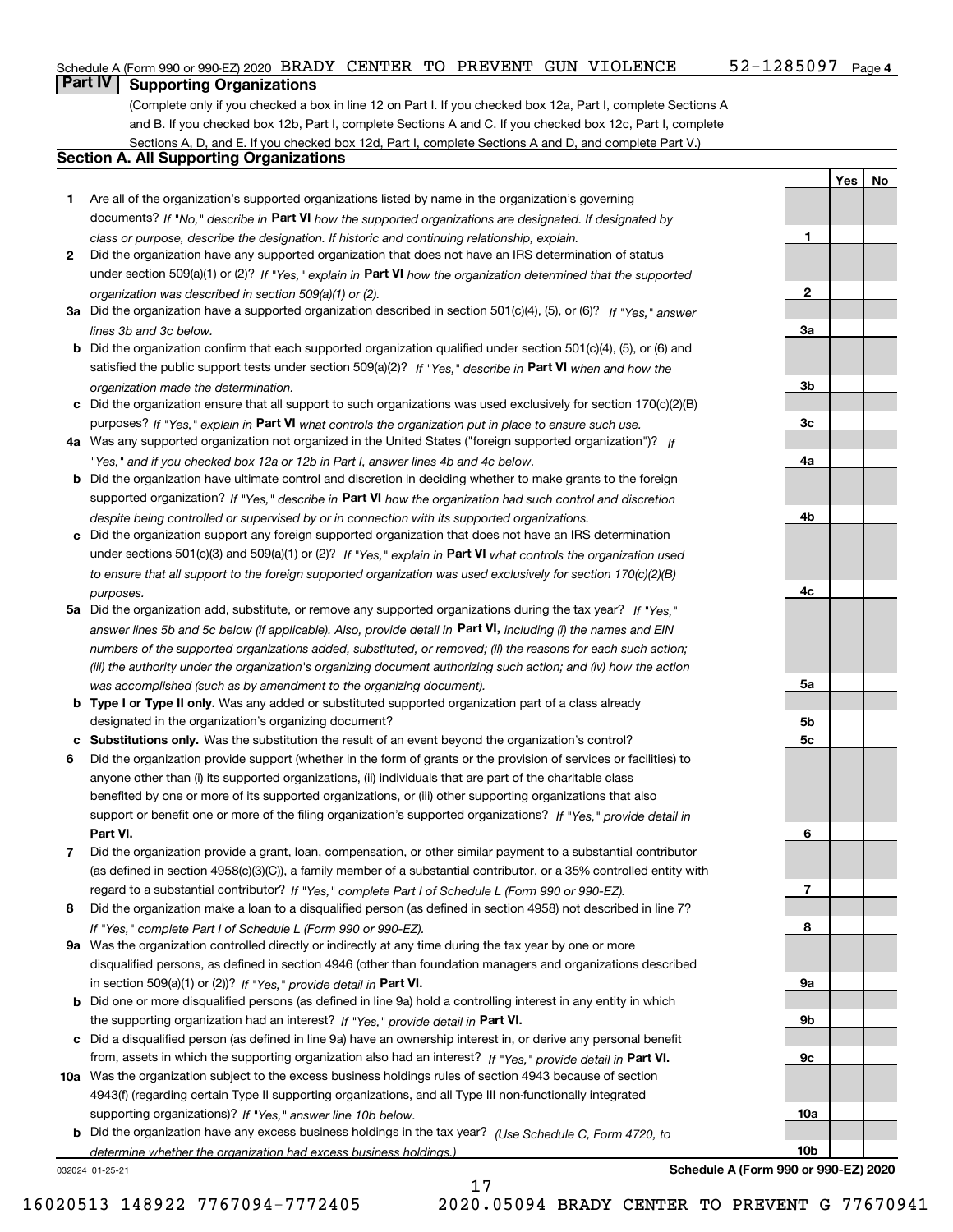# Schedule A (Form 990 or 990-EZ) 2020 BRADY CENTER TO PREVENT GUN VIOLENCE  $52-1285097$  Page

|              | beliedule $\Delta$ (Form 550 or 550-LZ) 2020 Extrap + CHR + HR + HR + HR + HR +<br><b>Part IV</b><br><b>Supporting Organizations (continued)</b>                                                                                                            | ------ <i>-</i> |     | ⊤ ay∈ J |
|--------------|-------------------------------------------------------------------------------------------------------------------------------------------------------------------------------------------------------------------------------------------------------------|-----------------|-----|---------|
|              |                                                                                                                                                                                                                                                             |                 | Yes | No      |
| 11           | Has the organization accepted a gift or contribution from any of the following persons?                                                                                                                                                                     |                 |     |         |
|              | a A person who directly or indirectly controls, either alone or together with persons described in lines 11b and                                                                                                                                            |                 |     |         |
|              | 11c below, the governing body of a supported organization?                                                                                                                                                                                                  | 11a             |     |         |
|              |                                                                                                                                                                                                                                                             | 11b             |     |         |
|              | <b>b</b> A family member of a person described in line 11a above?                                                                                                                                                                                           |                 |     |         |
|              | c A 35% controlled entity of a person described in line 11a or 11b above? If "Yes" to line 11a, 11b, or 11c, provide                                                                                                                                        |                 |     |         |
|              | detail in Part VI.<br><b>Section B. Type I Supporting Organizations</b>                                                                                                                                                                                     | 11c             |     |         |
|              |                                                                                                                                                                                                                                                             |                 | Yes | No      |
|              |                                                                                                                                                                                                                                                             |                 |     |         |
| 1.           | Did the governing body, members of the governing body, officers acting in their official capacity, or membership of one or<br>more supported organizations have the power to regularly appoint or elect at least a majority of the organization's officers, |                 |     |         |
|              | directors, or trustees at all times during the tax year? If "No," describe in Part VI how the supported organization(s)                                                                                                                                     |                 |     |         |
|              | effectively operated, supervised, or controlled the organization's activities. If the organization had more than one supported                                                                                                                              |                 |     |         |
|              | organization, describe how the powers to appoint and/or remove officers, directors, or trustees were allocated among the                                                                                                                                    |                 |     |         |
|              | supported organizations and what conditions or restrictions, if any, applied to such powers during the tax year.                                                                                                                                            | 1               |     |         |
| $\mathbf{2}$ | Did the organization operate for the benefit of any supported organization other than the supported                                                                                                                                                         |                 |     |         |
|              | organization(s) that operated, supervised, or controlled the supporting organization? If "Yes," explain in                                                                                                                                                  |                 |     |         |
|              | <b>Part VI</b> how providing such benefit carried out the purposes of the supported organization(s) that operated,                                                                                                                                          |                 |     |         |
|              | supervised, or controlled the supporting organization.<br><b>Section C. Type II Supporting Organizations</b>                                                                                                                                                | 2               |     |         |
|              |                                                                                                                                                                                                                                                             |                 |     |         |
|              |                                                                                                                                                                                                                                                             |                 | Yes | No      |
| 1.           | Were a majority of the organization's directors or trustees during the tax year also a majority of the directors                                                                                                                                            |                 |     |         |
|              | or trustees of each of the organization's supported organization(s)? If "No," describe in Part VI how control                                                                                                                                               |                 |     |         |
|              | or management of the supporting organization was vested in the same persons that controlled or managed                                                                                                                                                      |                 |     |         |
|              | the supported organization(s).                                                                                                                                                                                                                              | 1               |     |         |
|              | Section D. All Type III Supporting Organizations                                                                                                                                                                                                            |                 |     |         |
|              |                                                                                                                                                                                                                                                             |                 | Yes | No      |
| 1.           | Did the organization provide to each of its supported organizations, by the last day of the fifth month of the                                                                                                                                              |                 |     |         |
|              | organization's tax year, (i) a written notice describing the type and amount of support provided during the prior tax                                                                                                                                       |                 |     |         |
|              | year, (ii) a copy of the Form 990 that was most recently filed as of the date of notification, and (iii) copies of the                                                                                                                                      |                 |     |         |
|              | organization's governing documents in effect on the date of notification, to the extent not previously provided?                                                                                                                                            | 1               |     |         |
| 2            | Were any of the organization's officers, directors, or trustees either (i) appointed or elected by the supported                                                                                                                                            |                 |     |         |
|              | organization(s) or (ii) serving on the governing body of a supported organization? If "No," explain in Part VI how                                                                                                                                          |                 |     |         |
|              | the organization maintained a close and continuous working relationship with the supported organization(s).                                                                                                                                                 | 2               |     |         |
| 3            | By reason of the relationship described in line 2, above, did the organization's supported organizations have a                                                                                                                                             |                 |     |         |
|              | significant voice in the organization's investment policies and in directing the use of the organization's                                                                                                                                                  |                 |     |         |
|              | income or assets at all times during the tax year? If "Yes," describe in Part VI the role the organization's                                                                                                                                                |                 |     |         |
|              | supported organizations played in this regard.                                                                                                                                                                                                              | 3               |     |         |
|              | Section E. Type III Functionally Integrated Supporting Organizations                                                                                                                                                                                        |                 |     |         |
| 1.           | Check the box next to the method that the organization used to satisfy the Integral Part Test during the year (see instructions).                                                                                                                           |                 |     |         |
| a            | The organization satisfied the Activities Test. Complete line 2 below.                                                                                                                                                                                      |                 |     |         |
| b            | The organization is the parent of each of its supported organizations. Complete line 3 below.                                                                                                                                                               |                 |     |         |
| c            | The organization supported a governmental entity. Describe in Part VI how you supported a governmental entity (see instructions)                                                                                                                            |                 |     |         |
| 2            | Activities Test. Answer lines 2a and 2b below.                                                                                                                                                                                                              |                 | Yes | No      |
| а            | Did substantially all of the organization's activities during the tax year directly further the exempt purposes of                                                                                                                                          |                 |     |         |
|              | the supported organization(s) to which the organization was responsive? If "Yes," then in Part VI identify                                                                                                                                                  |                 |     |         |

**b** Did the activities described in line 2a, above, constitute activities that, but for the organization's involvement, **those supported organizations and explain**  *how these activities directly furthered their exempt purposes, how the organization was responsive to those supported organizations, and how the organization determined that these activities constituted substantially all of its activities.*

- **Part VI**  *the reasons for the organization's position that its supported organization(s) would have engaged in* one or more of the organization's supported organization(s) would have been engaged in? If "Yes," explain in *these activities but for the organization's involvement.*
- 3 Parent of Supported Organizations. Answer lines 3a and 3b below.

**a** Did the organization have the power to regularly appoint or elect a majority of the officers, directors, or trustees of each of the supported organizations? If "Yes" or "No" provide details in Part VI.

032025 01-25-21 **b** Did the organization exercise a substantial degree of direction over the policies, programs, and activities of each of its supported organizations? If "Yes," describe in Part VI the role played by the organization in this regard.

**Schedule A (Form 990 or 990-EZ) 2020**

**2a**

**2b**

**3a**

**3b**

18

16020513 148922 7767094-7772405 2020.05094 BRADY CENTER TO PREVENT G 77670941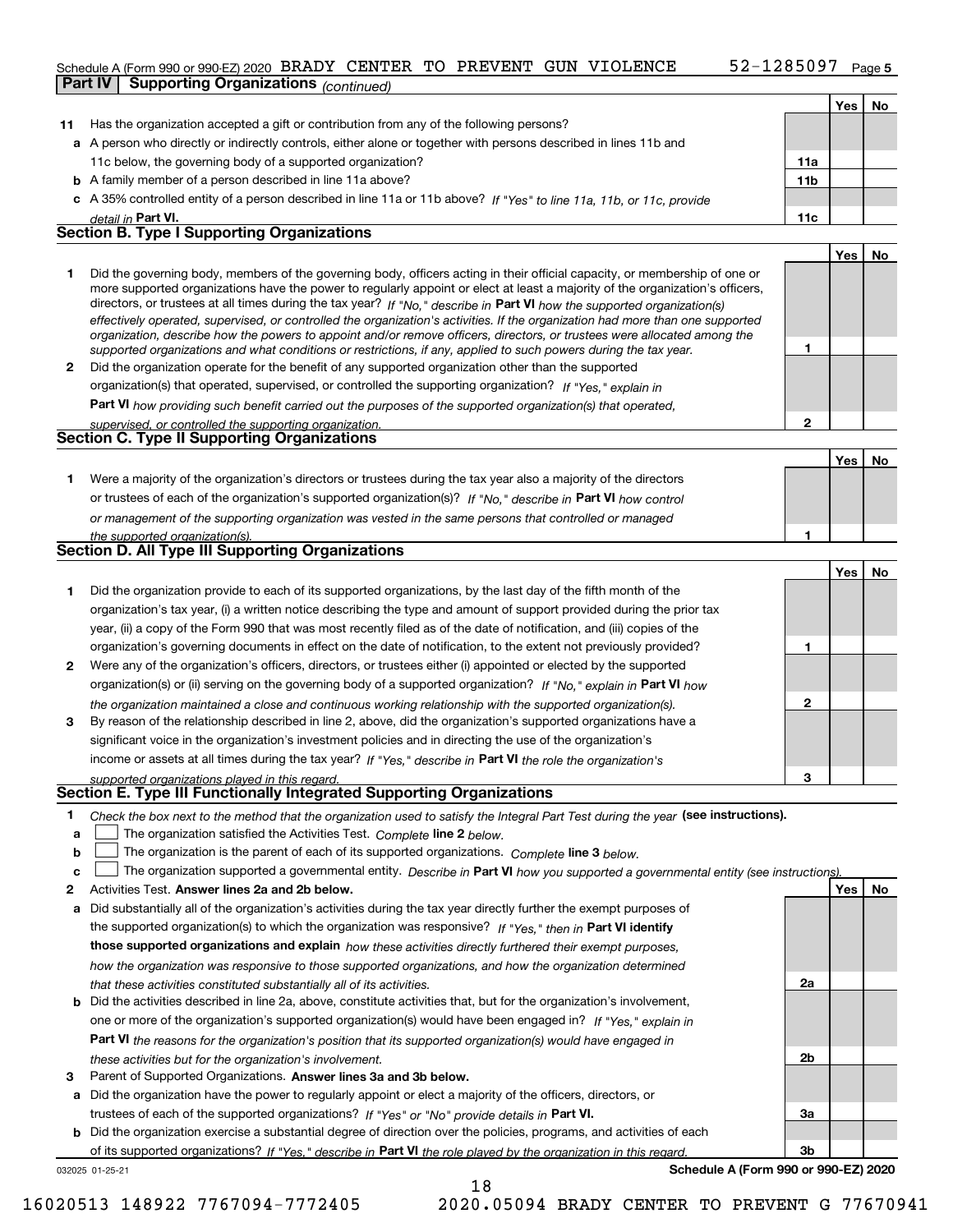|               | Schedule A (Form 990 or 990-EZ) 2020 BRADY CENTER TO PREVENT GUN VIOLENCE<br>Type III Non-Functionally Integrated 509(a)(3) Supporting Organizations |                |                | 52-1285097<br>Page 6           |  |  |
|---------------|------------------------------------------------------------------------------------------------------------------------------------------------------|----------------|----------------|--------------------------------|--|--|
| <b>Part V</b> |                                                                                                                                                      |                |                |                                |  |  |
|               | Check here if the organization satisfied the Integral Part Test as a qualifying trust on Nov. 20, 1970 (explain in Part VI). See instructions.<br>1  |                |                |                                |  |  |
|               | All other Type III non-functionally integrated supporting organizations must complete Sections A through E.<br>Section A - Adjusted Net Income       |                | (A) Prior Year | (B) Current Year<br>(optional) |  |  |
| 1             | Net short-term capital gain                                                                                                                          | 1              |                |                                |  |  |
| 2             | Recoveries of prior-year distributions                                                                                                               | $\overline{2}$ |                |                                |  |  |
| 3             | Other gross income (see instructions)                                                                                                                | 3              |                |                                |  |  |
| 4             | Add lines 1 through 3.                                                                                                                               | 4              |                |                                |  |  |
| 5             | Depreciation and depletion                                                                                                                           | 5              |                |                                |  |  |
| 6             | Portion of operating expenses paid or incurred for production or                                                                                     |                |                |                                |  |  |
|               | collection of gross income or for management, conservation, or                                                                                       |                |                |                                |  |  |
|               | maintenance of property held for production of income (see instructions)                                                                             | 6              |                |                                |  |  |
| 7             | Other expenses (see instructions)                                                                                                                    | $\overline{7}$ |                |                                |  |  |
| 8             | Adjusted Net Income (subtract lines 5, 6, and 7 from line 4)                                                                                         | 8              |                |                                |  |  |
|               | <b>Section B - Minimum Asset Amount</b>                                                                                                              |                | (A) Prior Year | (B) Current Year<br>(optional) |  |  |
| 1.            | Aggregate fair market value of all non-exempt-use assets (see                                                                                        |                |                |                                |  |  |
|               | instructions for short tax year or assets held for part of year):                                                                                    |                |                |                                |  |  |
|               | <b>a</b> Average monthly value of securities                                                                                                         | 1a             |                |                                |  |  |
|               | <b>b</b> Average monthly cash balances                                                                                                               | 1 <sub>b</sub> |                |                                |  |  |
|               | c Fair market value of other non-exempt-use assets                                                                                                   | 1c             |                |                                |  |  |
|               | d Total (add lines 1a, 1b, and 1c)                                                                                                                   | 1d             |                |                                |  |  |
|               | e Discount claimed for blockage or other factors                                                                                                     |                |                |                                |  |  |
|               | (explain in detail in Part VI):                                                                                                                      |                |                |                                |  |  |
| 2             | Acquisition indebtedness applicable to non-exempt-use assets                                                                                         | $\mathbf{2}$   |                |                                |  |  |
| 3             | Subtract line 2 from line 1d.                                                                                                                        | 3              |                |                                |  |  |
| 4             | Cash deemed held for exempt use. Enter 0.015 of line 3 (for greater amount,                                                                          |                |                |                                |  |  |
|               | see instructions).                                                                                                                                   | 4              |                |                                |  |  |
| 5             | Net value of non-exempt-use assets (subtract line 4 from line 3)                                                                                     | 5              |                |                                |  |  |
| 6             | Multiply line 5 by 0.035.                                                                                                                            | 6              |                |                                |  |  |
| 7             | Recoveries of prior-year distributions                                                                                                               | $\overline{7}$ |                |                                |  |  |
| 8             | Minimum Asset Amount (add line 7 to line 6)                                                                                                          | 8              |                |                                |  |  |
|               | <b>Section C - Distributable Amount</b>                                                                                                              |                |                | <b>Current Year</b>            |  |  |
|               | Adjusted net income for prior year (from Section A, line 8, column A)                                                                                | 1              |                |                                |  |  |
| 2             | Enter 0.85 of line 1.                                                                                                                                | 2              |                |                                |  |  |
| 3             | Minimum asset amount for prior year (from Section B, line 8, column A)                                                                               | 3              |                |                                |  |  |
| 4             | Enter greater of line 2 or line 3.                                                                                                                   | 4              |                |                                |  |  |
| 5             | Income tax imposed in prior year                                                                                                                     | 5              |                |                                |  |  |
| 6             | <b>Distributable Amount.</b> Subtract line 5 from line 4, unless subject to                                                                          |                |                |                                |  |  |
|               | emergency temporary reduction (see instructions).                                                                                                    | 6              |                |                                |  |  |
| 7             | Check here if the current year is the organization's first as a non-functionally integrated Type III supporting organization (see                    |                |                |                                |  |  |

instructions).

**Schedule A (Form 990 or 990-EZ) 2020**

032026 01-25-21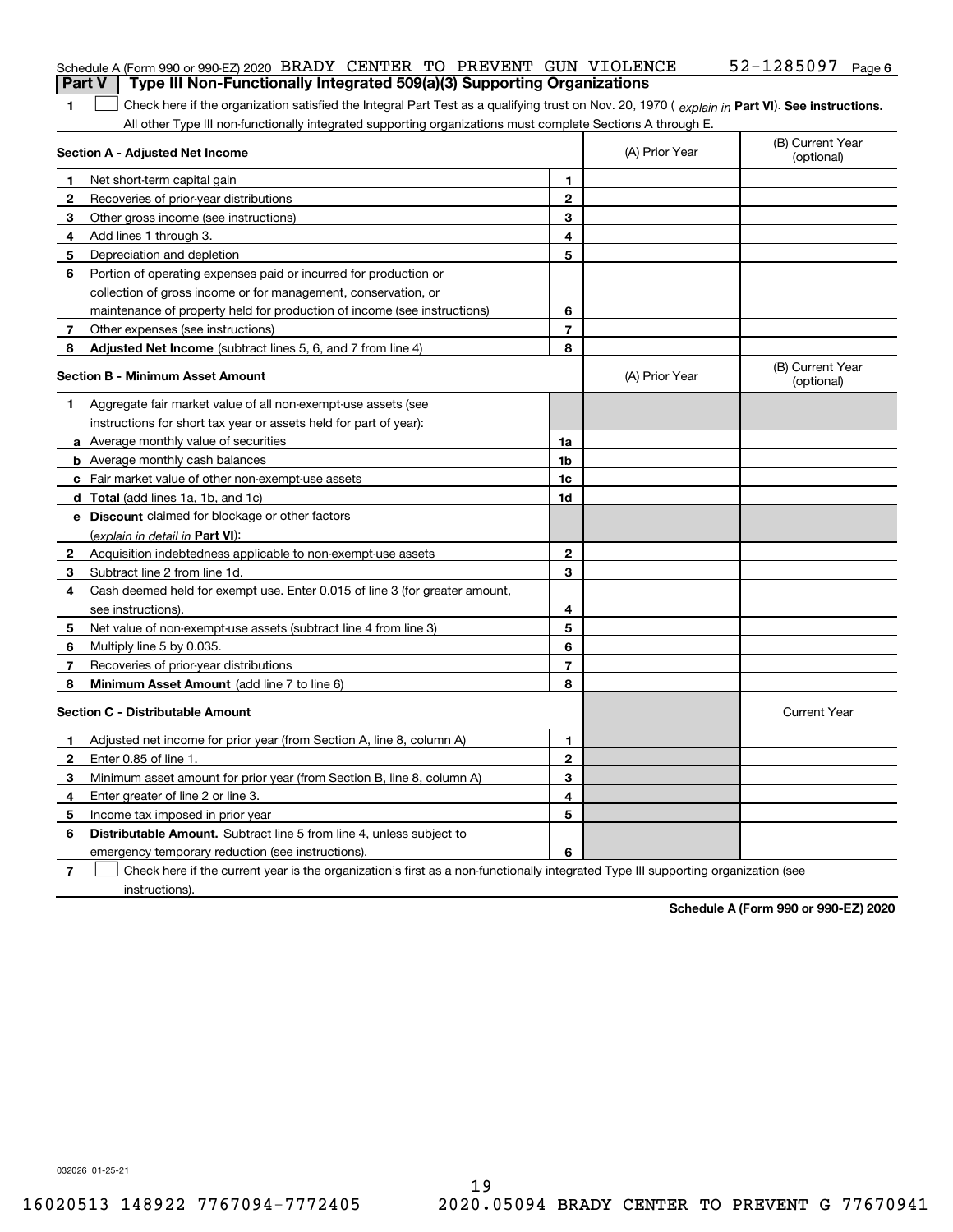### 52-1285097 Page 7 Schedule A (Form 990 or 990-EZ) 2020 BRADY CENTER TO PREVENT GUN VIOLENCE  $52-1285097$  Page

| <b>Part V</b> | Type III Non-Functionally Integrated 509(a)(3) Supporting Organizations                                      |                                    | (continued)                                   |    |                                                  |
|---------------|--------------------------------------------------------------------------------------------------------------|------------------------------------|-----------------------------------------------|----|--------------------------------------------------|
|               | <b>Section D - Distributions</b>                                                                             |                                    |                                               |    | <b>Current Year</b>                              |
| 1             | Amounts paid to supported organizations to accomplish exempt purposes                                        |                                    |                                               | 1  |                                                  |
| 2             | Amounts paid to perform activity that directly furthers exempt purposes of supported                         |                                    |                                               |    |                                                  |
|               | organizations, in excess of income from activity                                                             |                                    |                                               | 2  |                                                  |
| 3             | Administrative expenses paid to accomplish exempt purposes of supported organizations                        |                                    | 3                                             |    |                                                  |
| 4             | Amounts paid to acquire exempt-use assets                                                                    |                                    |                                               | 4  |                                                  |
| 5             | Qualified set-aside amounts (prior IRS approval required - provide details in Part VI)                       |                                    |                                               | 5  |                                                  |
| 6             | Other distributions ( <i>describe in</i> Part VI). See instructions.                                         |                                    |                                               | 6  |                                                  |
| 7             | <b>Total annual distributions.</b> Add lines 1 through 6.                                                    |                                    |                                               | 7  |                                                  |
| 8             | Distributions to attentive supported organizations to which the organization is responsive                   |                                    |                                               |    |                                                  |
|               | (provide details in Part VI). See instructions.                                                              |                                    |                                               | 8  |                                                  |
| 9             | Distributable amount for 2020 from Section C, line 6                                                         |                                    |                                               | 9  |                                                  |
| 10            | Line 8 amount divided by line 9 amount                                                                       |                                    |                                               | 10 |                                                  |
|               | <b>Section E - Distribution Allocations</b> (see instructions)                                               | (i)<br><b>Excess Distributions</b> | (ii)<br><b>Underdistributions</b><br>Pre-2020 |    | (iii)<br><b>Distributable</b><br>Amount for 2020 |
| 1             | Distributable amount for 2020 from Section C, line 6                                                         |                                    |                                               |    |                                                  |
| 2             | Underdistributions, if any, for years prior to 2020 (reason-                                                 |                                    |                                               |    |                                                  |
|               | able cause required - explain in Part VI). See instructions.                                                 |                                    |                                               |    |                                                  |
| З             | Excess distributions carryover, if any, to 2020                                                              |                                    |                                               |    |                                                  |
|               | <b>a</b> From 2015                                                                                           |                                    |                                               |    |                                                  |
|               | <b>b</b> From $2016$                                                                                         |                                    |                                               |    |                                                  |
|               | c From $2017$                                                                                                |                                    |                                               |    |                                                  |
|               | $d$ From 2018                                                                                                |                                    |                                               |    |                                                  |
|               | e From 2019                                                                                                  |                                    |                                               |    |                                                  |
|               | Total of lines 3a through 3e                                                                                 |                                    |                                               |    |                                                  |
| g             | Applied to underdistributions of prior years                                                                 |                                    |                                               |    |                                                  |
|               | h Applied to 2020 distributable amount                                                                       |                                    |                                               |    |                                                  |
|               | Carryover from 2015 not applied (see instructions)                                                           |                                    |                                               |    |                                                  |
|               | Remainder. Subtract lines 3g, 3h, and 3i from line 3f.                                                       |                                    |                                               |    |                                                  |
| 4             | Distributions for 2020 from Section D,                                                                       |                                    |                                               |    |                                                  |
|               | line $7:$                                                                                                    |                                    |                                               |    |                                                  |
|               | <b>a</b> Applied to underdistributions of prior years                                                        |                                    |                                               |    |                                                  |
|               | <b>b</b> Applied to 2020 distributable amount                                                                |                                    |                                               |    |                                                  |
|               | c Remainder. Subtract lines 4a and 4b from line 4.                                                           |                                    |                                               |    |                                                  |
| 5             | Remaining underdistributions for years prior to 2020, if                                                     |                                    |                                               |    |                                                  |
|               | any. Subtract lines 3g and 4a from line 2. For result greater                                                |                                    |                                               |    |                                                  |
| 6             | than zero, explain in Part VI. See instructions.<br>Remaining underdistributions for 2020. Subtract lines 3h |                                    |                                               |    |                                                  |
|               | and 4b from line 1. For result greater than zero, explain in                                                 |                                    |                                               |    |                                                  |
|               | Part VI. See instructions.                                                                                   |                                    |                                               |    |                                                  |
| 7             | Excess distributions carryover to 2021. Add lines 3j                                                         |                                    |                                               |    |                                                  |
|               | and 4c.                                                                                                      |                                    |                                               |    |                                                  |
| 8             | Breakdown of line 7:                                                                                         |                                    |                                               |    |                                                  |
|               | a Excess from 2016                                                                                           |                                    |                                               |    |                                                  |
|               | <b>b</b> Excess from 2017                                                                                    |                                    |                                               |    |                                                  |
|               | c Excess from 2018                                                                                           |                                    |                                               |    |                                                  |
|               | d Excess from 2019                                                                                           |                                    |                                               |    |                                                  |
|               | e Excess from 2020                                                                                           |                                    |                                               |    |                                                  |
|               |                                                                                                              |                                    |                                               |    |                                                  |

**Schedule A (Form 990 or 990-EZ) 2020**

032027 01-25-21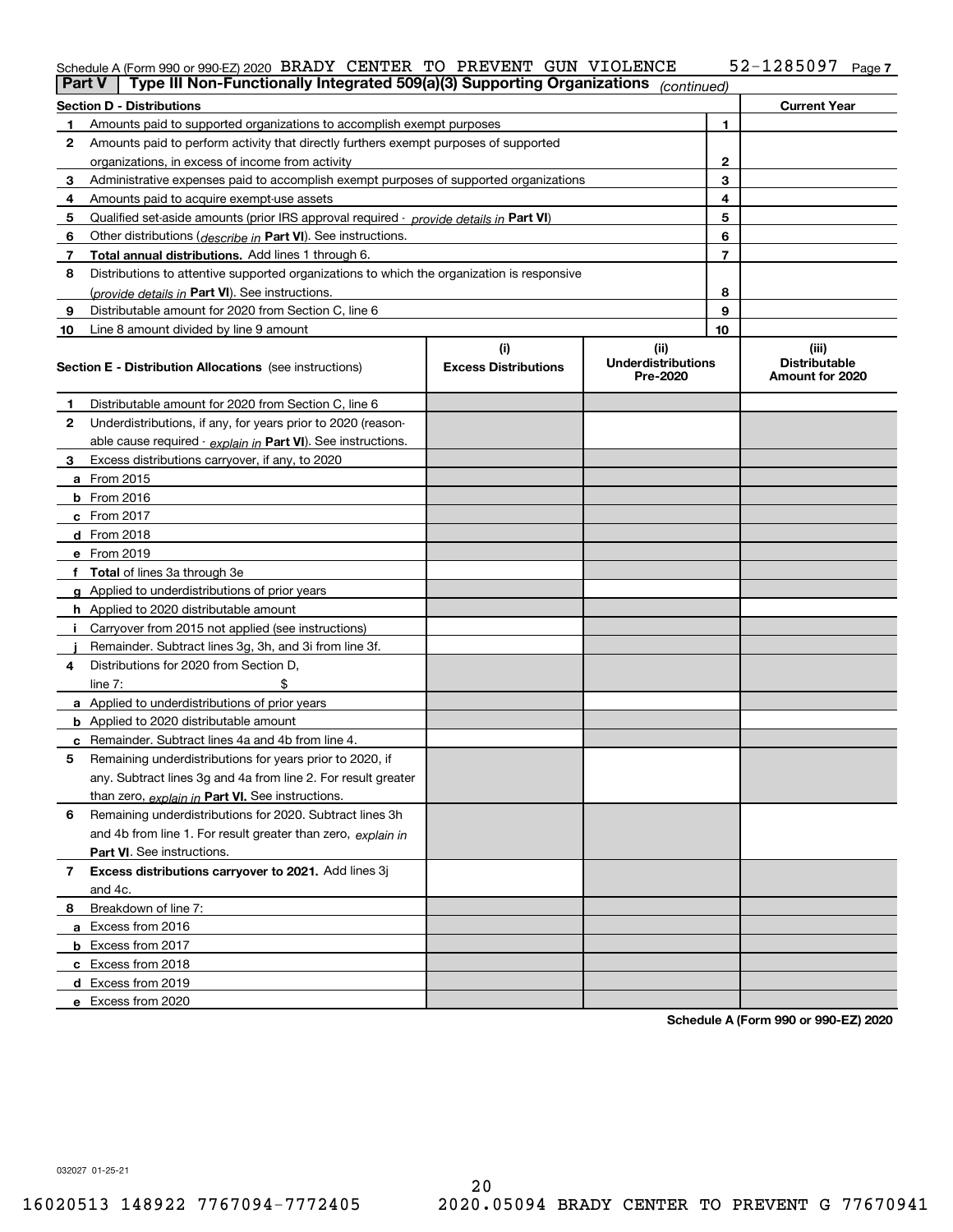**8** 52-1285097 Schedule A (Form 990 or 990-EZ) 2020  $\,$  BRADY  $\,$  CENTER  $\,$  TO  $\,$  PREVENT GUN  $\,$  VIOLENCE  $\,$   $\,$   $\,$  52  $-1285097$   $\,$  Page Part VI | Supplemental Information. Provide the explanations required by Part II, line 10; Part II, line 17a or 17b; Part III, line 12; Part IV, Section A, lines 1, 2, 3b, 3c, 4b, 4c, 5a, 6, 9a, 9b, 9c, 11a, 11b, and 11c; Part IV, Section B, lines 1 and 2; Part IV, Section C, line 1; Part IV, Section D, lines 2 and 3; Part IV, Section E, lines 1c, 2a, 2b, 3a, and 3b; Part V, line 1; Part V, Section B, line 1e; Part V, Section D, lines 5, 6, and 8; and Part V, Section E, lines 2, 5, and 6. Also complete this part for any additional information. (See instructions.)

SCHEDULE A, PART II, LINE 10, EXPLANATION FOR OTHER INCOME:

| <b>OTHER REVENUE</b>                                                   |  |  |  |  |  |
|------------------------------------------------------------------------|--|--|--|--|--|
| 2017 AMOUNT: $\frac{1}{2}$ 59,168.                                     |  |  |  |  |  |
| 2018 AMOUNT: \$ 120,438.                                               |  |  |  |  |  |
| 2019 AMOUNT: \$ 102,895.                                               |  |  |  |  |  |
| 2020 AMOUNT: $\frac{2}{77}$ , 012.                                     |  |  |  |  |  |
|                                                                        |  |  |  |  |  |
|                                                                        |  |  |  |  |  |
|                                                                        |  |  |  |  |  |
|                                                                        |  |  |  |  |  |
| AMOUNTS SHOWN IN SCHEDULE A, PART II, SECTION A - THE ORGANIZATION     |  |  |  |  |  |
| FILED A SHORT YEAR, 6 MONTH RETURN FOR THE PERIOD 01/01/2017 TO        |  |  |  |  |  |
| 06/30/2017. AS A RESULT OF THE SHORT YEAR FILING THE SUPPORT SCHEDULE  |  |  |  |  |  |
| HAS BEEN MODIFIED AS PER THE INSTRUCTIONS TO FORM 990, SCHEDULE A, AS  |  |  |  |  |  |
| <b>FOLLOWS:</b>                                                        |  |  |  |  |  |
|                                                                        |  |  |  |  |  |
| THE AMOUNTS SHOWN IN THE 2016 COLUMN ARE FOR THE SIX MONTH STUB PERIOD |  |  |  |  |  |
| ENDING 06/30/2017                                                      |  |  |  |  |  |
| THE AMOUNTS SHOWN IN THE 2017 COLUMN ARE FOR THE FULL YEAR 07/01/2017  |  |  |  |  |  |
| TO 06/30/2018                                                          |  |  |  |  |  |
| THE AMOUNTS SHOWN IN THE 2018 COLUMN ARE FOR THE FULL YEAR 07/01/2018  |  |  |  |  |  |
| TO 06/30/2019                                                          |  |  |  |  |  |
| THE AMOUNTS SHOWN IN THE 2019 COLUMN ARE FOR THE FULL YEAR 07/01/2019  |  |  |  |  |  |
| TO 06/30/2020                                                          |  |  |  |  |  |
| THE AMOUNTS SHOWN IN THE 2020 COLUMN ARE FOR THE FULL YEAR 07/01/2020  |  |  |  |  |  |
| TO 06/30/2021                                                          |  |  |  |  |  |
|                                                                        |  |  |  |  |  |

21

032028 01-25-21

16020513 148922 7767094-7772405 2020.05094 BRADY CENTER TO PREVENT G 77670941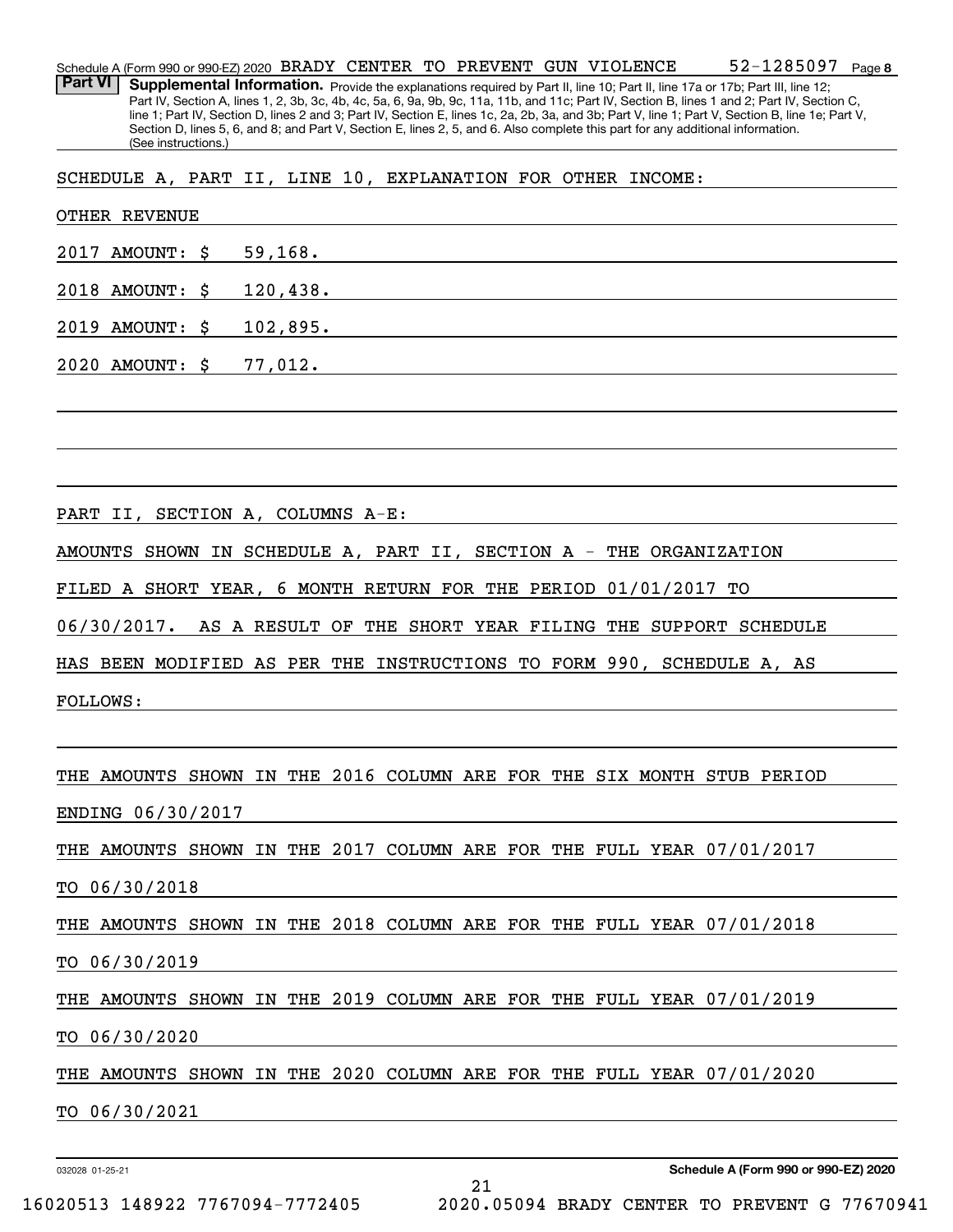Department of the Treasury Internal Revenue Service **(Form 990, 990-EZ,**

Name of the organization

**Organization type** (check one):

# \*\* PUBLIC DISCLOSURE COPY \*\*

# **Schedule B Schedule of Contributors**

**or 990-PF) | Attach to Form 990, Form 990-EZ, or Form 990-PF. | Go to www.irs.gov/Form990 for the latest information.** OMB No. 1545-0047

**2020**

**Employer identification number**

BRADY CENTER TO PREVENT GUN VIOLENCE  $\vert$  52-1285097

| Filers of:         | Section:                                                                    |
|--------------------|-----------------------------------------------------------------------------|
| Form 990 or 990-EZ | $\lfloor \mathbf{X} \rfloor$ 501(c)( 3) (enter number) organization         |
|                    | $4947(a)(1)$ nonexempt charitable trust not treated as a private foundation |
|                    | 527 political organization                                                  |
| Form 990-PF        | 501(c)(3) exempt private foundation                                         |
|                    | 4947(a)(1) nonexempt charitable trust treated as a private foundation       |
|                    | 501(c)(3) taxable private foundation                                        |
|                    |                                                                             |

Check if your organization is covered by the General Rule or a Special Rule. **Note:**  Only a section 501(c)(7), (8), or (10) organization can check boxes for both the General Rule and a Special Rule. See instructions.

# **General Rule**

 $\begin{array}{c} \hline \end{array}$ 

For an organization filing Form 990, 990-EZ, or 990-PF that received, during the year, contributions totaling \$5,000 or more (in money or property) from any one contributor. Complete Parts I and II. See instructions for determining a contributor's total contributions.

## **Special Rules**

any one contributor, during the year, total contributions of the greater of  $\,$  (1) \$5,000; or (2) 2% of the amount on (i) Form 990, Part VIII, line 1h;  $\boxed{\textbf{X}}$  For an organization described in section 501(c)(3) filing Form 990 or 990-EZ that met the 33 1/3% support test of the regulations under sections 509(a)(1) and 170(b)(1)(A)(vi), that checked Schedule A (Form 990 or 990-EZ), Part II, line 13, 16a, or 16b, and that received from or (ii) Form 990-EZ, line 1. Complete Parts I and II.

For an organization described in section 501(c)(7), (8), or (10) filing Form 990 or 990-EZ that received from any one contributor, during the year, total contributions of more than \$1,000 exclusively for religious, charitable, scientific, literary, or educational purposes, or for the prevention of cruelty to children or animals. Complete Parts I (entering "N/A" in column (b) instead of the contributor name and address), II, and III.  $\begin{array}{c} \hline \end{array}$ 

purpose. Don't complete any of the parts unless the General Rule applies to this organization because it received *nonexclusively* year, contributions <sub>exclusively</sub> for religious, charitable, etc., purposes, but no such contributions totaled more than \$1,000. If this box is checked, enter here the total contributions that were received during the year for an *exclusively* religious, charitable, etc., For an organization described in section 501(c)(7), (8), or (10) filing Form 990 or 990-EZ that received from any one contributor, during the religious, charitable, etc., contributions totaling \$5,000 or more during the year  $\Box$ — $\Box$   $\Box$  $\begin{array}{c} \hline \end{array}$ 

**Caution:**  An organization that isn't covered by the General Rule and/or the Special Rules doesn't file Schedule B (Form 990, 990-EZ, or 990-PF), but it **must** answer "No" on Part IV, line 2, of its Form 990; or check the box on line H of its Form 990-EZ or on its Form 990-PF, Part I, line 2, to certify that it doesn't meet the filing requirements of Schedule B (Form 990, 990-EZ, or 990-PF).

**For Paperwork Reduction Act Notice, see the instructions for Form 990, 990-EZ, or 990-PF. Schedule B (Form 990, 990-EZ, or 990-PF) (2020)** LHA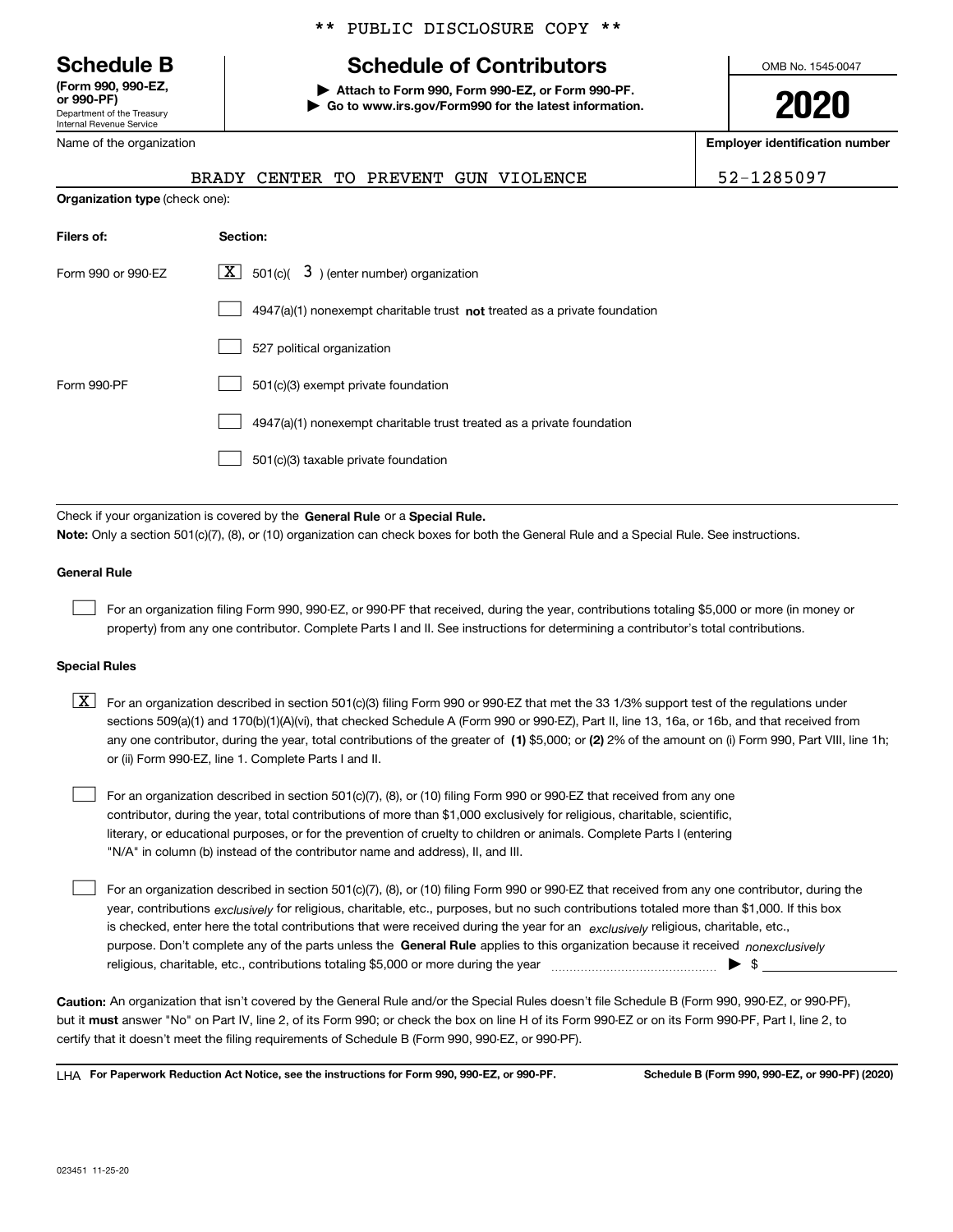**Employer identification number**

**(d) Type of contribution**

# BRADY CENTER TO PREVENT GUN VIOLENCE | 52-1285097

**(a) No. (b) Name, address, and ZIP + 4 (c) Total contributions Part I** Contributors (see instructions). Use duplicate copies of Part I if additional space is needed.

| 1<br>$\$\$                                      | 525,000.<br>(c)<br><b>Total contributions</b> | $\overline{\mathbf{x}}$<br>Person<br>Payroll<br>Noncash<br>(Complete Part II for<br>noncash contributions.)                                                  |
|-------------------------------------------------|-----------------------------------------------|--------------------------------------------------------------------------------------------------------------------------------------------------------------|
|                                                 |                                               |                                                                                                                                                              |
| (b)<br>(a)<br>No.<br>Name, address, and ZIP + 4 |                                               | (d)<br>Type of contribution                                                                                                                                  |
| 2<br>$\mathfrak{S}$                             | 350,000.                                      | $\overline{\mathbf{X}}$<br>Person<br>Payroll<br>Noncash<br>(Complete Part II for<br>noncash contributions.)                                                  |
| (b)<br>(a)                                      | (c)                                           | (d)                                                                                                                                                          |
| No.<br>Name, address, and ZIP + 4               | <b>Total contributions</b>                    | Type of contribution                                                                                                                                         |
| 3<br>\$                                         | 225,000.                                      | $\overline{\mathbf{x}}$<br>Person<br>Payroll<br>Noncash<br>(Complete Part II for<br>noncash contributions.)                                                  |
| (a)<br>(b)                                      | (c)                                           | (d)                                                                                                                                                          |
| No.<br>Name, address, and ZIP + 4               | <b>Total contributions</b>                    | Type of contribution                                                                                                                                         |
| 4<br>\$                                         | 210,000.                                      | $\overline{\mathbf{x}}$<br>Person<br>Payroll<br>Noncash<br>(Complete Part II for<br>noncash contributions.)                                                  |
| (b)<br>(a)                                      | (c)                                           | (d)                                                                                                                                                          |
| No.<br>Name, address, and ZIP + 4               | <b>Total contributions</b>                    | Type of contribution                                                                                                                                         |
| 5<br>$$\mathbb{S}$$                             | 200, 100.                                     | $\overline{\mathbf{x}}$<br>Person<br>Payroll<br>Noncash<br>(Complete Part II for<br>noncash contributions.)                                                  |
| (b)<br>(a)<br>No.<br>Name, address, and ZIP + 4 | (c)<br><b>Total contributions</b>             | (d)<br>Type of contribution                                                                                                                                  |
| 6<br>$\$$<br>023452 11-25-20                    | 695,000.                                      | $\overline{\text{X}}$<br>Person<br>Payroll<br>Noncash<br>(Complete Part II for<br>noncash contributions.)<br>Schedule B (Form 990, 990-EZ, or 990-PF) (2020) |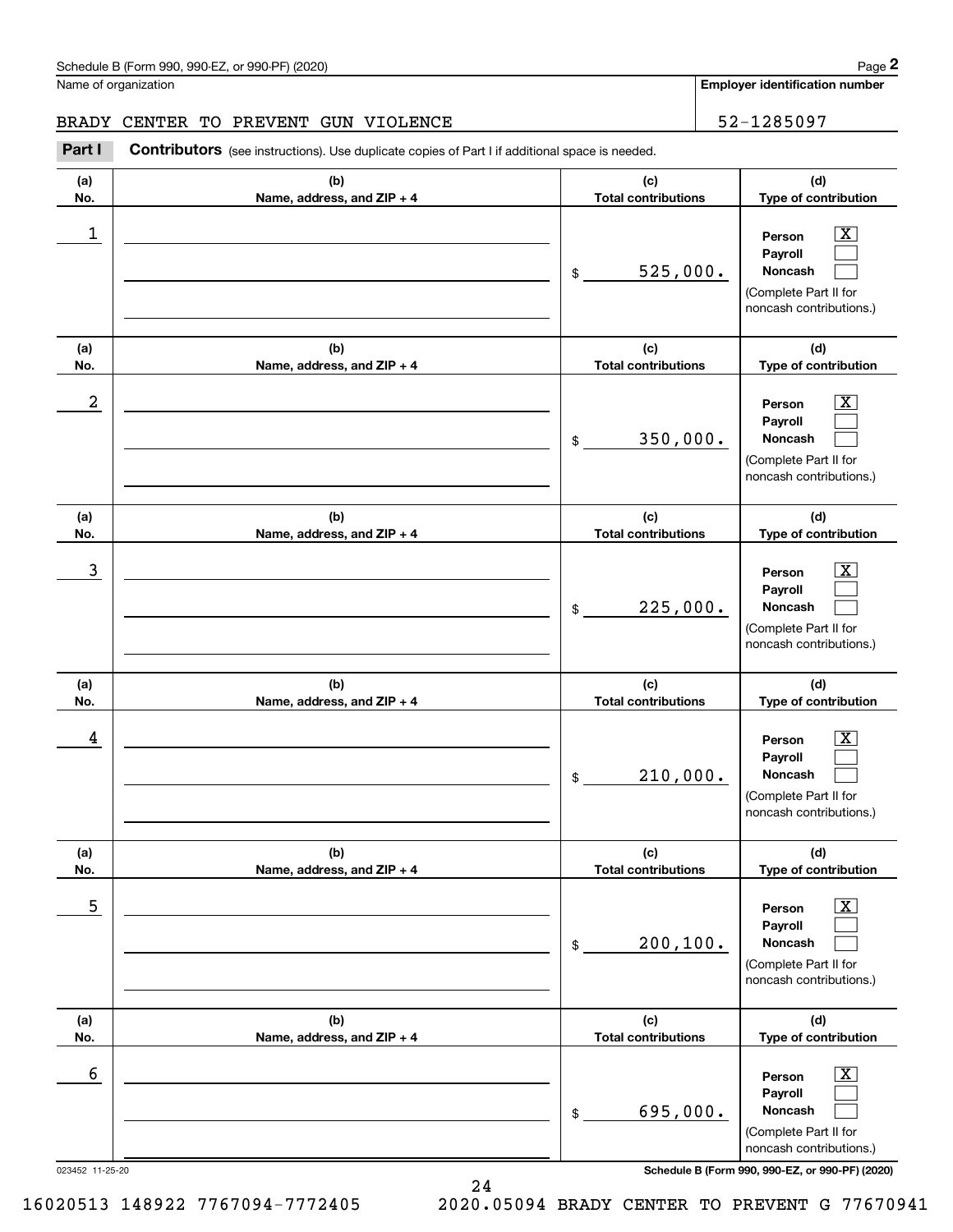Name of organization

**Employer identification number**

BRADY CENTER TO PREVENT GUN VIOLENCE 52-1285097

| Part II                      | Noncash Property (see instructions). Use duplicate copies of Part II if additional space is needed. |                                                 |                                                 |
|------------------------------|-----------------------------------------------------------------------------------------------------|-------------------------------------------------|-------------------------------------------------|
| (a)<br>No.<br>from<br>Part I | (b)<br>Description of noncash property given                                                        | (c)<br>FMV (or estimate)<br>(See instructions.) | (d)<br>Date received                            |
|                              |                                                                                                     | $\frac{1}{2}$                                   |                                                 |
| (a)<br>No.<br>from<br>Part I | (b)<br>Description of noncash property given                                                        | (c)<br>FMV (or estimate)<br>(See instructions.) | (d)<br>Date received                            |
|                              |                                                                                                     | \$                                              |                                                 |
| (a)<br>No.<br>from<br>Part I | (b)<br>Description of noncash property given                                                        | (c)<br>FMV (or estimate)<br>(See instructions.) | (d)<br>Date received                            |
|                              |                                                                                                     | $\$$                                            |                                                 |
| (a)<br>No.<br>from<br>Part I | (b)<br>Description of noncash property given                                                        | (c)<br>FMV (or estimate)<br>(See instructions.) | (d)<br>Date received                            |
|                              |                                                                                                     | \$                                              |                                                 |
| (a)<br>No.<br>from<br>Part I | (b)<br>Description of noncash property given                                                        | (c)<br>FMV (or estimate)<br>(See instructions.) | (d)<br>Date received                            |
|                              |                                                                                                     | \$                                              |                                                 |
| (a)<br>No.<br>from<br>Part I | (b)<br>Description of noncash property given                                                        | (c)<br>FMV (or estimate)<br>(See instructions.) | (d)<br>Date received                            |
|                              |                                                                                                     |                                                 |                                                 |
|                              | 023453 11-25-20                                                                                     | \$                                              | Schedule B (Form 990, 990-EZ, or 990-PF) (2020) |

16020513 148922 7767094-7772405 2020.05094 BRADY CENTER TO PREVENT G 77670941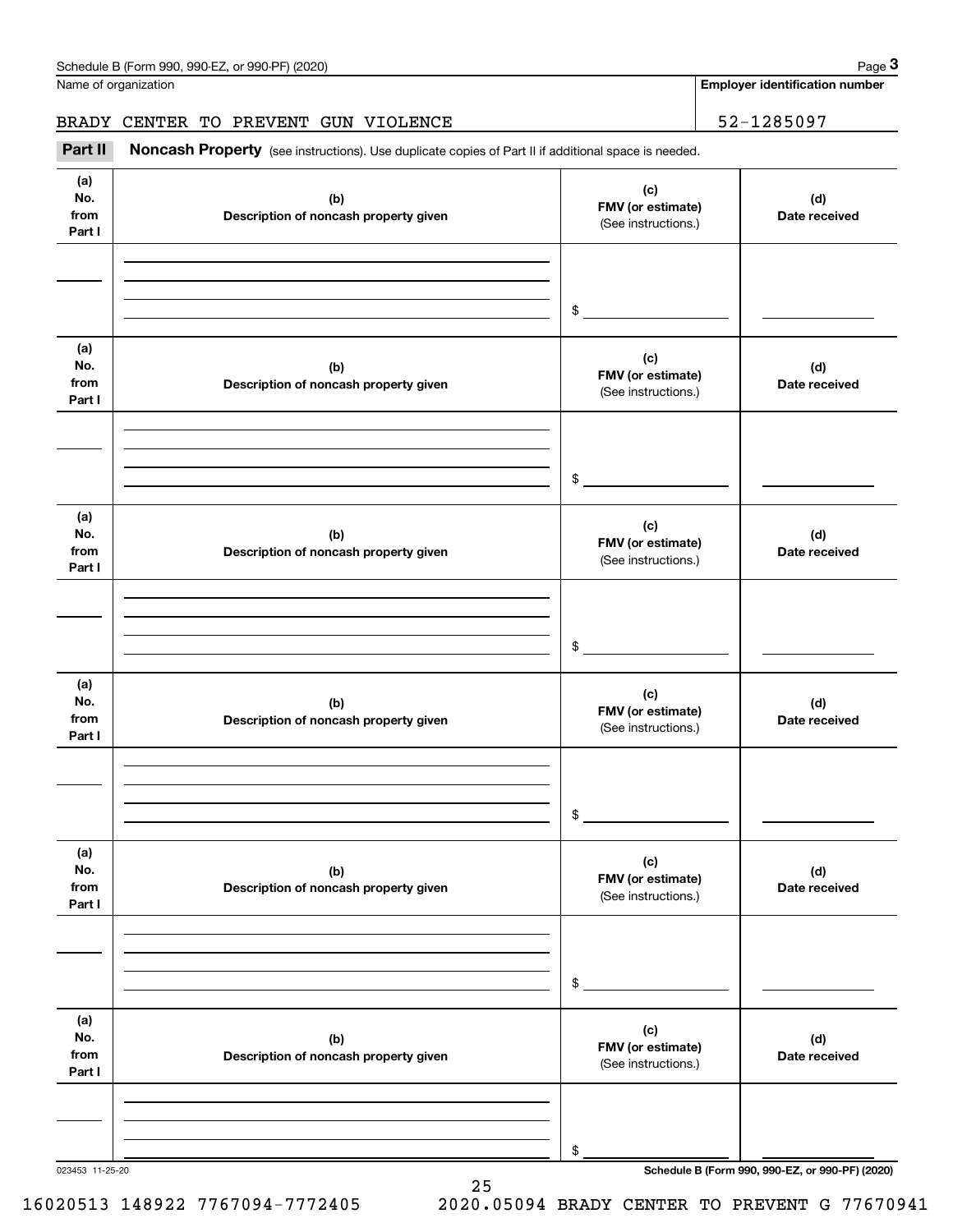|                           | Name of organization                                                                                                                                                          | <b>Employer identification number</b>   |  |                                                                                                                                                                                                                                                                                                                                 |
|---------------------------|-------------------------------------------------------------------------------------------------------------------------------------------------------------------------------|-----------------------------------------|--|---------------------------------------------------------------------------------------------------------------------------------------------------------------------------------------------------------------------------------------------------------------------------------------------------------------------------------|
|                           | BRADY CENTER TO PREVENT GUN VIOLENCE                                                                                                                                          |                                         |  | 52-1285097                                                                                                                                                                                                                                                                                                                      |
| Part III                  | from any one contributor. Complete columns (a) through (e) and the following line entry. For organizations<br>Use duplicate copies of Part III if additional space is needed. |                                         |  | Exclusively religious, charitable, etc., contributions to organizations described in section 501(c)(7), (8), or (10) that total more than \$1,000 for the year<br>completing Part III, enter the total of exclusively religious, charitable, etc., contributions of \$1,000 or less for the year. (Enter this info. once.) ▶ \$ |
| (a) No.<br>from<br>Part I | (b) Purpose of gift                                                                                                                                                           | (c) Use of gift                         |  | (d) Description of how gift is held                                                                                                                                                                                                                                                                                             |
|                           |                                                                                                                                                                               |                                         |  |                                                                                                                                                                                                                                                                                                                                 |
|                           |                                                                                                                                                                               | (e) Transfer of gift                    |  |                                                                                                                                                                                                                                                                                                                                 |
|                           | Transferee's name, address, and ZIP + 4                                                                                                                                       |                                         |  | Relationship of transferor to transferee                                                                                                                                                                                                                                                                                        |
| (a) No.<br>from<br>Part I | (b) Purpose of gift                                                                                                                                                           | (c) Use of gift                         |  | (d) Description of how gift is held                                                                                                                                                                                                                                                                                             |
|                           |                                                                                                                                                                               |                                         |  |                                                                                                                                                                                                                                                                                                                                 |
|                           |                                                                                                                                                                               | (e) Transfer of gift                    |  |                                                                                                                                                                                                                                                                                                                                 |
|                           | Transferee's name, address, and ZIP + 4                                                                                                                                       |                                         |  | Relationship of transferor to transferee                                                                                                                                                                                                                                                                                        |
| (a) No.                   |                                                                                                                                                                               |                                         |  |                                                                                                                                                                                                                                                                                                                                 |
| from<br>Part I            | (b) Purpose of gift                                                                                                                                                           | (c) Use of gift                         |  | (d) Description of how gift is held                                                                                                                                                                                                                                                                                             |
|                           |                                                                                                                                                                               | (e) Transfer of gift                    |  |                                                                                                                                                                                                                                                                                                                                 |
|                           |                                                                                                                                                                               | Transferee's name, address, and ZIP + 4 |  | Relationship of transferor to transferee                                                                                                                                                                                                                                                                                        |
|                           |                                                                                                                                                                               |                                         |  |                                                                                                                                                                                                                                                                                                                                 |
| (a) No.<br>from<br>Part I | (b) Purpose of gift                                                                                                                                                           | (c) Use of gift                         |  | (d) Description of how gift is held                                                                                                                                                                                                                                                                                             |
|                           |                                                                                                                                                                               |                                         |  |                                                                                                                                                                                                                                                                                                                                 |
|                           | (e) Transfer of gift<br>Transferee's name, address, and ZIP + 4                                                                                                               |                                         |  | Relationship of transferor to transferee                                                                                                                                                                                                                                                                                        |
|                           |                                                                                                                                                                               |                                         |  |                                                                                                                                                                                                                                                                                                                                 |
|                           |                                                                                                                                                                               |                                         |  |                                                                                                                                                                                                                                                                                                                                 |

26

023454 11-25-20

**Schedule B (Form 990, 990-EZ, or 990-PF) (2020)**

**4**

Schedule B (Form 990, 990-EZ, or 990-PF) (2020)

16020513 148922 7767094-7772405 2020.05094 BRADY CENTER TO PREVENT G 77670941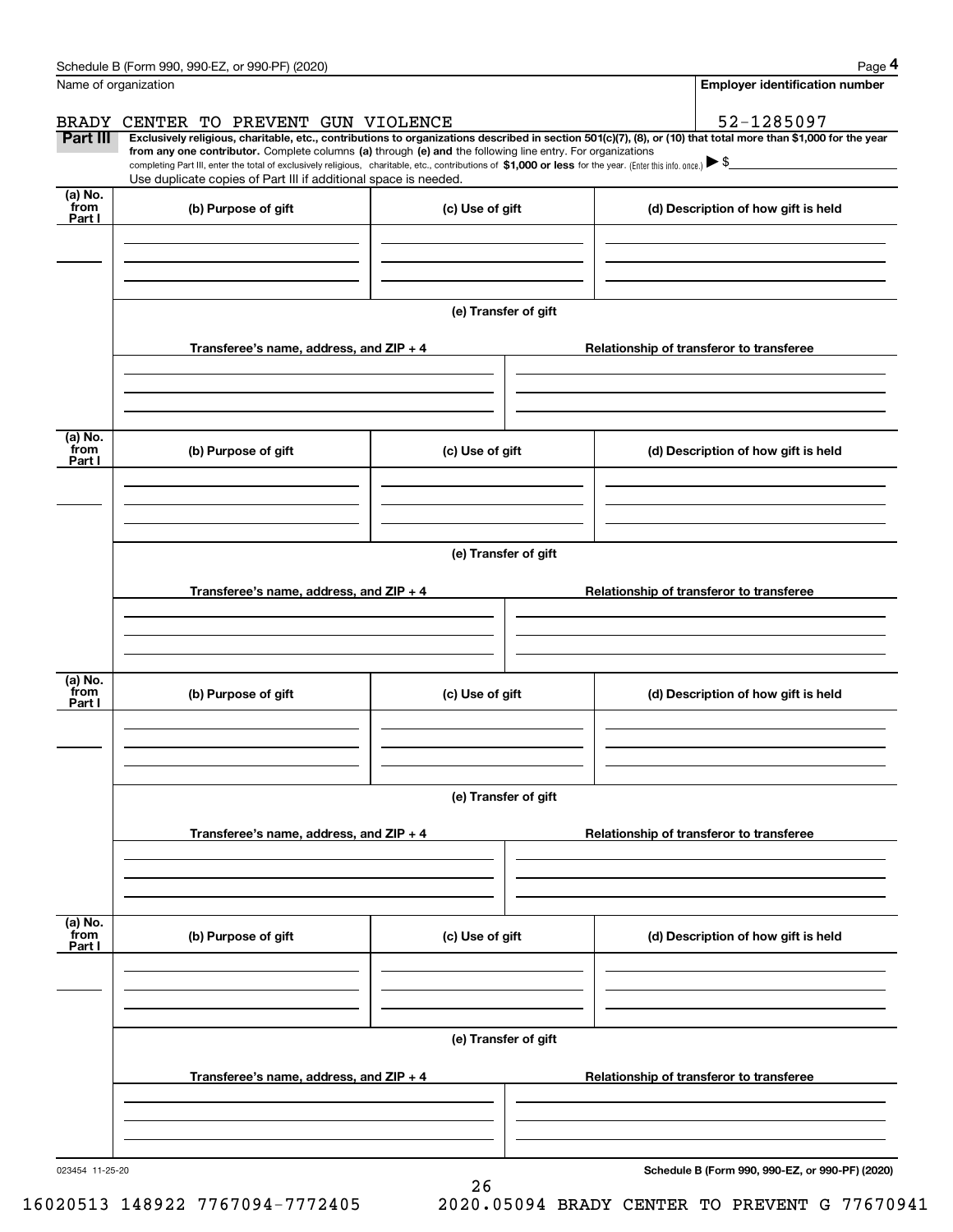| <b>SCHEDULE D</b> |  |
|-------------------|--|
|-------------------|--|

| (Form 990) |  |
|------------|--|
|------------|--|

**(Form 990) | Complete if the organization answered "Yes" on Form 990, Part IV, line 6, 7, 8, 9, 10, 11a, 11b, 11c, 11d, 11e, 11f, 12a, or 12b. SCHEDULE D Supplemental Financial Statements**<br> **Form 990**<br>
Part IV, line 6, 7, 8, 9, 10, 11a, 11b, 11c, 11d, 11e, 11f, 12a, or 12b.



Department of the Treasury Internal Revenue Service

**| Attach to Form 990. |Go to www.irs.gov/Form990 for instructions and the latest information.**

Name of the organization **Employer identification** number

BRADY CENTER TO PREVENT GUN VIOLENCE  $\vert$  52-1285097

| Part I       | Organizations Maintaining Donor Advised Funds or Other Similar Funds or Accounts. Complete if the                                              |                         |    |                                                    |
|--------------|------------------------------------------------------------------------------------------------------------------------------------------------|-------------------------|----|----------------------------------------------------|
|              | organization answered "Yes" on Form 990, Part IV, line 6.                                                                                      | (a) Donor advised funds |    | (b) Funds and other accounts                       |
| 1            |                                                                                                                                                |                         |    |                                                    |
| 2            | Aggregate value of contributions to (during year)                                                                                              |                         |    |                                                    |
| з            | Aggregate value of grants from (during year)                                                                                                   |                         |    |                                                    |
| 4            |                                                                                                                                                |                         |    |                                                    |
| 5            | Did the organization inform all donors and donor advisors in writing that the assets held in donor advised funds                               |                         |    |                                                    |
|              |                                                                                                                                                |                         |    | Yes<br>No                                          |
| 6            | Did the organization inform all grantees, donors, and donor advisors in writing that grant funds can be used only                              |                         |    |                                                    |
|              | for charitable purposes and not for the benefit of the donor or donor advisor, or for any other purpose conferring                             |                         |    |                                                    |
|              |                                                                                                                                                |                         |    | Yes<br>No                                          |
| Part II      | Conservation Easements. Complete if the organization answered "Yes" on Form 990, Part IV, line 7.                                              |                         |    |                                                    |
| 1.           | Purpose(s) of conservation easements held by the organization (check all that apply).                                                          |                         |    |                                                    |
|              | Preservation of land for public use (for example, recreation or education)                                                                     |                         |    | Preservation of a historically important land area |
|              | Protection of natural habitat                                                                                                                  |                         |    | Preservation of a certified historic structure     |
|              | Preservation of open space                                                                                                                     |                         |    |                                                    |
| 2            | Complete lines 2a through 2d if the organization held a qualified conservation contribution in the form of a conservation easement on the last |                         |    |                                                    |
|              | day of the tax year.                                                                                                                           |                         |    | Held at the End of the Tax Year                    |
| а            | Total number of conservation easements                                                                                                         |                         | 2a |                                                    |
| b            | Total acreage restricted by conservation easements                                                                                             |                         | 2b |                                                    |
|              | Number of conservation easements on a certified historic structure included in (a) manufacture included in (a)                                 |                         | 2c |                                                    |
|              | Number of conservation easements included in (c) acquired after 7/25/06, and not on a historic structure                                       |                         |    |                                                    |
|              |                                                                                                                                                |                         | 2d |                                                    |
| 3            | Number of conservation easements modified, transferred, released, extinguished, or terminated by the organization during the tax               |                         |    |                                                    |
|              | year                                                                                                                                           |                         |    |                                                    |
| 4            | Number of states where property subject to conservation easement is located >                                                                  |                         |    |                                                    |
| 5            | Does the organization have a written policy regarding the periodic monitoring, inspection, handling of                                         |                         |    |                                                    |
|              | violations, and enforcement of the conservation easements it holds?                                                                            |                         |    | Yes<br>No                                          |
| 6            | Staff and volunteer hours devoted to monitoring, inspecting, handling of violations, and enforcing conservation easements during the year      |                         |    |                                                    |
|              |                                                                                                                                                |                         |    |                                                    |
| 7            | Amount of expenses incurred in monitoring, inspecting, handling of violations, and enforcing conservation easements during the year            |                         |    |                                                    |
|              | $\blacktriangleright$ s                                                                                                                        |                         |    |                                                    |
| 8            | Does each conservation easement reported on line 2(d) above satisfy the requirements of section 170(h)(4)(B)(i)                                |                         |    |                                                    |
|              |                                                                                                                                                |                         |    | Yes<br>No                                          |
| 9            | In Part XIII, describe how the organization reports conservation easements in its revenue and expense statement and                            |                         |    |                                                    |
|              | balance sheet, and include, if applicable, the text of the footnote to the organization's financial statements that describes the              |                         |    |                                                    |
|              | organization's accounting for conservation easements.                                                                                          |                         |    |                                                    |
| Part III     | Organizations Maintaining Collections of Art, Historical Treasures, or Other Similar Assets.                                                   |                         |    |                                                    |
|              | Complete if the organization answered "Yes" on Form 990, Part IV, line 8.                                                                      |                         |    |                                                    |
|              | 1a If the organization elected, as permitted under FASB ASC 958, not to report in its revenue statement and balance sheet works                |                         |    |                                                    |
|              | of art, historical treasures, or other similar assets held for public exhibition, education, or research in furtherance of public              |                         |    |                                                    |
|              | service, provide in Part XIII the text of the footnote to its financial statements that describes these items.                                 |                         |    |                                                    |
| b            | If the organization elected, as permitted under FASB ASC 958, to report in its revenue statement and balance sheet works of                    |                         |    |                                                    |
|              | art, historical treasures, or other similar assets held for public exhibition, education, or research in furtherance of public service,        |                         |    |                                                    |
|              | provide the following amounts relating to these items:                                                                                         |                         |    |                                                    |
|              |                                                                                                                                                |                         |    | \$                                                 |
|              | (ii) Assets included in Form 990, Part X                                                                                                       |                         |    | $\frac{1}{\sqrt{2}}$                               |
| $\mathbf{2}$ | If the organization received or held works of art, historical treasures, or other similar assets for financial gain, provide                   |                         |    |                                                    |
|              | the following amounts required to be reported under FASB ASC 958 relating to these items:                                                      |                         |    |                                                    |
| а            |                                                                                                                                                |                         |    | \$                                                 |
|              |                                                                                                                                                |                         |    | -\$                                                |
|              | LHA For Paperwork Reduction Act Notice, see the Instructions for Form 990.                                                                     |                         |    | Schedule D (Form 990) 2020                         |
|              | 032051 12-01-20                                                                                                                                |                         |    |                                                    |
|              |                                                                                                                                                |                         |    |                                                    |

27

16020513 148922 7767094-7772405 2020.05094 BRADY CENTER TO PREVENT G 77670941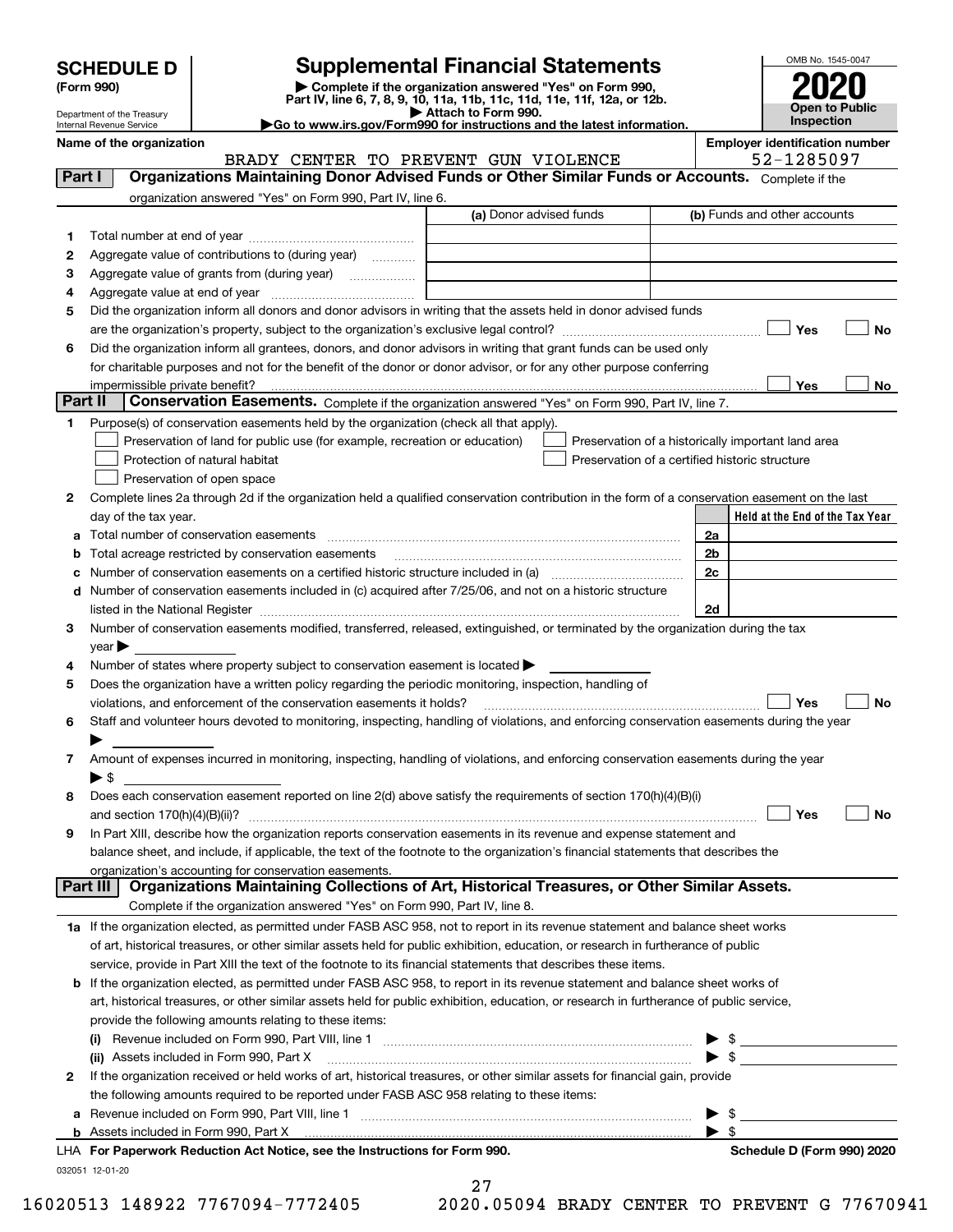| Part III<br>Organizations Maintaining Collections of Art, Historical Treasures, or Other Similar Assets<br>(continued)<br>Using the organization's acquisition, accession, and other records, check any of the following that make significant use of its<br>з<br>collection items (check all that apply):<br>Public exhibition<br>Loan or exchange program<br>a<br>Other and the contract of the contract of the contract of the contract of the contract of the contract of the contract of the contract of the contract of the contract of the contract of the contract of the contract of the<br>Scholarly research<br>b<br>е<br>Preservation for future generations<br>c<br>Provide a description of the organization's collections and explain how they further the organization's exempt purpose in Part XIII.<br>4<br>During the year, did the organization solicit or receive donations of art, historical treasures, or other similar assets<br>5<br>to be sold to raise funds rather than to be maintained as part of the organization's collection?<br>Yes<br>No<br><b>Part IV</b><br>Escrow and Custodial Arrangements. Complete if the organization answered "Yes" on Form 990, Part IV, line 9, or<br>reported an amount on Form 990, Part X, line 21.<br>1a Is the organization an agent, trustee, custodian or other intermediary for contributions or other assets not included<br>Yes<br>No<br>on Form 990, Part X? [11] matter contracts and contracts and contracts are contracted and contracts are contracted and contract and contract of the contract of the contract of the contract of the contract of the contract o<br>b If "Yes," explain the arrangement in Part XIII and complete the following table:<br>Amount<br>Beginning balance material content contracts and all the content of the content of the content of the content of the content of the content of the content of the content of the content of the content of the content of the<br>1c<br>c<br>Additions during the year manufactured and an according to the year manufactured and according the year manufactured and according the year manufactured and according the year manufactured and according the year manufactur<br>1d<br>Distributions during the year manufactured and an account of the state of the state of the state of the state o<br>1e<br>е<br>1f<br>Ť.<br>2a Did the organization include an amount on Form 990, Part X, line 21, for escrow or custodial account liability?<br>Yes<br>No<br><b>b</b> If "Yes," explain the arrangement in Part XIII. Check here if the explanation has been provided on Part XIII<br>Part V<br>Endowment Funds. Complete if the organization answered "Yes" on Form 990, Part IV, line 10.<br>(d) Three years back<br>(a) Current year<br>(b) Prior year<br>(c) Two years back<br>(e) Four years back<br>130,933.<br>130,832.<br>130,500.<br>1,178,016.<br>1,178,016.<br>Beginning of year balance<br>1a<br>101.<br>332.<br>250.<br>41.<br>433.<br>84.<br>15,001.<br>4,160.<br>Net investment earnings, gains, and losses<br>d<br>e Other expenditures for facilities<br>433.<br>84.<br>1,051,926.<br>15,001.<br>and programs<br>f Administrative expenses<br>130,974.<br>130,933.<br>130,832.<br>130,500.<br>1,178,016.<br>End of year balance<br>g<br>Provide the estimated percentage of the current year end balance (line 1g, column (a)) held as:<br>2<br>Board designated or quasi-endowment ><br>%<br>а<br>Permanent endowment > 100<br>%<br><b>c</b> Term endowment $\blacktriangleright$<br>%<br>The percentages on lines 2a, 2b, and 2c should equal 100%.<br>3a Are there endowment funds not in the possession of the organization that are held and administered for the organization<br>Yes<br>No<br>by:<br>х<br>3a(i)<br>(i)<br>$\mathbf X$<br>3a(ii)<br>3b<br>Describe in Part XIII the intended uses of the organization's endowment funds.<br>4<br>Part VI<br>Land, Buildings, and Equipment.<br>Complete if the organization answered "Yes" on Form 990, Part IV, line 11a. See Form 990, Part X, line 10.<br>Description of property<br>(a) Cost or other<br>(b) Cost or other<br>(c) Accumulated<br>(d) Book value<br>basis (investment)<br>basis (other)<br>depreciation<br><b>1a</b> Land ………………………………………………<br>b | Schedule D (Form 990) 2020 | BRADY CENTER TO PREVENT GUN VIOLENCE |  |  |  |  |  | 52-1285097 |  |  | Page 2 |
|----------------------------------------------------------------------------------------------------------------------------------------------------------------------------------------------------------------------------------------------------------------------------------------------------------------------------------------------------------------------------------------------------------------------------------------------------------------------------------------------------------------------------------------------------------------------------------------------------------------------------------------------------------------------------------------------------------------------------------------------------------------------------------------------------------------------------------------------------------------------------------------------------------------------------------------------------------------------------------------------------------------------------------------------------------------------------------------------------------------------------------------------------------------------------------------------------------------------------------------------------------------------------------------------------------------------------------------------------------------------------------------------------------------------------------------------------------------------------------------------------------------------------------------------------------------------------------------------------------------------------------------------------------------------------------------------------------------------------------------------------------------------------------------------------------------------------------------------------------------------------------------------------------------------------------------------------------------------------------------------------------------------------------------------------------------------------------------------------------------------------------------------------------------------------------------------------------------------------------------------------------------------------------------------------------------------------------------------------------------------------------------------------------------------------------------------------------------------------------------------------------------------------------------------------------------------------------------------------------------------------------------------------------------------------------------------------------------------------------------------------------------------------------------------------------------------------------------------------------------------------------------------------------------------------------------------------------------------------------------------------------------------------------------------------------------------------------------------------------------------------------------------------------------------------------------------------------------------------------------------------------------------------------------------------------------------------------------------------------------------------------------------------------------------------------------------------------------------------------------------------------------------------------------------------------------------------------------------------------------------------------------------------------------------------------------------------------------------------------------------------------------------------------------------------------------------------------------------------------------------------------------------------------------------------------------------------------------------------------------------------------------------------------------------------------------------------------------------------------------------------------------------------------------------------------------------------------------------------------------------------------------------------------------------------|----------------------------|--------------------------------------|--|--|--|--|--|------------|--|--|--------|
|                                                                                                                                                                                                                                                                                                                                                                                                                                                                                                                                                                                                                                                                                                                                                                                                                                                                                                                                                                                                                                                                                                                                                                                                                                                                                                                                                                                                                                                                                                                                                                                                                                                                                                                                                                                                                                                                                                                                                                                                                                                                                                                                                                                                                                                                                                                                                                                                                                                                                                                                                                                                                                                                                                                                                                                                                                                                                                                                                                                                                                                                                                                                                                                                                                                                                                                                                                                                                                                                                                                                                                                                                                                                                                                                                                                                                                                                                                                                                                                                                                                                                                                                                                                                                                                                                                    |                            |                                      |  |  |  |  |  |            |  |  |        |
|                                                                                                                                                                                                                                                                                                                                                                                                                                                                                                                                                                                                                                                                                                                                                                                                                                                                                                                                                                                                                                                                                                                                                                                                                                                                                                                                                                                                                                                                                                                                                                                                                                                                                                                                                                                                                                                                                                                                                                                                                                                                                                                                                                                                                                                                                                                                                                                                                                                                                                                                                                                                                                                                                                                                                                                                                                                                                                                                                                                                                                                                                                                                                                                                                                                                                                                                                                                                                                                                                                                                                                                                                                                                                                                                                                                                                                                                                                                                                                                                                                                                                                                                                                                                                                                                                                    |                            |                                      |  |  |  |  |  |            |  |  |        |
|                                                                                                                                                                                                                                                                                                                                                                                                                                                                                                                                                                                                                                                                                                                                                                                                                                                                                                                                                                                                                                                                                                                                                                                                                                                                                                                                                                                                                                                                                                                                                                                                                                                                                                                                                                                                                                                                                                                                                                                                                                                                                                                                                                                                                                                                                                                                                                                                                                                                                                                                                                                                                                                                                                                                                                                                                                                                                                                                                                                                                                                                                                                                                                                                                                                                                                                                                                                                                                                                                                                                                                                                                                                                                                                                                                                                                                                                                                                                                                                                                                                                                                                                                                                                                                                                                                    |                            |                                      |  |  |  |  |  |            |  |  |        |
|                                                                                                                                                                                                                                                                                                                                                                                                                                                                                                                                                                                                                                                                                                                                                                                                                                                                                                                                                                                                                                                                                                                                                                                                                                                                                                                                                                                                                                                                                                                                                                                                                                                                                                                                                                                                                                                                                                                                                                                                                                                                                                                                                                                                                                                                                                                                                                                                                                                                                                                                                                                                                                                                                                                                                                                                                                                                                                                                                                                                                                                                                                                                                                                                                                                                                                                                                                                                                                                                                                                                                                                                                                                                                                                                                                                                                                                                                                                                                                                                                                                                                                                                                                                                                                                                                                    |                            |                                      |  |  |  |  |  |            |  |  |        |
|                                                                                                                                                                                                                                                                                                                                                                                                                                                                                                                                                                                                                                                                                                                                                                                                                                                                                                                                                                                                                                                                                                                                                                                                                                                                                                                                                                                                                                                                                                                                                                                                                                                                                                                                                                                                                                                                                                                                                                                                                                                                                                                                                                                                                                                                                                                                                                                                                                                                                                                                                                                                                                                                                                                                                                                                                                                                                                                                                                                                                                                                                                                                                                                                                                                                                                                                                                                                                                                                                                                                                                                                                                                                                                                                                                                                                                                                                                                                                                                                                                                                                                                                                                                                                                                                                                    |                            |                                      |  |  |  |  |  |            |  |  |        |
|                                                                                                                                                                                                                                                                                                                                                                                                                                                                                                                                                                                                                                                                                                                                                                                                                                                                                                                                                                                                                                                                                                                                                                                                                                                                                                                                                                                                                                                                                                                                                                                                                                                                                                                                                                                                                                                                                                                                                                                                                                                                                                                                                                                                                                                                                                                                                                                                                                                                                                                                                                                                                                                                                                                                                                                                                                                                                                                                                                                                                                                                                                                                                                                                                                                                                                                                                                                                                                                                                                                                                                                                                                                                                                                                                                                                                                                                                                                                                                                                                                                                                                                                                                                                                                                                                                    |                            |                                      |  |  |  |  |  |            |  |  |        |
|                                                                                                                                                                                                                                                                                                                                                                                                                                                                                                                                                                                                                                                                                                                                                                                                                                                                                                                                                                                                                                                                                                                                                                                                                                                                                                                                                                                                                                                                                                                                                                                                                                                                                                                                                                                                                                                                                                                                                                                                                                                                                                                                                                                                                                                                                                                                                                                                                                                                                                                                                                                                                                                                                                                                                                                                                                                                                                                                                                                                                                                                                                                                                                                                                                                                                                                                                                                                                                                                                                                                                                                                                                                                                                                                                                                                                                                                                                                                                                                                                                                                                                                                                                                                                                                                                                    |                            |                                      |  |  |  |  |  |            |  |  |        |
|                                                                                                                                                                                                                                                                                                                                                                                                                                                                                                                                                                                                                                                                                                                                                                                                                                                                                                                                                                                                                                                                                                                                                                                                                                                                                                                                                                                                                                                                                                                                                                                                                                                                                                                                                                                                                                                                                                                                                                                                                                                                                                                                                                                                                                                                                                                                                                                                                                                                                                                                                                                                                                                                                                                                                                                                                                                                                                                                                                                                                                                                                                                                                                                                                                                                                                                                                                                                                                                                                                                                                                                                                                                                                                                                                                                                                                                                                                                                                                                                                                                                                                                                                                                                                                                                                                    |                            |                                      |  |  |  |  |  |            |  |  |        |
|                                                                                                                                                                                                                                                                                                                                                                                                                                                                                                                                                                                                                                                                                                                                                                                                                                                                                                                                                                                                                                                                                                                                                                                                                                                                                                                                                                                                                                                                                                                                                                                                                                                                                                                                                                                                                                                                                                                                                                                                                                                                                                                                                                                                                                                                                                                                                                                                                                                                                                                                                                                                                                                                                                                                                                                                                                                                                                                                                                                                                                                                                                                                                                                                                                                                                                                                                                                                                                                                                                                                                                                                                                                                                                                                                                                                                                                                                                                                                                                                                                                                                                                                                                                                                                                                                                    |                            |                                      |  |  |  |  |  |            |  |  |        |
|                                                                                                                                                                                                                                                                                                                                                                                                                                                                                                                                                                                                                                                                                                                                                                                                                                                                                                                                                                                                                                                                                                                                                                                                                                                                                                                                                                                                                                                                                                                                                                                                                                                                                                                                                                                                                                                                                                                                                                                                                                                                                                                                                                                                                                                                                                                                                                                                                                                                                                                                                                                                                                                                                                                                                                                                                                                                                                                                                                                                                                                                                                                                                                                                                                                                                                                                                                                                                                                                                                                                                                                                                                                                                                                                                                                                                                                                                                                                                                                                                                                                                                                                                                                                                                                                                                    |                            |                                      |  |  |  |  |  |            |  |  |        |
|                                                                                                                                                                                                                                                                                                                                                                                                                                                                                                                                                                                                                                                                                                                                                                                                                                                                                                                                                                                                                                                                                                                                                                                                                                                                                                                                                                                                                                                                                                                                                                                                                                                                                                                                                                                                                                                                                                                                                                                                                                                                                                                                                                                                                                                                                                                                                                                                                                                                                                                                                                                                                                                                                                                                                                                                                                                                                                                                                                                                                                                                                                                                                                                                                                                                                                                                                                                                                                                                                                                                                                                                                                                                                                                                                                                                                                                                                                                                                                                                                                                                                                                                                                                                                                                                                                    |                            |                                      |  |  |  |  |  |            |  |  |        |
|                                                                                                                                                                                                                                                                                                                                                                                                                                                                                                                                                                                                                                                                                                                                                                                                                                                                                                                                                                                                                                                                                                                                                                                                                                                                                                                                                                                                                                                                                                                                                                                                                                                                                                                                                                                                                                                                                                                                                                                                                                                                                                                                                                                                                                                                                                                                                                                                                                                                                                                                                                                                                                                                                                                                                                                                                                                                                                                                                                                                                                                                                                                                                                                                                                                                                                                                                                                                                                                                                                                                                                                                                                                                                                                                                                                                                                                                                                                                                                                                                                                                                                                                                                                                                                                                                                    |                            |                                      |  |  |  |  |  |            |  |  |        |
|                                                                                                                                                                                                                                                                                                                                                                                                                                                                                                                                                                                                                                                                                                                                                                                                                                                                                                                                                                                                                                                                                                                                                                                                                                                                                                                                                                                                                                                                                                                                                                                                                                                                                                                                                                                                                                                                                                                                                                                                                                                                                                                                                                                                                                                                                                                                                                                                                                                                                                                                                                                                                                                                                                                                                                                                                                                                                                                                                                                                                                                                                                                                                                                                                                                                                                                                                                                                                                                                                                                                                                                                                                                                                                                                                                                                                                                                                                                                                                                                                                                                                                                                                                                                                                                                                                    |                            |                                      |  |  |  |  |  |            |  |  |        |
|                                                                                                                                                                                                                                                                                                                                                                                                                                                                                                                                                                                                                                                                                                                                                                                                                                                                                                                                                                                                                                                                                                                                                                                                                                                                                                                                                                                                                                                                                                                                                                                                                                                                                                                                                                                                                                                                                                                                                                                                                                                                                                                                                                                                                                                                                                                                                                                                                                                                                                                                                                                                                                                                                                                                                                                                                                                                                                                                                                                                                                                                                                                                                                                                                                                                                                                                                                                                                                                                                                                                                                                                                                                                                                                                                                                                                                                                                                                                                                                                                                                                                                                                                                                                                                                                                                    |                            |                                      |  |  |  |  |  |            |  |  |        |
|                                                                                                                                                                                                                                                                                                                                                                                                                                                                                                                                                                                                                                                                                                                                                                                                                                                                                                                                                                                                                                                                                                                                                                                                                                                                                                                                                                                                                                                                                                                                                                                                                                                                                                                                                                                                                                                                                                                                                                                                                                                                                                                                                                                                                                                                                                                                                                                                                                                                                                                                                                                                                                                                                                                                                                                                                                                                                                                                                                                                                                                                                                                                                                                                                                                                                                                                                                                                                                                                                                                                                                                                                                                                                                                                                                                                                                                                                                                                                                                                                                                                                                                                                                                                                                                                                                    |                            |                                      |  |  |  |  |  |            |  |  |        |
|                                                                                                                                                                                                                                                                                                                                                                                                                                                                                                                                                                                                                                                                                                                                                                                                                                                                                                                                                                                                                                                                                                                                                                                                                                                                                                                                                                                                                                                                                                                                                                                                                                                                                                                                                                                                                                                                                                                                                                                                                                                                                                                                                                                                                                                                                                                                                                                                                                                                                                                                                                                                                                                                                                                                                                                                                                                                                                                                                                                                                                                                                                                                                                                                                                                                                                                                                                                                                                                                                                                                                                                                                                                                                                                                                                                                                                                                                                                                                                                                                                                                                                                                                                                                                                                                                                    |                            |                                      |  |  |  |  |  |            |  |  |        |
|                                                                                                                                                                                                                                                                                                                                                                                                                                                                                                                                                                                                                                                                                                                                                                                                                                                                                                                                                                                                                                                                                                                                                                                                                                                                                                                                                                                                                                                                                                                                                                                                                                                                                                                                                                                                                                                                                                                                                                                                                                                                                                                                                                                                                                                                                                                                                                                                                                                                                                                                                                                                                                                                                                                                                                                                                                                                                                                                                                                                                                                                                                                                                                                                                                                                                                                                                                                                                                                                                                                                                                                                                                                                                                                                                                                                                                                                                                                                                                                                                                                                                                                                                                                                                                                                                                    |                            |                                      |  |  |  |  |  |            |  |  |        |
|                                                                                                                                                                                                                                                                                                                                                                                                                                                                                                                                                                                                                                                                                                                                                                                                                                                                                                                                                                                                                                                                                                                                                                                                                                                                                                                                                                                                                                                                                                                                                                                                                                                                                                                                                                                                                                                                                                                                                                                                                                                                                                                                                                                                                                                                                                                                                                                                                                                                                                                                                                                                                                                                                                                                                                                                                                                                                                                                                                                                                                                                                                                                                                                                                                                                                                                                                                                                                                                                                                                                                                                                                                                                                                                                                                                                                                                                                                                                                                                                                                                                                                                                                                                                                                                                                                    |                            |                                      |  |  |  |  |  |            |  |  |        |
|                                                                                                                                                                                                                                                                                                                                                                                                                                                                                                                                                                                                                                                                                                                                                                                                                                                                                                                                                                                                                                                                                                                                                                                                                                                                                                                                                                                                                                                                                                                                                                                                                                                                                                                                                                                                                                                                                                                                                                                                                                                                                                                                                                                                                                                                                                                                                                                                                                                                                                                                                                                                                                                                                                                                                                                                                                                                                                                                                                                                                                                                                                                                                                                                                                                                                                                                                                                                                                                                                                                                                                                                                                                                                                                                                                                                                                                                                                                                                                                                                                                                                                                                                                                                                                                                                                    |                            |                                      |  |  |  |  |  |            |  |  |        |
|                                                                                                                                                                                                                                                                                                                                                                                                                                                                                                                                                                                                                                                                                                                                                                                                                                                                                                                                                                                                                                                                                                                                                                                                                                                                                                                                                                                                                                                                                                                                                                                                                                                                                                                                                                                                                                                                                                                                                                                                                                                                                                                                                                                                                                                                                                                                                                                                                                                                                                                                                                                                                                                                                                                                                                                                                                                                                                                                                                                                                                                                                                                                                                                                                                                                                                                                                                                                                                                                                                                                                                                                                                                                                                                                                                                                                                                                                                                                                                                                                                                                                                                                                                                                                                                                                                    |                            |                                      |  |  |  |  |  |            |  |  |        |
|                                                                                                                                                                                                                                                                                                                                                                                                                                                                                                                                                                                                                                                                                                                                                                                                                                                                                                                                                                                                                                                                                                                                                                                                                                                                                                                                                                                                                                                                                                                                                                                                                                                                                                                                                                                                                                                                                                                                                                                                                                                                                                                                                                                                                                                                                                                                                                                                                                                                                                                                                                                                                                                                                                                                                                                                                                                                                                                                                                                                                                                                                                                                                                                                                                                                                                                                                                                                                                                                                                                                                                                                                                                                                                                                                                                                                                                                                                                                                                                                                                                                                                                                                                                                                                                                                                    |                            |                                      |  |  |  |  |  |            |  |  |        |
|                                                                                                                                                                                                                                                                                                                                                                                                                                                                                                                                                                                                                                                                                                                                                                                                                                                                                                                                                                                                                                                                                                                                                                                                                                                                                                                                                                                                                                                                                                                                                                                                                                                                                                                                                                                                                                                                                                                                                                                                                                                                                                                                                                                                                                                                                                                                                                                                                                                                                                                                                                                                                                                                                                                                                                                                                                                                                                                                                                                                                                                                                                                                                                                                                                                                                                                                                                                                                                                                                                                                                                                                                                                                                                                                                                                                                                                                                                                                                                                                                                                                                                                                                                                                                                                                                                    |                            |                                      |  |  |  |  |  |            |  |  |        |
|                                                                                                                                                                                                                                                                                                                                                                                                                                                                                                                                                                                                                                                                                                                                                                                                                                                                                                                                                                                                                                                                                                                                                                                                                                                                                                                                                                                                                                                                                                                                                                                                                                                                                                                                                                                                                                                                                                                                                                                                                                                                                                                                                                                                                                                                                                                                                                                                                                                                                                                                                                                                                                                                                                                                                                                                                                                                                                                                                                                                                                                                                                                                                                                                                                                                                                                                                                                                                                                                                                                                                                                                                                                                                                                                                                                                                                                                                                                                                                                                                                                                                                                                                                                                                                                                                                    |                            |                                      |  |  |  |  |  |            |  |  |        |
|                                                                                                                                                                                                                                                                                                                                                                                                                                                                                                                                                                                                                                                                                                                                                                                                                                                                                                                                                                                                                                                                                                                                                                                                                                                                                                                                                                                                                                                                                                                                                                                                                                                                                                                                                                                                                                                                                                                                                                                                                                                                                                                                                                                                                                                                                                                                                                                                                                                                                                                                                                                                                                                                                                                                                                                                                                                                                                                                                                                                                                                                                                                                                                                                                                                                                                                                                                                                                                                                                                                                                                                                                                                                                                                                                                                                                                                                                                                                                                                                                                                                                                                                                                                                                                                                                                    |                            |                                      |  |  |  |  |  |            |  |  |        |
|                                                                                                                                                                                                                                                                                                                                                                                                                                                                                                                                                                                                                                                                                                                                                                                                                                                                                                                                                                                                                                                                                                                                                                                                                                                                                                                                                                                                                                                                                                                                                                                                                                                                                                                                                                                                                                                                                                                                                                                                                                                                                                                                                                                                                                                                                                                                                                                                                                                                                                                                                                                                                                                                                                                                                                                                                                                                                                                                                                                                                                                                                                                                                                                                                                                                                                                                                                                                                                                                                                                                                                                                                                                                                                                                                                                                                                                                                                                                                                                                                                                                                                                                                                                                                                                                                                    |                            |                                      |  |  |  |  |  |            |  |  |        |
|                                                                                                                                                                                                                                                                                                                                                                                                                                                                                                                                                                                                                                                                                                                                                                                                                                                                                                                                                                                                                                                                                                                                                                                                                                                                                                                                                                                                                                                                                                                                                                                                                                                                                                                                                                                                                                                                                                                                                                                                                                                                                                                                                                                                                                                                                                                                                                                                                                                                                                                                                                                                                                                                                                                                                                                                                                                                                                                                                                                                                                                                                                                                                                                                                                                                                                                                                                                                                                                                                                                                                                                                                                                                                                                                                                                                                                                                                                                                                                                                                                                                                                                                                                                                                                                                                                    |                            |                                      |  |  |  |  |  |            |  |  |        |
|                                                                                                                                                                                                                                                                                                                                                                                                                                                                                                                                                                                                                                                                                                                                                                                                                                                                                                                                                                                                                                                                                                                                                                                                                                                                                                                                                                                                                                                                                                                                                                                                                                                                                                                                                                                                                                                                                                                                                                                                                                                                                                                                                                                                                                                                                                                                                                                                                                                                                                                                                                                                                                                                                                                                                                                                                                                                                                                                                                                                                                                                                                                                                                                                                                                                                                                                                                                                                                                                                                                                                                                                                                                                                                                                                                                                                                                                                                                                                                                                                                                                                                                                                                                                                                                                                                    |                            |                                      |  |  |  |  |  |            |  |  |        |
|                                                                                                                                                                                                                                                                                                                                                                                                                                                                                                                                                                                                                                                                                                                                                                                                                                                                                                                                                                                                                                                                                                                                                                                                                                                                                                                                                                                                                                                                                                                                                                                                                                                                                                                                                                                                                                                                                                                                                                                                                                                                                                                                                                                                                                                                                                                                                                                                                                                                                                                                                                                                                                                                                                                                                                                                                                                                                                                                                                                                                                                                                                                                                                                                                                                                                                                                                                                                                                                                                                                                                                                                                                                                                                                                                                                                                                                                                                                                                                                                                                                                                                                                                                                                                                                                                                    |                            |                                      |  |  |  |  |  |            |  |  |        |
|                                                                                                                                                                                                                                                                                                                                                                                                                                                                                                                                                                                                                                                                                                                                                                                                                                                                                                                                                                                                                                                                                                                                                                                                                                                                                                                                                                                                                                                                                                                                                                                                                                                                                                                                                                                                                                                                                                                                                                                                                                                                                                                                                                                                                                                                                                                                                                                                                                                                                                                                                                                                                                                                                                                                                                                                                                                                                                                                                                                                                                                                                                                                                                                                                                                                                                                                                                                                                                                                                                                                                                                                                                                                                                                                                                                                                                                                                                                                                                                                                                                                                                                                                                                                                                                                                                    |                            |                                      |  |  |  |  |  |            |  |  |        |
|                                                                                                                                                                                                                                                                                                                                                                                                                                                                                                                                                                                                                                                                                                                                                                                                                                                                                                                                                                                                                                                                                                                                                                                                                                                                                                                                                                                                                                                                                                                                                                                                                                                                                                                                                                                                                                                                                                                                                                                                                                                                                                                                                                                                                                                                                                                                                                                                                                                                                                                                                                                                                                                                                                                                                                                                                                                                                                                                                                                                                                                                                                                                                                                                                                                                                                                                                                                                                                                                                                                                                                                                                                                                                                                                                                                                                                                                                                                                                                                                                                                                                                                                                                                                                                                                                                    |                            |                                      |  |  |  |  |  |            |  |  |        |
|                                                                                                                                                                                                                                                                                                                                                                                                                                                                                                                                                                                                                                                                                                                                                                                                                                                                                                                                                                                                                                                                                                                                                                                                                                                                                                                                                                                                                                                                                                                                                                                                                                                                                                                                                                                                                                                                                                                                                                                                                                                                                                                                                                                                                                                                                                                                                                                                                                                                                                                                                                                                                                                                                                                                                                                                                                                                                                                                                                                                                                                                                                                                                                                                                                                                                                                                                                                                                                                                                                                                                                                                                                                                                                                                                                                                                                                                                                                                                                                                                                                                                                                                                                                                                                                                                                    |                            |                                      |  |  |  |  |  |            |  |  |        |
|                                                                                                                                                                                                                                                                                                                                                                                                                                                                                                                                                                                                                                                                                                                                                                                                                                                                                                                                                                                                                                                                                                                                                                                                                                                                                                                                                                                                                                                                                                                                                                                                                                                                                                                                                                                                                                                                                                                                                                                                                                                                                                                                                                                                                                                                                                                                                                                                                                                                                                                                                                                                                                                                                                                                                                                                                                                                                                                                                                                                                                                                                                                                                                                                                                                                                                                                                                                                                                                                                                                                                                                                                                                                                                                                                                                                                                                                                                                                                                                                                                                                                                                                                                                                                                                                                                    |                            |                                      |  |  |  |  |  |            |  |  |        |
|                                                                                                                                                                                                                                                                                                                                                                                                                                                                                                                                                                                                                                                                                                                                                                                                                                                                                                                                                                                                                                                                                                                                                                                                                                                                                                                                                                                                                                                                                                                                                                                                                                                                                                                                                                                                                                                                                                                                                                                                                                                                                                                                                                                                                                                                                                                                                                                                                                                                                                                                                                                                                                                                                                                                                                                                                                                                                                                                                                                                                                                                                                                                                                                                                                                                                                                                                                                                                                                                                                                                                                                                                                                                                                                                                                                                                                                                                                                                                                                                                                                                                                                                                                                                                                                                                                    |                            |                                      |  |  |  |  |  |            |  |  |        |
|                                                                                                                                                                                                                                                                                                                                                                                                                                                                                                                                                                                                                                                                                                                                                                                                                                                                                                                                                                                                                                                                                                                                                                                                                                                                                                                                                                                                                                                                                                                                                                                                                                                                                                                                                                                                                                                                                                                                                                                                                                                                                                                                                                                                                                                                                                                                                                                                                                                                                                                                                                                                                                                                                                                                                                                                                                                                                                                                                                                                                                                                                                                                                                                                                                                                                                                                                                                                                                                                                                                                                                                                                                                                                                                                                                                                                                                                                                                                                                                                                                                                                                                                                                                                                                                                                                    |                            |                                      |  |  |  |  |  |            |  |  |        |
|                                                                                                                                                                                                                                                                                                                                                                                                                                                                                                                                                                                                                                                                                                                                                                                                                                                                                                                                                                                                                                                                                                                                                                                                                                                                                                                                                                                                                                                                                                                                                                                                                                                                                                                                                                                                                                                                                                                                                                                                                                                                                                                                                                                                                                                                                                                                                                                                                                                                                                                                                                                                                                                                                                                                                                                                                                                                                                                                                                                                                                                                                                                                                                                                                                                                                                                                                                                                                                                                                                                                                                                                                                                                                                                                                                                                                                                                                                                                                                                                                                                                                                                                                                                                                                                                                                    |                            |                                      |  |  |  |  |  |            |  |  |        |
|                                                                                                                                                                                                                                                                                                                                                                                                                                                                                                                                                                                                                                                                                                                                                                                                                                                                                                                                                                                                                                                                                                                                                                                                                                                                                                                                                                                                                                                                                                                                                                                                                                                                                                                                                                                                                                                                                                                                                                                                                                                                                                                                                                                                                                                                                                                                                                                                                                                                                                                                                                                                                                                                                                                                                                                                                                                                                                                                                                                                                                                                                                                                                                                                                                                                                                                                                                                                                                                                                                                                                                                                                                                                                                                                                                                                                                                                                                                                                                                                                                                                                                                                                                                                                                                                                                    |                            |                                      |  |  |  |  |  |            |  |  |        |
|                                                                                                                                                                                                                                                                                                                                                                                                                                                                                                                                                                                                                                                                                                                                                                                                                                                                                                                                                                                                                                                                                                                                                                                                                                                                                                                                                                                                                                                                                                                                                                                                                                                                                                                                                                                                                                                                                                                                                                                                                                                                                                                                                                                                                                                                                                                                                                                                                                                                                                                                                                                                                                                                                                                                                                                                                                                                                                                                                                                                                                                                                                                                                                                                                                                                                                                                                                                                                                                                                                                                                                                                                                                                                                                                                                                                                                                                                                                                                                                                                                                                                                                                                                                                                                                                                                    |                            |                                      |  |  |  |  |  |            |  |  |        |
|                                                                                                                                                                                                                                                                                                                                                                                                                                                                                                                                                                                                                                                                                                                                                                                                                                                                                                                                                                                                                                                                                                                                                                                                                                                                                                                                                                                                                                                                                                                                                                                                                                                                                                                                                                                                                                                                                                                                                                                                                                                                                                                                                                                                                                                                                                                                                                                                                                                                                                                                                                                                                                                                                                                                                                                                                                                                                                                                                                                                                                                                                                                                                                                                                                                                                                                                                                                                                                                                                                                                                                                                                                                                                                                                                                                                                                                                                                                                                                                                                                                                                                                                                                                                                                                                                                    |                            |                                      |  |  |  |  |  |            |  |  |        |
|                                                                                                                                                                                                                                                                                                                                                                                                                                                                                                                                                                                                                                                                                                                                                                                                                                                                                                                                                                                                                                                                                                                                                                                                                                                                                                                                                                                                                                                                                                                                                                                                                                                                                                                                                                                                                                                                                                                                                                                                                                                                                                                                                                                                                                                                                                                                                                                                                                                                                                                                                                                                                                                                                                                                                                                                                                                                                                                                                                                                                                                                                                                                                                                                                                                                                                                                                                                                                                                                                                                                                                                                                                                                                                                                                                                                                                                                                                                                                                                                                                                                                                                                                                                                                                                                                                    |                            |                                      |  |  |  |  |  |            |  |  |        |
|                                                                                                                                                                                                                                                                                                                                                                                                                                                                                                                                                                                                                                                                                                                                                                                                                                                                                                                                                                                                                                                                                                                                                                                                                                                                                                                                                                                                                                                                                                                                                                                                                                                                                                                                                                                                                                                                                                                                                                                                                                                                                                                                                                                                                                                                                                                                                                                                                                                                                                                                                                                                                                                                                                                                                                                                                                                                                                                                                                                                                                                                                                                                                                                                                                                                                                                                                                                                                                                                                                                                                                                                                                                                                                                                                                                                                                                                                                                                                                                                                                                                                                                                                                                                                                                                                                    |                            |                                      |  |  |  |  |  |            |  |  |        |
|                                                                                                                                                                                                                                                                                                                                                                                                                                                                                                                                                                                                                                                                                                                                                                                                                                                                                                                                                                                                                                                                                                                                                                                                                                                                                                                                                                                                                                                                                                                                                                                                                                                                                                                                                                                                                                                                                                                                                                                                                                                                                                                                                                                                                                                                                                                                                                                                                                                                                                                                                                                                                                                                                                                                                                                                                                                                                                                                                                                                                                                                                                                                                                                                                                                                                                                                                                                                                                                                                                                                                                                                                                                                                                                                                                                                                                                                                                                                                                                                                                                                                                                                                                                                                                                                                                    |                            |                                      |  |  |  |  |  |            |  |  |        |
|                                                                                                                                                                                                                                                                                                                                                                                                                                                                                                                                                                                                                                                                                                                                                                                                                                                                                                                                                                                                                                                                                                                                                                                                                                                                                                                                                                                                                                                                                                                                                                                                                                                                                                                                                                                                                                                                                                                                                                                                                                                                                                                                                                                                                                                                                                                                                                                                                                                                                                                                                                                                                                                                                                                                                                                                                                                                                                                                                                                                                                                                                                                                                                                                                                                                                                                                                                                                                                                                                                                                                                                                                                                                                                                                                                                                                                                                                                                                                                                                                                                                                                                                                                                                                                                                                                    |                            |                                      |  |  |  |  |  |            |  |  |        |
|                                                                                                                                                                                                                                                                                                                                                                                                                                                                                                                                                                                                                                                                                                                                                                                                                                                                                                                                                                                                                                                                                                                                                                                                                                                                                                                                                                                                                                                                                                                                                                                                                                                                                                                                                                                                                                                                                                                                                                                                                                                                                                                                                                                                                                                                                                                                                                                                                                                                                                                                                                                                                                                                                                                                                                                                                                                                                                                                                                                                                                                                                                                                                                                                                                                                                                                                                                                                                                                                                                                                                                                                                                                                                                                                                                                                                                                                                                                                                                                                                                                                                                                                                                                                                                                                                                    |                            |                                      |  |  |  |  |  |            |  |  |        |
|                                                                                                                                                                                                                                                                                                                                                                                                                                                                                                                                                                                                                                                                                                                                                                                                                                                                                                                                                                                                                                                                                                                                                                                                                                                                                                                                                                                                                                                                                                                                                                                                                                                                                                                                                                                                                                                                                                                                                                                                                                                                                                                                                                                                                                                                                                                                                                                                                                                                                                                                                                                                                                                                                                                                                                                                                                                                                                                                                                                                                                                                                                                                                                                                                                                                                                                                                                                                                                                                                                                                                                                                                                                                                                                                                                                                                                                                                                                                                                                                                                                                                                                                                                                                                                                                                                    |                            |                                      |  |  |  |  |  |            |  |  |        |
|                                                                                                                                                                                                                                                                                                                                                                                                                                                                                                                                                                                                                                                                                                                                                                                                                                                                                                                                                                                                                                                                                                                                                                                                                                                                                                                                                                                                                                                                                                                                                                                                                                                                                                                                                                                                                                                                                                                                                                                                                                                                                                                                                                                                                                                                                                                                                                                                                                                                                                                                                                                                                                                                                                                                                                                                                                                                                                                                                                                                                                                                                                                                                                                                                                                                                                                                                                                                                                                                                                                                                                                                                                                                                                                                                                                                                                                                                                                                                                                                                                                                                                                                                                                                                                                                                                    |                            |                                      |  |  |  |  |  |            |  |  |        |
|                                                                                                                                                                                                                                                                                                                                                                                                                                                                                                                                                                                                                                                                                                                                                                                                                                                                                                                                                                                                                                                                                                                                                                                                                                                                                                                                                                                                                                                                                                                                                                                                                                                                                                                                                                                                                                                                                                                                                                                                                                                                                                                                                                                                                                                                                                                                                                                                                                                                                                                                                                                                                                                                                                                                                                                                                                                                                                                                                                                                                                                                                                                                                                                                                                                                                                                                                                                                                                                                                                                                                                                                                                                                                                                                                                                                                                                                                                                                                                                                                                                                                                                                                                                                                                                                                                    |                            |                                      |  |  |  |  |  |            |  |  |        |
|                                                                                                                                                                                                                                                                                                                                                                                                                                                                                                                                                                                                                                                                                                                                                                                                                                                                                                                                                                                                                                                                                                                                                                                                                                                                                                                                                                                                                                                                                                                                                                                                                                                                                                                                                                                                                                                                                                                                                                                                                                                                                                                                                                                                                                                                                                                                                                                                                                                                                                                                                                                                                                                                                                                                                                                                                                                                                                                                                                                                                                                                                                                                                                                                                                                                                                                                                                                                                                                                                                                                                                                                                                                                                                                                                                                                                                                                                                                                                                                                                                                                                                                                                                                                                                                                                                    |                            |                                      |  |  |  |  |  |            |  |  |        |
|                                                                                                                                                                                                                                                                                                                                                                                                                                                                                                                                                                                                                                                                                                                                                                                                                                                                                                                                                                                                                                                                                                                                                                                                                                                                                                                                                                                                                                                                                                                                                                                                                                                                                                                                                                                                                                                                                                                                                                                                                                                                                                                                                                                                                                                                                                                                                                                                                                                                                                                                                                                                                                                                                                                                                                                                                                                                                                                                                                                                                                                                                                                                                                                                                                                                                                                                                                                                                                                                                                                                                                                                                                                                                                                                                                                                                                                                                                                                                                                                                                                                                                                                                                                                                                                                                                    |                            |                                      |  |  |  |  |  |            |  |  |        |
| d                                                                                                                                                                                                                                                                                                                                                                                                                                                                                                                                                                                                                                                                                                                                                                                                                                                                                                                                                                                                                                                                                                                                                                                                                                                                                                                                                                                                                                                                                                                                                                                                                                                                                                                                                                                                                                                                                                                                                                                                                                                                                                                                                                                                                                                                                                                                                                                                                                                                                                                                                                                                                                                                                                                                                                                                                                                                                                                                                                                                                                                                                                                                                                                                                                                                                                                                                                                                                                                                                                                                                                                                                                                                                                                                                                                                                                                                                                                                                                                                                                                                                                                                                                                                                                                                                                  |                            |                                      |  |  |  |  |  |            |  |  |        |
| 706,884.<br>665,684.<br>41,200.                                                                                                                                                                                                                                                                                                                                                                                                                                                                                                                                                                                                                                                                                                                                                                                                                                                                                                                                                                                                                                                                                                                                                                                                                                                                                                                                                                                                                                                                                                                                                                                                                                                                                                                                                                                                                                                                                                                                                                                                                                                                                                                                                                                                                                                                                                                                                                                                                                                                                                                                                                                                                                                                                                                                                                                                                                                                                                                                                                                                                                                                                                                                                                                                                                                                                                                                                                                                                                                                                                                                                                                                                                                                                                                                                                                                                                                                                                                                                                                                                                                                                                                                                                                                                                                                    |                            |                                      |  |  |  |  |  |            |  |  |        |
| 200.<br>41                                                                                                                                                                                                                                                                                                                                                                                                                                                                                                                                                                                                                                                                                                                                                                                                                                                                                                                                                                                                                                                                                                                                                                                                                                                                                                                                                                                                                                                                                                                                                                                                                                                                                                                                                                                                                                                                                                                                                                                                                                                                                                                                                                                                                                                                                                                                                                                                                                                                                                                                                                                                                                                                                                                                                                                                                                                                                                                                                                                                                                                                                                                                                                                                                                                                                                                                                                                                                                                                                                                                                                                                                                                                                                                                                                                                                                                                                                                                                                                                                                                                                                                                                                                                                                                                                         |                            |                                      |  |  |  |  |  |            |  |  |        |

**Schedule D (Form 990) 2020**

032052 12-01-20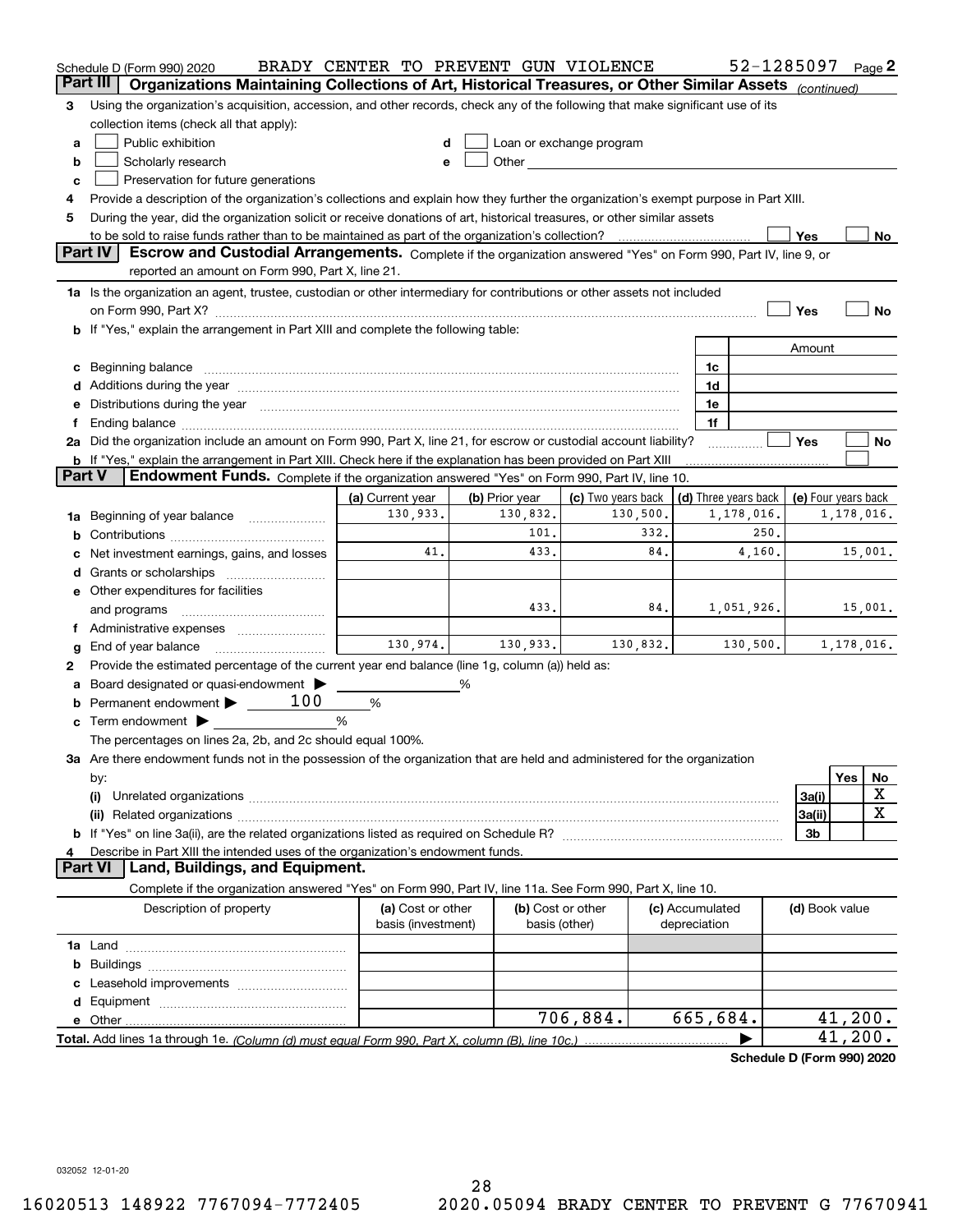| (a) Description of security or category (including name of security)                                                                                              | (b) Book value  | Complete if the organization answered "Yes" on Form 990, Part IV, line 11b. See Form 990, Part X, line 12.<br>(c) Method of valuation: Cost or end-of-year market value |                                        |
|-------------------------------------------------------------------------------------------------------------------------------------------------------------------|-----------------|-------------------------------------------------------------------------------------------------------------------------------------------------------------------------|----------------------------------------|
|                                                                                                                                                                   |                 |                                                                                                                                                                         |                                        |
| (2) Closely held equity interests                                                                                                                                 |                 |                                                                                                                                                                         |                                        |
| $(3)$ Other                                                                                                                                                       |                 |                                                                                                                                                                         |                                        |
| (A)                                                                                                                                                               |                 |                                                                                                                                                                         |                                        |
| (B)                                                                                                                                                               |                 |                                                                                                                                                                         |                                        |
| (C)                                                                                                                                                               |                 |                                                                                                                                                                         |                                        |
| (D)                                                                                                                                                               |                 |                                                                                                                                                                         |                                        |
| (E)                                                                                                                                                               |                 |                                                                                                                                                                         |                                        |
| (F)                                                                                                                                                               |                 |                                                                                                                                                                         |                                        |
| (G)                                                                                                                                                               |                 |                                                                                                                                                                         |                                        |
| (H)                                                                                                                                                               |                 |                                                                                                                                                                         |                                        |
| Total. (Col. (b) must equal Form 990, Part X, col. (B) line $12$ .)                                                                                               |                 |                                                                                                                                                                         |                                        |
| Part VIII Investments - Program Related.                                                                                                                          |                 |                                                                                                                                                                         |                                        |
| Complete if the organization answered "Yes" on Form 990, Part IV, line 11c. See Form 990, Part X, line 13.                                                        |                 |                                                                                                                                                                         |                                        |
| (a) Description of investment                                                                                                                                     | (b) Book value  | (c) Method of valuation: Cost or end-of-year market value                                                                                                               |                                        |
|                                                                                                                                                                   |                 |                                                                                                                                                                         |                                        |
| (1)                                                                                                                                                               |                 |                                                                                                                                                                         |                                        |
| (2)                                                                                                                                                               |                 |                                                                                                                                                                         |                                        |
| (3)                                                                                                                                                               |                 |                                                                                                                                                                         |                                        |
| (4)                                                                                                                                                               |                 |                                                                                                                                                                         |                                        |
| (5)                                                                                                                                                               |                 |                                                                                                                                                                         |                                        |
| (6)                                                                                                                                                               |                 |                                                                                                                                                                         |                                        |
| (7)                                                                                                                                                               |                 |                                                                                                                                                                         |                                        |
| (8)                                                                                                                                                               |                 |                                                                                                                                                                         |                                        |
| (9)<br>Total. (Col. (b) must equal Form 990, Part X, col. (B) line $13.$ )                                                                                        |                 |                                                                                                                                                                         |                                        |
| Complete if the organization answered "Yes" on Form 990, Part IV, line 11d. See Form 990, Part X, line 15.<br>DUE FROM THE BRADY CAMPAIGN TO PREVENT GUN VIOLENCE | (a) Description |                                                                                                                                                                         | (b) Book value                         |
| (1)                                                                                                                                                               |                 |                                                                                                                                                                         |                                        |
|                                                                                                                                                                   |                 |                                                                                                                                                                         |                                        |
| (2)                                                                                                                                                               |                 |                                                                                                                                                                         |                                        |
| (3)                                                                                                                                                               |                 |                                                                                                                                                                         |                                        |
| (4)                                                                                                                                                               |                 |                                                                                                                                                                         |                                        |
| (5)                                                                                                                                                               |                 |                                                                                                                                                                         |                                        |
| (6)<br>(7)                                                                                                                                                        |                 |                                                                                                                                                                         |                                        |
| (8)                                                                                                                                                               |                 |                                                                                                                                                                         |                                        |
|                                                                                                                                                                   |                 |                                                                                                                                                                         |                                        |
| (9)<br><b>Other Liabilities.</b><br>Part X                                                                                                                        |                 |                                                                                                                                                                         | $\overline{2,849,583}$ .<br>2,849,583. |
| Complete if the organization answered "Yes" on Form 990, Part IV, line 11e or 11f. See Form 990, Part X, line 25.                                                 |                 |                                                                                                                                                                         |                                        |
| (a) Description of liability                                                                                                                                      |                 |                                                                                                                                                                         | (b) Book value                         |
| (1)<br>Federal income taxes                                                                                                                                       |                 |                                                                                                                                                                         |                                        |
| LEASE PAYABLE<br>(2)                                                                                                                                              |                 |                                                                                                                                                                         |                                        |
| PAYROLL PROTECTION PROGRAM<br>(3)                                                                                                                                 |                 |                                                                                                                                                                         |                                        |
| DUE TO BRADY CAMPAIGN TO PREVENT<br>(4)                                                                                                                           |                 |                                                                                                                                                                         |                                        |
| <b>GUN VIOLENCE</b><br>(5)                                                                                                                                        |                 |                                                                                                                                                                         |                                        |
| (6)                                                                                                                                                               |                 |                                                                                                                                                                         |                                        |
| (7)                                                                                                                                                               |                 |                                                                                                                                                                         |                                        |
| 1.                                                                                                                                                                |                 |                                                                                                                                                                         |                                        |
| (8)<br>(9)                                                                                                                                                        |                 |                                                                                                                                                                         | 17,593.<br>579,530.<br>109,178.        |

032053 12-01-20

## Schedule D (Form 990) 2020 BRADY CENTER TO PREVENT GUN VIOLENCE 52-1285097 Page **Schedule D (Form 990) 2020**

| Complete if the organization answered "Yes" on Form 990, Part IV, line 11b. See Form 990, Part X, line 12. |                |                                                           |  |  |  |  |  |  |  |  |  |
|------------------------------------------------------------------------------------------------------------|----------------|-----------------------------------------------------------|--|--|--|--|--|--|--|--|--|
| (a) Description of security or category (including name of security)                                       | (b) Book value | (c) Method of valuation: Cost or end-of-year market value |  |  |  |  |  |  |  |  |  |
| (1) Financial derivatives                                                                                  |                |                                                           |  |  |  |  |  |  |  |  |  |
| (2) Closely held equity interests                                                                          |                |                                                           |  |  |  |  |  |  |  |  |  |
| (3) Other                                                                                                  |                |                                                           |  |  |  |  |  |  |  |  |  |
| (A)                                                                                                        |                |                                                           |  |  |  |  |  |  |  |  |  |
| (B)                                                                                                        |                |                                                           |  |  |  |  |  |  |  |  |  |
| (C)                                                                                                        |                |                                                           |  |  |  |  |  |  |  |  |  |
| (D)                                                                                                        |                |                                                           |  |  |  |  |  |  |  |  |  |
| (E)                                                                                                        |                |                                                           |  |  |  |  |  |  |  |  |  |
|                                                                                                            |                |                                                           |  |  |  |  |  |  |  |  |  |
|                                                                                                            |                |                                                           |  |  |  |  |  |  |  |  |  |

organization's liability for uncertain tax positions under FASB ASC 740. Check here if the text of the footnote has been provided in Part XIII

**Schedule D (Form 990) 2020**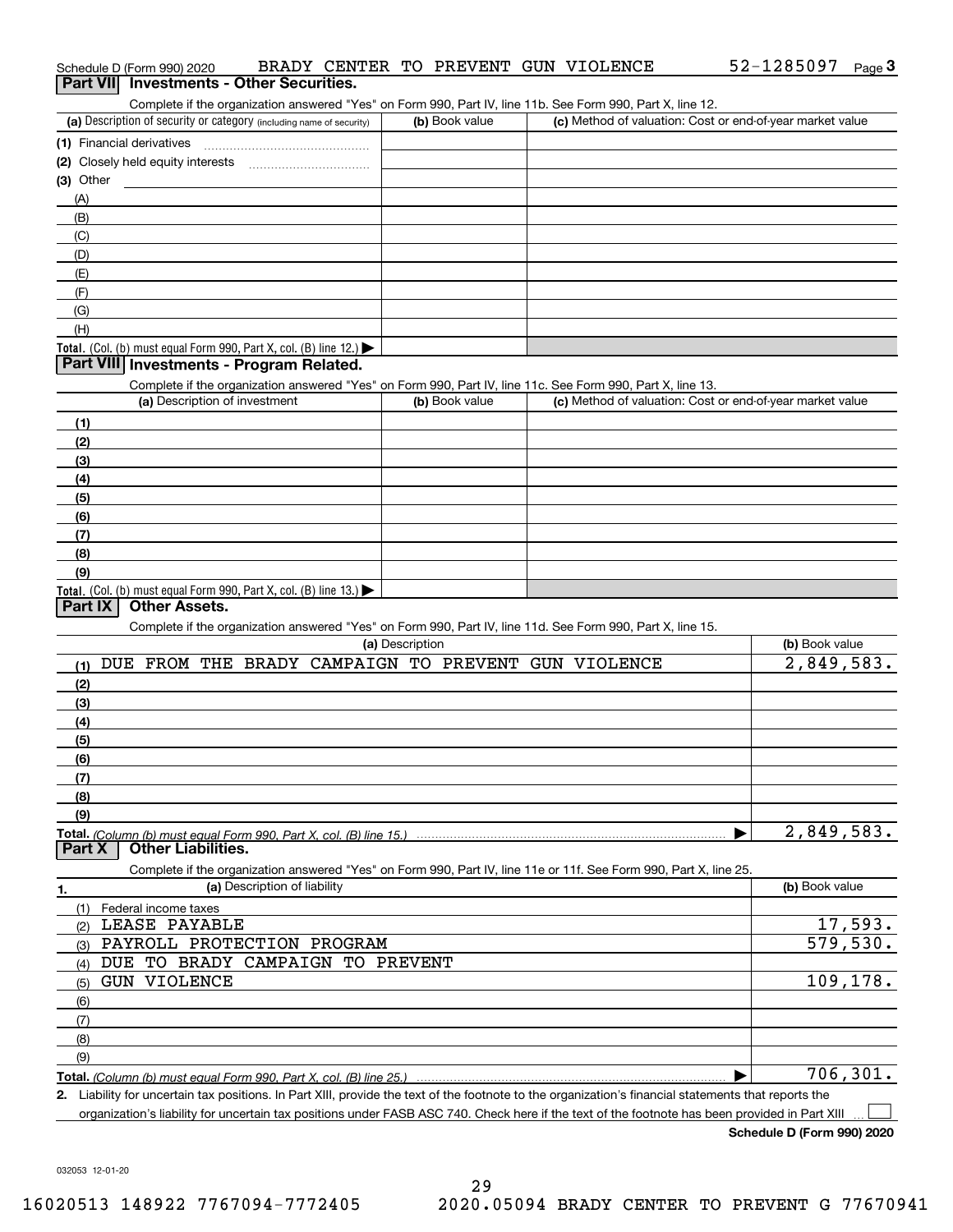|   | BRADY CENTER TO PREVENT GUN VIOLENCE<br>Schedule D (Form 990) 2020                                                                                             |                |                            |                                  | 52-1285097<br>Page 4             |
|---|----------------------------------------------------------------------------------------------------------------------------------------------------------------|----------------|----------------------------|----------------------------------|----------------------------------|
|   | Reconciliation of Revenue per Audited Financial Statements With Revenue per Return.<br>Part XI                                                                 |                |                            |                                  |                                  |
|   | Complete if the organization answered "Yes" on Form 990, Part IV, line 12a.                                                                                    |                |                            |                                  |                                  |
| 1 | Total revenue, gains, and other support per audited financial statements                                                                                       |                |                            | $\mathbf{1}$                     | 32, 131, 825.                    |
| 2 | Amounts included on line 1 but not on Form 990, Part VIII, line 12:                                                                                            |                |                            |                                  |                                  |
| a | Net unrealized gains (losses) on investments [11] matter contracts and the unrealized gains (losses) on investments                                            | 2a             | $\frac{2,338}{23,365,081}$ |                                  |                                  |
| b |                                                                                                                                                                | 2 <sub>b</sub> |                            |                                  |                                  |
|   |                                                                                                                                                                | 2c             |                            |                                  |                                  |
| d | Other (Describe in Part XIII.)                                                                                                                                 |                |                            |                                  |                                  |
| е | Add lines 2a through 2d                                                                                                                                        |                | 2e                         | $\frac{23,367,419.}{8,764,406.}$ |                                  |
| 3 |                                                                                                                                                                |                |                            | $\mathbf{a}$                     |                                  |
| 4 | Amounts included on Form 990, Part VIII, line 12, but not on line 1:                                                                                           |                |                            |                                  |                                  |
| a |                                                                                                                                                                | 4a             |                            |                                  |                                  |
|   |                                                                                                                                                                | 4 <sub>b</sub> | $-110,518.$                |                                  |                                  |
|   | c Add lines 4a and 4b                                                                                                                                          |                |                            | 4с                               | $-110,518.$                      |
| 5 |                                                                                                                                                                | 5              | 8,653,888.                 |                                  |                                  |
|   | Part XII Reconciliation of Expenses per Audited Financial Statements With Expenses per Return.                                                                 |                |                            |                                  |                                  |
|   | Complete if the organization answered "Yes" on Form 990, Part IV, line 12a.                                                                                    |                |                            |                                  |                                  |
| 1 |                                                                                                                                                                |                |                            | $\blacksquare$                   | 31,901,979.                      |
| 2 | Amounts included on line 1 but not on Form 990, Part IX, line 25:                                                                                              |                |                            |                                  |                                  |
| а |                                                                                                                                                                | 2a             | 23,365,081.                |                                  |                                  |
| b |                                                                                                                                                                | 2 <sub>b</sub> |                            |                                  |                                  |
| c |                                                                                                                                                                | 2c             |                            |                                  |                                  |
|   | d Other (Describe in Part XIII.) (2000) (2000) (2000) (2000) (2000) (2000) (2000) (2000) (2000) (2000) (2000) (                                                | 2d             | 110,518.                   |                                  |                                  |
|   |                                                                                                                                                                |                |                            | 2е                               | $\frac{23,475,599.}{8,426,380.}$ |
| 3 |                                                                                                                                                                |                |                            | 3                                |                                  |
| 4 | Amounts included on Form 990, Part IX, line 25, but not on line 1:                                                                                             |                |                            |                                  |                                  |
| a |                                                                                                                                                                | 4a             |                            |                                  |                                  |
| b |                                                                                                                                                                | 4 <sub>b</sub> |                            |                                  |                                  |
|   | c Add lines 4a and 4b                                                                                                                                          |                |                            | 4c                               |                                  |
| 5 |                                                                                                                                                                |                |                            | 5                                | 8,426,380.                       |
|   | Part XIII Supplemental Information.                                                                                                                            |                |                            |                                  |                                  |
|   | Provide the descriptions required for Part II, lines 3, 5, and 9; Part III, lines 1a and 4; Part IV, lines 1b and 2b; Part V, line 4; Part X, line 2; Part XI, |                |                            |                                  |                                  |
|   | lines 2d and 4b; and Part XII, lines 2d and 4b. Also complete this part to provide any additional information.                                                 |                |                            |                                  |                                  |
|   |                                                                                                                                                                |                |                            |                                  |                                  |
|   |                                                                                                                                                                |                |                            |                                  |                                  |
|   | PART V, LINE 4:                                                                                                                                                |                |                            |                                  |                                  |

# TO GENERATE INCOME FOR THE GENERAL PURPOSES OF THE ORGANIZATION.

|  | PART XI, LINE 4B - OTHER ADJUSTMENTS:                 |  |  |  |             |  |
|--|-------------------------------------------------------|--|--|--|-------------|--|
|  | FUNDRAISING EVENT EXPENSES SHOWN IN PART VIII LINE 8B |  |  |  | $-110,518.$ |  |
|  |                                                       |  |  |  |             |  |
|  | PART XII, LINE 2D - OTHER ADJUSTMENTS:                |  |  |  |             |  |
|  | FUNDRAISING EVENT EXPENSES SHOWN IN PART VIII LINE 8B |  |  |  | 110,518.    |  |
|  |                                                       |  |  |  |             |  |
|  |                                                       |  |  |  |             |  |
|  |                                                       |  |  |  |             |  |

30

032054 12-01-20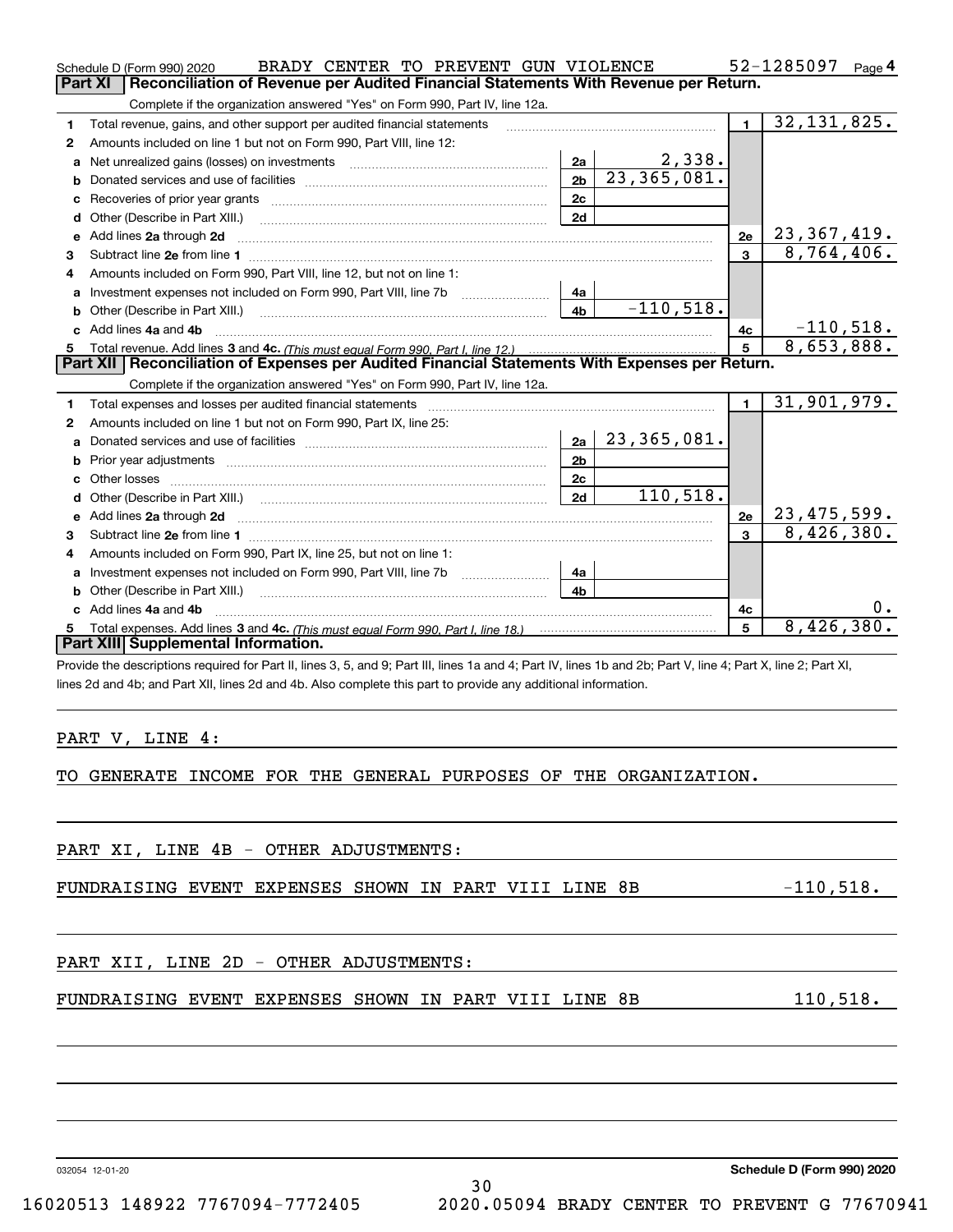| <b>SCHEDULE G</b>                                                                                                              |                                 | <b>Supplemental Information Regarding Fundraising or Gaming Activities</b>                                                                                          |  |                         |                               |                                                                      |  |                                   | OMB No. 1545-0047                     |  |  |  |  |
|--------------------------------------------------------------------------------------------------------------------------------|---------------------------------|---------------------------------------------------------------------------------------------------------------------------------------------------------------------|--|-------------------------|-------------------------------|----------------------------------------------------------------------|--|-----------------------------------|---------------------------------------|--|--|--|--|
| (Form 990 or 990-EZ)                                                                                                           |                                 | Complete if the organization answered "Yes" on Form 990, Part IV, line 17, 18, or 19, or if the<br>organization entered more than \$15,000 on Form 990-EZ, line 6a. |  |                         |                               |                                                                      |  |                                   |                                       |  |  |  |  |
| Department of the Treasury                                                                                                     |                                 | Attach to Form 990 or Form 990-EZ.                                                                                                                                  |  |                         |                               |                                                                      |  |                                   | Open to Public                        |  |  |  |  |
| <b>Internal Revenue Service</b>                                                                                                |                                 | Go to www.irs.gov/Form990 for instructions and the latest information.                                                                                              |  |                         |                               |                                                                      |  |                                   | Inspection                            |  |  |  |  |
| Name of the organization                                                                                                       |                                 |                                                                                                                                                                     |  |                         |                               |                                                                      |  |                                   | <b>Employer identification number</b> |  |  |  |  |
|                                                                                                                                |                                 | BRADY CENTER TO PREVENT GUN VIOLENCE                                                                                                                                |  |                         |                               |                                                                      |  | 52-1285097                        |                                       |  |  |  |  |
| Part I                                                                                                                         | required to complete this part. | Fundraising Activities. Complete if the organization answered "Yes" on Form 990, Part IV, line 17. Form 990-EZ filers are not                                       |  |                         |                               |                                                                      |  |                                   |                                       |  |  |  |  |
|                                                                                                                                |                                 | 1 Indicate whether the organization raised funds through any of the following activities. Check all that apply.                                                     |  |                         |                               |                                                                      |  |                                   |                                       |  |  |  |  |
| $ X $ Mail solicitations<br>a                                                                                                  |                                 |                                                                                                                                                                     |  |                         |                               | $\mathbf{e} \times \mathbf{X}$ Solicitation of non-government grants |  |                                   |                                       |  |  |  |  |
| $\boxed{\text{X}}$ Internet and email solicitations<br>b                                                                       |                                 |                                                                                                                                                                     |  |                         |                               |                                                                      |  |                                   |                                       |  |  |  |  |
| Solicitation of government grants<br>$\boxed{\textbf{X}}$ Phone solicitations<br> X <br>Special fundraising events<br>c<br>g l |                                 |                                                                                                                                                                     |  |                         |                               |                                                                      |  |                                   |                                       |  |  |  |  |
| $\boxed{\textbf{X}}$ In-person solicitations<br>d                                                                              |                                 |                                                                                                                                                                     |  |                         |                               |                                                                      |  |                                   |                                       |  |  |  |  |
|                                                                                                                                |                                 | 2 a Did the organization have a written or oral agreement with any individual (including officers, directors, trustees, or                                          |  |                         |                               |                                                                      |  |                                   |                                       |  |  |  |  |
|                                                                                                                                |                                 | key employees listed in Form 990, Part VII) or entity in connection with professional fundraising services?                                                         |  |                         |                               |                                                                      |  | $\boxed{\text{X}}$ Yes            | No                                    |  |  |  |  |
|                                                                                                                                |                                 | b If "Yes," list the 10 highest paid individuals or entities (fundraisers) pursuant to agreements under which the fundraiser is to be                               |  |                         |                               |                                                                      |  |                                   |                                       |  |  |  |  |
| compensated at least \$5,000 by the organization.                                                                              |                                 |                                                                                                                                                                     |  |                         |                               |                                                                      |  |                                   |                                       |  |  |  |  |
|                                                                                                                                |                                 |                                                                                                                                                                     |  |                         |                               |                                                                      |  |                                   |                                       |  |  |  |  |
| (i) Name and address of individual                                                                                             |                                 |                                                                                                                                                                     |  | (iii) Did<br>fundraiser |                               | (iv) Gross receipts                                                  |  | (v) Amount paid                   | (vi) Amount paid                      |  |  |  |  |
| or entity (fundraiser)                                                                                                         |                                 | (ii) Activity                                                                                                                                                       |  |                         | have custody<br>or control of | from activity                                                        |  | to (or retained by)<br>fundraiser | to (or retained by)                   |  |  |  |  |
|                                                                                                                                |                                 |                                                                                                                                                                     |  |                         | contributions?                |                                                                      |  | listed in col. (i)                | organization                          |  |  |  |  |
| NNE MARKETING - 1666                                                                                                           |                                 | FUNDRAISING                                                                                                                                                         |  | Yes                     | No                            |                                                                      |  |                                   |                                       |  |  |  |  |
| MASSACHUSETTS AVENUE, SUITE                                                                                                    |                                 | CONSULTANCY-DIRECT MAIL                                                                                                                                             |  |                         | X                             | 708,378.                                                             |  | 156,000.                          | 552,378.                              |  |  |  |  |
| ANNE LEWIS - 650                                                                                                               |                                 | FUNDRAISING                                                                                                                                                         |  |                         |                               |                                                                      |  |                                   |                                       |  |  |  |  |
| MASSACHUSETTS AVENUE, SUITE                                                                                                    |                                 | <b>CONSULTANCY-DIGITAL</b>                                                                                                                                          |  |                         | X                             | 17,220.                                                              |  | 30,000.                           | $-12,780.$                            |  |  |  |  |
|                                                                                                                                |                                 |                                                                                                                                                                     |  |                         |                               |                                                                      |  |                                   |                                       |  |  |  |  |
|                                                                                                                                |                                 |                                                                                                                                                                     |  |                         |                               |                                                                      |  |                                   |                                       |  |  |  |  |
|                                                                                                                                |                                 |                                                                                                                                                                     |  |                         |                               |                                                                      |  |                                   |                                       |  |  |  |  |
|                                                                                                                                |                                 |                                                                                                                                                                     |  |                         |                               |                                                                      |  |                                   |                                       |  |  |  |  |
|                                                                                                                                |                                 |                                                                                                                                                                     |  |                         |                               |                                                                      |  |                                   |                                       |  |  |  |  |
|                                                                                                                                |                                 |                                                                                                                                                                     |  |                         |                               |                                                                      |  |                                   |                                       |  |  |  |  |
|                                                                                                                                |                                 |                                                                                                                                                                     |  |                         |                               |                                                                      |  |                                   |                                       |  |  |  |  |
|                                                                                                                                |                                 |                                                                                                                                                                     |  |                         |                               |                                                                      |  |                                   |                                       |  |  |  |  |
|                                                                                                                                |                                 |                                                                                                                                                                     |  |                         |                               |                                                                      |  |                                   |                                       |  |  |  |  |
|                                                                                                                                |                                 |                                                                                                                                                                     |  |                         |                               |                                                                      |  |                                   |                                       |  |  |  |  |
|                                                                                                                                |                                 |                                                                                                                                                                     |  |                         |                               |                                                                      |  |                                   |                                       |  |  |  |  |
|                                                                                                                                |                                 |                                                                                                                                                                     |  |                         |                               |                                                                      |  |                                   |                                       |  |  |  |  |
|                                                                                                                                |                                 |                                                                                                                                                                     |  |                         |                               |                                                                      |  |                                   |                                       |  |  |  |  |
|                                                                                                                                |                                 |                                                                                                                                                                     |  |                         |                               |                                                                      |  |                                   |                                       |  |  |  |  |
|                                                                                                                                |                                 |                                                                                                                                                                     |  |                         |                               |                                                                      |  |                                   |                                       |  |  |  |  |
|                                                                                                                                |                                 |                                                                                                                                                                     |  |                         |                               |                                                                      |  |                                   |                                       |  |  |  |  |
|                                                                                                                                |                                 |                                                                                                                                                                     |  |                         |                               |                                                                      |  |                                   |                                       |  |  |  |  |
| Total                                                                                                                          |                                 |                                                                                                                                                                     |  |                         |                               | 725,598.                                                             |  | 186,000.                          | 539,598.                              |  |  |  |  |
| or licensing.                                                                                                                  |                                 | 3 List all states in which the organization is registered or licensed to solicit contributions or has been notified it is exempt from registration                  |  |                         |                               |                                                                      |  |                                   |                                       |  |  |  |  |

AL,AK,AZ,AR,CA,CO,CT,DE,FL,GA,HI,ID,IL,IN,IA,KS,KY,LA,ME,MD,MA,MI,MN,MS,MO MT,NE,NV,NH,NJ,NM,NY,NC,ND,OH,OK,OR,PA,RI,SC,SD,TN,TX,UT,VT,VA,WA,WV,WI,WY DC

LHA For Paperwork Reduction Act Notice, see the Instructions for Form 990 or 990-EZ. Schedule G (Form 990 or 990-EZ) 2020 SEE PART IV FOR CONTINUATIONS

032081 11-25-20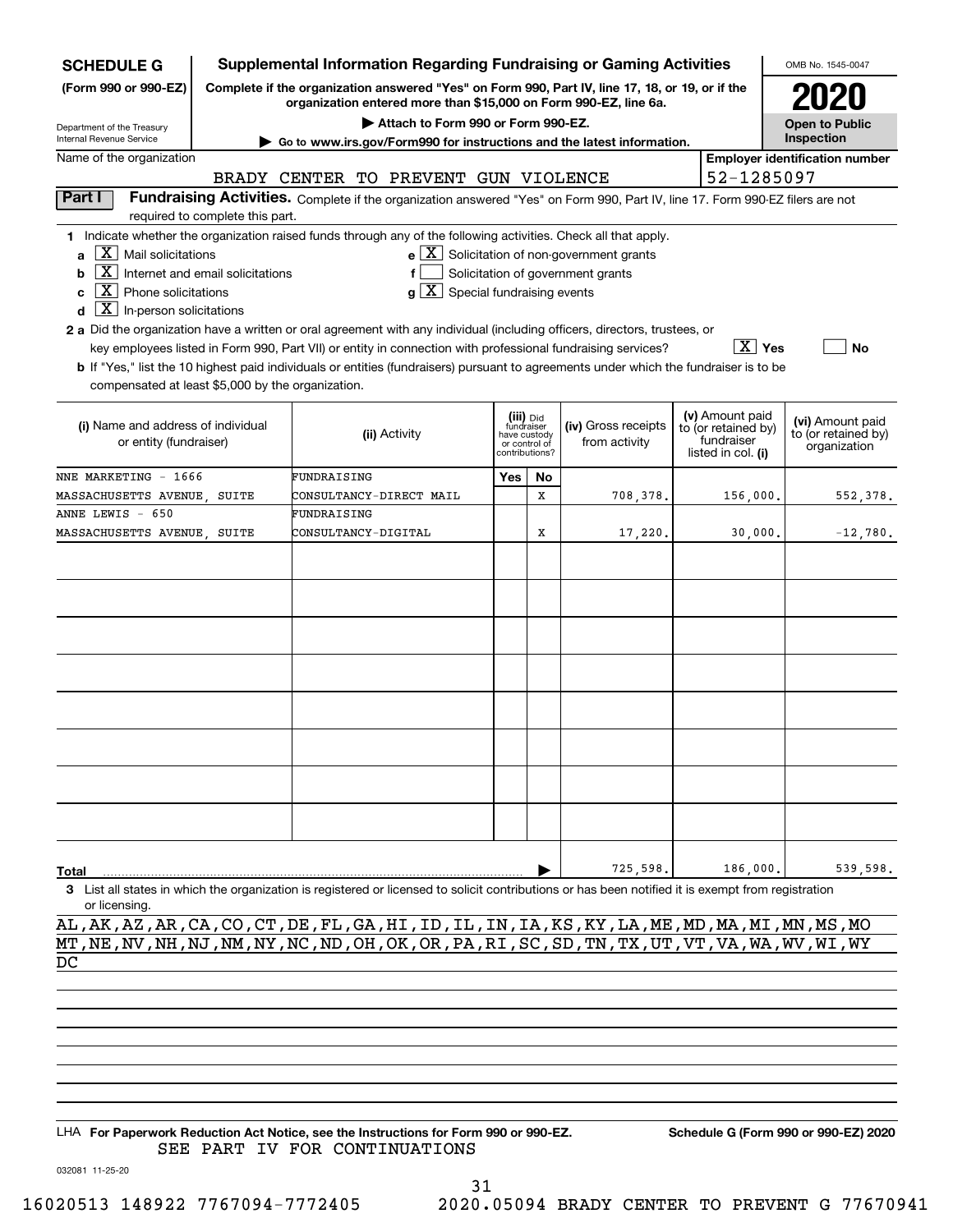|  |  |  |  |  |  | Schedule G (Form 990 or 990-EZ) 2020 BRADY CENTER TO PREVENT GUN VIOLENCE | $52 - 1285097$ Page 2 |  |
|--|--|--|--|--|--|---------------------------------------------------------------------------|-----------------------|--|
|  |  |  |  |  |  |                                                                           |                       |  |

Part II | Fundraising Events. Complete if the organization answered "Yes" on Form 990, Part IV, line 18, or reported more than \$15,000 of fundraising event contributions and gross income on Form 990-EZ, lines 1 and 6b. List events with gross receipts greater than \$5,000.

|                 |                                                                                                                                                                                                                                          | 01 Turidi aləli iy everit continuutun 3 and yruss incume un nomin 990-LZ, illies in and ub. List events with yruss receipts yreater than \$9,000. |                |                         |                  |                                      |  |  |  |  |  |  |  |
|-----------------|------------------------------------------------------------------------------------------------------------------------------------------------------------------------------------------------------------------------------------------|---------------------------------------------------------------------------------------------------------------------------------------------------|----------------|-------------------------|------------------|--------------------------------------|--|--|--|--|--|--|--|
|                 |                                                                                                                                                                                                                                          |                                                                                                                                                   | (a) Event $#1$ | (b) Event $#2$          | (c) Other events | (d) Total events                     |  |  |  |  |  |  |  |
|                 |                                                                                                                                                                                                                                          |                                                                                                                                                   | <b>ACTION</b>  |                         | <b>NONE</b>      | (add col. (a) through                |  |  |  |  |  |  |  |
|                 |                                                                                                                                                                                                                                          |                                                                                                                                                   | AWARDS         |                         |                  | col. (c)                             |  |  |  |  |  |  |  |
|                 |                                                                                                                                                                                                                                          |                                                                                                                                                   | (event type)   | (event type)            | (total number)   |                                      |  |  |  |  |  |  |  |
| Revenue         | 1.                                                                                                                                                                                                                                       |                                                                                                                                                   | 555, 155.      |                         |                  | 555, 155.                            |  |  |  |  |  |  |  |
|                 |                                                                                                                                                                                                                                          |                                                                                                                                                   | 555, 155.      |                         |                  | 555, 155.                            |  |  |  |  |  |  |  |
|                 |                                                                                                                                                                                                                                          |                                                                                                                                                   |                |                         |                  |                                      |  |  |  |  |  |  |  |
|                 |                                                                                                                                                                                                                                          | 3 Gross income (line 1 minus line 2)                                                                                                              |                |                         |                  |                                      |  |  |  |  |  |  |  |
|                 |                                                                                                                                                                                                                                          |                                                                                                                                                   |                |                         |                  |                                      |  |  |  |  |  |  |  |
|                 | 5                                                                                                                                                                                                                                        |                                                                                                                                                   |                |                         |                  |                                      |  |  |  |  |  |  |  |
|                 | 6                                                                                                                                                                                                                                        |                                                                                                                                                   |                |                         |                  |                                      |  |  |  |  |  |  |  |
| Direct Expenses |                                                                                                                                                                                                                                          | 7 Food and beverages                                                                                                                              |                |                         |                  |                                      |  |  |  |  |  |  |  |
|                 | 8                                                                                                                                                                                                                                        |                                                                                                                                                   |                |                         |                  |                                      |  |  |  |  |  |  |  |
|                 | 9                                                                                                                                                                                                                                        |                                                                                                                                                   | 110, 518.      |                         |                  | 110, 518.                            |  |  |  |  |  |  |  |
|                 |                                                                                                                                                                                                                                          | 10 Direct expense summary. Add lines 4 through 9 in column (d)                                                                                    |                |                         |                  | 110, 518.                            |  |  |  |  |  |  |  |
|                 |                                                                                                                                                                                                                                          | 11 Net income summary. Subtract line 10 from line 3, column (d)                                                                                   |                |                         |                  | $-110,518.$                          |  |  |  |  |  |  |  |
| <b>Part III</b> |                                                                                                                                                                                                                                          | Gaming. Complete if the organization answered "Yes" on Form 990, Part IV, line 19, or reported more than                                          |                |                         |                  |                                      |  |  |  |  |  |  |  |
|                 |                                                                                                                                                                                                                                          | \$15,000 on Form 990-EZ, line 6a.                                                                                                                 |                | (b) Pull tabs/instant   |                  | (d) Total gaming (add                |  |  |  |  |  |  |  |
|                 |                                                                                                                                                                                                                                          |                                                                                                                                                   | (a) Bingo      | bingo/progressive bingo | (c) Other gaming | col. (a) through col. (c))           |  |  |  |  |  |  |  |
| Revenue         |                                                                                                                                                                                                                                          |                                                                                                                                                   |                |                         |                  |                                      |  |  |  |  |  |  |  |
|                 | 1                                                                                                                                                                                                                                        |                                                                                                                                                   |                |                         |                  |                                      |  |  |  |  |  |  |  |
|                 |                                                                                                                                                                                                                                          |                                                                                                                                                   |                |                         |                  |                                      |  |  |  |  |  |  |  |
|                 |                                                                                                                                                                                                                                          |                                                                                                                                                   |                |                         |                  |                                      |  |  |  |  |  |  |  |
|                 |                                                                                                                                                                                                                                          |                                                                                                                                                   |                |                         |                  |                                      |  |  |  |  |  |  |  |
|                 | 3                                                                                                                                                                                                                                        |                                                                                                                                                   |                |                         |                  |                                      |  |  |  |  |  |  |  |
| Direct Expenses | 4                                                                                                                                                                                                                                        |                                                                                                                                                   |                |                         |                  |                                      |  |  |  |  |  |  |  |
|                 |                                                                                                                                                                                                                                          |                                                                                                                                                   |                |                         |                  |                                      |  |  |  |  |  |  |  |
|                 |                                                                                                                                                                                                                                          | 5 Other direct expenses                                                                                                                           |                |                         |                  |                                      |  |  |  |  |  |  |  |
|                 |                                                                                                                                                                                                                                          |                                                                                                                                                   | Yes<br>%       | Yes<br>%                | Yes<br>%         |                                      |  |  |  |  |  |  |  |
|                 | 6.                                                                                                                                                                                                                                       | Volunteer labor                                                                                                                                   | No             | No                      | No               |                                      |  |  |  |  |  |  |  |
|                 | 7                                                                                                                                                                                                                                        | Direct expense summary. Add lines 2 through 5 in column (d)                                                                                       |                |                         |                  |                                      |  |  |  |  |  |  |  |
|                 | 8                                                                                                                                                                                                                                        |                                                                                                                                                   |                |                         |                  |                                      |  |  |  |  |  |  |  |
|                 |                                                                                                                                                                                                                                          |                                                                                                                                                   |                |                         |                  |                                      |  |  |  |  |  |  |  |
| 9               |                                                                                                                                                                                                                                          | Enter the state(s) in which the organization conducts gaming activities:                                                                          |                |                         |                  |                                      |  |  |  |  |  |  |  |
|                 |                                                                                                                                                                                                                                          |                                                                                                                                                   |                |                         |                  | Yes<br><b>No</b>                     |  |  |  |  |  |  |  |
|                 |                                                                                                                                                                                                                                          | <b>b</b> If "No," explain:                                                                                                                        |                |                         |                  |                                      |  |  |  |  |  |  |  |
|                 |                                                                                                                                                                                                                                          |                                                                                                                                                   |                |                         |                  |                                      |  |  |  |  |  |  |  |
|                 |                                                                                                                                                                                                                                          |                                                                                                                                                   |                |                         |                  |                                      |  |  |  |  |  |  |  |
|                 |                                                                                                                                                                                                                                          | Yes<br>No                                                                                                                                         |                |                         |                  |                                      |  |  |  |  |  |  |  |
|                 | <b>b</b> If "Yes," explain: <b>b</b> If the set of the set of the set of the set of the set of the set of the set of the set of the set of the set of the set of the set of the set of the set of the set of the set of the set of the s |                                                                                                                                                   |                |                         |                  |                                      |  |  |  |  |  |  |  |
|                 |                                                                                                                                                                                                                                          |                                                                                                                                                   |                |                         |                  |                                      |  |  |  |  |  |  |  |
|                 |                                                                                                                                                                                                                                          |                                                                                                                                                   |                |                         |                  | Schedule G (Form 990 or 990-EZ) 2020 |  |  |  |  |  |  |  |
|                 |                                                                                                                                                                                                                                          | 032082 11-25-20                                                                                                                                   |                |                         |                  |                                      |  |  |  |  |  |  |  |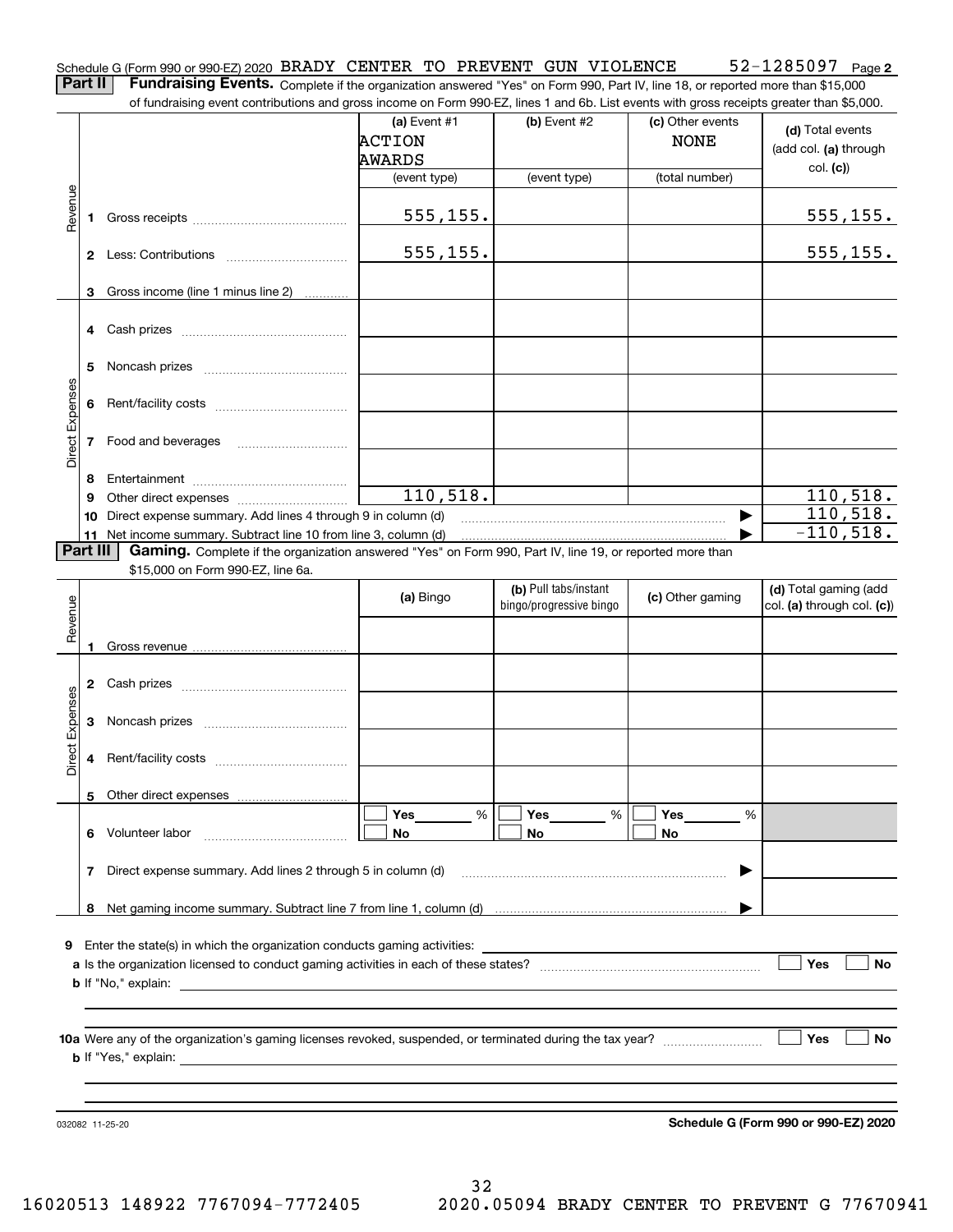| Schedule G (Form 990 or 990-EZ) 2020 BRADY CENTER TO PREVENT GUN VIOLENCE                                                                                                                                                                                            | 52-1285097      |     | Page 3    |
|----------------------------------------------------------------------------------------------------------------------------------------------------------------------------------------------------------------------------------------------------------------------|-----------------|-----|-----------|
|                                                                                                                                                                                                                                                                      |                 | Yes | No        |
| 12 Is the organization a grantor, beneficiary or trustee of a trust, or a member of a partnership or other entity formed                                                                                                                                             |                 |     |           |
|                                                                                                                                                                                                                                                                      | $\Box$ Yes      |     | <b>No</b> |
| Indicate the percentage of gaming activity conducted in:<br>13                                                                                                                                                                                                       |                 |     |           |
|                                                                                                                                                                                                                                                                      | 13а             |     | %         |
| <b>b</b> An outside facility <b>contained and the contract of the contract of the contract of the contract of the contract of the contract of the contract of the contract of the contract of the contract of the contract of the con</b>                            | 13 <sub>b</sub> |     | %         |
| 14 Enter the name and address of the person who prepares the organization's gaming/special events books and records:                                                                                                                                                 |                 |     |           |
| Name $\blacktriangleright$ $\frac{1}{\sqrt{1-\frac{1}{2}}\left(1-\frac{1}{2}\right)}$                                                                                                                                                                                |                 |     |           |
|                                                                                                                                                                                                                                                                      |                 |     |           |
|                                                                                                                                                                                                                                                                      |                 |     |           |
|                                                                                                                                                                                                                                                                      |                 |     | No        |
|                                                                                                                                                                                                                                                                      |                 |     |           |
|                                                                                                                                                                                                                                                                      |                 |     |           |
| c If "Yes," enter name and address of the third party:                                                                                                                                                                                                               |                 |     |           |
| $\blacksquare$ Name $\blacktriangleright$                                                                                                                                                                                                                            |                 |     |           |
|                                                                                                                                                                                                                                                                      |                 |     |           |
| Gaming manager information:<br>16                                                                                                                                                                                                                                    |                 |     |           |
| <u> 1990 - Jan Barat de Barat de la contrada de la contrada de la contrada de la contrada de la contrada de la c</u><br>Name $\blacktriangleright$                                                                                                                   |                 |     |           |
|                                                                                                                                                                                                                                                                      |                 |     |           |
| Gaming manager compensation > \$                                                                                                                                                                                                                                     |                 |     |           |
| $Description of services provided$ $\triangleright$                                                                                                                                                                                                                  |                 |     |           |
| Director/officer<br>Employee<br>Independent contractor<br>Mandatory distributions:<br>17<br>a Is the organization required under state law to make charitable distributions from the gaming proceeds to                                                              |                 |     |           |
| <b>b</b> Enter the amount of distributions required under state law to be distributed to other exempt organizations or spent in the                                                                                                                                  |                 |     |           |
| organization's own exempt activities during the tax year $\triangleright$ \$                                                                                                                                                                                         |                 |     |           |
| <b>Supplemental Information.</b> Provide the explanations required by Part I, line 2b, columns (iii) and (v); and Part III, lines 9, 9b, 10b,<br><b>Part IVI</b><br>15b, 15c, 16, and 17b, as applicable. Also provide any additional information. See instructions. |                 |     |           |
| SCHEDULE G, PART I, LINE 2B, LIST OF TEN HIGHEST PAID FUNDRAISERS:                                                                                                                                                                                                   |                 |     |           |
|                                                                                                                                                                                                                                                                      |                 |     |           |
| NAME OF FUNDRAISER: NNE MARKETING<br>( I )                                                                                                                                                                                                                           |                 |     |           |
| ADDRESS OF FUNDRAISER:<br>( I )                                                                                                                                                                                                                                      |                 |     |           |
|                                                                                                                                                                                                                                                                      |                 |     |           |
| 1666 MASSACHUSETTS AVENUE, SUITE 14, LEXINGTON, MA<br>02420                                                                                                                                                                                                          |                 |     |           |
|                                                                                                                                                                                                                                                                      |                 |     |           |
| ( I )<br>NAME OF FUNDRAISER: ANNE LEWIS                                                                                                                                                                                                                              |                 |     |           |
| (I) ADDRESS OF FUNDRAISER:<br>650 MASSACHUSETTS AVENUE, SUITE 505, WASHINGTON, DC<br>20001                                                                                                                                                                           |                 |     |           |
| Schedule G (Form 990 or 990-EZ) 2020                                                                                                                                                                                                                                 |                 |     |           |
| 032083 11-25-20<br>33                                                                                                                                                                                                                                                |                 |     |           |
| 16020513 148922 7767094-7772405<br>2020.05094 BRADY CENTER TO PREVENT G 77670941                                                                                                                                                                                     |                 |     |           |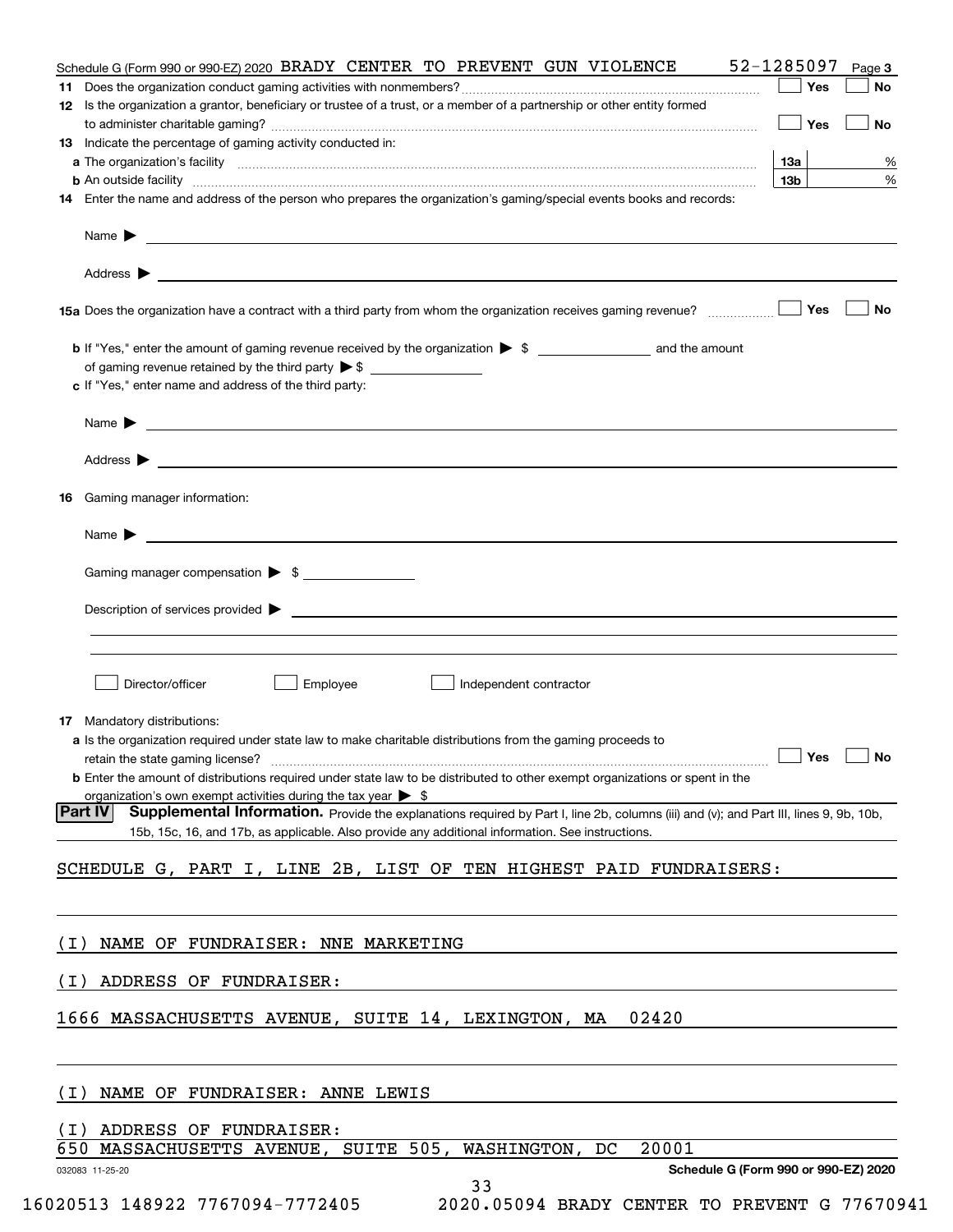032084 04-01-20

34 16020513 148922 7767094-7772405 2020.05094 BRADY CENTER TO PREVENT G 77670941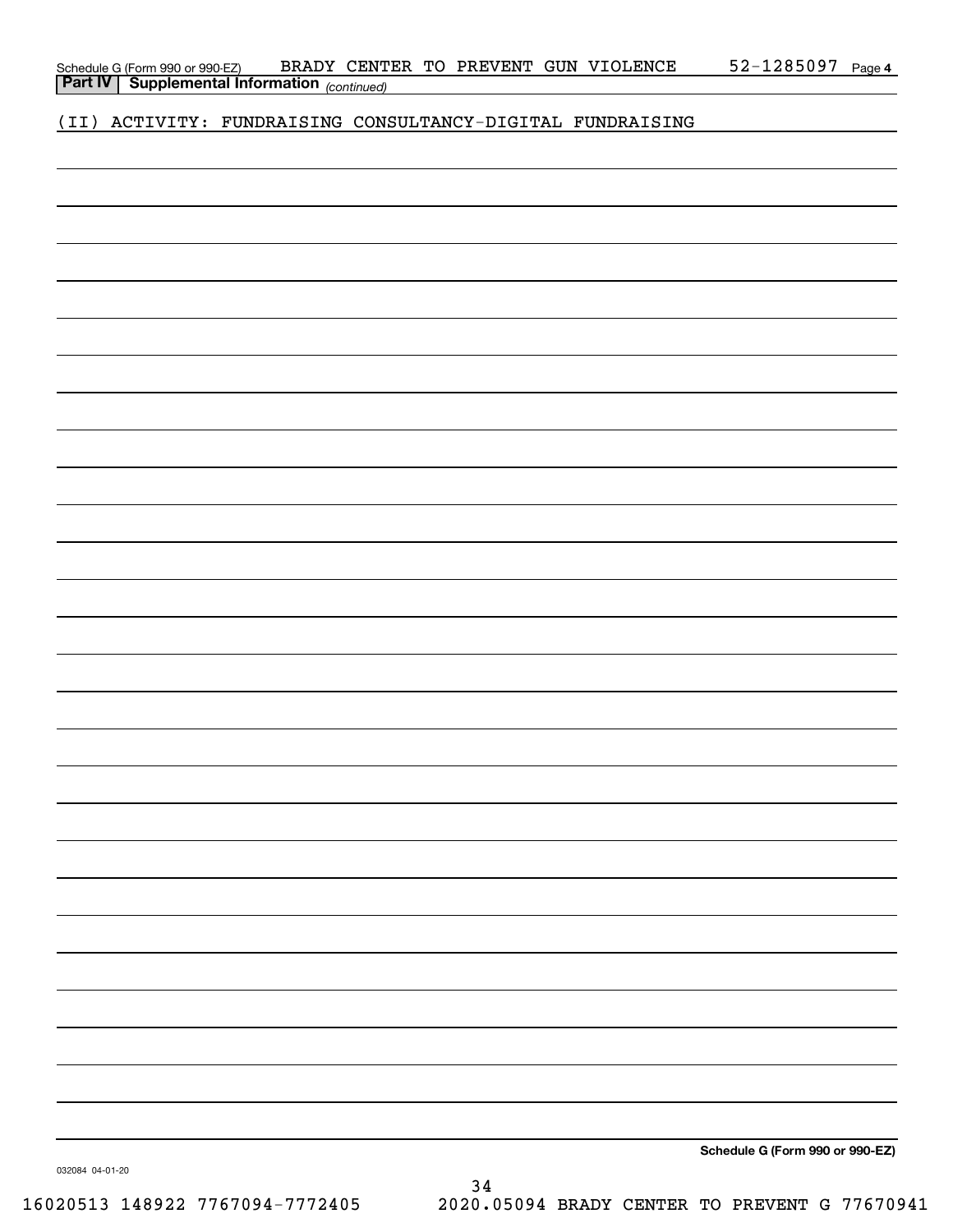|        | <b>Compensation Information</b><br><b>SCHEDULE J</b>                                                                                                    | OMB No. 1545-0047     |            |                         |
|--------|---------------------------------------------------------------------------------------------------------------------------------------------------------|-----------------------|------------|-------------------------|
|        | (Form 990)<br>For certain Officers, Directors, Trustees, Key Employees, and Highest                                                                     |                       |            |                         |
|        | <b>Compensated Employees</b>                                                                                                                            |                       |            |                         |
|        | Complete if the organization answered "Yes" on Form 990, Part IV, line 23.                                                                              | <b>Open to Public</b> |            |                         |
|        | Attach to Form 990.<br>Department of the Treasury<br>Go to www.irs.gov/Form990 for instructions and the latest information.<br>Internal Revenue Service |                       | Inspection |                         |
|        | <b>Employer identification number</b><br>Name of the organization                                                                                       |                       |            |                         |
|        | BRADY CENTER TO PREVENT GUN VIOLENCE                                                                                                                    | 52-1285097            |            |                         |
| Part I | <b>Questions Regarding Compensation</b>                                                                                                                 |                       |            |                         |
|        |                                                                                                                                                         |                       | <b>Yes</b> | No                      |
|        | 1a Check the appropriate box(es) if the organization provided any of the following to or for a person listed on Form 990,                               |                       |            |                         |
|        | Part VII, Section A, line 1a. Complete Part III to provide any relevant information regarding these items.                                              |                       |            |                         |
|        | First-class or charter travel<br>Housing allowance or residence for personal use                                                                        |                       |            |                         |
|        | Travel for companions<br>Payments for business use of personal residence                                                                                |                       |            |                         |
|        | Tax indemnification and gross-up payments<br>Health or social club dues or initiation fees                                                              |                       |            |                         |
|        | Discretionary spending account<br>Personal services (such as maid, chauffeur, chef)                                                                     |                       |            |                         |
|        |                                                                                                                                                         |                       |            |                         |
|        | <b>b</b> If any of the boxes on line 1a are checked, did the organization follow a written policy regarding payment or                                  |                       |            |                         |
|        | reimbursement or provision of all of the expenses described above? If "No," complete Part III to explain                                                | 1b                    |            |                         |
| 2      | Did the organization require substantiation prior to reimbursing or allowing expenses incurred by all directors,                                        |                       |            |                         |
|        | trustees, and officers, including the CEO/Executive Director, regarding the items checked on line 1a?                                                   | $\mathbf{2}$          |            |                         |
|        |                                                                                                                                                         |                       |            |                         |
| З      | Indicate which, if any, of the following the organization used to establish the compensation of the organization's                                      |                       |            |                         |
|        | CEO/Executive Director. Check all that apply. Do not check any boxes for methods used by a related organization to                                      |                       |            |                         |
|        | establish compensation of the CEO/Executive Director, but explain in Part III.                                                                          |                       |            |                         |
|        | $\lfloor \texttt{X} \rfloor$ Compensation committee<br>Written employment contract                                                                      |                       |            |                         |
|        | $X$ Compensation survey or study<br>$ \mathbf{X} $ Independent compensation consultant                                                                  |                       |            |                         |
|        | $ \mathbf{X} $ Form 990 of other organizations<br>$\mathbf{X}$ Approval by the board or compensation committee                                          |                       |            |                         |
|        |                                                                                                                                                         |                       |            |                         |
|        | During the year, did any person listed on Form 990, Part VII, Section A, line 1a, with respect to the filing                                            |                       |            |                         |
|        | organization or a related organization:                                                                                                                 |                       |            |                         |
| а      | Receive a severance payment or change-of-control payment?                                                                                               | 4a                    |            | х                       |
| b      | Participate in or receive payment from a supplemental nonqualified retirement plan?                                                                     | 4b                    |            | $\overline{\mathbf{x}}$ |
| с      | Participate in or receive payment from an equity-based compensation arrangement?                                                                        | 4c                    |            | $\overline{\mathbf{x}}$ |
|        | If "Yes" to any of lines 4a-c, list the persons and provide the applicable amounts for each item in Part III.                                           |                       |            |                         |
|        |                                                                                                                                                         |                       |            |                         |
|        | Only section 501(c)(3), 501(c)(4), and 501(c)(29) organizations must complete lines 5-9.                                                                |                       |            |                         |
|        | For persons listed on Form 990, Part VII, Section A, line 1a, did the organization pay or accrue any compensation                                       |                       |            |                         |
|        | contingent on the revenues of:                                                                                                                          |                       |            |                         |
| a      |                                                                                                                                                         | 5а                    | х          |                         |
|        |                                                                                                                                                         | 5 <sub>b</sub>        | X          |                         |
|        | If "Yes" on line 5a or 5b, describe in Part III.                                                                                                        |                       |            |                         |
| 6.     | For persons listed on Form 990, Part VII, Section A, line 1a, did the organization pay or accrue any compensation                                       |                       |            |                         |
|        | contingent on the net earnings of:                                                                                                                      |                       |            |                         |
| a      |                                                                                                                                                         | 6a                    |            | х                       |
|        |                                                                                                                                                         | 6b                    |            | $\overline{\mathbf{x}}$ |
|        | If "Yes" on line 6a or 6b, describe in Part III.                                                                                                        |                       |            |                         |
|        | 7 For persons listed on Form 990, Part VII, Section A, line 1a, did the organization provide any nonfixed payments                                      |                       |            |                         |
|        |                                                                                                                                                         | $\overline{7}$        | X          |                         |
| 8      | Were any amounts reported on Form 990, Part VII, paid or accrued pursuant to a contract that was subject to the                                         |                       |            |                         |
|        | initial contract exception described in Regulations section 53.4958-4(a)(3)? If "Yes," describe in Part III                                             | 8                     |            | х                       |
| 9      | If "Yes" on line 8, did the organization also follow the rebuttable presumption procedure described in                                                  |                       |            |                         |
|        |                                                                                                                                                         | 9                     |            |                         |
|        | <b>Department: Reduction Act Notice, see the Instructions for Form 000</b><br>Schodule I (Form 000) 2020                                                |                       |            |                         |

LHA For Paperwork Reduction Act Notice, see the Instructions for Form 990. Schedule J (Form 990) 2020

032111 12-07-20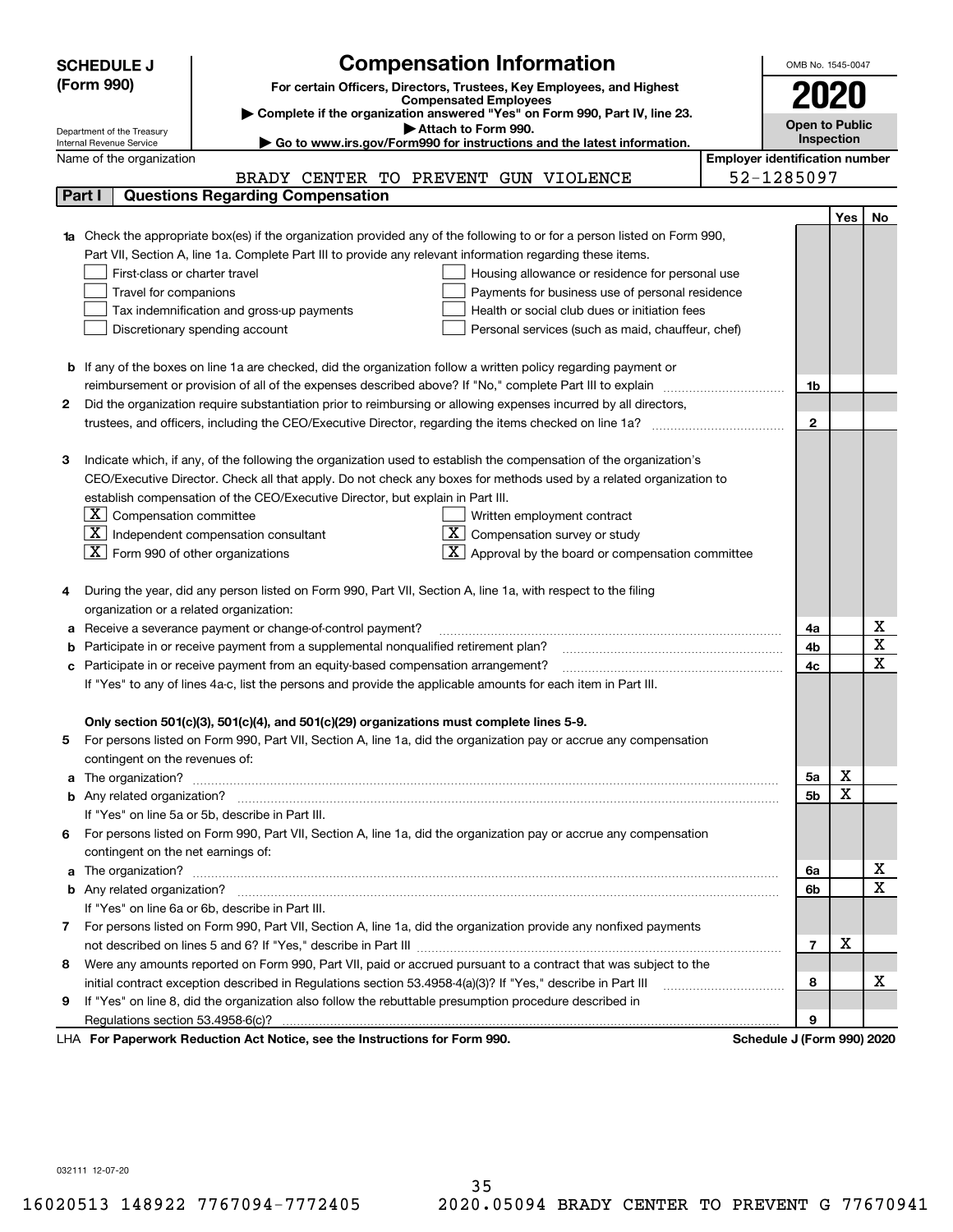52-1285097

### Part II | Officers, Directors, Trustees, Key Employees, and Highest Compensated Employees. Use duplicate copies if additional space is needed.

For each individual whose compensation must be reported on Schedule J, report compensation from the organization on row (i) and from related organizations, described in the instructions, on row (ii). Do not list any individuals that aren't listed on Form 990, Part VII.

Note: The sum of columns (B)(i)-(iii) for each listed individual must equal the total amount of Form 990, Part VII, Section A, line 1a, applicable column (D) and (E) amounts for that individual.

|                           |      | (B) Breakdown of W-2 and/or 1099-MISC compensation |                                           | (C) Retirement and                        | (D) Nontaxable                 | (E) Total of columns | (F) Compensation |                                                            |
|---------------------------|------|----------------------------------------------------|-------------------------------------------|-------------------------------------------|--------------------------------|----------------------|------------------|------------------------------------------------------------|
| (A) Name and Title        |      | (i) Base<br>compensation                           | (ii) Bonus &<br>incentive<br>compensation | (iii) Other<br>reportable<br>compensation | other deferred<br>compensation | benefits             | $(B)(i)-(D)$     | in column (B)<br>reported as deferred<br>on prior Form 990 |
| (1) KRISTIN BROWN         | (i)  | 282,695.                                           | 22,500.                                   | 0.                                        | 7,411.                         | 20,788.              | 333,394.         | 0.                                                         |
| PRESIDENT                 | (ii) | 31,411.                                            | 2,500.                                    | $0$ .                                     | 823.                           | 5,669.               | 40,403.          | 0.                                                         |
| JON LOWY<br>(2)           | (i)  | 195,709.                                           | 4,950.                                    | 0.                                        | 5,709.                         | 36,820.              | 243,188.         | $\overline{0}$ .                                           |
| VP OF LITIGATION          | (i)  | 1,977.                                             | $\overline{50}$ .                         | $\overline{0}$ .                          | 58.                            | 1,236.               | 3,321.           | $\overline{0}$ .                                           |
| <b>BRIAN LEMEK</b><br>(3) | (i)  | 1,678.                                             | 230.                                      | $\overline{0}$ .                          | $\overline{50}$ .              | 4,373.               | 6,331.           | $\overline{0}$ .                                           |
| VP OF DEVELOPMENT         | (ii) | 166,079.                                           | 22,770.                                   | $\overline{0}$ .                          | 4,974.                         | 25,860.              | 219,683.         | $\overline{0}$ .                                           |
| BINDU MACCHIAVELLO<br>(4) | (i)  | 161,631.                                           | 5,820.                                    | 0.                                        | 4,889.                         | 32,578.              | 204,918.         | $\overline{0}$ .                                           |
| VP OF FINANCE             | (ii) | 4,999.                                             | 180.                                      | 0.                                        | 151.                           | 1,198.               | 6,528.           | $\overline{0}$ .                                           |
| LIZ DUNNING<br>(5)        | (i)  | 151,833.                                           | 9,200.                                    | 0.                                        | 0.                             | 30,701.              | 191,734.         | 0.                                                         |
| VP OF DEVELOPMENT         | (ii) | 13, 203.                                           | 800.                                      | 0.                                        | $\mathbf 0$ .                  | 2,129.               | 16, 132.         | 0.                                                         |
| CORDELIA GALLIGAN<br>(6)  | (i)  | 167, 334.                                          | 4,950.                                    | $\overline{0}$ .                          | 0.                             | 15,810.              | 188,094.         | $\overline{0}$ .                                           |
| VP OF COMMUNICATIONS      | (ii) | 1,690.                                             | 50.                                       | $\overline{0}$ .                          | 0.                             | 613.                 | 2, 353.          | $\overline{0}$ .                                           |
|                           | (i)  |                                                    |                                           |                                           |                                |                      |                  |                                                            |
|                           | (ii) |                                                    |                                           |                                           |                                |                      |                  |                                                            |
|                           | (i)  |                                                    |                                           |                                           |                                |                      |                  |                                                            |
|                           | (ii) |                                                    |                                           |                                           |                                |                      |                  |                                                            |
|                           | (i)  |                                                    |                                           |                                           |                                |                      |                  |                                                            |
|                           | (ii) |                                                    |                                           |                                           |                                |                      |                  |                                                            |
|                           | (i)  |                                                    |                                           |                                           |                                |                      |                  |                                                            |
|                           | (ii) |                                                    |                                           |                                           |                                |                      |                  |                                                            |
|                           | (i)  |                                                    |                                           |                                           |                                |                      |                  |                                                            |
|                           | (ii) |                                                    |                                           |                                           |                                |                      |                  |                                                            |
|                           | (i)  |                                                    |                                           |                                           |                                |                      |                  |                                                            |
|                           | (ii) |                                                    |                                           |                                           |                                |                      |                  |                                                            |
|                           | (i)  |                                                    |                                           |                                           |                                |                      |                  |                                                            |
|                           | (ii) |                                                    |                                           |                                           |                                |                      |                  |                                                            |
|                           | (i)  |                                                    |                                           |                                           |                                |                      |                  |                                                            |
|                           | (ii) |                                                    |                                           |                                           |                                |                      |                  |                                                            |
|                           | (i)  |                                                    |                                           |                                           |                                |                      |                  |                                                            |
|                           | (ii) |                                                    |                                           |                                           |                                |                      |                  |                                                            |
|                           | (i)  |                                                    |                                           |                                           |                                |                      |                  |                                                            |
|                           | (ii) |                                                    |                                           |                                           |                                |                      |                  |                                                            |

**Schedule J (Form 990) 2020**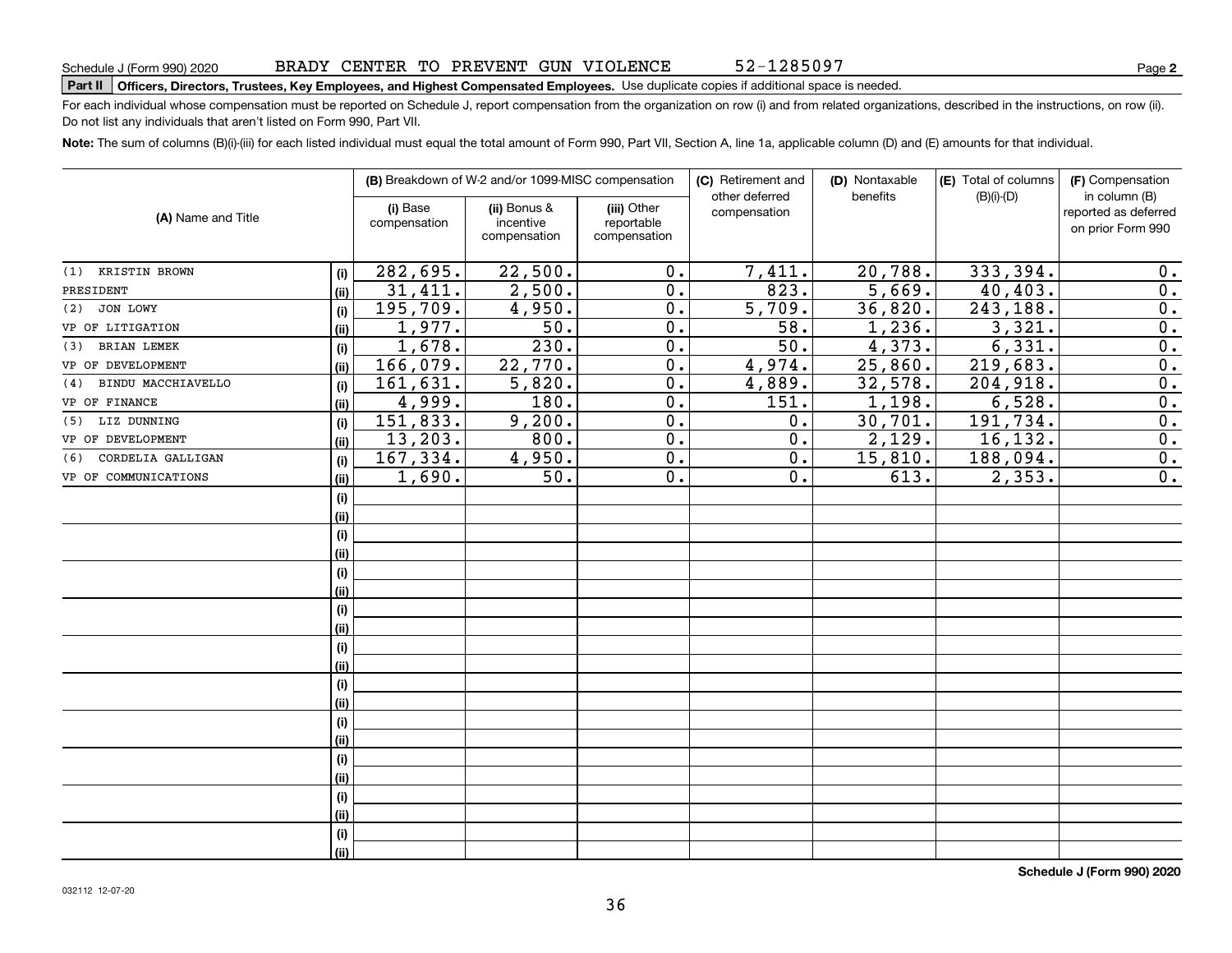# **Part III Supplemental Information**

Provide the information, explanation, or descriptions required for Part I, lines 1a, 1b, 3, 4a, 4b, 4c, 5a, 5b, 6a, 6b, 7, and 8, and for Part II. Also complete this part for any additional information.

# PART I, LINE 5:

EMPLOYEES WERE PAID A FIXED BONUS IF BRADY REVENUE GOALS WERE MET. THESE

## BONUS PAYMENT WERE PAID NO MATTER IF THEY MET OR BEAT REVENUE GOALS.

PART I, LINE 7:

### KRISTIN BROWN, BRIAN LEMEK AND LIZ DUNNING RECEIVED PERFORMANCE BASED

BONUSES.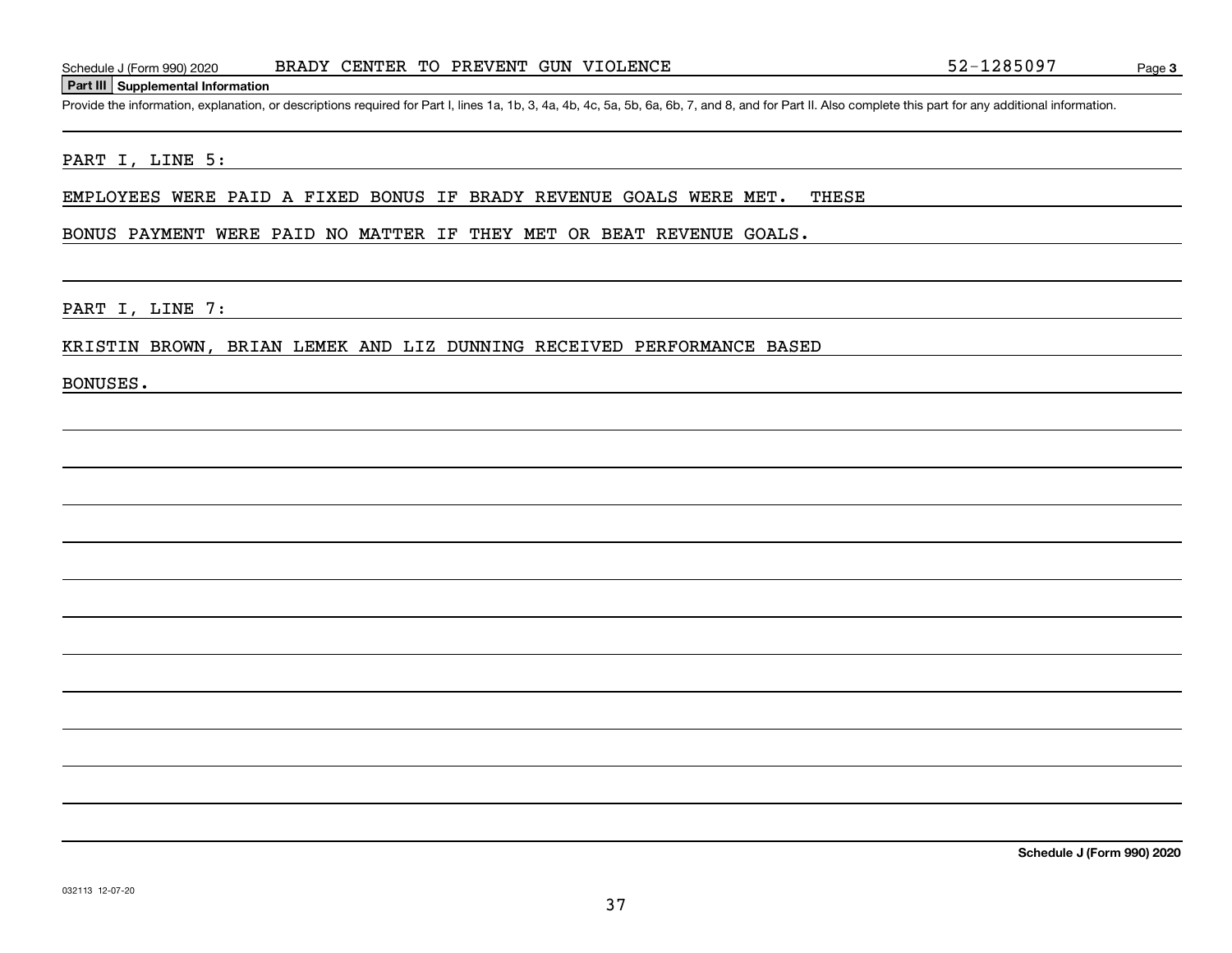# **SCHEDULE M (Form 990)**

# **Noncash Contributions**

OMB No. 1545-0047

| Department of the Treasury |
|----------------------------|
| Internal Revenue Service   |

**Part I** Type

**Complete if the organizations answered "Yes" on Form 990, Part IV, lines 29 or 30.** <sup>J</sup>**2020 Attach to Form 990.** J

 **Go to www.irs.gov/Form990 for instructions and the latest information.** J



Name of the organization

BRADY CENTER TO PREVENT GUN VIOLENCE

**Employer identification number** 52-1285097

| Parl I | Types of Property                                                                                                                                                                                                                                                                                                                                                                                                                                                                                                                                                                                                   |                               |                                      |                                                                                                        |                                                              |     |     |    |
|--------|---------------------------------------------------------------------------------------------------------------------------------------------------------------------------------------------------------------------------------------------------------------------------------------------------------------------------------------------------------------------------------------------------------------------------------------------------------------------------------------------------------------------------------------------------------------------------------------------------------------------|-------------------------------|--------------------------------------|--------------------------------------------------------------------------------------------------------|--------------------------------------------------------------|-----|-----|----|
|        |                                                                                                                                                                                                                                                                                                                                                                                                                                                                                                                                                                                                                     | (a)<br>Check if<br>applicable | (b)<br>Number of<br>contributions or | (c)<br>Noncash contribution<br>amounts reported on<br> items contributed  Form 990, Part VIII, line 1g | (d)<br>Method of determining<br>noncash contribution amounts |     |     |    |
| 1.     |                                                                                                                                                                                                                                                                                                                                                                                                                                                                                                                                                                                                                     |                               |                                      |                                                                                                        |                                                              |     |     |    |
| 2      |                                                                                                                                                                                                                                                                                                                                                                                                                                                                                                                                                                                                                     |                               |                                      |                                                                                                        |                                                              |     |     |    |
| 3      |                                                                                                                                                                                                                                                                                                                                                                                                                                                                                                                                                                                                                     |                               |                                      |                                                                                                        |                                                              |     |     |    |
| 4      |                                                                                                                                                                                                                                                                                                                                                                                                                                                                                                                                                                                                                     |                               |                                      |                                                                                                        |                                                              |     |     |    |
| 5      | Clothing and household goods                                                                                                                                                                                                                                                                                                                                                                                                                                                                                                                                                                                        |                               |                                      |                                                                                                        |                                                              |     |     |    |
| 6      |                                                                                                                                                                                                                                                                                                                                                                                                                                                                                                                                                                                                                     |                               |                                      |                                                                                                        |                                                              |     |     |    |
| 7      |                                                                                                                                                                                                                                                                                                                                                                                                                                                                                                                                                                                                                     |                               |                                      |                                                                                                        |                                                              |     |     |    |
| 8      |                                                                                                                                                                                                                                                                                                                                                                                                                                                                                                                                                                                                                     |                               |                                      |                                                                                                        |                                                              |     |     |    |
| 9      | Securities - Publicly traded                                                                                                                                                                                                                                                                                                                                                                                                                                                                                                                                                                                        | $\mathbf X$                   | 37                                   | 236,823.FMV                                                                                            |                                                              |     |     |    |
| 10     | Securities - Closely held stock                                                                                                                                                                                                                                                                                                                                                                                                                                                                                                                                                                                     |                               |                                      |                                                                                                        |                                                              |     |     |    |
| 11     | Securities - Partnership, LLC, or                                                                                                                                                                                                                                                                                                                                                                                                                                                                                                                                                                                   |                               |                                      |                                                                                                        |                                                              |     |     |    |
|        |                                                                                                                                                                                                                                                                                                                                                                                                                                                                                                                                                                                                                     |                               |                                      |                                                                                                        |                                                              |     |     |    |
| 12     |                                                                                                                                                                                                                                                                                                                                                                                                                                                                                                                                                                                                                     |                               |                                      |                                                                                                        |                                                              |     |     |    |
| 13     | Qualified conservation contribution -                                                                                                                                                                                                                                                                                                                                                                                                                                                                                                                                                                               |                               |                                      |                                                                                                        |                                                              |     |     |    |
|        |                                                                                                                                                                                                                                                                                                                                                                                                                                                                                                                                                                                                                     |                               |                                      |                                                                                                        |                                                              |     |     |    |
| 14     | Qualified conservation contribution - Other                                                                                                                                                                                                                                                                                                                                                                                                                                                                                                                                                                         |                               |                                      |                                                                                                        |                                                              |     |     |    |
| 15     | Real estate - Residential                                                                                                                                                                                                                                                                                                                                                                                                                                                                                                                                                                                           |                               |                                      |                                                                                                        |                                                              |     |     |    |
| 16     |                                                                                                                                                                                                                                                                                                                                                                                                                                                                                                                                                                                                                     |                               |                                      |                                                                                                        |                                                              |     |     |    |
| 17     |                                                                                                                                                                                                                                                                                                                                                                                                                                                                                                                                                                                                                     |                               |                                      |                                                                                                        |                                                              |     |     |    |
| 18     |                                                                                                                                                                                                                                                                                                                                                                                                                                                                                                                                                                                                                     |                               |                                      |                                                                                                        |                                                              |     |     |    |
| 19     |                                                                                                                                                                                                                                                                                                                                                                                                                                                                                                                                                                                                                     |                               |                                      |                                                                                                        |                                                              |     |     |    |
| 20     | Drugs and medical supplies                                                                                                                                                                                                                                                                                                                                                                                                                                                                                                                                                                                          |                               |                                      |                                                                                                        |                                                              |     |     |    |
| 21     |                                                                                                                                                                                                                                                                                                                                                                                                                                                                                                                                                                                                                     |                               |                                      |                                                                                                        |                                                              |     |     |    |
| 22     |                                                                                                                                                                                                                                                                                                                                                                                                                                                                                                                                                                                                                     |                               |                                      |                                                                                                        |                                                              |     |     |    |
| 23     |                                                                                                                                                                                                                                                                                                                                                                                                                                                                                                                                                                                                                     |                               |                                      |                                                                                                        |                                                              |     |     |    |
| 24     |                                                                                                                                                                                                                                                                                                                                                                                                                                                                                                                                                                                                                     |                               |                                      |                                                                                                        |                                                              |     |     |    |
| 25     | Other $\blacktriangleright$<br>$($ )                                                                                                                                                                                                                                                                                                                                                                                                                                                                                                                                                                                |                               |                                      |                                                                                                        |                                                              |     |     |    |
| 26     | $\left(\begin{array}{ccc} \begin{array}{ccc} \begin{array}{ccc} \end{array} & \begin{array}{ccc} \end{array} & \begin{array}{ccc} \end{array} & \begin{array}{ccc} \end{array} & \begin{array}{ccc} \end{array} & \begin{array}{ccc} \end{array} & \begin{array}{ccc} \end{array} & \begin{array}{ccc} \end{array} & \begin{array}{ccc} \end{array} & \begin{array}{ccc} \end{array} & \begin{array}{ccc} \end{array} & \begin{array}{ccc} \end{array} & \begin{array}{ccc} \end{array} & \begin{array}{ccc} \end{array} & \begin{array}{ccc} \end{array} & \begin{array}{ccc} \end$<br>Other $\blacktriangleright$ |                               |                                      |                                                                                                        |                                                              |     |     |    |
| 27     | Other $\blacktriangleright$                                                                                                                                                                                                                                                                                                                                                                                                                                                                                                                                                                                         |                               |                                      |                                                                                                        |                                                              |     |     |    |
| 28     | Other<br>▸                                                                                                                                                                                                                                                                                                                                                                                                                                                                                                                                                                                                          |                               |                                      |                                                                                                        |                                                              |     |     |    |
| 29     | Number of Forms 8283 received by the organization during the tax year for contributions                                                                                                                                                                                                                                                                                                                                                                                                                                                                                                                             |                               |                                      |                                                                                                        |                                                              |     |     |    |
|        | for which the organization completed Form 8283, Part V, Donee Acknowledgement                                                                                                                                                                                                                                                                                                                                                                                                                                                                                                                                       |                               |                                      | 29<br>.                                                                                                |                                                              |     | 0   |    |
|        |                                                                                                                                                                                                                                                                                                                                                                                                                                                                                                                                                                                                                     |                               |                                      |                                                                                                        |                                                              |     | Yes | No |
|        | 30a During the year, did the organization receive by contribution any property reported in Part I, lines 1 through 28, that it                                                                                                                                                                                                                                                                                                                                                                                                                                                                                      |                               |                                      |                                                                                                        |                                                              |     |     |    |
|        | must hold for at least three years from the date of the initial contribution, and which isn't required to be used for                                                                                                                                                                                                                                                                                                                                                                                                                                                                                               |                               |                                      |                                                                                                        |                                                              |     |     |    |
|        |                                                                                                                                                                                                                                                                                                                                                                                                                                                                                                                                                                                                                     |                               |                                      |                                                                                                        |                                                              | 30a |     | x  |
|        | <b>b</b> If "Yes," describe the arrangement in Part II.                                                                                                                                                                                                                                                                                                                                                                                                                                                                                                                                                             |                               |                                      |                                                                                                        |                                                              |     |     |    |
| 31     | Does the organization have a gift acceptance policy that requires the review of any nonstandard contributions?                                                                                                                                                                                                                                                                                                                                                                                                                                                                                                      |                               |                                      |                                                                                                        |                                                              | 31  | х   |    |
|        | 32a Does the organization hire or use third parties or related organizations to solicit, process, or sell noncash                                                                                                                                                                                                                                                                                                                                                                                                                                                                                                   |                               |                                      |                                                                                                        |                                                              |     |     |    |
|        | contributions?                                                                                                                                                                                                                                                                                                                                                                                                                                                                                                                                                                                                      |                               |                                      |                                                                                                        |                                                              | 32a |     | x  |
|        | <b>b</b> If "Yes," describe in Part II.                                                                                                                                                                                                                                                                                                                                                                                                                                                                                                                                                                             |                               |                                      |                                                                                                        |                                                              |     |     |    |
| 33     | If the organization didn't report an amount in column (c) for a type of property for which column (a) is checked,                                                                                                                                                                                                                                                                                                                                                                                                                                                                                                   |                               |                                      |                                                                                                        |                                                              |     |     |    |
|        | describe in Part II.                                                                                                                                                                                                                                                                                                                                                                                                                                                                                                                                                                                                |                               |                                      |                                                                                                        |                                                              |     |     |    |
| I ⊔ ∧  | For Department: Dedication Act Nation and the Instructions for Form 000                                                                                                                                                                                                                                                                                                                                                                                                                                                                                                                                             |                               |                                      |                                                                                                        | Schodule M (Form 000) 2020                                   |     |     |    |

**For Paperwork Reduction Act Notice, see the Instructions for Form 990. Schedule M (Form 990) 2020** LHA

032141 11-23-20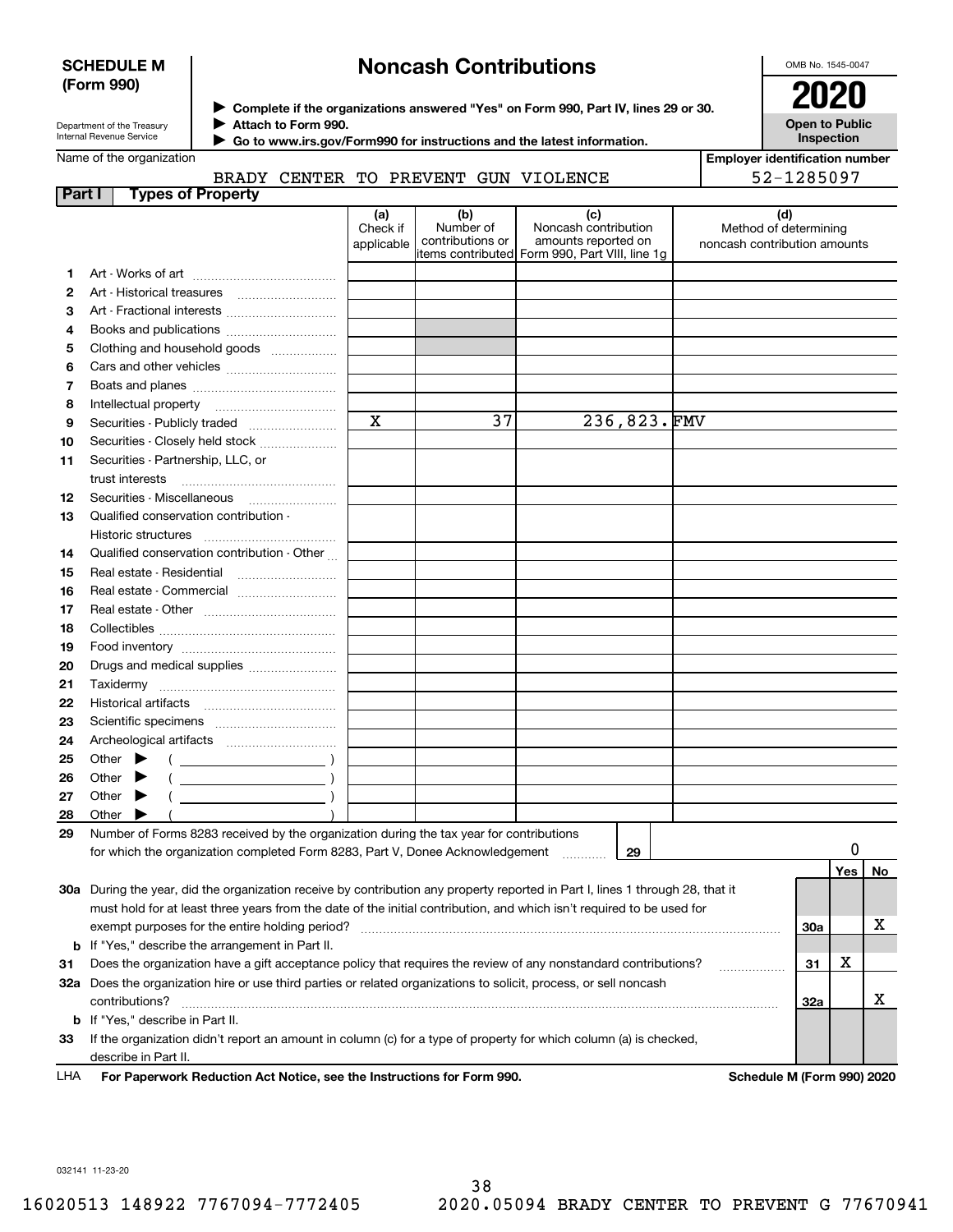**2**

Part II | Supplemental Information. Provide the information required by Part I, lines 30b, 32b, and 33, and whether the organization is reporting in Part I, column (b), the number of contributions, the number of items received, or a combination of both. Also complete this part for any additional information.

SCHEDULE M, PART I, COLUMN (B):

# REPORTING THE NUMBER OF ITEMS RECEIVED

**Schedule M (Form 990) 2020**

032142 11-23-20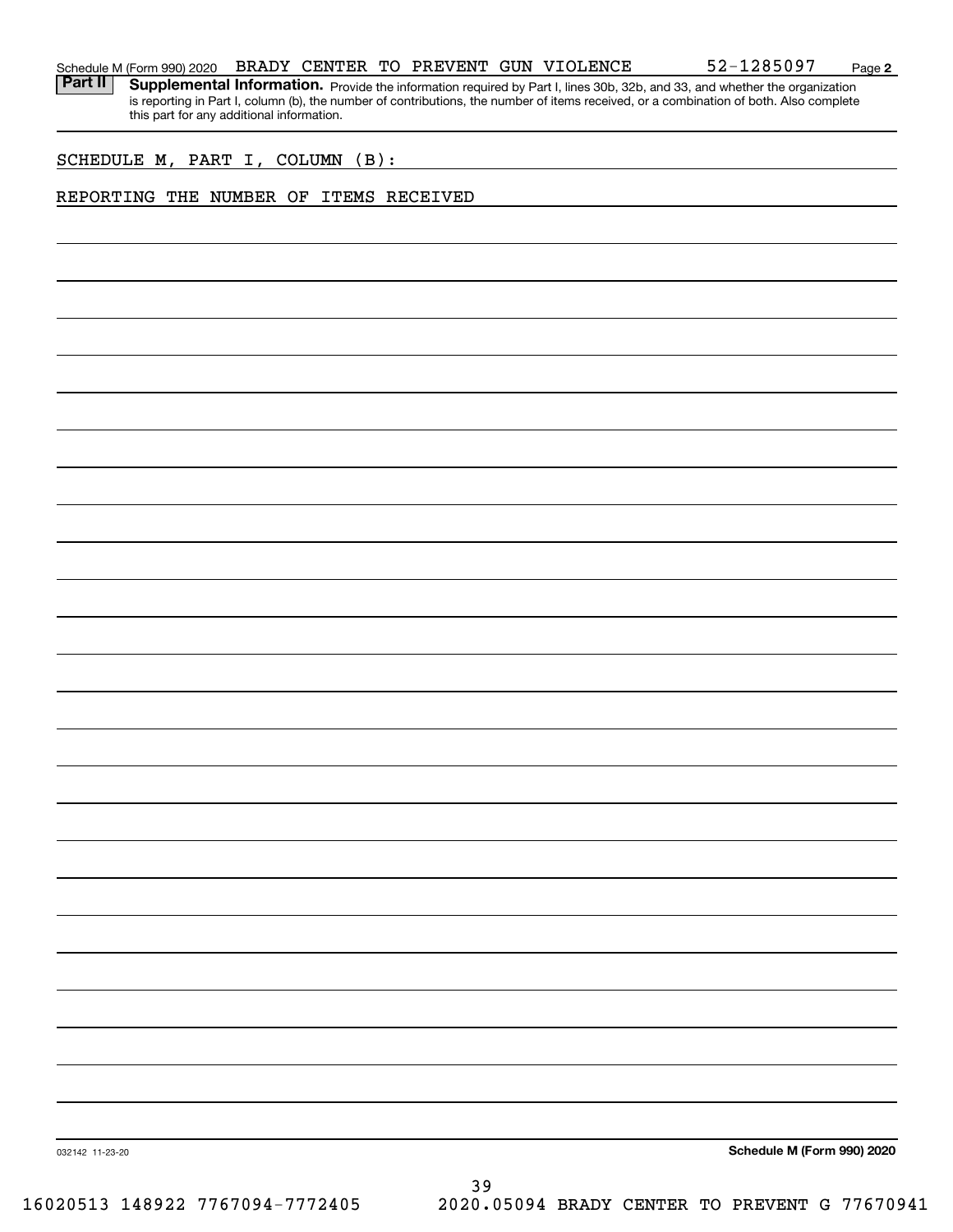**(Form 990 or 990-EZ)**

Department of the Treasury

Name of the organization

Internal Revenue Service

**Complete to provide information for responses to specific questions on Form 990 or 990-EZ or to provide any additional information. | Attach to Form 990 or 990-EZ. | Go to www.irs.gov/Form990 for the latest information. SCHEDULE 0** | Supplemental Information to Form 990 or 990-EZ



BRADY CENTER TO PREVENT GUN VIOLENCE | 52-1285097

**Employer identification number**

# FORM 990, MISSION STATEMENT

GUN OWNERS AND NON-GUN OWNERS ALIKE, TO END THE GUN VIOLENCE EPIDEMIC,

A PUBLIC HEALTH CRISIS, THAT PLAGUES AMERICA. A COMPLICATED PROBLEM

REQUIRES A COMPREHENSIVE APPROACH, SO BRADY WORKS ACROSS CONGRESS, THE

COURTS, AND COMMUNITIES TO FIGHT FOR COMMON-SENSE GUN LAWS, HOLD BAD

ACTORS ACCOUNTABLE, AND TO EDUCATE EVERYONE ON THE ISSUES SO WE ARE ALL

PART OF THE SOLUTION.

JIM AND SARAH BRADY OVERCAME IMPOSSIBLE ODDS TO PASS THE BIPARTISAN BRADY LAW IN 1993. BUT THERE'S MORE WORK TO BE DONE. WE KNOW THAT ENDING AMERICA'S GUN VIOLENCE EPIDEMIC MEANS ACCEPTING THESE TRUTHS: 1) GUN OWNERSHIP DEMANDS RESPONSIBILITY; 2) LAWS IN EXISTENCE MUST BE UPHELD BY THOSE EMPOWERED TO DO THAT JOB; 3) GUN VIOLENCE IS PUBLIC HEALTH CRISIS; AND 4) CENTERING RACIAL JUSTICE IN GUN VIOLENCE PREVENTION IS ESSENTIAL TO OUR MISSION. ONLY WHEN AMERICANS UNITE AND WORK TOGETHER WILL GUN VIOLENCE BE SOLVED.

A PROBLEM WITH SO MANY CAUSES AT ITS ROOTS MUST BE ADDRESSED FROM ALL ANGLES - AND THIS IN TURN DRIVES HOW BRADY'S PROGRAMS ARE CREATED AND SCALED. THIS FOCUS ON EDUCATION AND IMPLEMENTATION ENSURES THAT EVERY COMMUNITY CAN BE SAFE, NOT ONLY FROM MASS SHOOTINGS BUT FROM THE DAILY GUN VIOLENCE THAT PLAGUES SO MANY URBAN COMMUNITIES. ADDITIONALLY, ALMOST 50% OF BRADY'S SENIOR LEADERSHIP ARE GUN VIOLENCE SURVIVORS, BRINGING A UNIQUE ASPECT TO OUR OUTREACH AND ABILITY TO ADDRESS THE ISSUE FROM AN EXPERIENTIAL VANTAGE POINT.

032211 11-20-20 LHA For Paperwork Reduction Act Notice, see the Instructions for Form 990 or 990-EZ. Schedule O (Form 990 or 990-EZ) 2020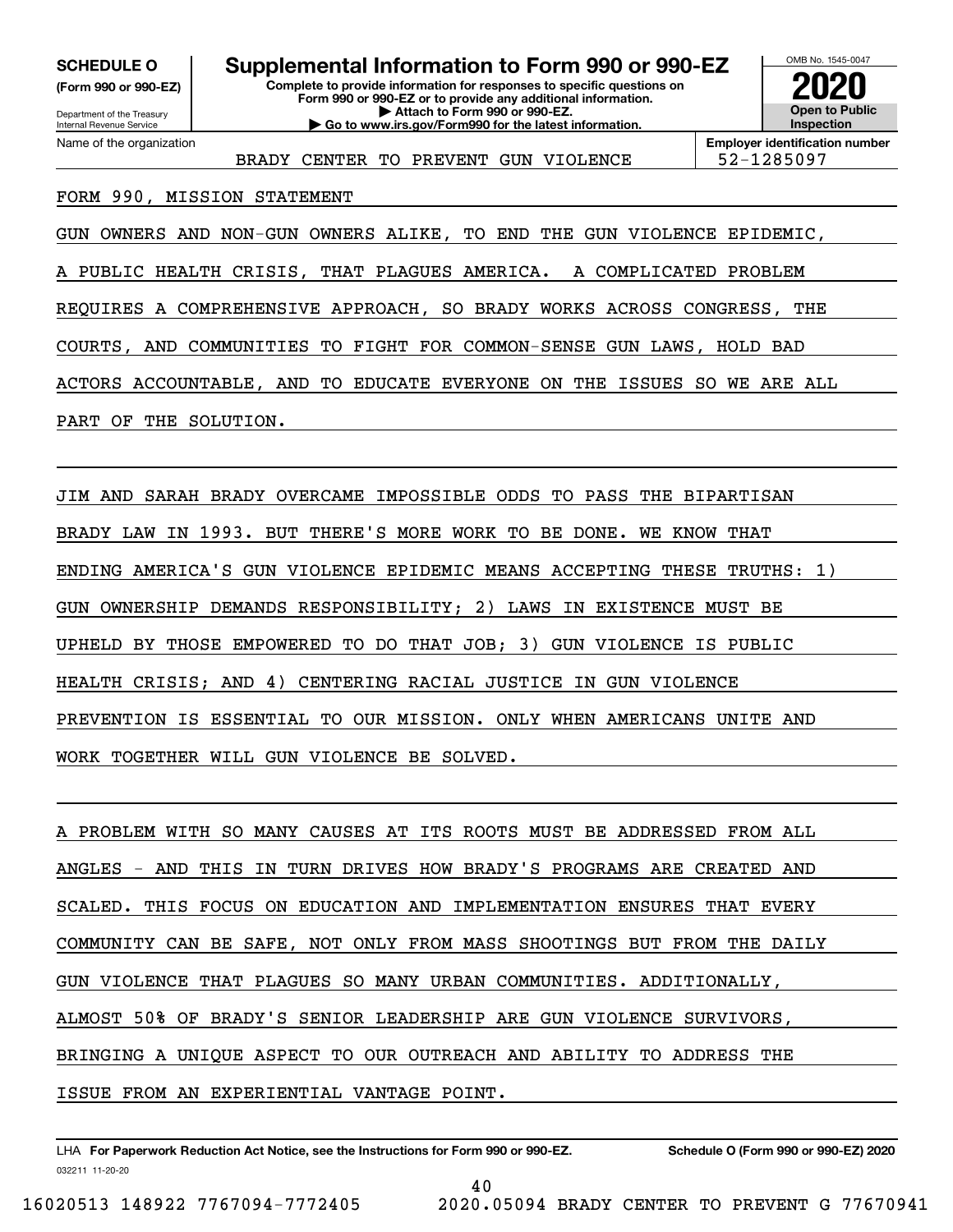FORM 990, MISSION STATEMENT CONTINUED

ACROSS CONGRESS, THE COURTS, AND COMMUNITIES TO FIGHT FOR COMMON-SENSE

GUN LAWS, HOLD BAD ACTORS ACCOUNTABLE, AND TO EDUCATE EVERYONE ON THE

ISSUES SO WE ARE ALL PART OF THE SOLUTION.

JIM AND SARAH BRADY OVERCAME IMPOSSIBLE ODDS TO PASS THE BIPARTISAN BRADY LAW IN 1993. BUT THERE'S MORE WORK TO BE DONE. WE KNOW THAT ENDING AMERICA'S GUN VIOLENCE EPIDEMIC MEANS ACCEPTING THESE TRUTHS: 1) GUN OWNERSHIP DEMANDS RESPONSIBILITY; 2) LAWS IN EXISTENCE MUST BE UPHELD BY THOSE EMPOWERED TO DO THAT JOB; 3) GUN VIOLENCE IS PUBLIC HEALTH CRISIS; AND 4) CENTERING RACIAL JUSTICE IN GUN VIOLENCE PREVENTION IS ESSENTIAL TO OUR MISSION. ONLY WHEN AMERICANS UNITE AND WORK TOGETHER WILL GUN VIOLENCE BE SOLVED.

A PROBLEM WITH SO MANY CAUSES AT ITS ROOTS MUST BE ADDRESSED FROM ALL ANGLES - AND THIS IN TURN DRIVES HOW BRADY'S PROGRAMS ARE CREATED AND SCALED. THIS FOCUS ON EDUCATION AND IMPLEMENTATION ENSURES THAT EVERY COMMUNITY CAN BE SAFE, NOT ONLY FROM MASS SHOOTINGS BUT FROM THE DAILY GUN VIOLENCE THAT PLAGUES SO MANY URBAN COMMUNITIES. ADDITIONALLY, ALMOST 50% OF BRADY'S SENIOR LEADERSHIP ARE GUN VIOLENCE SURVIVORS, BRINGING A UNIQUE ASPECT TO OUR OUTREACH AND ABILITY TO ADDRESS THE ISSUE FROM AN EXPERIENTIAL VANTAGE POINT.

FORM 990, PART III, LINE 4A, PROGRAM SERVICE ACCOMPLISHMENTS:

MEDICAL AND MENTAL HEALTH PROFESSIONALS ON HOW TO INCORPORATE FIREARMS

032212 11-20-20 SAFETY AND SAFE STORAGE INTO THEIR PRACTICE. BRADY ALSO WORKS WITH A

**Schedule O (Form 990 or 990-EZ) 2020**

41

16020513 148922 7767094-7772405 2020.05094 BRADY CENTER TO PREVENT G 77670941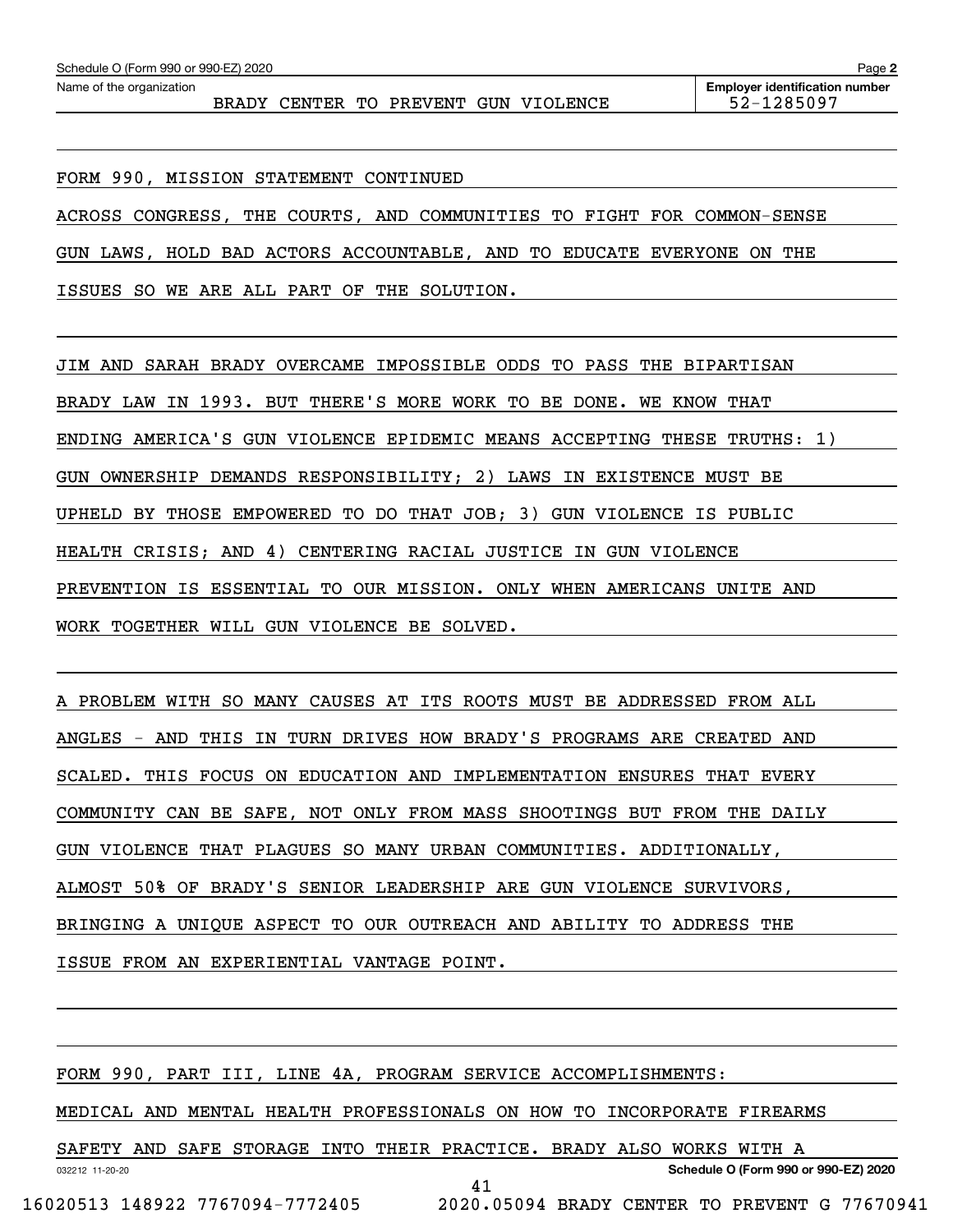| Schedule O (Form 990 or 990-EZ) 2020<br>Name of the organization                 | Page 2<br><b>Employer identification number</b> |
|----------------------------------------------------------------------------------|-------------------------------------------------|
| BRADY CENTER TO PREVENT GUN VIOLENCE                                             | 52-1285097                                      |
| RANGE OF MEDICAL AND SOCIAL SERVICE ORGANIZATIONS TO ADVANCE THE                 |                                                 |
| MESSAGE OF END FAMILY FIRE AND ENSURE THAT PARENTS, CHILDREN, AND                |                                                 |
| CAREGIVERS UNDERSTAND THE DANGERS OF UNSECURED GUNS IN THE HOME.                 |                                                 |
|                                                                                  |                                                 |
| A CORNERSTONE OF OUR END FAMILY FIRE CAMPAIGN, ASK, OPERATES IN                  |                                                 |
| PARTNERSHIP WITH THE AMERICAN ACADEMY OF PEDIATRICS, THE NATIONAL PTA,           |                                                 |
| AND A RANGE OF MEDICAL AND SOCIAL SERVICE ORGANIZATIONS TO ENSURE THAT           |                                                 |
| PARENTS, CHILDREN AND CAREGIVERS UNDERSTAND THE DANGERS OF UNSECURED             |                                                 |
| GUNS IN THE HOME AND THE SIMPLE STEPS THAT CAN BE TAKEN TO STOP THE              |                                                 |
| UNINTENTIONAL SHOOTINGS THAT HAPPEN EVERY DAY.                                   |                                                 |
|                                                                                  |                                                 |
| CRIME GUNS INITIATIVE                                                            |                                                 |
| BRADY'S COMBATING CRIME GUNS INITIATIVE AIMS TO REDUCE GUN VIOLENCE IN           |                                                 |
| IMPACTED COMMUNITIES BY STEMMING THE FLOW OF CRIME GUNS INTO THOSE               |                                                 |
| COMMUNITIES, FREQUENTLY FROM DEALERS OUTSIDE THEIR CITY OR EVEN THEIR            |                                                 |
| OWN STATE. THE BURDEN OF ENDING GUN VIOLENCE SHOULD NOT REST SOLELY ON           |                                                 |
| THE COMMUNITIES MOST IMPACTED. A COMPREHENSIVE APPROACH TO ENDING GUN            |                                                 |
| VIOLENCE ADDRESSES THE SUPPLY SIDE, SPECIFICALLY THE GUN INDUSTRY AND            |                                                 |
| THE MINORITY OF IRRESPONSIBLE DEALERS WHO ARE CONTRIBUTING TO AND                |                                                 |
| PROFITING FROM GUN VIOLENCE. THE COMBATING CRIME GUNS INITIATIVE RELIES          |                                                 |
| ON A THREE-PRONGED STRATEGY OF EDUCATION, IDENTIFICATION, AND REFORM TO          |                                                 |
| SHIFT FOCUS ON THE UPSTREAM SOURCE OF CRIME GUNS, RATHER THAN THE                |                                                 |
| INDIVIDUALS THAT PERPETRATE CRIME. THE COMBATING CRIME GUNS INITIATIVE           |                                                 |
| ENGAGES WITH COMMUNITIES ON EACH OF THESE PRONGS IN ORDER TO BRING               |                                                 |
| SUPPLY-SIDE SOLUTIONS TO THEIR CITIES AND STATES. AT THE NATIONAL                |                                                 |
| LEVEL, THE COMBATING CRIME GUNS INITIATIVE PURSUES EFFORTS FOR                   |                                                 |
| INCREASED DATA TRANSPARENCY ABOUT THE SOURCES AND PATHS OF TRAFFICKED            |                                                 |
| FIREARMS AND GOVERNMENT OVERSIGHT OF THE FIREARMS INDUSTRY, AS WELL AS           |                                                 |
| 032212 11-20-20<br>42                                                            | Schedule O (Form 990 or 990-EZ) 2020            |
| 16020513 148922 7767094-7772405<br>2020.05094 BRADY CENTER TO PREVENT G 77670941 |                                                 |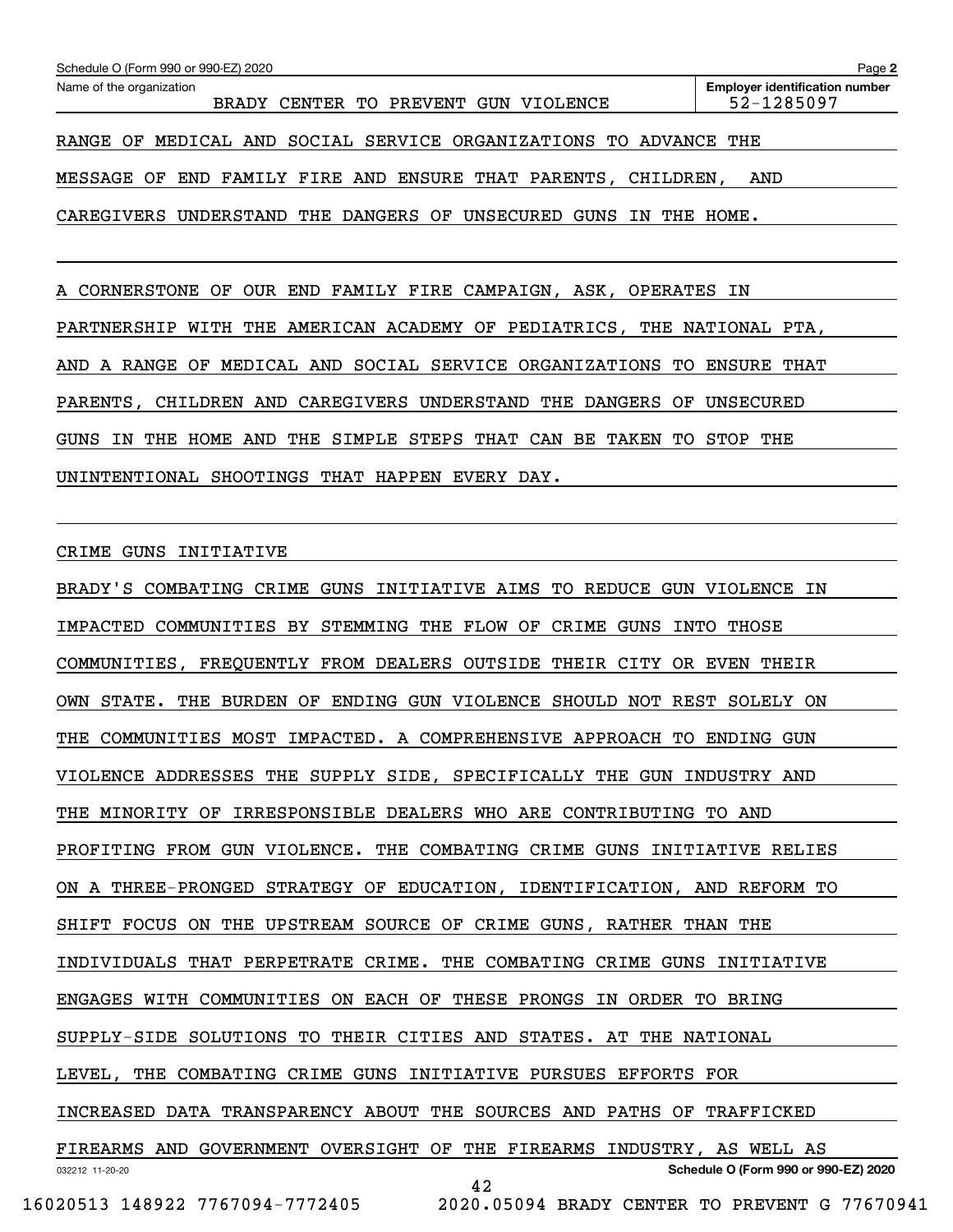| Schedule O (Form 990 or 990-EZ) 2020                                    | Page 2                                              |
|-------------------------------------------------------------------------|-----------------------------------------------------|
| Name of the organization<br>BRADY CENTER TO PREVENT GUN VIOLENCE        | <b>Employer identification number</b><br>52-1285097 |
| PURSUING PROGRAMS WITH LAW ENFORCEMENT AND PRIVATE SECTOR COMPANIES     |                                                     |
| AIMED TO REDUCE THE FLOW OF TRAFFICKED FIREARMS INTO IMPACTED           |                                                     |
| COMMUNITIES.                                                            |                                                     |
|                                                                         |                                                     |
| RED, BLUE, AND BRADY PODCAST                                            |                                                     |
| RED, BLUE, AND BRADY EXAMINES CURRENT EVENTS AND SHARES PERSONAL        |                                                     |
| NARRATIVES IN ITS EXPLORATION OF AMERICA'S EPIDEMIC OF FIREARM INJURIES |                                                     |
| AND DEATHS HAS BEEN INSTRUMENTAL IN INSTRUCTING THE GENERAL PUBLIC      |                                                     |
| ABOUT THE ROOTS AND SOLUTIONS OF GUN VIOLENCE IN OUR COUNTRY. WE        |                                                     |
| DISCUSS THE HISTORY OF AMERICA'S GUN VIOLENCE EPIDEMIC, AND WHAT        |                                                     |
| INDIVIDUALS, COMMUNITIES, AND ORGANIZATIONS CAN DO TO REDUCE THE LIVES  |                                                     |
| LOST AND IMPACTED EVERY YEAR. WITH OVER 137, 414 UNIQUE LISTENERS AND   |                                                     |
| MORE THAN 68,000 HOURS OF CONTENT CONSUMED IN ITS FIRST 2 YEARS,        |                                                     |
| AMERICANS ARE FINDING RED, BLUE, AND BRADY A RELIABLE SOURCE OF         |                                                     |

INFORMATION ON A CRITICAL ISSUE.

FORM 990, PART VI, SECTION A, LINE 4:

THE BOARD MADE CHANGES TO THE TERM LIMITS PROVISION FOR BOARD TRUSTEES.

FORM 990, PART VI, SECTION B, LINE 11B:

THE 990 IS PREPARED BY AN OUTSIDE CPA FIRM. THE FORM IS REVIEWED BY

MANAGEMENT AND THE FINANCE COMMITTEE BEFORE SUBMISSION. THE FULL BOARD IS

PROVIDED WITH A COPY OF THE FORM 990 PRIOR TO FILING WITH THE IRS.

FORM 990, PART VI, SECTION B, LINE 12C:

THE ORGANIZATION REVIEWS REVENUES, EXPENSES AND TRANSACTIONS WITH ALL BOARD

43

MEMBERS TO ENSURE THERE ARE NO CONFLICTS.

032212 11-20-20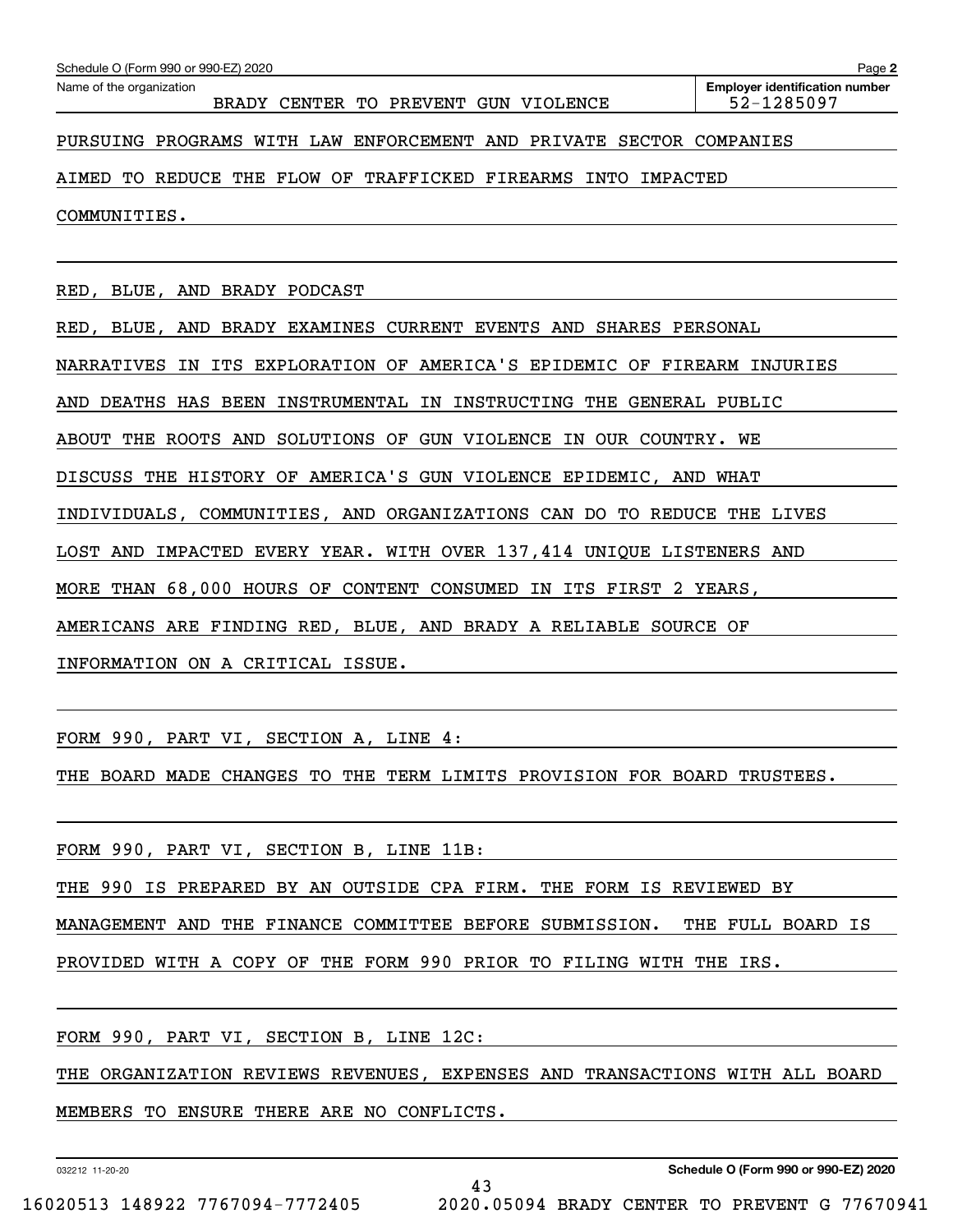FORM 990, PART VI, SECTION B, LINE 15:

THE MEMBERS OF THE BOARD OF TRUSTEES ARE RESPONSIBLE FOR SETTING MANAGEMENT

COMPENSATION REVIEW AND EXTERNAL FIRM WAS ENGAGED TO DO THE BENCHMARK TO

ENSURE MANAGEMENT IS BEING COMPENSATED CONSISTENT WITH THE MARKET FOR

SIMILAR ORGANIZATIONS.

FORM 990, PART VI, LINE 17, LIST OF STATES RECEIVING COPY OF FORM 990: AK,AL,AR,CA,CO,FL,GA,HI,IL,KS,KY,MD,MI,MN,MO,NC,ND,NH,NJ,NM,NY,OH,OR,PA,RI SC,TN,UT,VA,WA,WI,WV,MA,MS

FORM 990, PART VI, SECTION C, LINE 19:

THESE DOCUMENTS ARE MADE AVAILABLE UPON REQUEST WITHOUT CHARGE FOR THE SAME PERIOD OF DISCLOSURE AS SET FORTH IN SECTION 6104(D).

**Schedule O (Form 990 or 990-EZ) 2020**

032212 11-20-20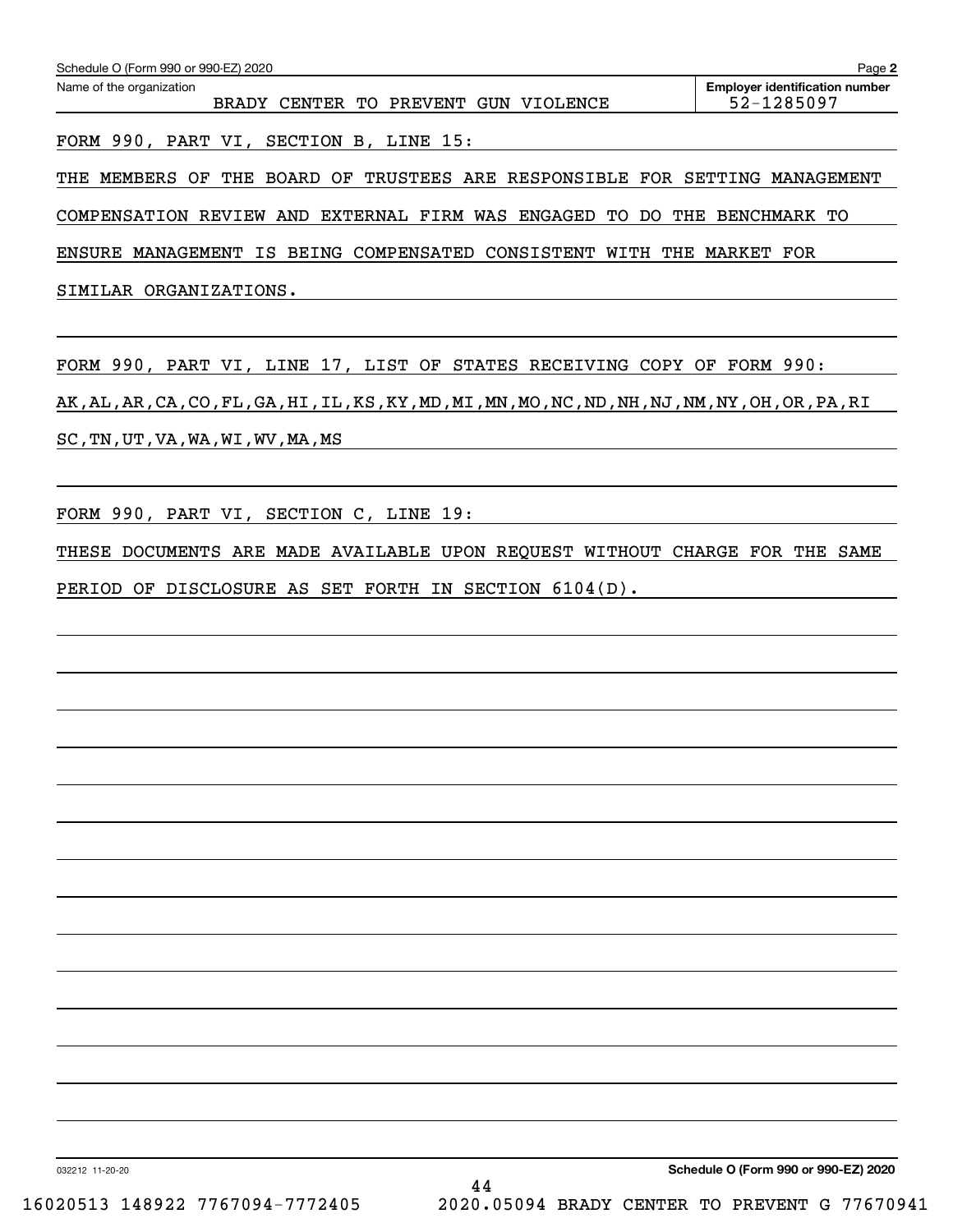032161 10-28-20 LHA

**For Paperwork Reduction Act Notice, see the Instructions for Form 990. Schedule R (Form 990) 2020**

# **Related Organizations and Unrelated Partnerships**

**(Form 990) Complete if the organization answered "Yes" on Form 990, Part IV, line 33, 34, 35b, 36, or 37.** |

**Attach to Form 990. Consumer to Public Service Service Service Service Service Service Service Service Service Service Service Service Service Service Service Service Service Service Service Service Service Service Serv** 

Department of the Treasury Internal Revenue Service Name of the organization

# BRADY CENTER TO PREVENT GUN VIOLENCE

Part I ldentification of Disregarded Entities. Complete if the organization answered "Yes" on Form 990, Part IV, line 33.

| (a)<br>Name, address, and EIN (if applicable)<br>of disregarded entity | (b)<br>Primary activity | (c)<br>Legal domicile (state or<br>foreign country) | (d)<br>Total income | (e)<br>End-of-year assets | (f)<br>Direct controlling<br>entity |
|------------------------------------------------------------------------|-------------------------|-----------------------------------------------------|---------------------|---------------------------|-------------------------------------|
|                                                                        |                         |                                                     |                     |                           |                                     |
|                                                                        |                         |                                                     |                     |                           |                                     |
|                                                                        |                         |                                                     |                     |                           |                                     |
|                                                                        |                         |                                                     |                     |                           |                                     |

### **Part II Identification of Related Tax-Exempt Organizations.** Complete if the organization answered "Yes" on Form 990, Part IV, line 34, because it had one or more related tax-exempt<br> **Part II** Organizations during the tax organizations during the tax year.

| (a)<br>Name, address, and EIN<br>of related organization | (b)<br>Primary activity | (c)<br>Legal domicile (state or<br>foreign country) | (d)<br>Exempt Code<br>section | (e)<br>Public charity<br>status (if section | (f)<br>Direct controlling<br>entity |     | $(g)$<br>Section 512(b)(13)<br>controlled<br>entity? |
|----------------------------------------------------------|-------------------------|-----------------------------------------------------|-------------------------------|---------------------------------------------|-------------------------------------|-----|------------------------------------------------------|
|                                                          |                         |                                                     |                               | 501(c)(3))                                  |                                     | Yes | No.                                                  |
| BRADY CAMPAIGN TO PREVENT GUN VIOLENCE -                 |                         |                                                     |                               |                                             |                                     |     |                                                      |
| 23-7321017, 840 FIRST STREET, NE #400,                   |                         |                                                     |                               |                                             |                                     |     |                                                      |
| WASHINGTON, DC 20002                                     | ADVOCACY                | DISTRICT OF COLUMBIA $501(C)(4)$                    |                               |                                             | N/A                                 |     | x                                                    |
| BRADY CAMPAIGN TO PREVENT GUN VIOLENCE VOTER             |                         |                                                     |                               |                                             |                                     |     |                                                      |
| EDUCATION FUND - 47-4913329, 840 FIRST                   |                         |                                                     |                               |                                             |                                     |     |                                                      |
| STREET, NE #400, WASHINGTON, DC 20002                    | VOTER EDUCATION         | DISTRICT OF COLUMBIA 527                            |                               |                                             | N/A                                 |     | х                                                    |
|                                                          |                         |                                                     |                               |                                             |                                     |     |                                                      |
|                                                          |                         |                                                     |                               |                                             |                                     |     |                                                      |
|                                                          |                         |                                                     |                               |                                             |                                     |     |                                                      |
|                                                          |                         |                                                     |                               |                                             |                                     |     |                                                      |
|                                                          |                         |                                                     |                               |                                             |                                     |     |                                                      |
|                                                          |                         |                                                     |                               |                                             |                                     |     |                                                      |

**Employer identification number**

52-1285097

OMB No. 1545-0047 **| Go to www.irs.gov/Form990 for instructions and the latest information. Inspection 2020**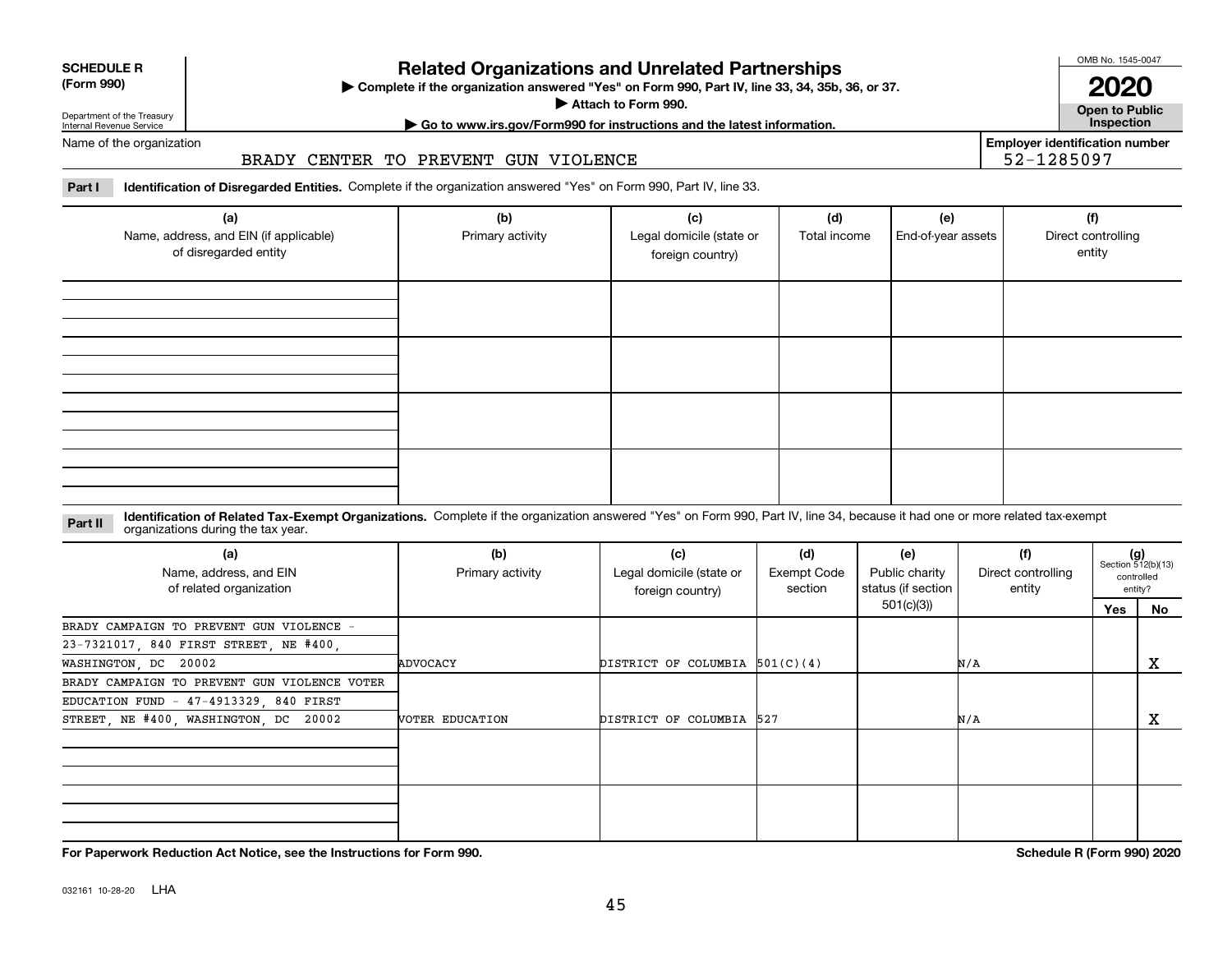# Schedule R (Form 990) 2020 BRADY CENTER TO PREVENT GUN VIOLENCE 52-1285097 Page

**2**

Part III Identification of Related Organizations Taxable as a Partnership. Complete if the organization answered "Yes" on Form 990, Part IV, line 34, because it had one or more related<br>examples the organizations tracted as organizations treated as a partnership during the tax year.

| (a)                                               | (b)              | (c)                  | (d)                          | (e)                                                                 | (f)                | (g)                      |                         | (h)              | (i)                                      | (j)                         | (k) |                                                           |  |  |  |  |  |  |  |
|---------------------------------------------------|------------------|----------------------|------------------------------|---------------------------------------------------------------------|--------------------|--------------------------|-------------------------|------------------|------------------------------------------|-----------------------------|-----|-----------------------------------------------------------|--|--|--|--|--|--|--|
| Name, address, and EIN<br>of related organization | Primary activity | Legal<br>domicile    | Direct controlling<br>entity |                                                                     | Predominant income | Share of total<br>income | Share of<br>end-of-year | Disproportionate |                                          | Code V-UBI<br>amount in box |     | General or Percentage<br>managing<br>partner?<br>partner? |  |  |  |  |  |  |  |
|                                                   |                  | (state or<br>foreign |                              |                                                                     |                    | assets                   |                         | allocations?     |                                          |                             |     |                                                           |  |  |  |  |  |  |  |
|                                                   |                  | country)             |                              | related, unrelated,<br>excluded from tax under<br>sections 512-514) |                    |                          | Yes $ $                 | No               | 20 of Schedule<br>K-1 (Form 1065) Yes No |                             |     |                                                           |  |  |  |  |  |  |  |
|                                                   |                  |                      |                              |                                                                     |                    |                          |                         |                  |                                          |                             |     |                                                           |  |  |  |  |  |  |  |
|                                                   |                  |                      |                              |                                                                     |                    |                          |                         |                  |                                          |                             |     |                                                           |  |  |  |  |  |  |  |
|                                                   |                  |                      |                              |                                                                     |                    |                          |                         |                  |                                          |                             |     |                                                           |  |  |  |  |  |  |  |
|                                                   |                  |                      |                              |                                                                     |                    |                          |                         |                  |                                          |                             |     |                                                           |  |  |  |  |  |  |  |
|                                                   |                  |                      |                              |                                                                     |                    |                          |                         |                  |                                          |                             |     |                                                           |  |  |  |  |  |  |  |
|                                                   |                  |                      |                              |                                                                     |                    |                          |                         |                  |                                          |                             |     |                                                           |  |  |  |  |  |  |  |
|                                                   |                  |                      |                              |                                                                     |                    |                          |                         |                  |                                          |                             |     |                                                           |  |  |  |  |  |  |  |
|                                                   |                  |                      |                              |                                                                     |                    |                          |                         |                  |                                          |                             |     |                                                           |  |  |  |  |  |  |  |
|                                                   |                  |                      |                              |                                                                     |                    |                          |                         |                  |                                          |                             |     |                                                           |  |  |  |  |  |  |  |
|                                                   |                  |                      |                              |                                                                     |                    |                          |                         |                  |                                          |                             |     |                                                           |  |  |  |  |  |  |  |
|                                                   |                  |                      |                              |                                                                     |                    |                          |                         |                  |                                          |                             |     |                                                           |  |  |  |  |  |  |  |
|                                                   |                  |                      |                              |                                                                     |                    |                          |                         |                  |                                          |                             |     |                                                           |  |  |  |  |  |  |  |
|                                                   |                  |                      |                              |                                                                     |                    |                          |                         |                  |                                          |                             |     |                                                           |  |  |  |  |  |  |  |
|                                                   |                  |                      |                              |                                                                     |                    |                          |                         |                  |                                          |                             |     |                                                           |  |  |  |  |  |  |  |
|                                                   |                  |                      |                              |                                                                     |                    |                          |                         |                  |                                          |                             |     |                                                           |  |  |  |  |  |  |  |
|                                                   |                  |                      |                              |                                                                     |                    |                          |                         |                  |                                          |                             |     |                                                           |  |  |  |  |  |  |  |
|                                                   |                  |                      |                              |                                                                     |                    |                          |                         |                  |                                          |                             |     |                                                           |  |  |  |  |  |  |  |

Part IV Identification of Related Organizations Taxable as a Corporation or Trust. Complete if the organization answered "Yes" on Form 990, Part IV, line 34, because it had one or more related<br>Computations tracted as a cor organizations treated as a corporation or trust during the tax year.

| (a)<br>Name, address, and EIN<br>of related organization | (b)<br>Primary activity | (c)<br>Legal domicile<br>state or<br>foreign | (d)<br>Direct controlling<br>entity | (e)<br>Type of entity<br>(C corp, S corp,<br>or trust) | (f)<br>Share of total<br>income | (g)<br>Share of<br>end-of-year<br>assets | (h)<br>Percentage<br>ownership | $(i)$ Section<br>512(b)(13)<br>controlled<br>entity? |        |  |  |  |  |
|----------------------------------------------------------|-------------------------|----------------------------------------------|-------------------------------------|--------------------------------------------------------|---------------------------------|------------------------------------------|--------------------------------|------------------------------------------------------|--------|--|--|--|--|
|                                                          |                         | country)                                     |                                     |                                                        |                                 |                                          |                                |                                                      | Yes No |  |  |  |  |
|                                                          |                         |                                              |                                     |                                                        |                                 |                                          |                                |                                                      |        |  |  |  |  |
|                                                          |                         |                                              |                                     |                                                        |                                 |                                          |                                |                                                      |        |  |  |  |  |
|                                                          |                         |                                              |                                     |                                                        |                                 |                                          |                                |                                                      |        |  |  |  |  |
|                                                          |                         |                                              |                                     |                                                        |                                 |                                          |                                |                                                      |        |  |  |  |  |
|                                                          |                         |                                              |                                     |                                                        |                                 |                                          |                                |                                                      |        |  |  |  |  |
|                                                          |                         |                                              |                                     |                                                        |                                 |                                          |                                |                                                      |        |  |  |  |  |
|                                                          |                         |                                              |                                     |                                                        |                                 |                                          |                                |                                                      |        |  |  |  |  |
|                                                          |                         |                                              |                                     |                                                        |                                 |                                          |                                |                                                      |        |  |  |  |  |
|                                                          |                         |                                              |                                     |                                                        |                                 |                                          |                                |                                                      |        |  |  |  |  |
|                                                          |                         |                                              |                                     |                                                        |                                 |                                          |                                |                                                      |        |  |  |  |  |
|                                                          |                         |                                              |                                     |                                                        |                                 |                                          |                                |                                                      |        |  |  |  |  |
|                                                          |                         |                                              |                                     |                                                        |                                 |                                          |                                |                                                      |        |  |  |  |  |
|                                                          |                         |                                              |                                     |                                                        |                                 |                                          |                                |                                                      |        |  |  |  |  |
|                                                          |                         |                                              |                                     |                                                        |                                 |                                          |                                |                                                      |        |  |  |  |  |
|                                                          |                         |                                              |                                     |                                                        |                                 |                                          |                                |                                                      |        |  |  |  |  |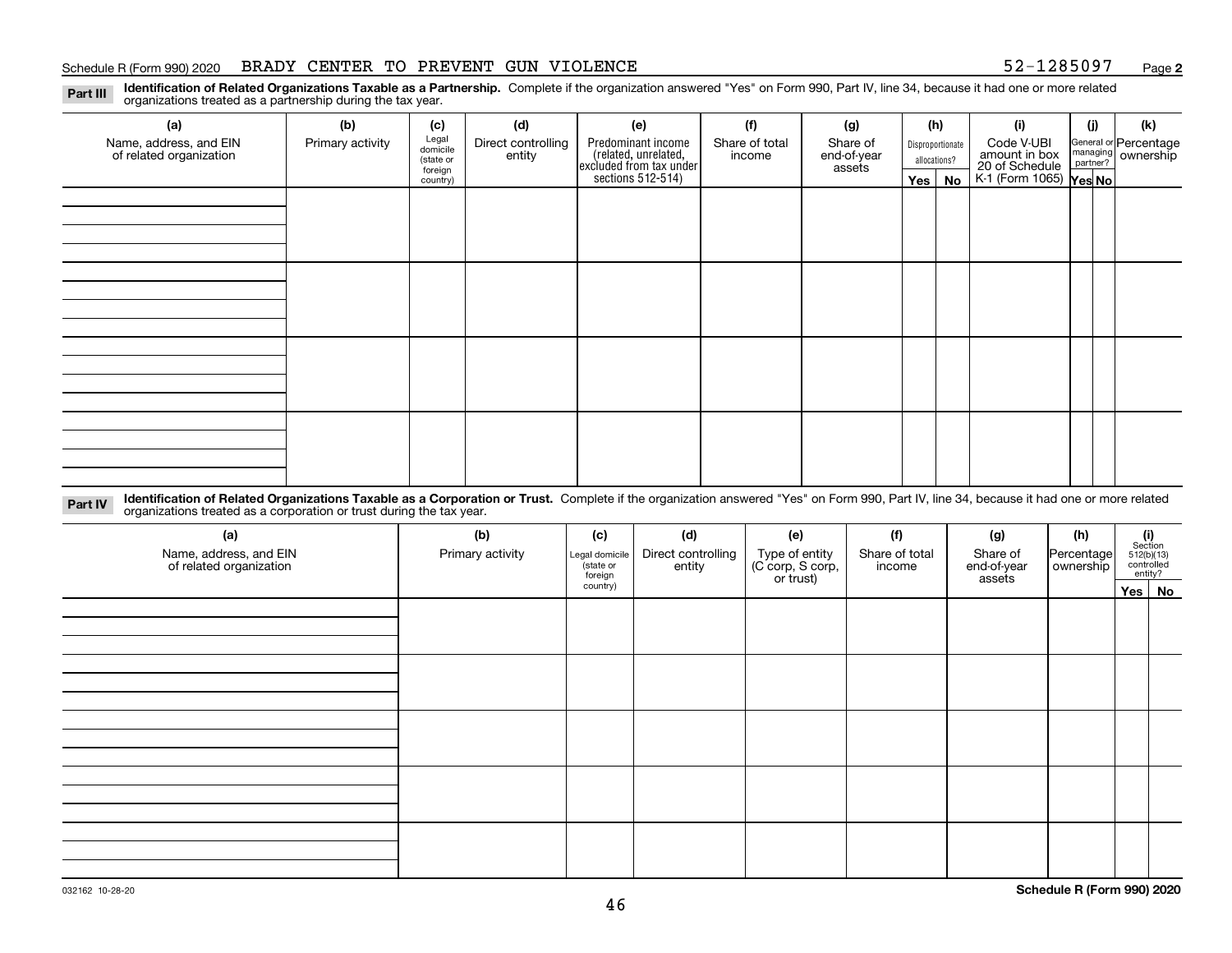# Schedule R (Form 990) 2020 BRADY CENTER TO PREVENT GUN VIOLENCE 52-1285097 Page

Part V Transactions With Related Organizations. Complete if the organization answered "Yes" on Form 990, Part IV, line 34, 35b, or 36.

|   | Note: Complete line 1 if any entity is listed in Parts II, III, or IV of this schedule.                                                                                                                                        |                | Yes I       | No                      |
|---|--------------------------------------------------------------------------------------------------------------------------------------------------------------------------------------------------------------------------------|----------------|-------------|-------------------------|
|   | During the tax year, did the organization engage in any of the following transactions with one or more related organizations listed in Parts II-IV?                                                                            |                |             |                         |
|   |                                                                                                                                                                                                                                | 1a             |             | X                       |
|   | b Gift, grant, or capital contribution to related organization(s) manufactured and contribution to related organization(s)                                                                                                     | 1b             |             | $\mathbf X$             |
|   |                                                                                                                                                                                                                                | 1c             |             | X                       |
|   |                                                                                                                                                                                                                                | 1d             |             | $\mathbf X$             |
|   |                                                                                                                                                                                                                                | 1e             |             | X                       |
|   |                                                                                                                                                                                                                                |                |             |                         |
|   | Dividends from related organization(s) manufactured and contract and contract and contract and contract and contract and contract and contract and contract and contract and contract and contract and contract and contract a | 1f             |             | х                       |
| a |                                                                                                                                                                                                                                | 1 <sub>q</sub> |             | $\overline{\mathbf{x}}$ |
|   | h Purchase of assets from related organization(s) manufactured and content to the content of the content of the content of the content of the content of the content of the content of the content of the content of the conte | 1h             |             | X                       |
|   | Exchange of assets with related organization(s) www.assettion.com/www.assettion.com/www.assettion.com/www.assettion.com/www.assettion.com/www.assettion.com/www.assettion.com/www.assettion.com/www.assettion.com/www.assettio | 1i.            |             | $\mathbf X$             |
|   | Lease of facilities, equipment, or other assets to related organization(s) manufactured content and content and content and content and content and content and content and content and content and content and content and co | 1i.            |             | X                       |
|   |                                                                                                                                                                                                                                |                |             |                         |
|   |                                                                                                                                                                                                                                | 1k             |             | х                       |
|   |                                                                                                                                                                                                                                | $\mathbf{1}$   |             | $\mathbf X$             |
|   | m Performance of services or membership or fundraising solicitations by related organization(s)                                                                                                                                | 1 <sub>m</sub> |             | $\overline{\mathbf{x}}$ |
|   |                                                                                                                                                                                                                                | 1n             | $\mathbf X$ |                         |
|   | <b>o</b> Sharing of paid employees with related organization(s)                                                                                                                                                                | 1о             | X           |                         |
|   |                                                                                                                                                                                                                                |                |             |                         |
|   |                                                                                                                                                                                                                                | 1p             | X           |                         |
|   |                                                                                                                                                                                                                                | 1q             | X           |                         |
|   |                                                                                                                                                                                                                                |                |             |                         |
|   | Other transfer of cash or property to related organization(s)                                                                                                                                                                  | 1r             |             | х                       |
|   |                                                                                                                                                                                                                                | 1s             |             | $\mathbf X$             |
|   | 2 If the answer to any of the above is "Yes," see the instructions for information on who must complete this line, including covered relationships and transaction thresholds.                                                 |                |             |                         |

| (a)<br>Name of related organization        | (b)<br>Transaction<br>type (a-s) | (c)<br>Amount involved | (d)<br>Method of determining amount involved |
|--------------------------------------------|----------------------------------|------------------------|----------------------------------------------|
| (1) BRADY CAMPAIGN TO PREVENT GUN VIOLENCE | Þ                                | 109,178. COST          |                                              |
| (2) BRADY CAMPAIGN TO PREVENT GUN VIOLENCE | O                                | $2,849,583.$ COST      |                                              |
| (3)                                        |                                  |                        |                                              |
| (4)                                        |                                  |                        |                                              |
| (5)                                        |                                  |                        |                                              |
| (6)                                        |                                  |                        |                                              |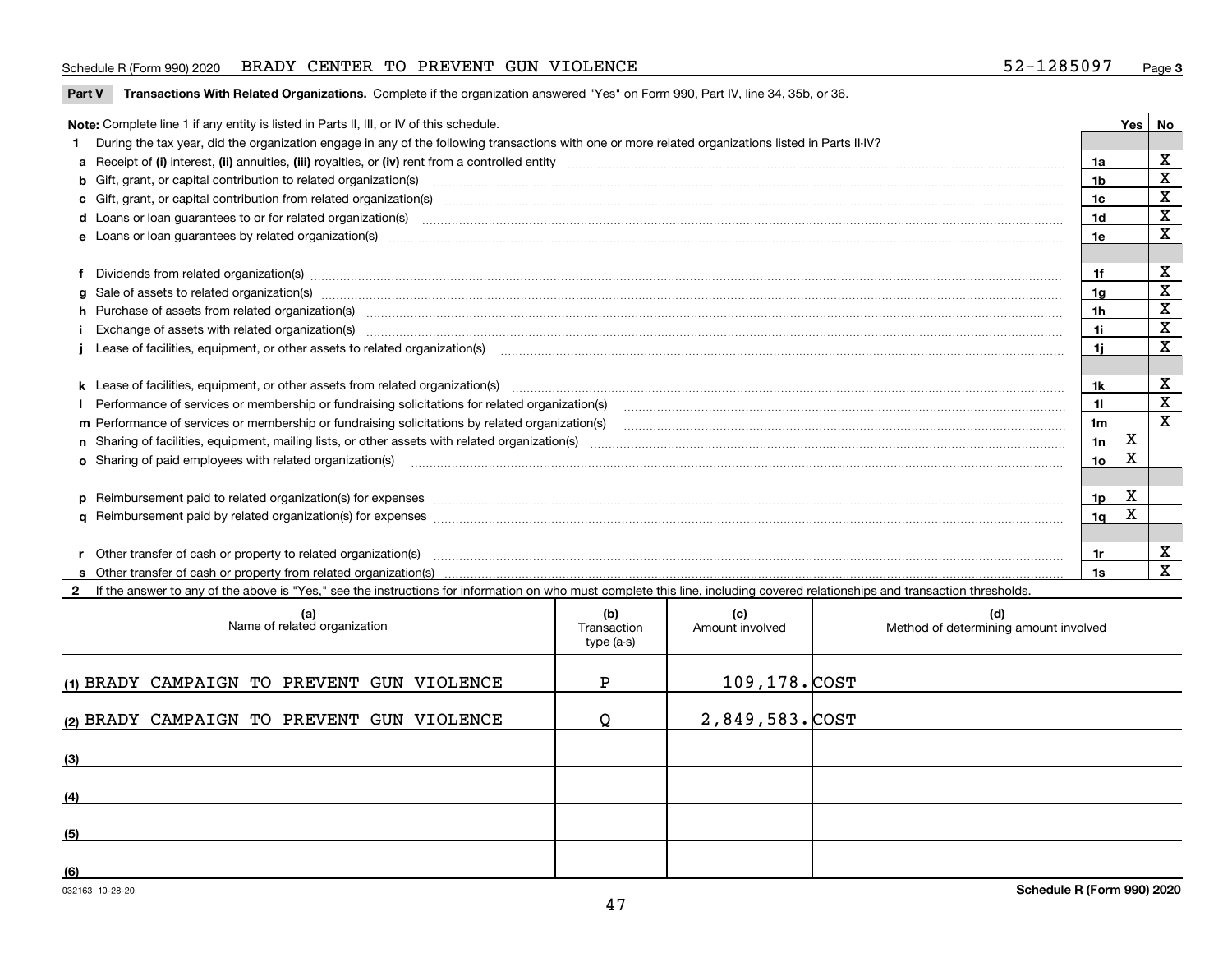# Schedule R (Form 990) 2020 BRADY CENTER TO PREVENT GUN VIOLENCE 52-1285097 Page

Part VI Unrelated Organizations Taxable as a Partnership. Complete if the organization answered "Yes" on Form 990, Part IV, line 37.

Provide the following information for each entity taxed as a partnership through which the organization conducted more than five percent of its activities (measured by total assets or gross revenue) that was not a related organization. See instructions regarding exclusion for certain investment partnerships.

| (a)<br>Name, address, and EIN<br>of entity | $\tilde{}$<br>(b)<br>Primary activity | (c)<br>Legal domicile<br>(state or foreign<br>country) | (d)<br>Predominant income<br>(related, unrelated,<br>excluded from tax under<br>sections 512-514) | $(e)$<br>Are all<br>$\begin{array}{c}\n\text{partners} \sec.\n\\ \n501(c)(3)\n\\ \n0rgs.?\n\end{array}$<br>Yes No | (f)<br>Share of<br>total<br>income | (g)<br>Share of<br>end-of-year<br>assets | (h)<br>Dispropor-<br>tionate<br>allocations?<br>Yes No | (i)<br>Code V-UBI<br>amount in box 20 managing<br>of Schedule K-1<br>(Form 1065)<br>$\overline{Yes}$ No | (i)<br>Yes No | (k) |
|--------------------------------------------|---------------------------------------|--------------------------------------------------------|---------------------------------------------------------------------------------------------------|-------------------------------------------------------------------------------------------------------------------|------------------------------------|------------------------------------------|--------------------------------------------------------|---------------------------------------------------------------------------------------------------------|---------------|-----|
|                                            |                                       |                                                        |                                                                                                   |                                                                                                                   |                                    |                                          |                                                        |                                                                                                         |               |     |
|                                            |                                       |                                                        |                                                                                                   |                                                                                                                   |                                    |                                          |                                                        |                                                                                                         |               |     |
|                                            |                                       |                                                        |                                                                                                   |                                                                                                                   |                                    |                                          |                                                        |                                                                                                         |               |     |
|                                            |                                       |                                                        |                                                                                                   |                                                                                                                   |                                    |                                          |                                                        |                                                                                                         |               |     |
|                                            |                                       |                                                        |                                                                                                   |                                                                                                                   |                                    |                                          |                                                        |                                                                                                         |               |     |
|                                            |                                       |                                                        |                                                                                                   |                                                                                                                   |                                    |                                          |                                                        |                                                                                                         |               |     |
|                                            |                                       |                                                        |                                                                                                   |                                                                                                                   |                                    |                                          |                                                        |                                                                                                         |               |     |
|                                            |                                       |                                                        |                                                                                                   |                                                                                                                   |                                    |                                          |                                                        |                                                                                                         |               |     |

**Schedule R (Form 990) 2020**